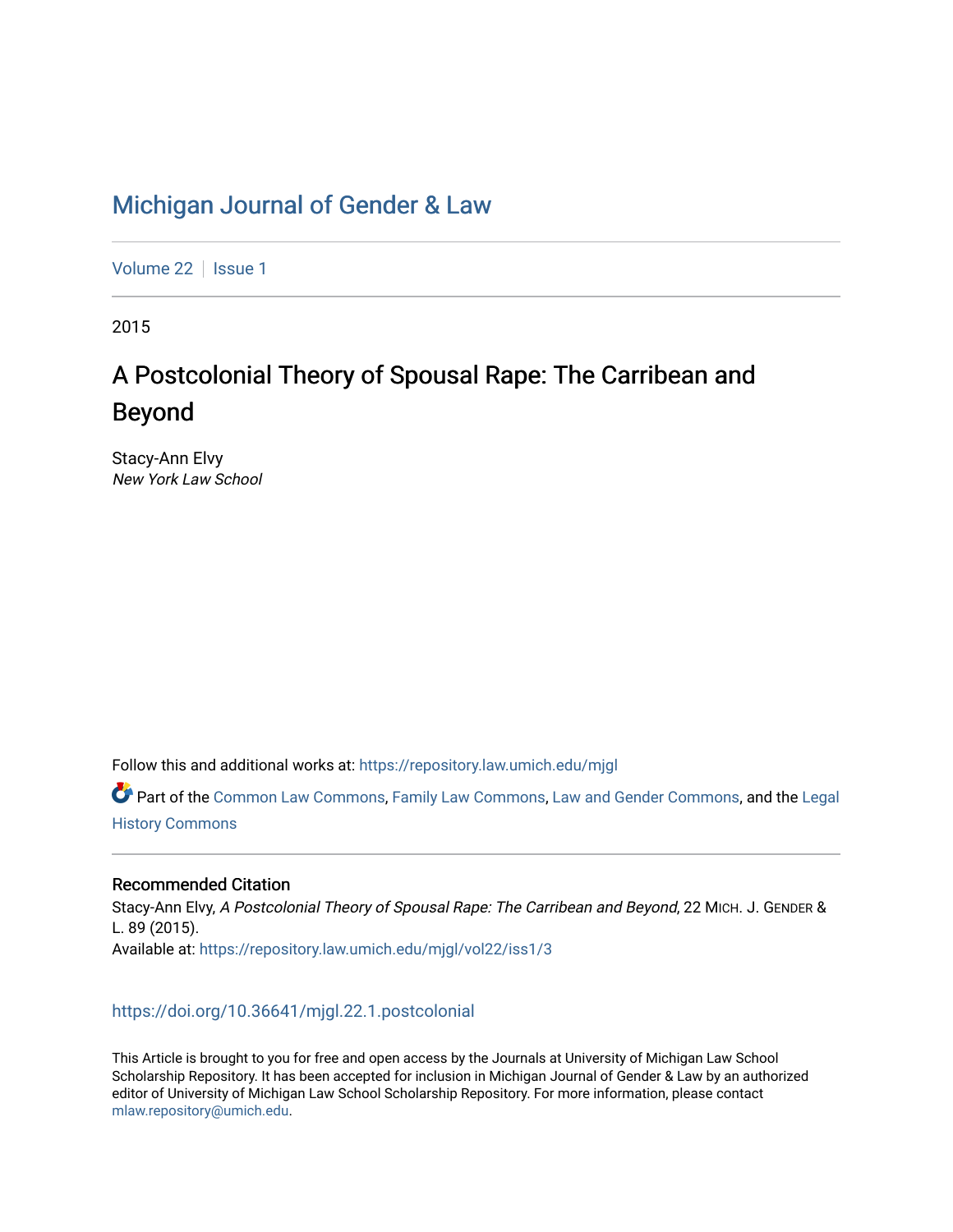# A POSTCOLONIAL THEORY OF SPOUSAL RAPE: THE CARIBBEAN AND BEYOND

*-tacy-nn lvy\**

*Many postcolonial states in the Caribbean continue to struggle to comply with their international treaty obligations to protect women from sexual violence. Reports from various United Nations programs, including UNICEF, and the annual U.S. State Department Country Reports on Antigua and Barbuda, the Bahamas, Barbados, Dominica, Jamaica, and Saint Lucia ("Commonwealth Countries"), indicate that sexual violence against women, including spousal abuse, is a significant problem in the Caribbean. Despite ratification of various international instruments intended to eliminate sexual violence against women, such as the Convention on the Elimination of All Forms of Discrimination Against Women, Commonwealth Countries have retained the common law spousal rape exemption. While much has been written on the topic of spousal rape in common law jurisdictions, this Article is unique in at least three respects. First, this Article is part of a larger project that seeks to trace the connections between colonial history and contemporary law in postcolonial states with the aim of developing a typology of the enduring effects of colonial laws and norms. Second, this Article uses postcolonial theory to provide a theoretical framework for critiquing the colonial roots of the modern-day spousal rape exemption in Commonwealth Countries. Third, this Article posits that postcolonial theory offers many insights regarding the history of colonialism and modern-day power dynamics and identities in Commonwealth Countries. The Article uses postcolonial theory to advocate for a norms-based approach to changing the structures that perpetuate in-*

<sup>\*</sup> Associate Professor of Law, New York Law School (J.D., Harvard Law School; B.S., Cornell University). Special thanks for the useful comments received from attendees at the Legal Imperialism session at the 2014 Law & Society annual meeting and the 11th Annual LatCrit-SALT Junior Faculty Development Workshop. I also am grateful to Roberta Clarke (UN Women Regional Program Director), Gabrielle Hosein and Rhoda Reddock of the University of West Indies Trinidad & Tobago, Dorothy E. Roberts, Adrien Wing, Angela Mae Kupenda, Cindy Galway Buys, Jodie Roure, Carlton Waterhouse, Mindie Lazarus-Black, Ruti Teitel, Richard Chused, Sadiq Reza, Stephen Ellmann, Frank Munger, Gerald Korngold, Lenni Benson, Doni Gewirtzman, Rebecca Roiphe, Tamara Belinfanti, Alan Appel, Ari Waldman, Lisa Grumet, Edward Purcell, Michael Perlin, and Molly Land for their invaluable comments on this Article. I would also like to thank my research assistants Molly Mauck, Omar Kazmi, and Golriz Amid.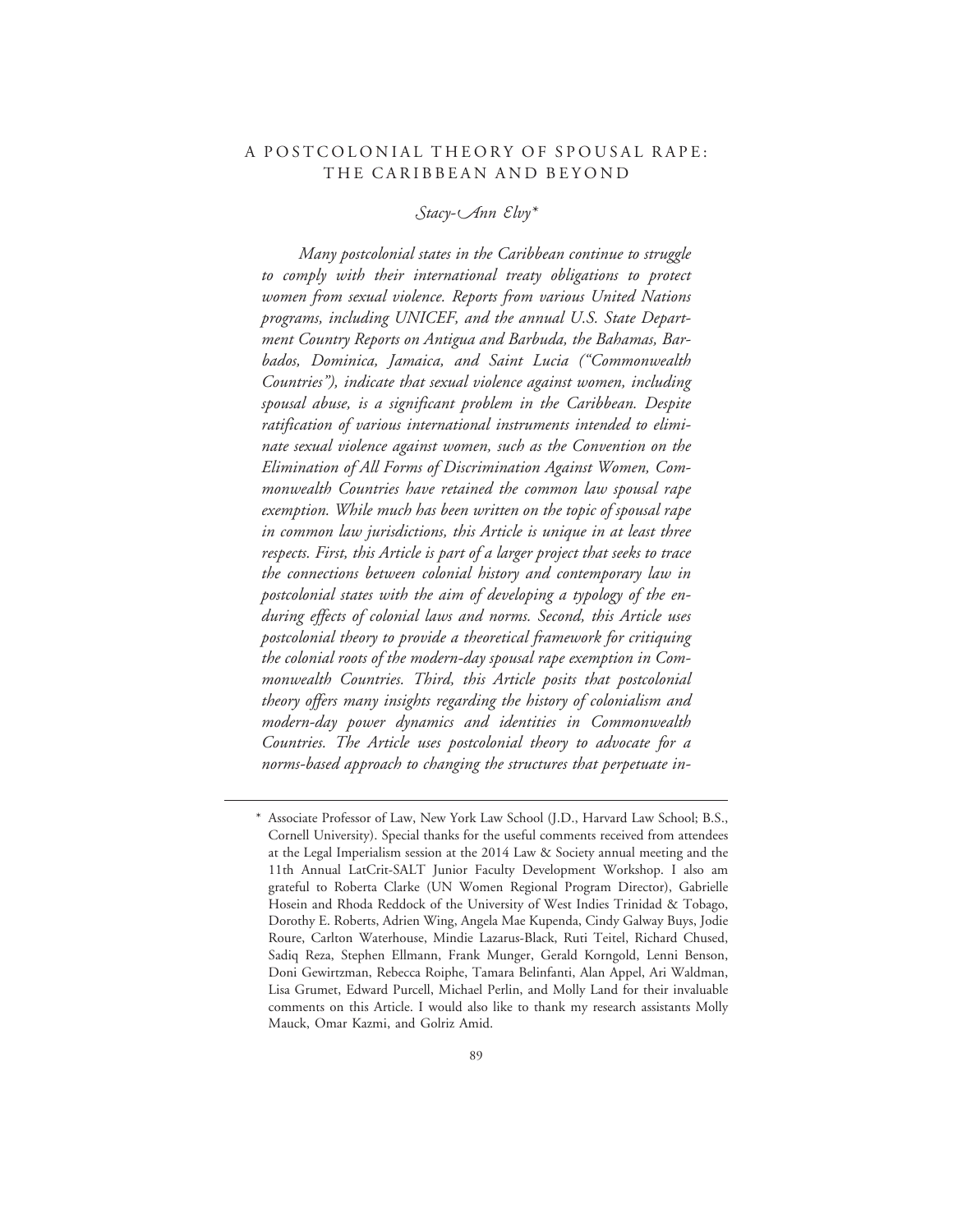*equality, and goes on to suggest the need for changes to negative norms regarding the role of women in marriage, with the aim of creating national and individual identities that value compliance with modern human rights norms. The Article recommends legal, social, legislative, and judicial internalization of human rights norms*. *While these solutions are not new, the Article uses postcolonial theory to assess which solution may be more viable, as well as to determine the best way to implement internalization of human rights norms given the colonial heritage and politics of postcolonial Commonwealth Countries.*

#### **CONTENTS**

- I. INTRODUCTION 91
- II. POSTCOLONIAL THEORY AND THE COMMON  $LAW \cdot 98$ 
	- A. *Postcolonial Theory* 98
	- B. *Implied Consent Theory* 103
	- C. *Unities Theory* 104
	- D. *Property Theory* 105
	- E. *Modern Privacy and Reconciliation Theories* • 105
	- F. *Doctrine of Reception and the Imposition of British Norms and Legal Rules* • 107
- III. SEXUAL OFFENCES STATUTES 115
	- A. *Standard Spousal Rape Conditions* 115
	- B. *Retention of Gendered Common Law Justifications* • 118
	- C. *Retention of Implied Consent and Unities Justifications* • 119
	- D. *Retention of Property Justification* 123
	- E. *Evolution of Marital Privacy and Reconciliation Justifications* • 125
- IV. CARIBBEAN OPPOSITION TO HUMAN RIGHTS NORMS • 126
- V. POSTCOLONIAL LEGAL REFORM IN TRINIDAD AND TOBAGO • 133
	- A. *Trinidadian Sexual Offences Act* 133
	- B. *Lessons from Trinidad and Tobago* 138
		- 1. Failure to Change Cultural Values and Improper Implementation • 138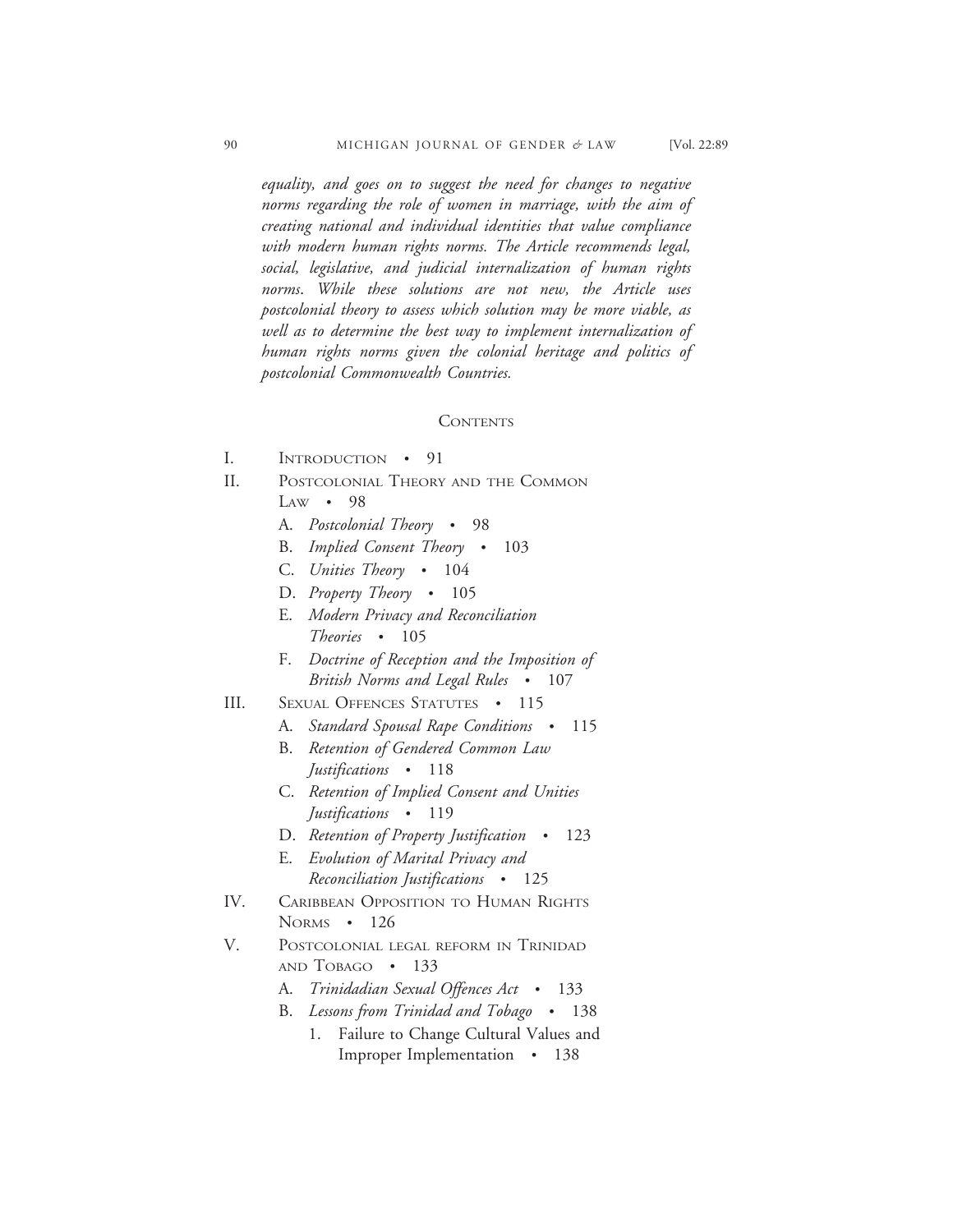- 2. Failure to Incorporate International Treaties • 140
- VI. RECOMMENDATIONS 144
	- A. *Legal, Social, and Legislative Internalization of Human Rights Norms* • 145
		- B. *Judicial Internalization of Human Rights Norms* • 147
		- C. *Judicial Internalization of CEDAW* 153
		- D. *Judicial Internalization of IAS Convention* • 159
		- E. *Judicial Internalization Despite Savings Clause* • 162
		- F. *CARICOM's Role in Promoting Internalization of Human Rights Norms* • 165

VII. CONCLUSION • 166

#### I. INTRODUCTION

The abuse climaxed on a Friday night in February 2008. Minus the details that, to this day, make me uncomfortable [. . .], he returned to the home, intoxicated [and] physically assaulted me over a period of seven hours and finally raped me. I called the police. As I recounted the events of the night, what I recall most of this dialogue, was that it seemed very important to the police that I understand that I was not 'raped'. Rape, two officers made clear for me that morning, could not take place between a man and a wife, and unless they were separated for a period of one year (it was seven months) and therefore legally separated, rape did not exist. As it were, we were still man and wife. Admittedly, while it was as hard for me to be subjective that morning, as it is still now – the police were not offended by this cruel and violent act, rather they spent their efforts that morning. . . humiliating me – in diminishing the occurrences of that night to something insignificant and of little consequence, while to me, the events of that night had possibly more reverberations onto my life than any other event of my thirty-three years. It was also the first time I had ever felt ashamed to be a woman. [. . . ] While the police officers seemed not to take my abuse seriously, neither did the judge – and while it was offensive and humiliating when the police officers did so it was absolutely dev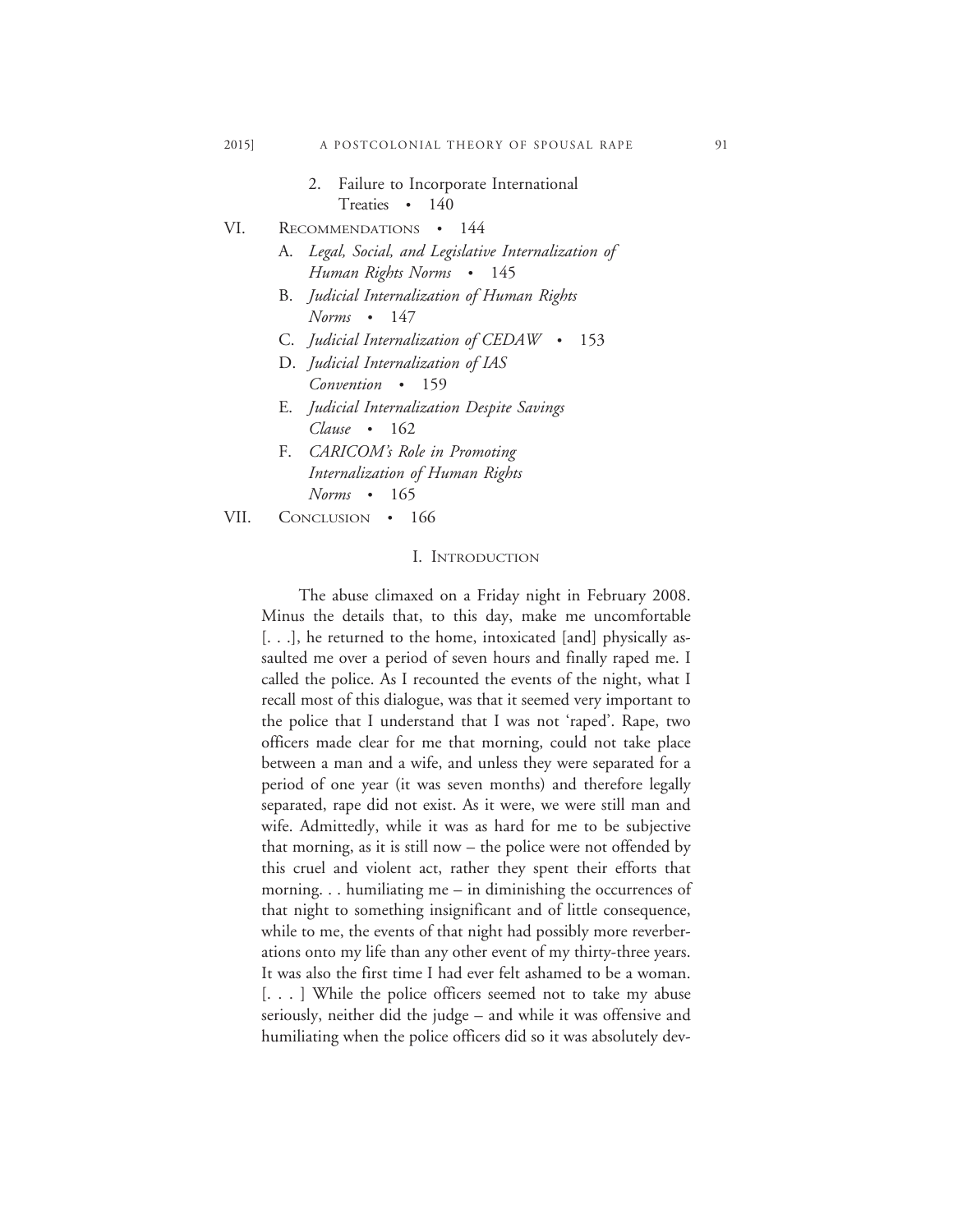astating when the judge made light of my situation and did not offer me the protection I had literally begged for.<sup>1</sup>

The preceding quote is one victim's alleged account of her attempt to obtain legal relief in Barbados after her husband raped her, and it exemplifies the pervasive problem of spousal rape in the Caribbean.

Historically, rape within the context of marriage has not been viewed as "legitimate rape."2 Current discussions on the topic of "legitimate rape" also continue to occur in countries outside of the Caribbean. When describing the effects of rape on the female body, former United States congressman Todd Akin stated, "it seems to be, first of all, from what I understand from doctors, [pregnancy from rape is] really rare. If it's a legitimate rape, the female body has ways to try to shut the whole thing down."3 When addressing the issue of spousal rape, Akin argued that laws criminalizing spousal rape may be used by women ''in a real messy divorce as a tool and a legal weapon to beat up on the husband."4 In July 2014, Akin attempted to justify his previous statements by arguing that law enforcement officials frequently use the term "legitimate rape."5 Recently, U.S. congressional candidate Dick Black has been criticized for contending that spousal rape does not inflict injury on women.<sup>6</sup> Similarly, in defending accused rapist Julian Assange, George Galloway, a prominent British politician, stated that having sex with a sleeping woman was not rape and that "not everybody needs to be asked prior to each insertion."7

3. Lori Moore, *Rep. Todd Akin: The Statement and the Reaction*, N.Y. TIMES, Aug. 20, 2012, http://www.nytimes.com/2012/08/21/us/politics/rep-todd-akin-legitimaterape-statement-and-reaction.html.

- 5. Charlotte Alter, *Todd Akin Still Doesn't Get What's Wrong With Saying 'Legitimate Rape'*, TIME (July 17, 2014), http://time.com/3001785/todd-akin-legitimate-rapemsnbc-child-of-rape/.
- 6. Samantha Lachman, *GOP Congressional Candidate Dick Black Doesn't Have a Problem with Spousal Rape*, HUFFINGTON POST (Jan. 15, 2014, 1:22 PM), http://www .huffingtonpost.com/2014/01/15/dick-black-rape\_n\_4602683.html.
- 7. Fiona Lloyd-Davies, *Why Have Men Lost Touch with Reality over Rape?*, CNN (Aug. 23, 2012, 11:05 AM), http://www.cnn.com/2012/08/23/opinion/akin-gallowayopinion/index.html; *see also* Severin Carrell, *George Galloway Sacked as Political Columnist for Rape Remarks*, THE GUARDIAN (Aug. 22, 2012, 11:16 AM), http://www .guardian.co.uk/politics/2012/aug/22/george-galloway-sacked-holyroodrape?newsfeed=true.

<sup>1.</sup> Juliette Maughan, *Domestic Violence in Barbados: Who Will Protect the Victim*, WORLD PULSE (May 4, 2012), http://worldpulse.com/node/52523.

<sup>2.</sup> SUSAN CARINGELLA, ADDRESSING RAPE REFORM IN LAW AND PRACTICE 20 (2009).

<sup>4.</sup> William Saletan, *The Rape Skeptic*, SLATE (Aug. 22, 2012, 9:36 AM), http://www .slate.com/articles/news\_and\_politics/frame\_game/2012/08/todd\_akin\_s\_apology\_ his\_comments\_on\_spousal\_rape\_and\_forcible\_rape\_show\_mistrust\_of\_women\_ .html.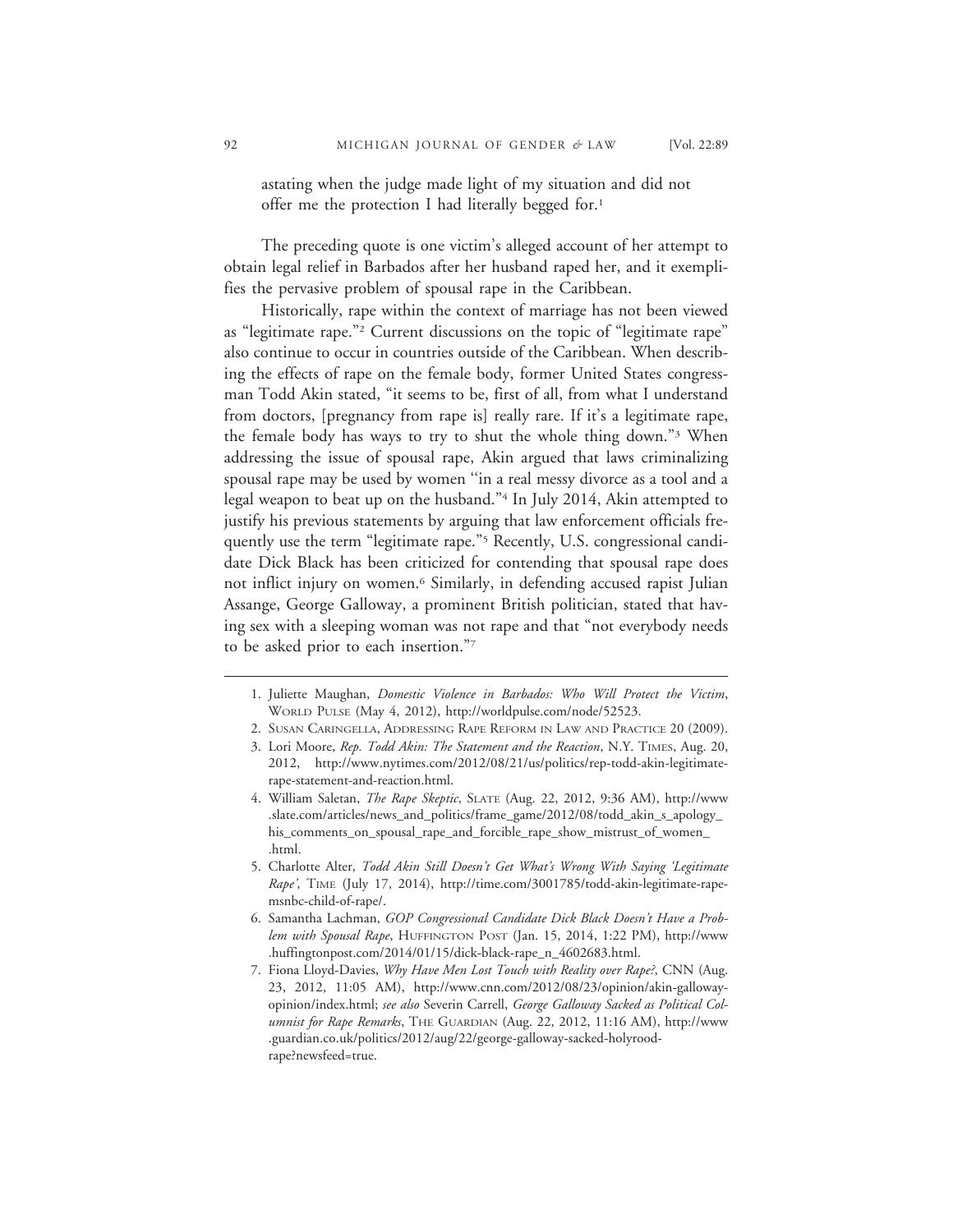While much has been written on the topic of spousal rape in common law jurisdictions, this Article is unique in at least three respects.<sup>8</sup> First, this Article is part of a larger project that seeks to trace the connections between colonial history and contemporary law in postcolonial states,<sup>9</sup> with the aim of developing a typology of the enduring effects of colonial laws and norms. The impact of colonial history may be distinct in certain places and cultural contexts. For instance, colonial laws and history may have long-lasting effects over time in one context, while local cultural issues that emerge postindependence may take precedence over colonial history in another context.

Second, although there may be various reasons for the retention of the spousal rape exemption,<sup>10</sup> this Article uses postcolonial theory to provide a

- 9. The term 'postcolonial states' refers to states that are former colonies of European powers.
- 10. One potential explanation for the retention of the spousal rape exemption and sexual violence against women is the lack of sustained economic development in Commonwealth Countries, which has implications for women's roles in society. In addition to having a large or majority Afro-Caribbean population, some Caribbean countries, such as Trinidad & Tobago, are comprised of diverse groups from India, many of whom came to Trinidad as indentured servants or contract laborers during the colonial period. *See* Lomarsh Roopnarine, *Indian Migration During Indentured Servitude in British Guiana and Trinidad, 1850–1920*, 52 LABOR HISTORY 173 (2011). Indo-Muslim and Indo-Hindu cultural values regarding the role of women in society may also have contributed to the retention of the spousal rape exemption in Commonwealth Countries; however, Trinidad has a much larger Indian population when compared to other Commonwealth Countries and Trinidad eliminated the spousal rape exemption in 2000. Kusha R. Haraksingh, *Structure, Process and Indian Culture in Trinidad*, *in* AFTER THE CROSSING: IMMIGRANTS AND MINORITIES IN CARIB-BEAN CREOLE SOCIETY 113, 113-14 (Howard Johnson ed., 1990). Additionally, Spanish colonial rule, which preceded British colonial rule in the Caribbean, may have imparted long lasting identities and norms on Commonwealth Countries. DENNIS M. P. MCCARTHY, AN ECONOMIC HISTORY OF ORGANIZED CRIME: A

<sup>8.</sup> *See, e.g.*, DIANA E.H. RUSSELL, RAPE IN MARRIAGE (1990) (describing spousal rape laws in the United States); Emily J. Stack, *Is Domestic Violence a Crime?: Intimate Partner Rape as Allegory*, 24 ST. JOHN'S J. LEGAL COMMENT. 535 (2010) (discussing spousal rape and domestic violence); Morgan Lee Woolley, *Marital Rape: A Unique Blend of Domestic Violence and Non-Marital Rape Issues*, 18 HASTINGS WOMEN'S L.J. 269 (2007 (discussing domestic and international treatment of marital rape and the inadequacies of responding to marital rape solely within the rubric of domestic violence or non-marital rape); Sonya A. Adamo, Note, *The Injustice of the Marital Rape Exemption: A Survey of Common Law Countries*, 4 AM. U. J. INT'L L. & POL'Y 555 (1989) (discussing spousal rape laws in England, Scotland, New Zealand, South Africa, Australia, and Canada); Wendy Larcombe & Mary Heath, *Developing the Common Law and Rewriting the History of Rape in Marriage in Australia:* PGA v. The Queen, 34 SYDNEY L. REV. 785 (2012) (describing spousal rape case law in Australia); Jennifer Koshan, *The Legal Treatment of Marital Rape and Women's Equality: An Analysis of the Canadian Experience*, THE EQUALITY EFFECT (2010), http://theequalityeffect.org/pdfs/maritalrapecanadexperience.pdf (describing spousal rape in Canada).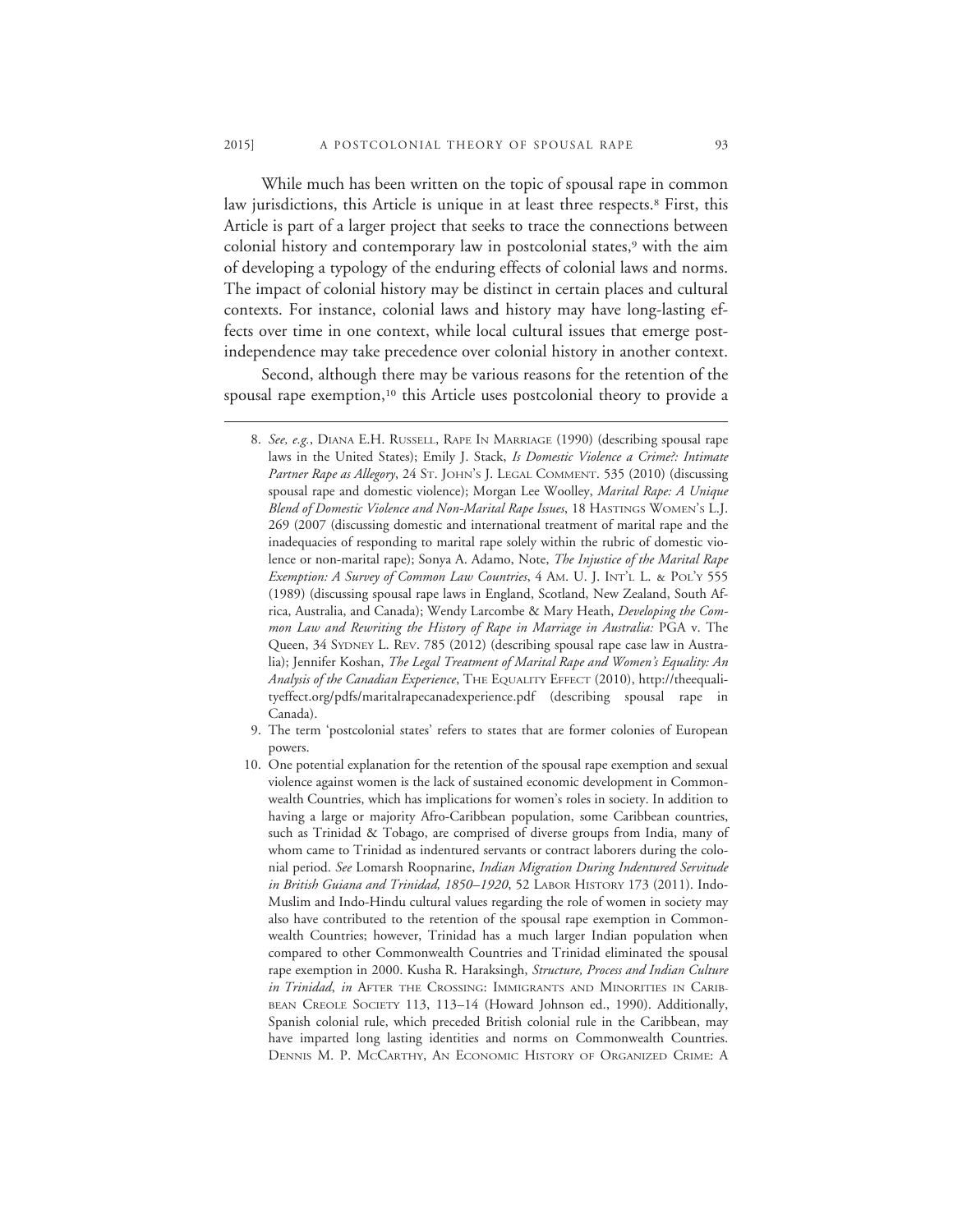theoretical framework for critiquing the colonial roots of the modern-day spousal rape exemption in Antigua and Barbuda, the Bahamas, Barbados, Dominica, Jamaica, and Saint Lucia ("Commonwealth Countries"). This has important implications not only for scholars, policy makers, and civil society groups in this area but also for norm construction.

Third, this Article posits that postcolonial theory offers many insights regarding the history of colonialism and modern-day power dynamics and identities in Commonwealth Countries. The Article acknowledges postcolonial agency while simultaneously using postcolonial theory to evaluate the ways in which colonialism continues to percolate through the political, legal, and social structures of postcolonial Commonwealth Countries. For instance, despite the current international debate regarding what constitutes 'legitimate rape' under domestic law, the Inter-American Convention on the Prevention, Punishment and Eradication of Violence Against Women ("IAS Convention") and the Convention on the Elimination of all Forms of Discrimination Against Women ("CEDAW") recognize the right of women to be free from all forms of violence, including spousal rape.11 The laws of Commonwealth Countries generally criminalize spousal rape only where a decree nisi of divorce, a separation order, a formal separation agreement, or a protective order is in place at the time of the rape.<sup>12</sup> A husband may escape prosecution for raping his wife if none of these conditions is satisfied. By codifying the common law spousal rape exemption, Commonwealth Countries have placed their domestic laws at odds with their obligation to protect women from sexual violence and discrimination under CEDAW and the IAS Convention. Thus, there is a distinct gap between treaty ratification and treaty compliance. These countries have also unwittingly created tensions between statutory law and human rights guaranteed by their constitutions, such as the right to equal protection. Through the use of postcolonial theory, this Article contends that by codifying the spousal rape exemption, Commonwealth Countries continue to perpetuate the misogynistic rationales used during the colonial period to justify the common law spousal rape exemption. Under the common law implied consent theory, a woman was deemed to have consented to sexual intercourse with her husband upon marriage, and such consent was irrevocable. The

NATIONAL AND TRANSNATIONAL APPROACH 170 (2011) (describing Spanish colonial rule in Jamaica from 1494–1655).

<sup>11.</sup> Convention on the Elimination of All Forms of Discrimination against Women art. 2, Dec. 18, 1979, 1249 U.N.T.S. 20378 [hereinafter CEDAW]; Inter-American Convention on the Prevention, Punishment and Eradication of Violence Against Women art. 6, June 9, 1994, 33 I.L.M. 1534 [hereinafter Convention of Belém do Pará].

<sup>12.</sup> See *infra* Part III.B.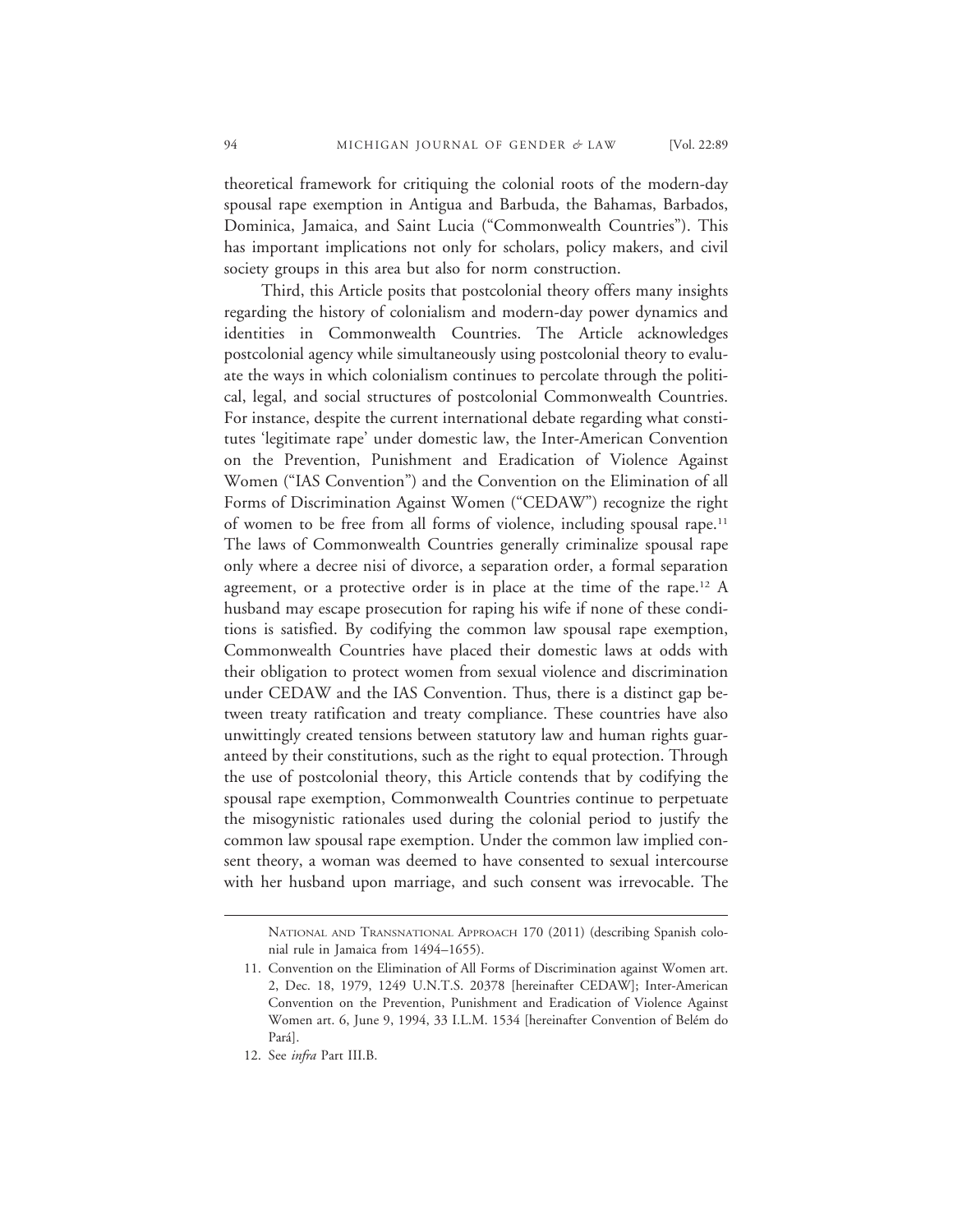spousal rape statutes of Commonwealth Countries criminalize spousal rape only when steps have been taken to revoke a woman's implied consent, such as when a separation order has been issued prior to, and is still in place at the time of, the rape.

This Article is an incomplete exploration of rape law in Commonwealth Countries, as it does not address the numerous evidentiary and criminal procedure issues related to rape prosecution. However, the goal of this Article is to begin to understand the extent to which the history of colonialism influences not only existing structures of law, power dynamics, and identities in postcolonial states, but also the readiness of postcolonial states to comply with emerging human rights norms by using the spousal rape statutes of Commonwealth Countries and Trinidad and Tobago as a case study. This may help to identify strategies for promoting postcolonial state compliance with international law, thereby facilitating the protection of human rights recognized by international instruments and guaranteed by postcolonial state constitutions.

A postcolonial reading of the spousal rape statutes of Commonwealth Countries suggests that these laws should be revised to fully criminalize spousal rape, not only to comply with constitutional principles and international law, but also to deconstruct the colonial foundations of Caribbean law that continue to foster a cultural identity that views women as "other." One of the insights that postcolonial theory has in common with a normsbased approach to human rights enforcement is the focus on the creation of new identities. Norms based scholars contend that human rights will be more effectively protected in countries where human rights norms are firmly lodged within domestic systems.<sup>13</sup> Embedding such norms within domestic systems may facilitate the creation of national and individual identities that value state compliance with human rights law. This Article uses postcolonial theory to advocate for a norms-based approach to changing the structures

<sup>13.</sup> *See* Harold Hongju Koh, *Why Do Nations Obey International Law?*, 106 YALE L.J. 2599 (1997) (defining social, political, legal, legislative, and judicial internalization of international norms and discussing the importance of such domestic internalization to the transnational legal process). According to Koh, social internalization occurs when a norm acquires widespread domestic legitimacy, legislative internalization occurs when legislation is changed to reflect human rights norms because of domestic lobbying efforts, and judicial internalization occurs where domestic litigation leads to the incorporation of international human rights norms by the judiciary. *Id.* at 2656–57. Political internalization occurs when political elites accept an international norm and adopt it as a matter of government policy. *Id.* at 2657. References to legal internalization in this Article refer to the incorporation of human rights norms through legislative and executive action only. In contrast, Koh uses the term legal internalization to refer to domestic incorporation via the actions of the executive, judiciary, or legislative branch. *Id.*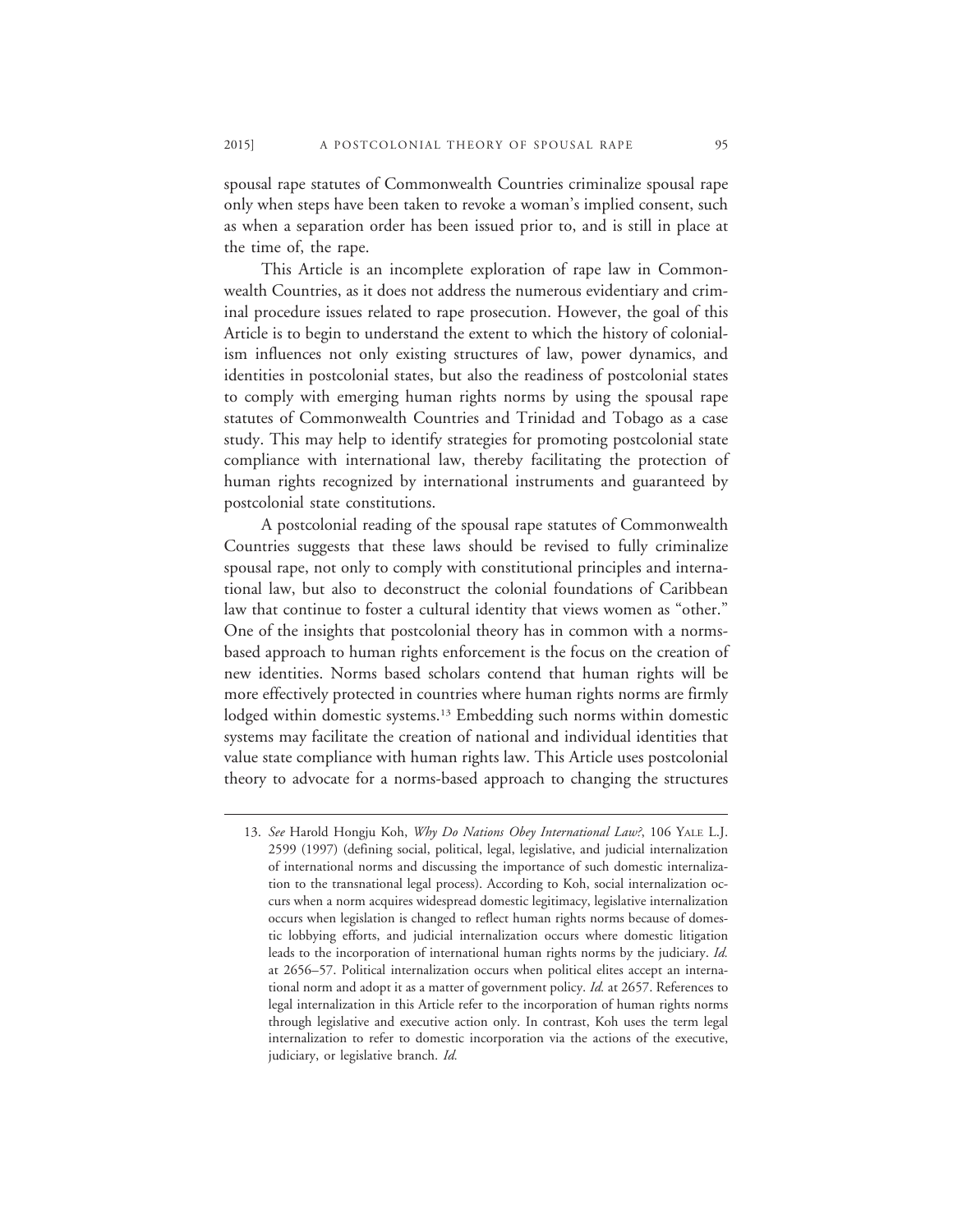that perpetuate inequality, and goes on to suggest the need for changes to negative norms regarding the role of women in marriage, with the aim of creating national and individual identities that are more willing to accept modern human rights norms. In that regard, the Article recommends legal, social, legislative, and judicial internalization of human rights norms in a manner that considers the colonial heritage of Commonwealth Countries.

Although none of the norms-based solutions proposed in this Article are new, postcolonial theory can also be used to suggest which solution may be most effective, as well as to assess how to implement such a solution in a particular context. This Article posits that a judicial decision rendered by the Judicial Committee of the Privy Council ("British Privy Council"), the final court of appeals of most Commonwealth Countries,<sup>14</sup> invalidating these statutes would be unlikely to provide a viable solution. Commonwealth Countries have historically opposed judicial internalization of international human rights norms by the British Privy Council. In the 1990s, Trinidad and Tobago and Jamaica denounced a number of human rights treaties, including treaties granting jurisdiction to international human rights tribunals.15 This opposition occurred as a result of a British Privy Council decision, discussed in Part IV below, based on constitutional and human rights grounds that seriously hindered the ability of Commonwealth Countries to impose the death penalty.16 In contrast, similar decisions by the Caribbean Court of Justice, a regional court of final appeals established by Caribbean countries, internalizing human rights norms have been better received by Caribbean countries. Successful internalization of human rights norms is more likely to occur where such internalization is fostered locally, such as by local regional courts and Caribbean judges, rather than by the British Privy Council, a relic of colonial rule. Further, Trinidad and Tobago's successful efforts to reform its laws to eliminate the spousal rape exemption also highlight that Commonwealth Countries may be more willing to internalize human rights norms via statutory reform when such norms are generated from the bottom up via the actions of local interest groups, such as a women's rights movement, rather than imposed solely from the top down.

<sup>14.</sup> The Privy Council is the British court that provides final appellate review of the judicial decisions of Caribbean countries that have not yet acceded to the jurisdiction of the Caribbean Court of Justice ("CCJ"). *See* David Simmons, *The Caribbean Court of Justice: A Unique Institution of Caribbean Creativity*, 29 NOVA L. REV. 169, 170 (2005).

<sup>15.</sup> *See* Laurence R. Helfer, *Overlegalizing Human Rights: International Relations Theory and the Commonwealth Caribbean Backlash against Human Rights Regimes*, 102 COLUM. L. REV. 1832, 1881 (2002).

<sup>16.</sup> *Id.* at 1834.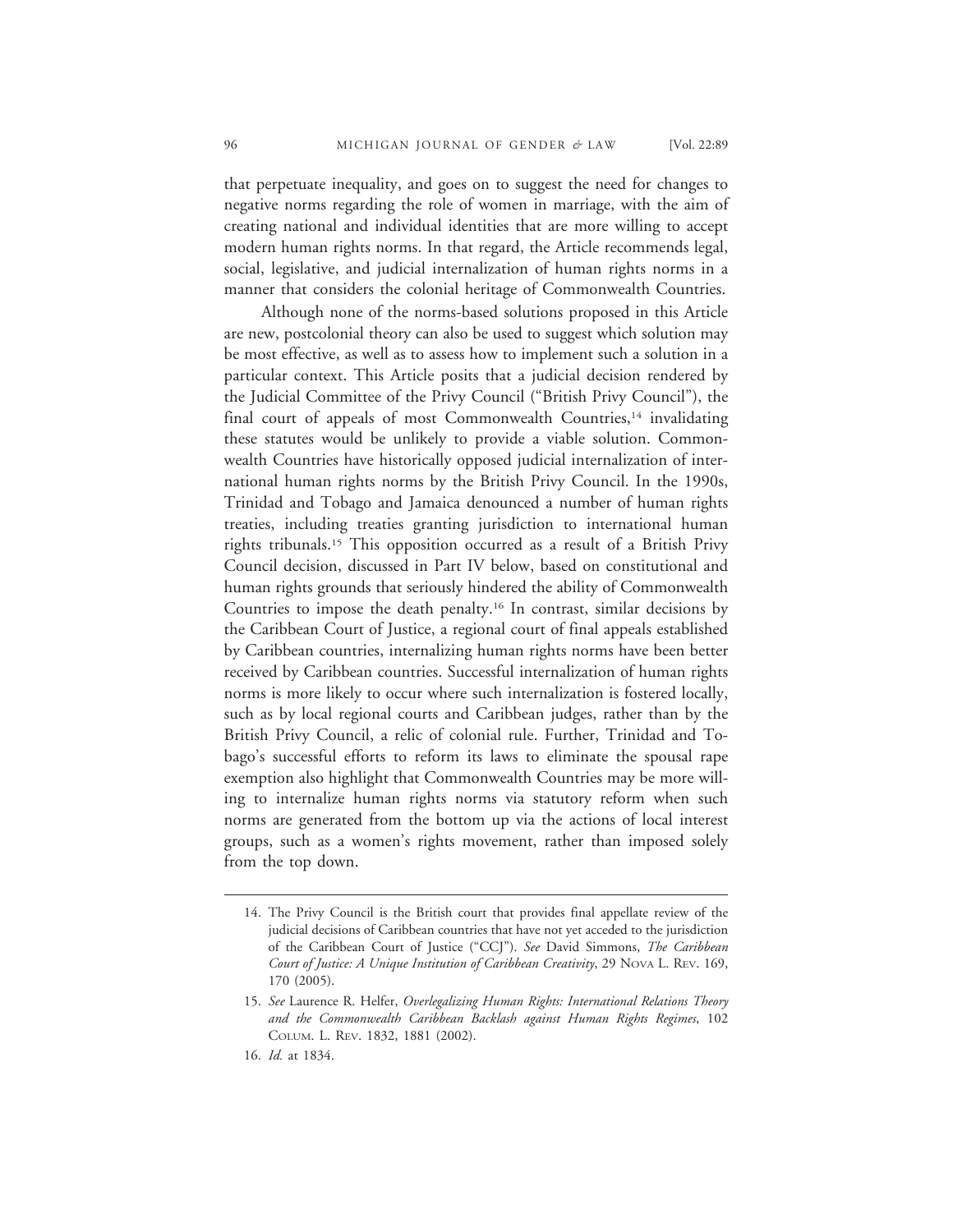Despite the elimination of the spousal rape exemption in Trinidad in 2000, Trinidadian women continue to suffer from a culture of sexual violence, which may be due in part to the failure to effectively change power dynamics and negative identities. Trinidad and Tobago, like many other Commonwealth Countries, has failed to incorporate CEDAW and the IAS Convention on the domestic plane.17 The failure to incorporate such treaties signals an incomplete internalization of the human rights norms contained in these treaties, as well as a lack of commitment to protecting the human rights of women, particularly when a country has chosen to incorporate treaties intended to protect the interests of other vulnerable members of society. Additionally, Trinidad and Tobago has neglected to ratify the Optional Protocol to the Convention on the Elimination of All Forms of Discrimination Against Women ("CEDAW Optional Protocol"), which authorizes the United Nations Committee on the Elimination of Discrimination Against Women ("CEDAW Committee") to receive and consider complaints from individuals and groups for violation of rights under CEDAW.18

As used in this Article, the term "stranger rape" refers to rape committed by a perpetrator who is not married to the victim, while "spousal rape" refers to rape committed by a perpetrator who is legally married to the

<sup>17.</sup> Some countries have incorporated CEDAW in the domestic plane. *CEDAW in the United States: Why a Treaty for the Rights of Women*, Women's Env't & Dev. Org., http://.wedo.org///.pdf. Columbia incorporated CEDAW into domestic legislation in 1981 and Columbian women have successfully used CEDAW to lobby for domestic violence legislation. *Id.*; *see also*, Rep. of the Comm. on the Elimination of Discrimination Against Women, 6th Sess., ¶ 464, U.N. Doc. A//; GAOR, 42d Sess., Supp. No. 38 (May 15, 1987); *Beijing Betrayed: Women Worldwide Report that Governments Have Failed to Turn the Platform into Action*, Women's Env't & Dev. Org. (Mar. 2005), http://.wedo.org///.pdf. In Rwanda, women have used CEDAW to reserve 30% of seats in parliament for women. *Id.* Some cities in the United States, such as San Francisco, have also incorporated CEDAW via legislation. Dept. on the Status of Women, City and County of San Francisco, *CEDAW in Action: Local Implementation in the City and County of San Francisco* (2010), http://. sfgov3.org///// \_\_\_.pdf.

<sup>18.</sup> In addition to complaints from individuals and groups, the Optional Protocol to CEDAW also allows the CEDAW Committee to initiate inquiries into situations of grave or systematic violations of women's rights. Optional Protocol to the Convention on the Elimination of All Forms of Discrimination against Women, Oct. 6, 1999, 2131 U.N.T.S. 83 [hereinafter CEDAW Optional Protocol]. Today, of the 105 countries that have ratified the CEDAW Optional Protocol, the twin-island nation of Antigua and Barbuda is the only Commonwealth country that has ratified this protocol. *See* Ratification Status: Optional Protocol to the Convention on the Elimination of All Forms of Discrimination against Women, U.N. TREATY COLLEC-TION, https://treaties.un.org/Pages/ViewDetails.aspx?src=TREATY&mtdsg\_no=IV-8-b&chapter=4&lang=en (last visited Sept. 17, 2014).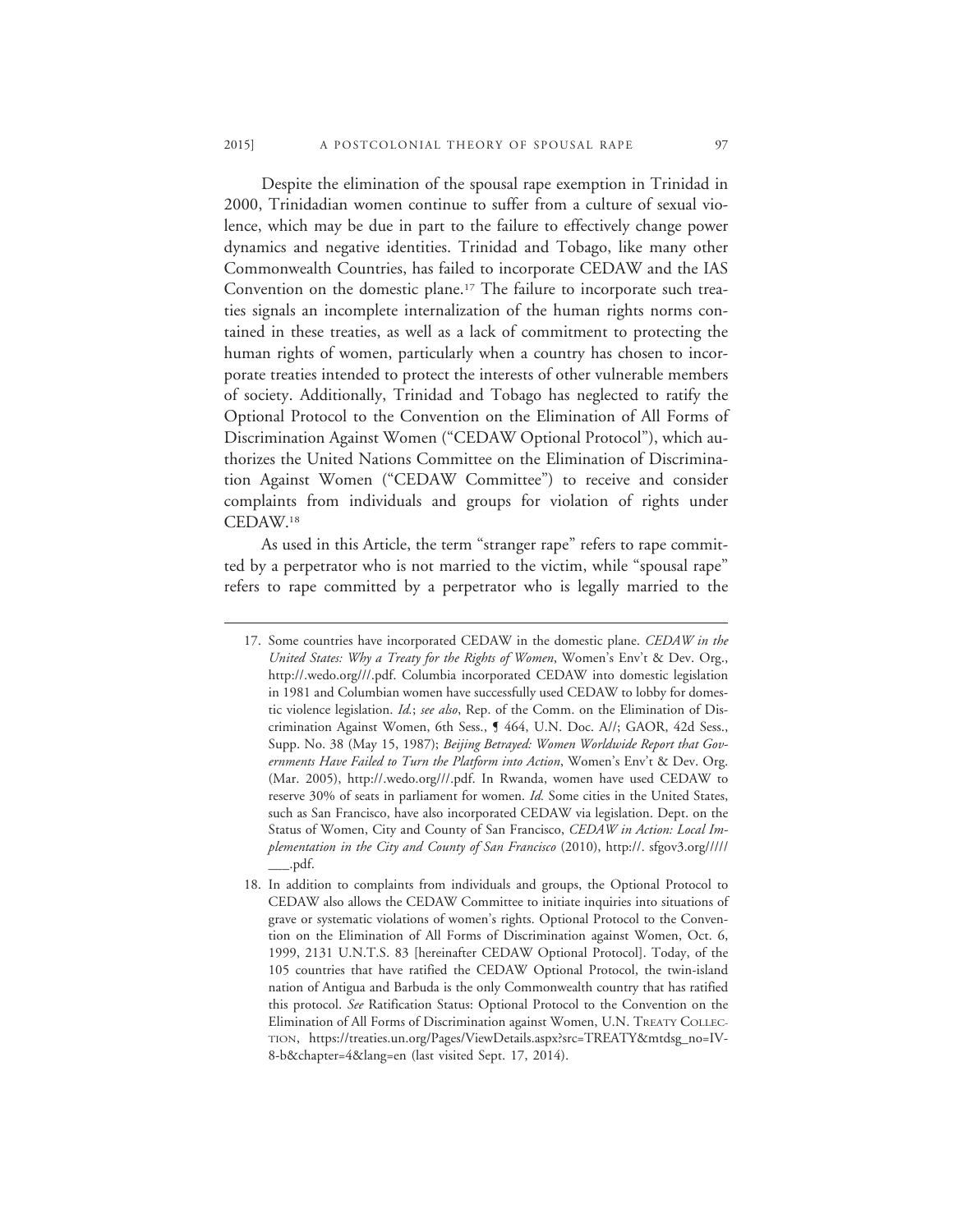victim. Part II of this Article introduces postcolonial theory and provides a history of the common law justifications for the spousal rape exemption. This section contends that during the colonial period, the doctrine of reception was used to impose on Commonwealth Countries British rules and norms regarding the role of women. Part III of this Article conducts a postcolonial reading of the spousal rape statutes of Commonwealth Countries and the CARICOM model rape statute. This section posits that these statutes fail to adequately protect women who experience sexual violence at the hands of their husbands and continue to perpetuate the common law justifications for the spousal rape exemption. Part IV of this Article argues that given the Commonwealth Caribbean resistance to a top-down imposition of modern-day human rights norms in the 1990s, it is unlikely that a British Privy Council decision that invalidates the sexual offence laws of Commonwealth Countries will provide a suitable solution. Part V contends that Trinidad and Tobago's legal reform efforts can provide useful lessons for other postcolonial countries, including the need for cultural change despite legal reform and the need for domestic incorporation of international treaties. Finally, Part VI proposes solutions in light of Trinidad and Tobago's experience, as well as the Caribbean opposition to human rights norms, such as legislative, social, and judicial internalization of the human rights norms set forth in the IAS Convention and CEDAW.

#### II. POSTCOLONIAL THEORY AND THE COMMON LAW

#### *A. Postcolonial Theory*

To the extent that the law produces identities, vestiges of colonial laws perpetuate the existence of colonial identities in postcolonial countries. Postcolonial scholars posit that "colonialism does not really end, except in a legal sense, as the effects of colonialism are enduring for both the colonizers and the colonized."19 Postcolonial scholars, such as Leela Gandhi and Gayatri Spivak, posit that postcolonial theory is particularly concerned with identifying the ways in which current orderings in postcolonial countries continue to reflect their colonial origins.20 Postcolonial theory does not contend that all ills currently faced by postcolonial countries can be laid at the feet of the colonizer; rather, it recognizes postcolonial agency while contemporaneously seeking to expose the ongoing role played by colonialism in postcolonial political, legal, and cultural structures. Postcolonial theory represents an interdisciplinary approach to law and presents new ways of con-

<sup>19.</sup> Alpana Roy, *Postcolonial Theory and Law: A Critical Introduction*, 29 ADEL. L. REV. 315, 318 (2008).

<sup>20.</sup> LEELA GANDHI, POSTCOLONIAL THEORY: A CRITICAL INTRODUCTION 7–8 (1998).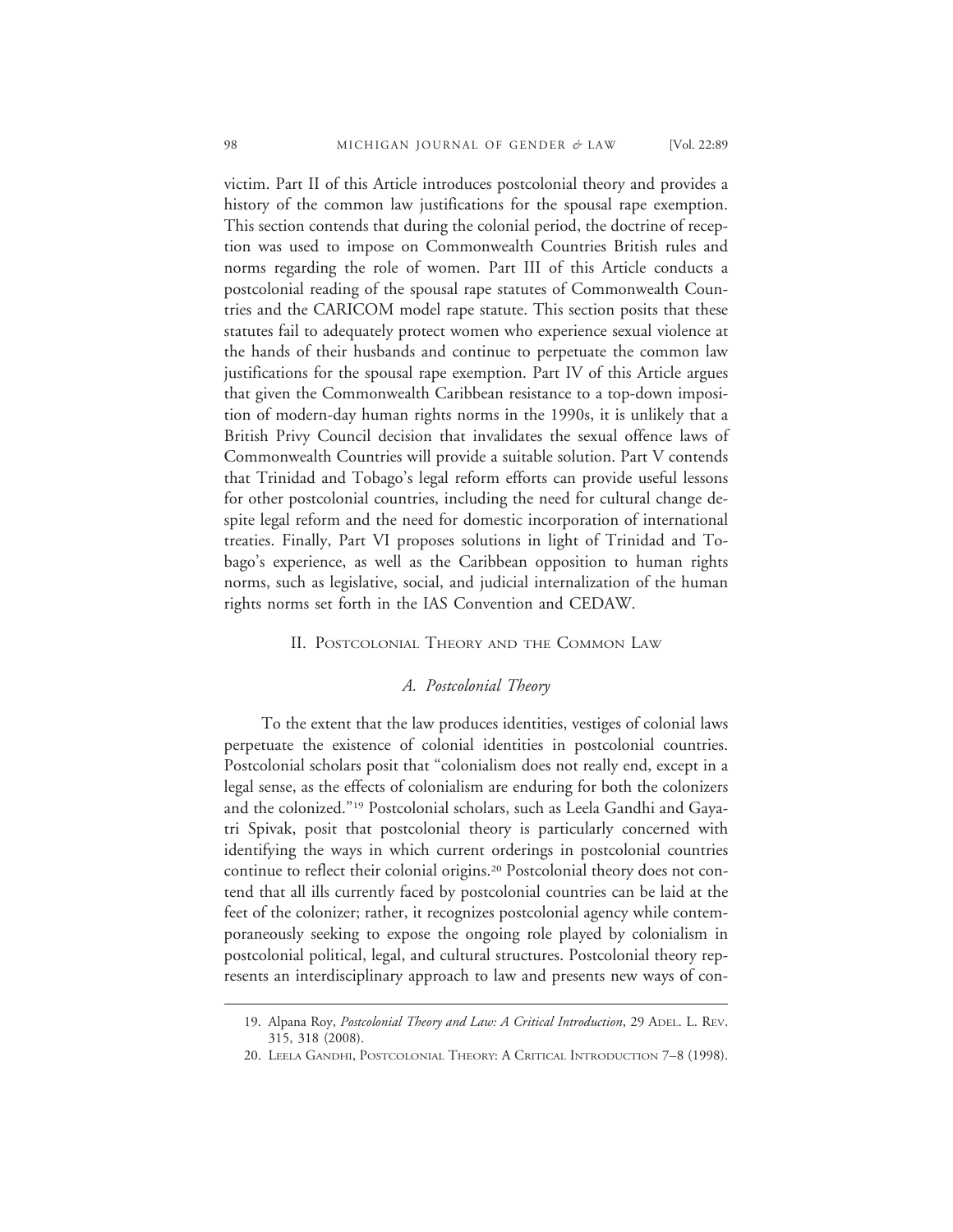ceptualizing legal structures.21 It is also concerned with critiquing the "assumptions and representations on which colonialism is based."22

Postcolonial theory can be used, and is now being more frequently used, by legal scholars to critique legal discourse.<sup>23</sup> Postcolonial theory acknowledges that independence "does not result in a return to a pre-colonial state, but rather movement into a 'postcolonial' state, where the effects of colonialism have become an inextricable part of the culture and of its legal, educational, and political institutions, and where the colonial state still serves as a reference point in local discourse."<sup>24</sup> Other postcolonial theorists posit that postcolonialism is now the central vehicle through which the West relates to its "other" and that the "law has been . . . [in] the forefront of that very relation."25 Legal scholars have used postcolonial theory to assess the role of law during the colonial period, to illustrate the ongoing impacts of colonialism, "to identify new forms of harm and domination, and [to] trace the contemporary condition of subjugation of the historically Othered."26 Postcolonial theory has been used to address current issues such as identity, globalization, racism, and reterritorialization of the non-Western world.27

Much of postcolonial theory focuses on the rethinking of power dynamics and the creation of identities. Power is viewed as central not only to oppression, but also to the production of identities and subjects.28 Modern postcolonial theorists have focused on the connections between economic, social, and political structures and practices, in addition to the ways in which power and such practices shape identities in postcolonial countries.<sup>29</sup> For instance, in her work on colonialism in Kenya, Roxanne Lynn Doty contends that colonial practices that were designed to "get the natives to work" "constructed particular kinds of identities for the colonial population."30 Similarly, western constructions of democracy, good governance, and development have created new identities and new subjectivities as illus-

<sup>21.</sup> Roy, *supra* note 19, at 316.

<sup>22.</sup> JENNI RAMONE, POSTCOLONIAL THEORIES 1 (2011).

<sup>23.</sup> Roy, *supra* note 19, at 315.

<sup>24.</sup> MARGARET DAVIES, ASKING THE LAW QUESTION: THE DISSOLUTION OF LEGAL THEORY 278 (2d ed. 2002); *see also* Roy, *supra* note 19, at 316.

<sup>25.</sup> Roy, *supra* note 19, at 315; *see also* Peter Fitzpatrick & Eve Darian-Smith, *Introduction* to LAWS OF THE POSTCOLONIAL 1, 1–15 (Fitzpatrick & Darian-Smith eds., 1999).

<sup>26.</sup> Roy, *supra* note 19, at 319, 357.

<sup>27.</sup> *Id.* at 357.

<sup>28.</sup> Rita Abrahamson, *African Studies and the Post Colonial Challenge*, 102 J. AFR. AFF. 189, 198 (2003).

<sup>29.</sup> *Id.* at 200.

<sup>30.</sup> *Id.* at 201.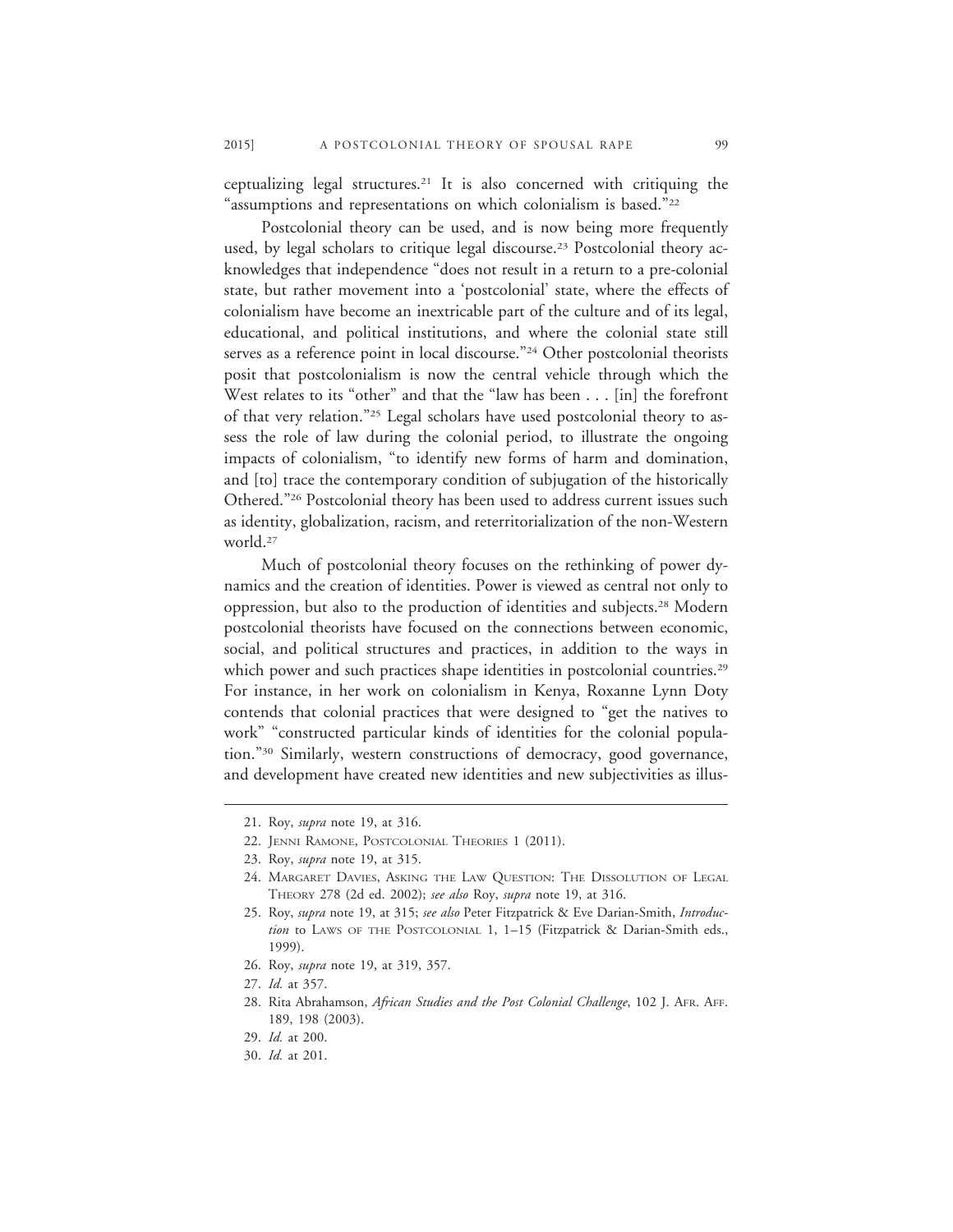trated by a study of rural India where "underdevelopment has become a new form of identity."31

Postcolonial perspectives, like a norms-based approach to human rights enforcement, recognize that in order to achieve sustainable changes to structures of inequality there must be a "parallel change of . . . the epistemological and psychological underpinnings and effects of such structures [including related identities and power dynamics]."32 Thus, postcolonial theory can provide insights on the varied reasons for the perpetuation of structures of inequality in postcolonial countries and it can also be used to propose and identify how best to implement solutions to reform aspects of postcolonial social, legal, and political structures that facilitate inequality. For instance, health care scholars have used postcolonial theory to generate solutions to improve healthcare for pregnant women in groups historically marginalized by colonialism.33

Some scholars have argued that all-inclusive labels such as colonialism and postcolonialism fail to consider the sameness that may exist between colonized countries and countries that do not have a history of colonialism and, further, that these labels fail to account for differences between colonized nations.34 For instance, pre-colonized cultures and countries that have not been colonized may have had views similar to those imposed by colonial powers regarding the role of women within marriage. Critics contend that in the context of postcolonial theory, countries such as Bangladesh and Australia become unified under the umbrella of their European colonial history despite the fact that these countries have distinct colonial experiences.<sup>35</sup>

As postcolonial theorist Leela Gandhi notes, while postcolonial theory recognizes a shared history of colonialism among countries, postcolonial theory also acknowledges the distinct ways in which colonialism has influenced the history and power structures of individual postcolonial states.<sup>36</sup> Gandhi contends that there is "fundamental incommensurability between the predominately cultural subordination of settler culture in Australia and the predominately administrative and militarist subordination of colonized culture in Africa and Asia."37

<sup>31.</sup> *Id.* at 203.

<sup>32.</sup> *Id.* at 209.

<sup>33.</sup> *See* Annette J. Browne et al., *The Relevance of Postcolonial Theoretical Perspectives to Research in Aboriginal Health*, 37 CAN. J. NURSING RES. 16 (2005); *see also* Dawn A. Smith et al., *'Making a Difference': A New Care Paradigm for Pregnant and Parenting Aboriginal People*, 98 CAN. J. PUB. HEALTH, 321, 321–24 (2007).

<sup>34.</sup> GANDHI, *supra* note 20, at 168.

<sup>35.</sup> Helen Tiffin, *Introduction* to PAST THE LAST POST: THEORIZING POST-COLONIAL-ISM AND POST-MODERNISM vii, (Ian Adam & Helen Tiffin eds., 1991).

<sup>36.</sup> GANDHI, *supra* note 20, at 170.

<sup>37.</sup> *Id.*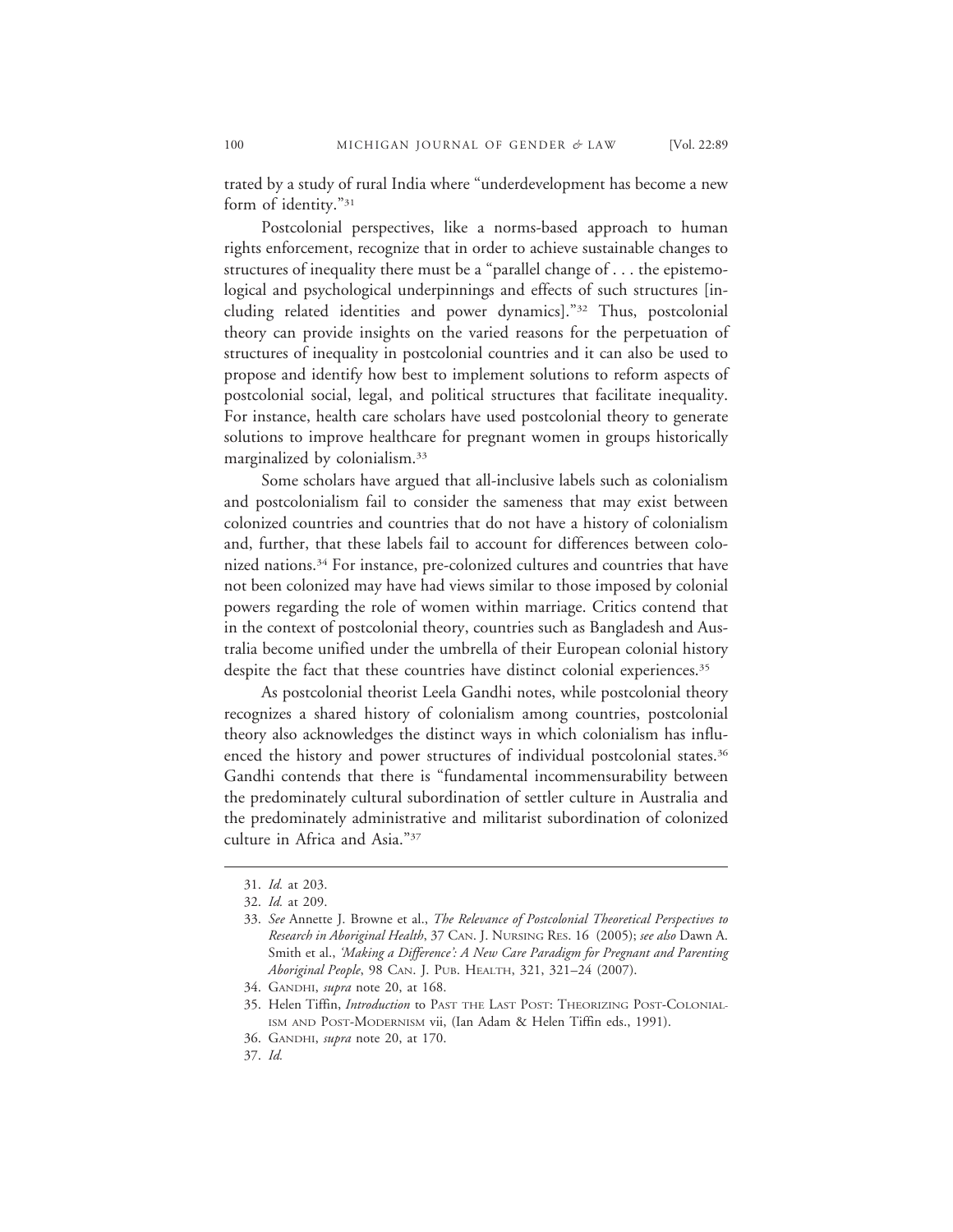Colonialism continues to have a unique enduring impact on the judicial systems of many Commonwealth Countries. The British Privy Council originated in 1833 as the highest court of civil and criminal appeal for the British Empire.38 At one point in history the British Privy Council served as the final court of appeals for over a quarter of the world.<sup>39</sup> However, to date, in addition to British territories and crown dependencies, only thirteen independent countries, including Antigua and Barbuda, the Bahamas, Jamaica, Dominica, St. Lucia, Mauritius, and Trinidad and Tobago, have retained the British Privy Council as a final court of appeals.<sup>40</sup> In contrast, Nigeria, South Africa, and Ghana, all former British colonies, have established their own Supreme Courts after independence.

Spousal rape is a pervasive global problem that is not unique to postcolonial states, and Commonwealth Countries through their own agency have elected to codify the common law spousal rape exemption postindependence. Thus, one may contend that an analysis of spousal rape laws through a postcolonial lens is unnecessary. However, postcolonial theory adds significant value to this discourse, as it can suggest insights on the varied ways in which colonial history impacts modern day legislation and the retention of identities despite postcolonial agency, while simultaneously acknowledging the similarities between colonial identities and the traditional norms and identities of the colonized. For instance, spousal rape remains a significant problem in Nigeria.<sup>41</sup> However, direct colonial rule and

- 38. *See The Jurisdiction of the Judicial Committee of the Privy Council,* Judicial Committee of the Privy Council, http://www.jcpc.uk/docs/jcpc\_jurisdiction\_map.pdf (last visited Jul. 23, 2014); *see also, e.g.*, JAM. CONST. pt. 3, § 110 (stating that the constitution expressly preserved the right to appeals to the Privy Council, generally referred to as "Her Majesty's Council."); *compare CCJ Blow: Cabinet Discusses Next Move Monday*, JAMAICA OBSERVER (Feb. 4, 2005), http://web.archive.org/web/20070607 000002/http://www.jamaicaobserver.com/news/html/20050203T220000-0500\_74 458\_OBS\_CCJ\_BLOW.asp (reporting that in 2005, Jamaica attempted to replace the British Privy Council with the CCJ but the British Privy Council held that the process used was unconstitutional), *with Dominica Moving to Cut Ties with Privy Council*, JAMAICA OBSERVER (Jul. 3, 2014), http://www.jamaicaobserver.com/news/ Dominica-moving-to-cut-ties-with-Privy-Council-17081906 (reporting that that Dominica's legislature has approved legislation to replace the Privy Council with the Caribbean Court of Justice).
- 39. *The Jurisdiction of the Judicial Committee of the Privy Council*, U.K. JUDICIAL COMM. OF THE PRIVY COUNCIL, http://www.jcpc.uk/docs/jcpc\_jurisdiction\_map.pdf (last visited July 23, 2014).
- 40. *Beginner's Guide to the Judicial Committee of the Privy Council*, THE SUPREME COURT OF THE U.K. 3 (Mar. 31, 2014), https://www.supremecourt.uk/docs/beginners-guide-to-the-jcpc.pdf.
- 41. *See* Tolulope Monisola Oya & Johnson Olusegun Ajayi, *Values Clarifications in Marital Rape: A Nigerian Situation*, 9 EUR. SCI. J. 291 (2013) (contending that spousal rape is legal in Nigeria and noting that it is the African Yoruba value for a wife to be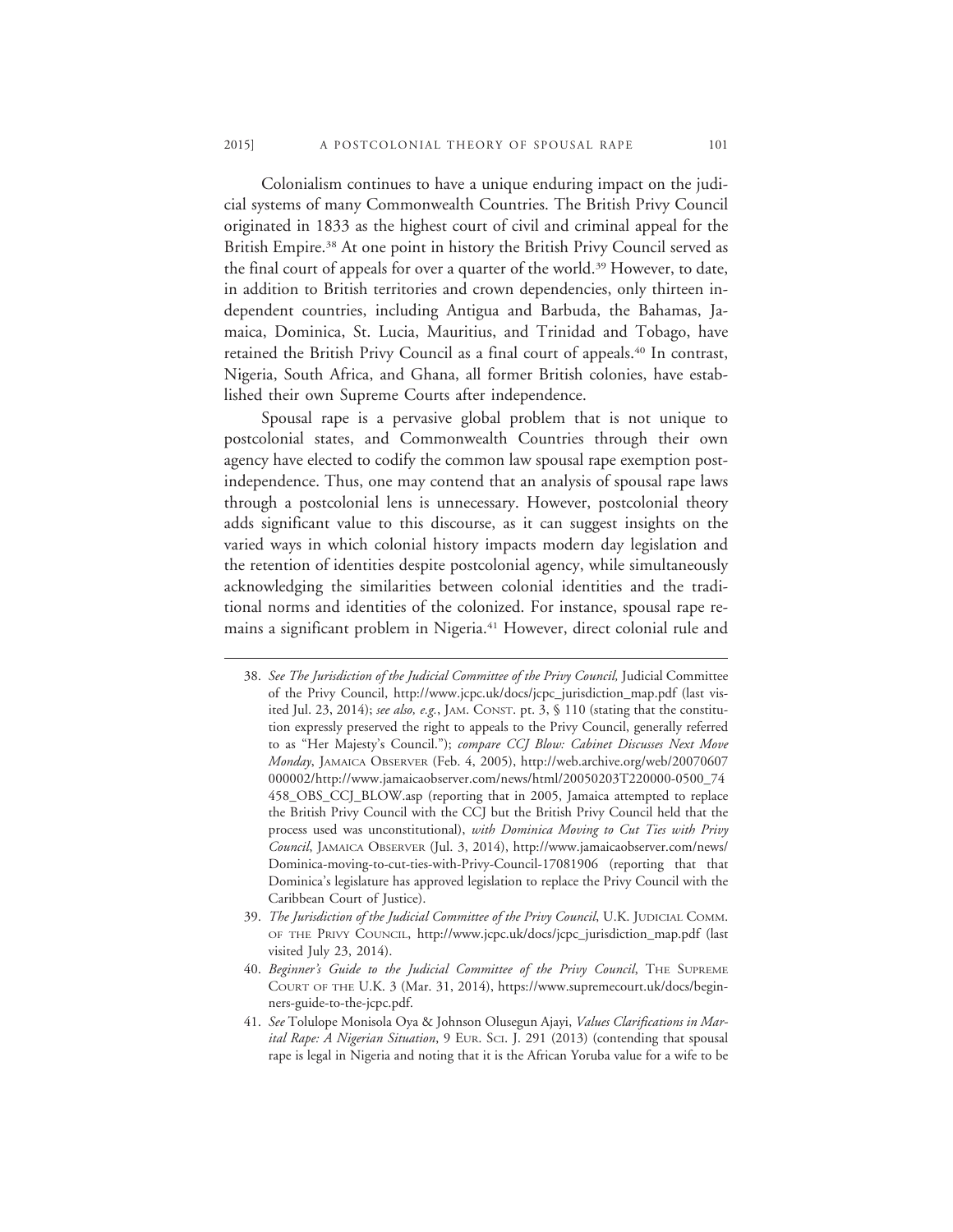the impact of the transatlantic slave trade in the Caribbean differentiate the Caribbean colonial experience from the Nigerian colonial experience, where the policy of indirect rule during the colonial period made it more likely that tribal norms and culture would remain intact.<sup>42</sup>

The prevalence of spousal rape in modern day Nigeria has been attributed to traditional African Yoruba norms regarding the role of women, which were to some extent in accord with British colonial norms on spousal rape.<sup>43</sup> And while such values regarding the role of women may have made their way over to the Caribbean via the transatlantic slave trade, a tool of colonialism, the impact of the transatlantic slave trade in the Caribbean impedes making a direct connection between such traditional pre-colonial African values and the modern day spousal rape laws in the Caribbean. What is much clearer is the imposition of colonial norms through the "doctrine of reception," the explicit retention of common law and British statutes adopted prior to independence, and the wholesale preservation of common law spousal rape rules through the adoption of various statutes in the Caribbean. These facts illustrate the value and insights of postcolonial theory.

Additionally, one could contend that the retention of the spousal rape exemption may be due in part to pre-colonial culture in the Commonwealth Caribbean. While this argument may have some merit, the extent to which pre-colonial values in the Caribbean influences modern day Caribbean dynamics may be limited due to the genocide of the indigenous population during the sixteenth century.<sup>44</sup>

The concept of subalterneity is central in postcolonial studies.<sup>45</sup> Subaltern "refers to the various hierarchies which existed *within* the colonized world—that is, within the 'native' population."46 In her research on colonial

submissive to her husband and such values may be responsible for the prevalence of spousal rape in Nigeria).

<sup>42.</sup> *See* Stacy-Ann Elvy, *Towards a New Democratic Africa: The African Charter on Democracy, Elections and Governance*, 27 EMORY INT'L L. REV. 41 (2013) (discussing the impact of indirect rule in Africa, which utilized existing tribal structures to facilitate British dominance); *see also* Christian Dippel, *Institutional Change and Elite Perspectives: The 19th Century Caribbean Colonies* (May 16, 2012), *available at* http:// www.anderson.ucla.edu/faculty/christian.dippel/BWI\_cc\_paper03.pdf (discussing the evolution of direct colonial rule in British Caribbean colonies).

<sup>43.</sup> Oya & Ajayi, *supra* note 41, at 303.

<sup>44.</sup> *See* ORLANDO PATTERSON, SLAVERY AND SOCIAL DEATH: A COMPARATIVE STUDY (1982) for Caribbean sociologist Orlando Patterson's contention that there were over a million native Indians in the Caribbean prior to Columbus' arrival, but by 1550 only two hundred and fifty native Indians remained in the Caribbean, while in Jamaica the Arawak population was completely eliminated within a decade.

<sup>45.</sup> Roy, *supra* note 19, at 342.

<sup>46.</sup> *Id.* at 342–43.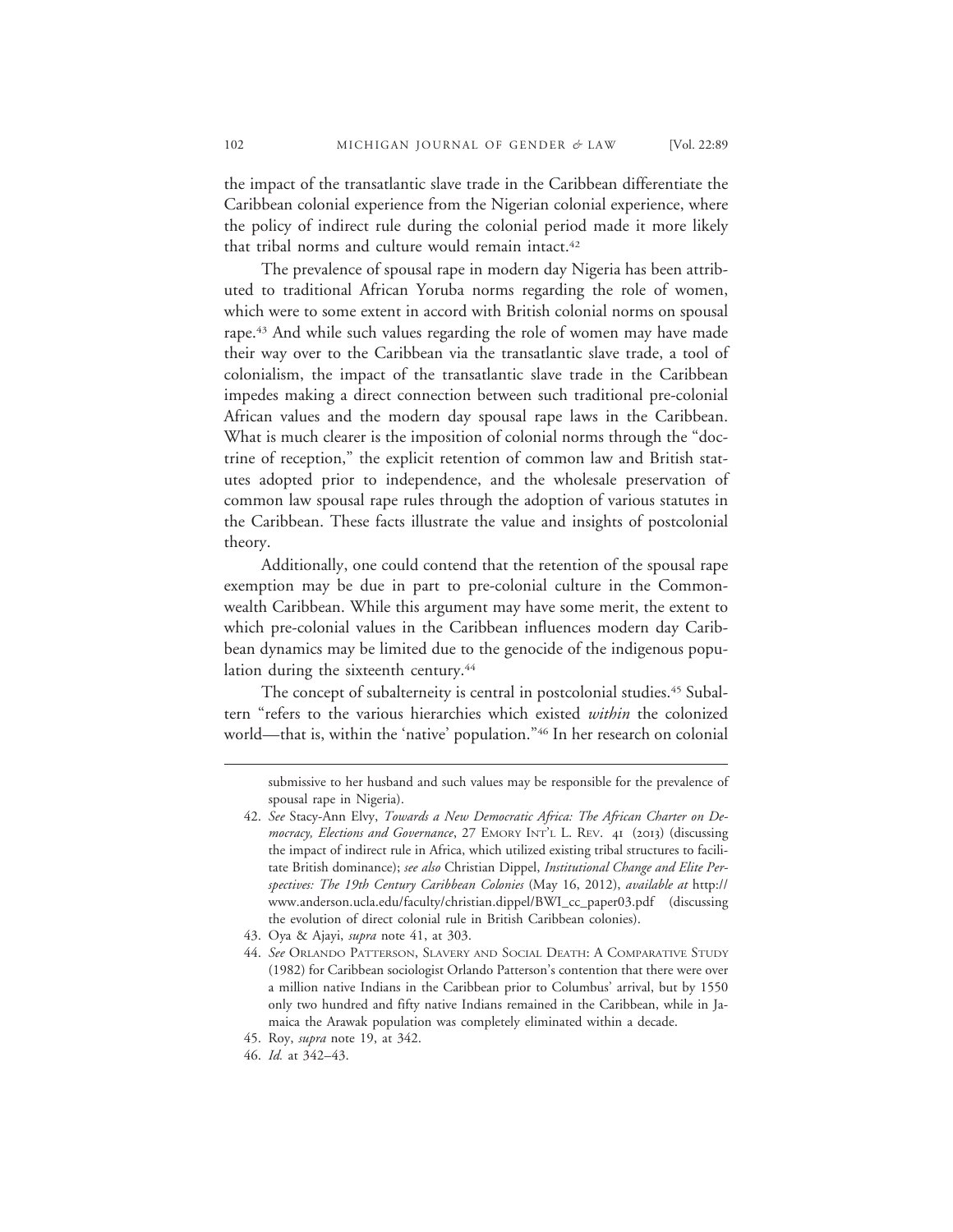women in India, postcolonial theorist Gayatri Spivak contends that patriarchy and colonialism have both been used simultaneously to oppress and control the "subaltern sexed subject, or brown woman."47 The ideology of British patriarchy, which was grounded in notions of respectability and domesticity, created a plethora of restrictive norms regarding the role of women in society. Patriarchy is a cultured construct that facilitates the production of gendered norms and creates a system of female exploitation.

At common law, women were chattel, owned first by their fathers and then by their husbands; a husband could not be held criminally responsible for raping his own chattel. This concept was incorporated into British common law through the spousal rape exemption, which prevented a husband from being prosecuted for raping his wife.<sup>48</sup> British common law facilitated the perpetuation of the superiority of the male identity over the female identity. For instance, under the common law, married women had little or no right to enter into contracts or sue, and a husband had control over his wife's property.<sup>49</sup> British patriarchy provoked the development of four justifications for affording husbands freedom from prosecution if they engaged in forced sexual intercourse with their wives: (1) the implied consent theory, (2) the unities theory, (3) the property theory, and (4) the privacy and reconciliation theories. All of these theories implicate principles of contract law, property law, criminal law, and family law.

#### *B. Implied Consent Theory*

The implied consent theory, or irretractable consent theory, was the most commonly endorsed justification for the spousal rape exemption.<sup>50</sup> This theory was the first justification offered in support of the spousal rape exemption.51 Sir William Hale, a former Chief Justice of the Court of the King's Bench in England,<sup>52</sup> explained in his treatise that "the husband cannot be guilty of a rape committed by himself upon his lawful wife, for by their mutual matrimonial consent and contract the wife hath given up her-

<sup>47.</sup> *Id.* at 345; *see also* Gayatri Chakravorty Spivak, *Can the Subaltern Speak?*, *in* THE POST-COLONIAL STUDIES READER 28 (Bill Ashcroft et al. eds., 1995).

<sup>48.</sup> CARINGELLA, *supra* note 2, at 20.

<sup>49.</sup> *See* Jill Elaine Hasday, *Contest and Consent: A Legal History of Marital Rape*, 88 CALIF. L. REV. 1373, 1387–88 (2000); *see also*, Richard Chused, *Married Women's Property Law: 1800–1850*, 71 GEO. L.J. 1359, 1361 (1983) (stating that at the beginning of the nineteenth century husbands had control of the property of their wives).

<sup>50.</sup> Anne C. Dailey, Note, *To Have and to Hold: The Marital Rape Exemption and the Fourteenth Amendment*, 99 HARV. L. REV. 1255, 1256 (April 1986).

<sup>51.</sup> *Id.* at 1255.

<sup>52.</sup> Hasday, *supra* note 49, at 1396.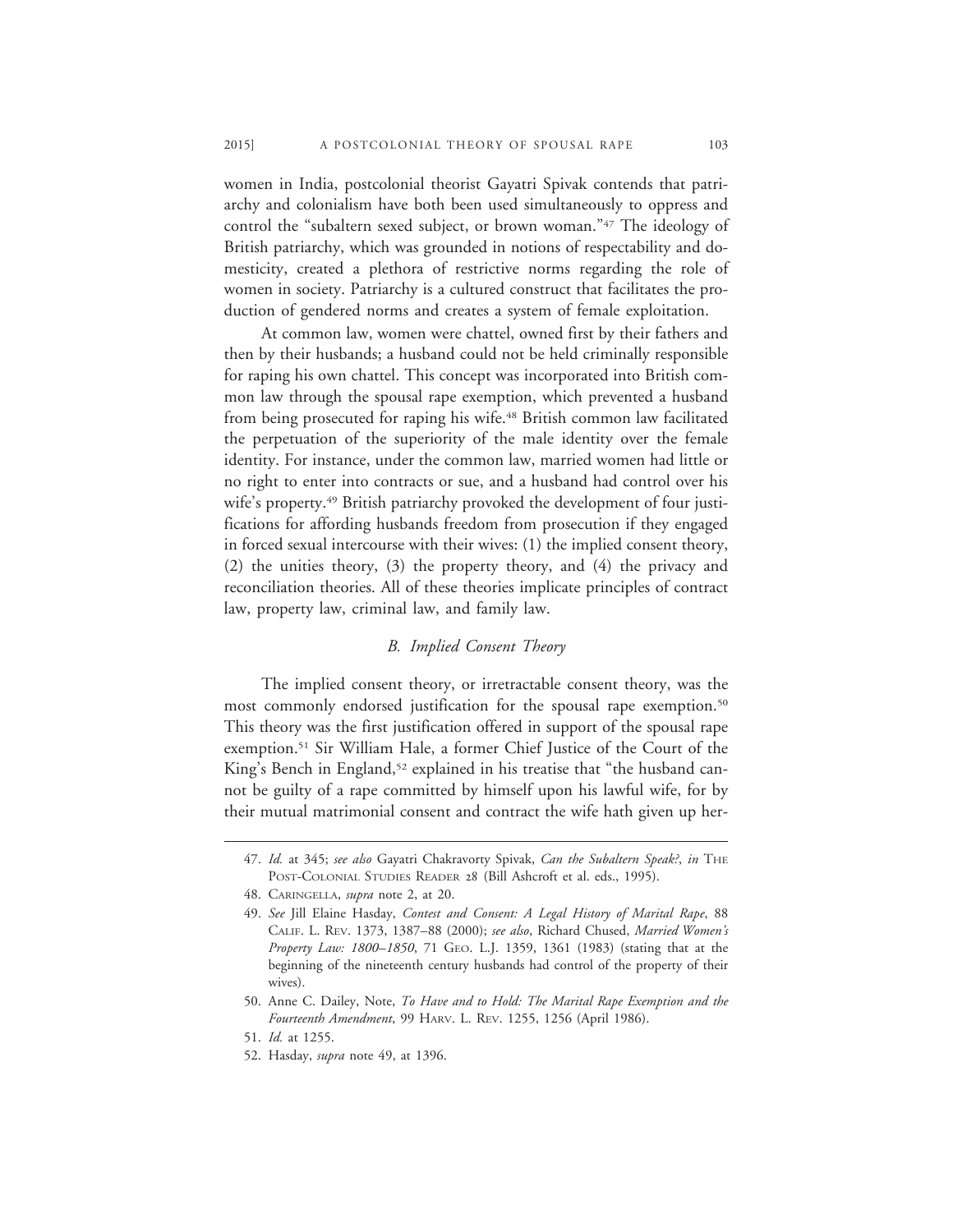self in this kind unto her husband, which she cannot retract."53 A marriage was embodied in a contract, and "the terms of this contract include[d] a wife's irrevocable consent to have sexual intercourse with her husband, whenever he wishes."54

Any sexual intercourse between husband and wife after the wife provided initial consent in their marriage contract was deemed consensual and thus could not constitute rape. To the extent that women were deemed to have given irrevocable consent to sexual intercourse, female submission to sexual intercourse was required. According to Anne McClintock, "controlling women's sexuality . . . was widely perceived as a paramount means for controlling the health and wealth of the male imperial body."55 Thus, the law played a central role in restricting female sexual autonomy in an effort to facilitate British imperialism.

#### *C. Unities Theory*

The second justification provided in support of the spousal rape exemption was the unities theory, which was derived from the feudal doctrine of coverture, the legal unity of a husband and a wife.<sup>56</sup> William Blackstone described the theory in his *Commentaries*: "By marriage, the husband and wife are one person in law: that is, the very being or legal existence of the woman is suspended during the marriage, or at least is incorporated and consolidated into that of the husband."57 Under this theory, a woman ceased to retain her identity once she was married; a husband assumed his wife's civil identity and was given wide-ranging control over her.<sup>58</sup> Women were not recognized as separate persons from their husbands and therefore "marital rape [was] impossible because a husband [was] not capable of raping himself."59 In his commentaries, Blackstone contended that women were inferior to men.<sup>60</sup> This presumption facilitated the establishment of the third and fourth theories that justified the spousal rape exemption: the property theory and the privacy and reconciliation theories.<sup>61</sup>

<sup>53.</sup> MATTHEW HALE, *The History of the Pleas of the Crown* 629 (Robert H. Small ed., 1847) (1736).

<sup>54.</sup> Lalenya Weintraub Siegel, *The Marital Rape Exemption: Evolution to Extinction*, 43 CLEV. ST. L. REV. 351, 354 (1995).

<sup>55.</sup> ANNE MCCLINTOCK, IMPERIAL LEATHER: RACE, GENDER, AND SEXUALITY IN THE COLONIAL CONTEST 47 (1995); *see also* GANDHI, *supra* note 20, at 98.

<sup>56.</sup> Dailey, *supra* note 50.

<sup>57. 1</sup> WILLIAM BLACKSTONE, COMMENTARIES, \*442.

<sup>58.</sup> Hasday, *supra* note 49, at 1389.

<sup>59.</sup> Theresa Fus, Note, *Criminalizing Marital Rape: A Comparison of Judicial and Legislative Approaches*, 39 VAND. J. TRANSNAT'L L. 481, 483 (2006).

<sup>60.</sup> BLACKSTONE, *supra* note 57, at \*444.

<sup>61.</sup> Dailey, *supra* note 50.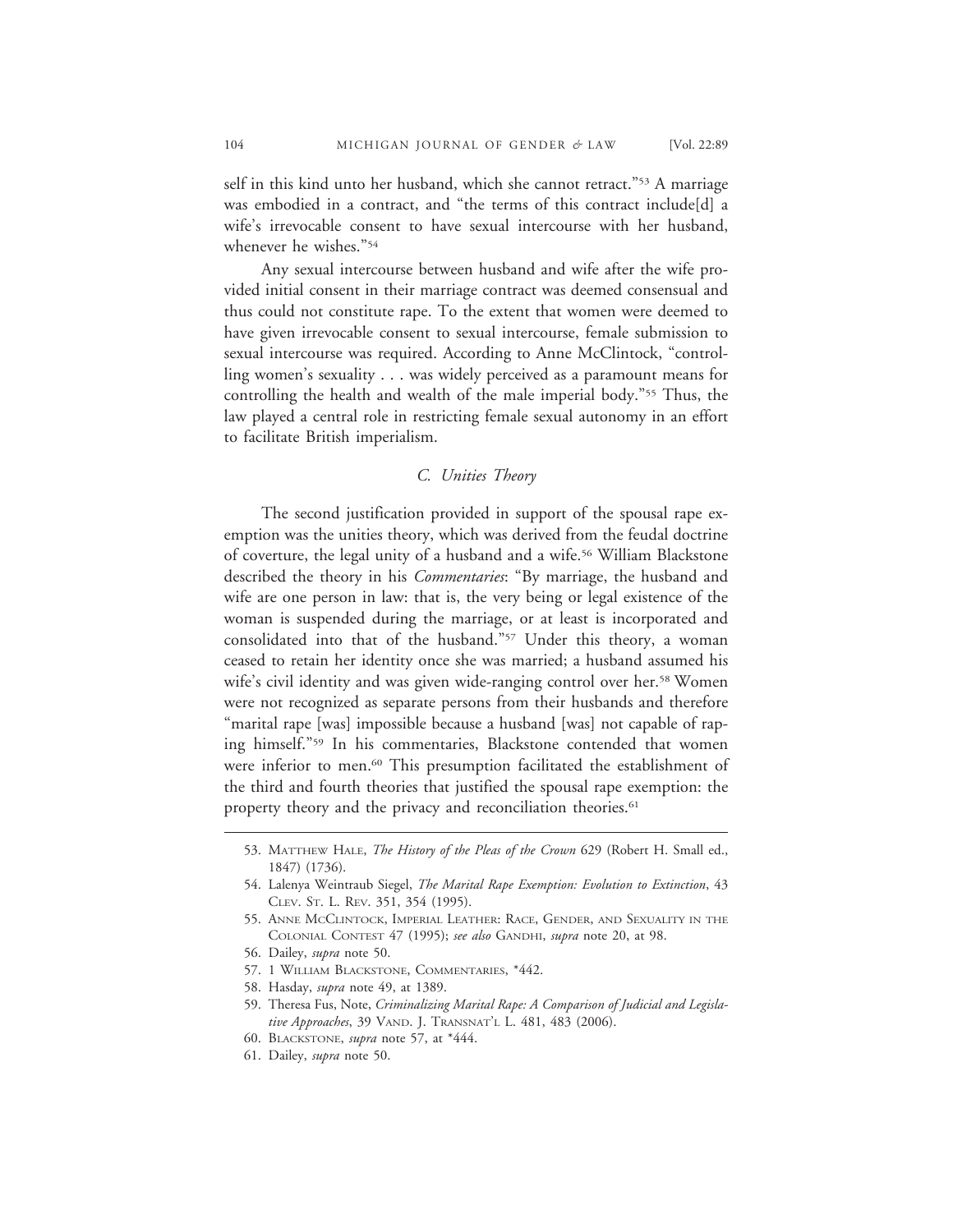# *D. Property Theory*

Under the property theory, a woman became her husband's property once they were married. As a result, husbands had substantial authority over their wives.62 The common law reflected this notion in that rape law in general was treated "as a property crime of man against man," rather than as a violation against women.63 Prior to marriage, a woman was the property of her father; rape laws thus existed to protect both a father's interest in his daughter's virginity, as well as a husband's interest in his wife's fidelity.<sup>64</sup> Since a husband could not commit a crime against himself by taking what he already owned, "a husband was no more capable of raping his [own] wife than an owner was of stealing his own property."65 Sexual intercourse between a husband and a wife could never constitute rape, because the husband would merely be "making appropriate use of his property."66 Viewing women as property stems from the assumption that women are inherently weak, emotional, and infantile, and are therefore in need of direction that only a husband or father can provide. Similarly, one of the major justifications for European colonialism was the alleged infantile and primitive nature of indigenous populations.<sup>67</sup> The property theory is perhaps rooted in the concept of submissiveness of women. It is because women were also viewed as the property of their husbands or fathers that they were perceived to lack the ability to make independent decisions.

### *E. Modern Privacy and Reconciliation Theories*

During the Victorian era, "privacy meant keeping people out of one's own business [and] the domestic fortress was privacy's stronghold."68 Under the common law, a husband had legal and physical control over his wife, and the law protected a husband's right to exert such control without intru-

<sup>62.</sup> Hasday, *supra* note 49, at 1389.

<sup>63.</sup> Dailey, *supra* note 50 (quoting S. BROWNMILLER, AGAINST OUR WILL 8 (1975)); *see* R. TONG, WOMEN, SEX, AND THE LAW 90 (1984).

<sup>64.</sup> *Id.*

<sup>65.</sup> Siegel, *supra* note 54, at 356.

<sup>66.</sup> Adamo, *supra* note 8, at 560.

<sup>67.</sup> John L. Comaroff, *Colonialism, Culture, and the Law: A Foreword*, 26 LAW & SOC. INQUIRY 305, 310 (2001).

<sup>68.</sup> DEBORAH COHEN, FAMILY SECRETS: SHAME AND PRIVACY IN MODERN BRITAIN 3–4 (2013). Cohen contends that the ideal of domestic privacy was well established in Britain by the eighteenth century. *Id.*; *see also* SIMON SZRETER & KATE FISHER, SEX BEFORE THE SEXUAL REVOLUTION: INTIMATE LIFE IN ENGLAND, 1918-1963 (2010) (contending that from 1918 through 1963 privacy was at the center of marital relationships in Britain and describing the various ways in which marital privacy was understood during this period).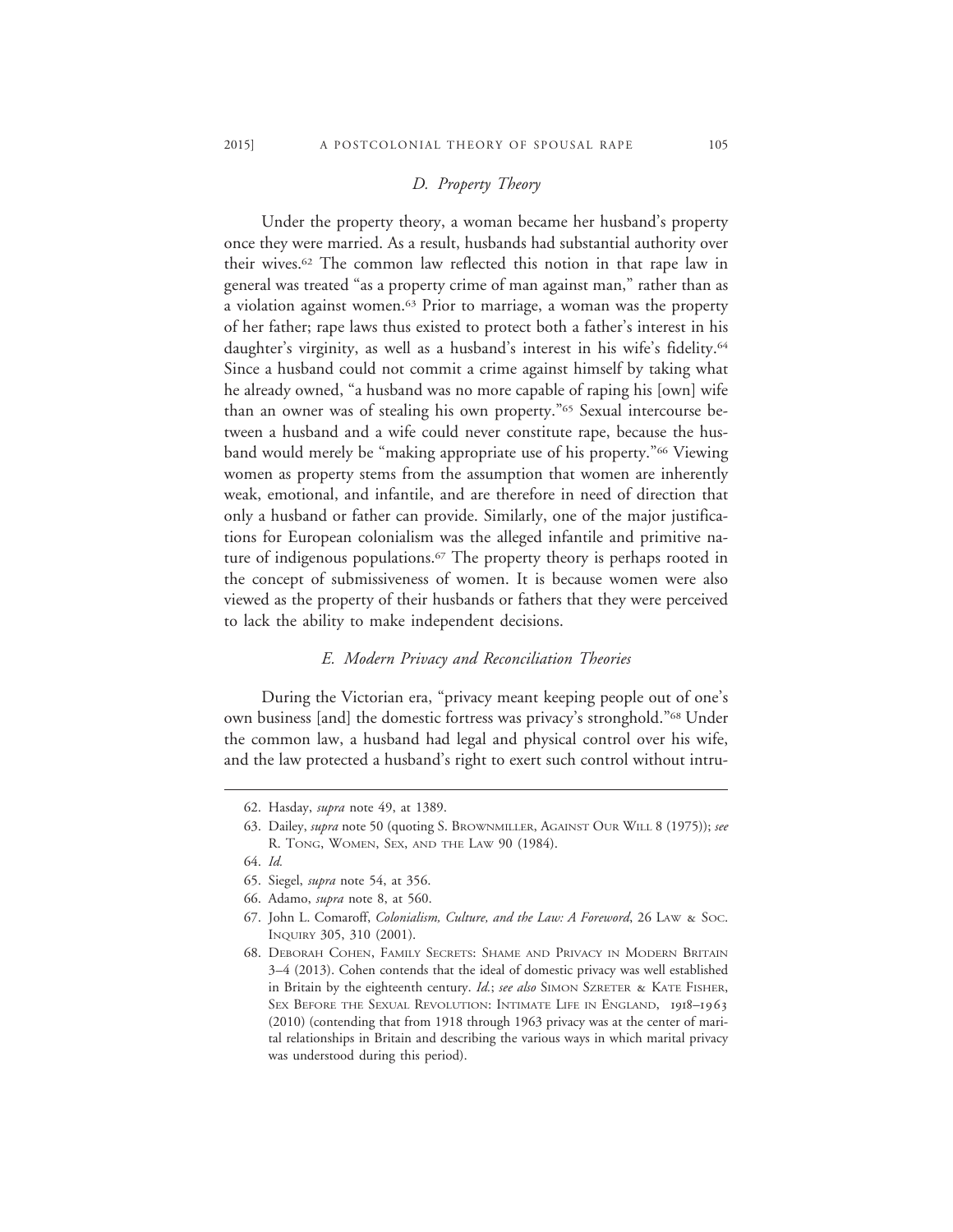sion.<sup>69</sup> A husband could subject his wife to corporal punishment; authorities would intrude on the sanctity of marriage only where a husband caused permanent physical injury to his wife.70 The concept of marital privacy is to some extent rooted in the doctrine of coverture. The law protected a husband's ability to exercise his legal right to control his wife within the confines of marriage. According to Blackstone, the law considered spouses to be a single person, with the wife submitting herself to her husband, and upon marriage, a husband would adequately protect his wife's interests.<sup>71</sup> Thus, the interests of the husband were viewed as identical to the interests of the wife under the unities theory. Modern-day notions of marital privacy, like the unities theory, "assume the aligned interests of husband and wife."72

The right to marital privacy and the goal of marital reconciliation have been used to justify the spousal rape exemption.<sup>73</sup> Under the privacy theory, failing to prosecute a husband for raping his wife prevented governmental intrusion, protected marital privacy, and promoted reconciliation between spouses.74 Upon marriage, "the curtain is drawn: the public stays out and the spouses stay in."75 If a husband were prosecuted for raping his wife, the public could review the intimate acts of a married couple, which would violate the couple's right to marital privacy.<sup>76</sup> Under the reconciliation theory, one spouse should not be able to waive the right to marital privacy without the other spouse's consent.<sup>77</sup> Spouses are incentivized to resolve their problems without outside interference, which facilitates mutual respect between the spouses.78 Under the reconciliation theory, the ability of married couples to reconcile would be greatly decreased if spouses were permitted to access the criminal justice system to resolve all of their marital disputes.<sup>79</sup>

<sup>69.</sup> BLACKSTONE, *supra* note 57, at \*442.

<sup>70.</sup> Hasday, *supra* note 49, at 1389; *see also* Reva B. Siegel, "*The Rule of Love": Wife Beating as Prerogative and Privacy*, 105 YALE L.J. 2117, 2118 (1996) (suggesting that nineteenth-century judges refused to intervene in wife beating cases to protect marital privacy and promote marital harmony).

<sup>71.</sup> BLACKSTONE, *supra* note 57, at \*444.

<sup>72.</sup> Hasday, *supra* note 49, at 1380.

<sup>73.</sup> *Id.*

<sup>74.</sup> *See* Michael Gary Hilf, *Marital Privacy and Spousal Rape*, 16 NEW ENG. L. REV. 31, 34–40 (1980).

<sup>75.</sup> *Id.* at 34.

<sup>76.</sup> *See id.* at 34–36.

<sup>77.</sup> *See id.* at 34.

<sup>78.</sup> *See id.*

<sup>79.</sup> *See id.*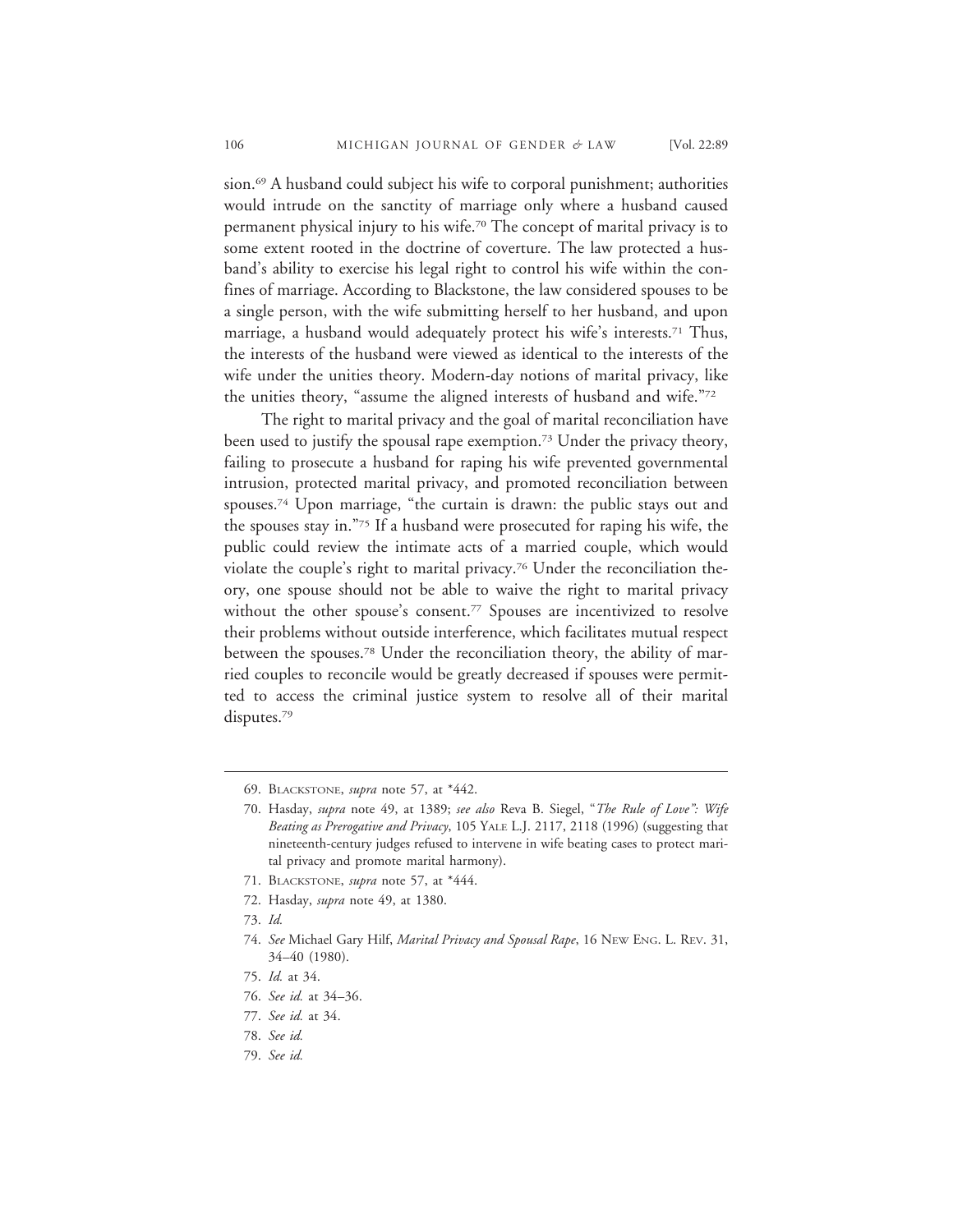# *F. Doctrine of Reception and the Imposition of British Norms and Legal Rules*

Law is "both a producer of culture and an object of culture."80 Law "shapes individual and group identity, social practices as well as the meaning of cultural symbols, but all of these things (culture in its myriad manifestations) also shape law by changing what is socially desirable, politically feasible, [and] legally legitimate."<sup>81</sup> Thus, law creates culture, and cultural practices can create law. The process of controlling colonial territories through colonial laws has been referred to as "lawfare" rather than "warfare."82 Law was central to the process of colonization.<sup>83</sup> John Camaroff contends that the term "colonial law" refers to "an irreducibly diverse ensemble of practices and institutions [where] cultures of legality were constitutive of colonial society [and] . . . colonies were prime sites of sociolegal experimentation."84

Postcolonial theorists have "endeavored to show that the ideological effects of colonial laws continue to have contemporary relevance as they continue to be used as an instrument of control in [the] postcolonial world."85 However, it is often difficult to identify the exact moment at which colonial values regarding the respective roles of men and women became embedded within the various structures of postcolonial states.<sup>86</sup>

During the colonial period, the British used the colonial doctrine of reception to impose British common law, norms, justifications, and statutes on Commonwealth Countries,<sup>87</sup> including the norms regarding conjugal relations in marriage and "the science of domesticity" and respectability.<sup>88</sup> In

<sup>80.</sup> Naomi Mezey, *Law as Culture*, 13 YALE J.L. & HUMAN. 35, 46 (2001).

<sup>81.</sup> *Id.*

<sup>82.</sup> Comaroff, *supra* note 67, at 306.

<sup>83.</sup> *See id.* at 305.

<sup>84.</sup> *Id.* at 312.

<sup>85.</sup> Roy, *supra* note 19, at 319.

<sup>86.</sup> M. Jacqui Alexander, *Not Just (Any) Body Can be a Citizen: The Politics of Law, Sexuality and Postcoloniality in Trinidad and Tobago and the Bahamas*, 48 FEMINIST REV., Autumn 1994, at 11.

<sup>87.</sup> *See* Jane Matthews Glen, *Mixed Jurisdictions in the Commonwealth Caribbean: Mixing, Unmixing, Remixing*, 12 ELEC. J. COMP. L., May 2008, at 4 (discussing the doctrine of reception as the English common law of colonization and its role as the process in which British law was adopted in the Commonwealth Caribbean); BLACK-STONE, *supra* note 57, at \*107 (discussing the imposition of English common law on settled territories: settlers were presumed to have brought with them English norms, common law, and statutes already in existence, although laws of conquered or ceded territories generally remained in place until the laws were changed by the English or colonial legislatures directly adopted English laws).

<sup>88.</sup> Alexander, *supra* note 86, at 12.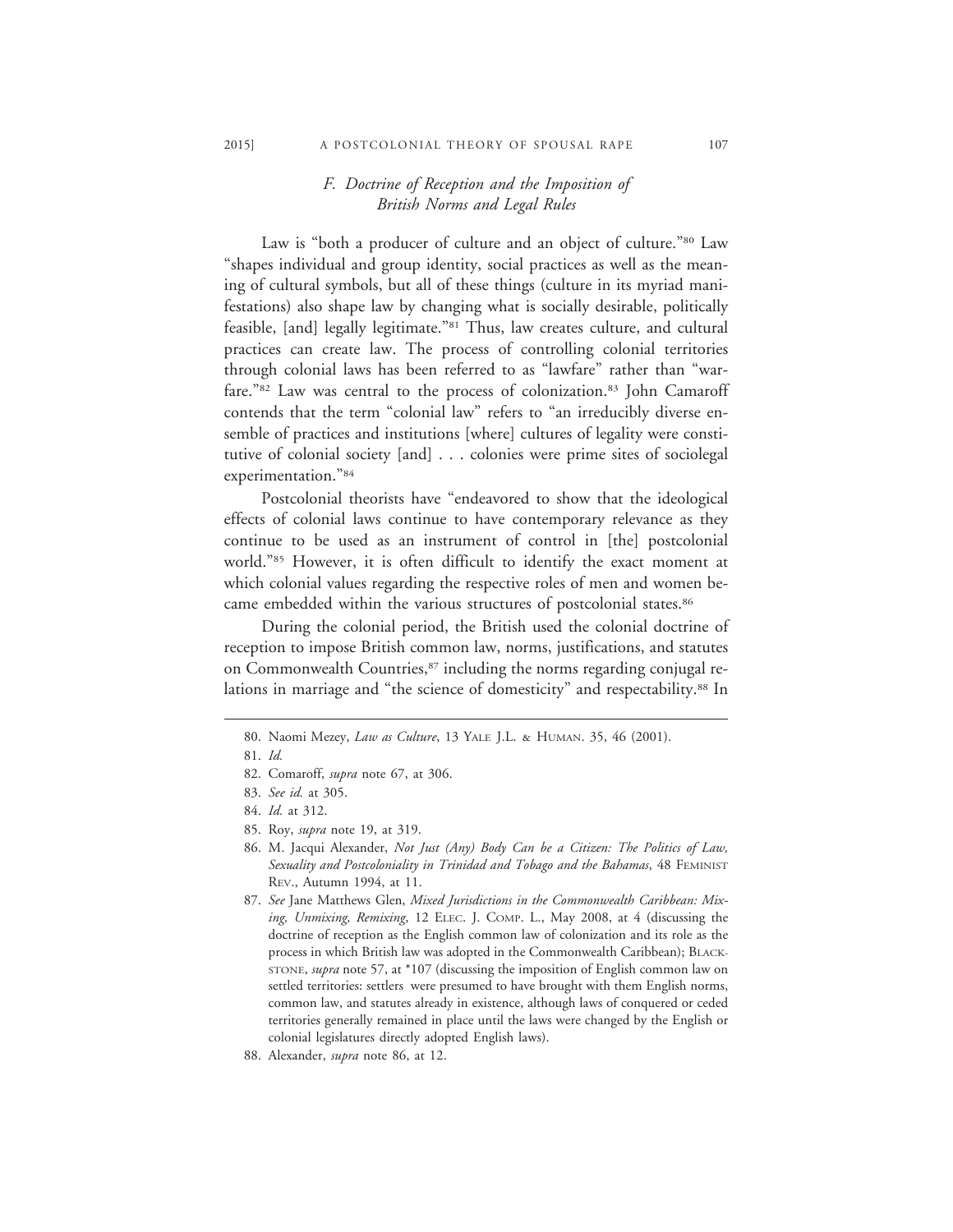the Caribbean, the colonized were socialized to accept these colonial norms.89

After Commonwealth Countries gained independence, postcolonial masculinity emerged, in part by upholding the British principles regarding domestic respectability, conjugal relations, and the role of women.<sup>90</sup> Postcolonial masculinity aspired to imitate imperial masculinity in an effort to be viewed as legitimate and worthy of independent rule.<sup>91</sup> Commonwealth Countries have continued to perpetuate colonial ideologies regarding masculinity, respectability, and femininity.<sup>92</sup> Postcolonial Commonwealth Countries continue to rely on colonial "constructions of a servile femininity, perennially willing and able to serve."93

During the independence period, postcolonial Caribbean leaders openly lauded their continued reliance on British traditions. Norman Manley, one of Jamaica's leading political figures of that time, asserted that Jamaica made "no apology for the fact that [it] did not attempt to embark upon any original or novel exercise for constitution building because [it] had a system which [Jamaicans] underst[ood] . . . and which [was] consistent with the sort of ideals [held]in this country."94 Similarly, Dominica's Premier openly acknowledged that the country intended to follow "in the noble British tradition . . . by evolution rather than revolution . . . [and] intended to base [its] progress on continuity, taking from past [British] institutions."95 The approach taken in the Caribbean, in favor of evolution rather than revolution, is somewhat distinct from the revolutionary fight for

<sup>89.</sup> *See id.* at 13 ("[S]chools like the Dundas Civic Center in the Bahamas . . . and the Trinidad and Tobago Home Industries and Women's Self Help Organization . . . would train Black women in housewifery, cooking, sewing and knitting.").

<sup>90.</sup> *See id.* at 13.

<sup>91.</sup> *Id.*

<sup>92.</sup> *See id.* at 14.

<sup>93.</sup> *Id.* at 19; *see also Push for Greater Gender Equality!*, THE GLEANER (Sept. 30, 2012), http://jamaica-gleaner.com/gleaner/20120930/focus/focus6.html ("Regardless of social position, women continue to bear the brunt of domestic responsibilities, including the nurture and care of children and the elderly" and women are overwhelming concentrated in the lowest paying sectors of the economy); Jamaica, Internat'l Labour Org. (Oct. 2009), http://www.ilo.org/caribbean/countries-covered/jamaica/ lang—en/index.htm (women account for only 31.1% of the Jamaican labor force while men make up 68.9%). *But see* Jamaica Nat'l Pol'y for Gender Equality (2011), http://www.jcdc.gov.jm/uploads/advisories/NPGE%20BOOKLET%20web.pdf (indicating the Jamaican government's dedication to promoting gender balance between men and women).

<sup>94.</sup> Tracy Robinson, *Gender, Nation and the Common Law Constitution*, 28 OXFORD J. LEGAL STUD. 735, 740 (2008).

<sup>95.</sup> *Id.*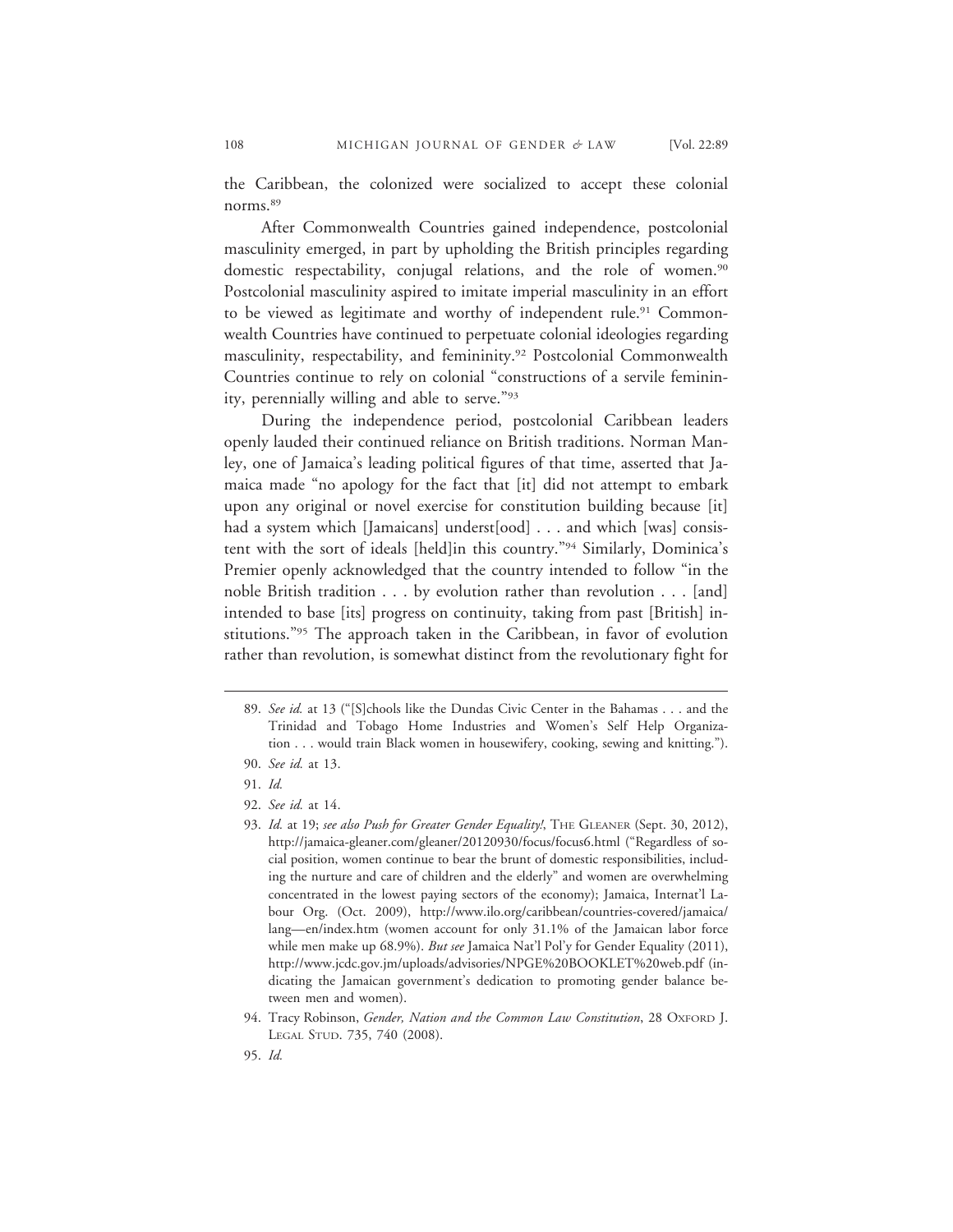independence taken by former colonies in Africa, such as Kenya, Angola, and Guinea-Bissau.96

Postcolonial theorist Frantz Fanon asserts that during specific phases of postcolonial development, postcolonial subjects often attempt to create a national postcolonial culture that is distinct from the culture of their colonizers.97 However, in the process, postcolonial subjects may fail to realize that they continue to use instruments and principles borrowed from their colonizers.98 Fanon argues that at this phase in postcolonial development, the postcolonial subject "contents himself with stamping the . . . instruments [of his colonizer] with a hall-mark which he wishes to be national, but which is strangely reminiscent of exoticism."99

A postcolonial reading of the laws of Commonwealth Countries indicates that many of these countries continue to rely heavily on British case law and statutes when creating and operating their own legal systems. The independence constitutions of Commonwealth Countries preserved a British colonial identity by retaining the British Privy Council as the final court of appeals.100 These constitutions often included a "savings clause" that upheld the validity of any law, including common law, that existed prior to independence until these laws were either repealed or revised by the legislature.101 The British Privy Council has historically adopted a narrow interpretation of savings clauses, which assumed that fundamental rights and freedoms were derived from the common law rather than the constitution.102 Only rights that were recognized by the common law before the

<sup>96.</sup> MHD Noor Al-Abbood, *Native Culture and Literature under Colonialism: Fanon's Theory of Native Resistance and Development*, 2 ENG. LANGUAGE & LIT. STUD. 121, 126–30 (2012).

<sup>97.</sup> *See* FRANTZ FANON, THE WRETCHED OF THE EARTH 222–23 (Constance Farrington trans., Grove Press 1963) (1961) (discussing the revolutionary phase of colonial literature).

<sup>98.</sup> *Id.* at 223.

<sup>99.</sup> *Id.*

<sup>100.</sup> ANT. & BARB. CONST., sched. 2 ¶ 3; BAH. CONST., ch. 3, art. 31; BARB. CONST., ch. VI, §§ 76, 77; *see also* Helfer, *supra* note 15, at 1865.

<sup>101.</sup> *See* Derek O'Brien & Se-shauna Wheatle, *The Commonwealth Caribbean and the Uses and Abuses of Comparative Constitutional Law*, U.K. CONST. LAW ASS'N (Nov. 22, 2011), http://ukconstitutionallaw.org/tag/savings-clauses/; JAM. CONST., art. 26(8). The savings clause in the Jamaican constitution provides "nothing contained in any law in force immediately before the appointed day shall be held to be inconsistent with any of the provisions of this Chapter; and nothing done under the authority of any such law shall be held to be done in contravention of any of these provisions." *Id.*

<sup>102.</sup> Robinson, *supra* note 94, at 744; *see also* DPP v. Nasralla, [1967] 2 A.C. 238–39 (P.C.) (appeal taken from Jam.) (adopting a narrow view of the savings law clause in the Jamaican constitution).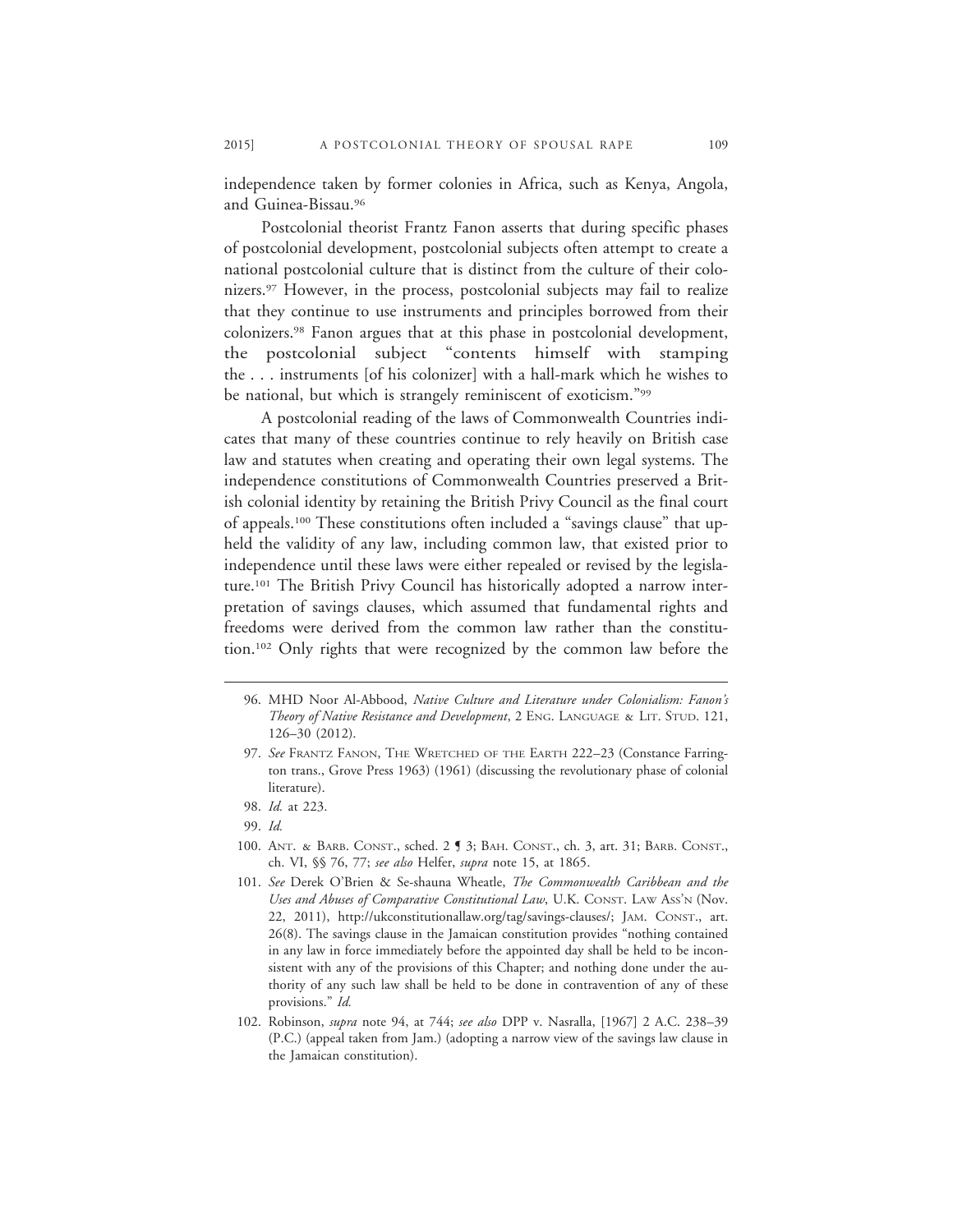effective date of the constitution were constitutionally protected.<sup>103</sup> Thus, in some instances, savings clauses immunized laws from constitutional scrutiny, as claims by plaintiffs asserting violations of fundamental rights under state constitutions were defeated by government assertions that the common law did not guarantee such rights prior to independence.<sup>104</sup>

Commonwealth Caribbean reliance upon British statutory law, British common law, and the British Privy Council was, to some extent, necessary to maintain a functional legal system immediately after independence. In fact, many countries, including the United States and Canada, continue to rely on British common law. However, unlike most Commonwealth Countries, the United States does not rely on the British Privy Council as the final court of appeals. Similarly, Canada created its own Supreme Court in 1875 and abolished the right to appeals in criminal cases to the British Privy Council in 1888.105 New Zealand abolished the right to appeals to the Brit-

<sup>103.</sup> ROSE-MARIE B. ANTOINE, COMMONWEALTH CARIBBEAN LAW AND LEGAL SYS-TEMS 101–02 (2006).

<sup>104.</sup> Robinson *supra* note 94, at 744.

<sup>105.</sup> Bryan Finlay, Q.C. & Frank E. Walwyn, WeirFoulds LLP, "Such As They Are, They Are Our Own": A Talk on Abolishing Canadian Appeals to the Privy Council, Presentation to the Judicial Education Institute of the Eastern Caribbean Supreme Court (Feb. 8, 2008); *see also* John S. Jeremie S.C., *The Privy Council and the Caribbean*, 129 L.Q.R. 169 (2013); Dr. Nadia Bernaz, *Delivering Justice in the Caribbean: A Human Rights Assessment of the Caribbean Court of Justice*, P.L. 2012, 703 (Oct. 2012) (Eng.); Derek O'Brien, *The Caribbean Court of Justice and Its Appellate Jurisdiction: A Difficult Birth*, P.L. 2006, 344 (2006) (Eng.). Commonwealth Countries are indeed free to replace the Privy Council with the CCJ, but very few of these countries have done so. The reasons for the failure to do away with the Privy Council are varied. Many arguments have been put forward for retaining the Privy Council. For example, the political distance of the Privy Council is viewed as advantageous because it supposedly allows decisions to be decided objectively. Helfer, *supra* note 15, at 1867. The Privy Council, which is paid for by Britain, also has a long history of demonstrating its competence to decide cases on Caribbean issues. *Id.* Often, political parties cannot reach a consensus on the issue, despite the many arguments in favor of replacing the Privy Council. *See* Alicia Dunkley, *CCJ All The Way*, JA-MAICA OBSERVER (May 11, 2012), http://www.jamaicaobserver.com/news/CCJ-allthe-way\_11438687; AJ Nicholson, *Six Reasons Why There's No Need for Privy Council, CCJ Referendum*, JAMAICA OBSERVER (June 25, 2012), http://www.jamaicaobserver.com/news/Six-reasons-why-there-s-no-need-for-Privy-Council—CCJreferendum\_11790305. In other cases, the Privy Council invalidates the actions of the legislative branch. Jamaica once attempted to replace the Privy Council with the CCJ by adoption of three statutes that passed by a simple majority in the House.

Indep. Jam. Council for Human Rights (1998) Ltd. v. Marshall-Burnett, [2005] Appeal No. 41 of 2004, 2005 WL 62301 at \*1–2 (P.C.) (appeal taken from Jam.). The Privy Council held the statutes unconstitutional due to the Jamaican government's failure to follow appropriate constitutional procedures for replacing the Privy Council with the CCJ. *Id.* at \*9. The Privy Council reasoned that although the right of appeal was not entrenched in the Jamaican Constitution, the structure of the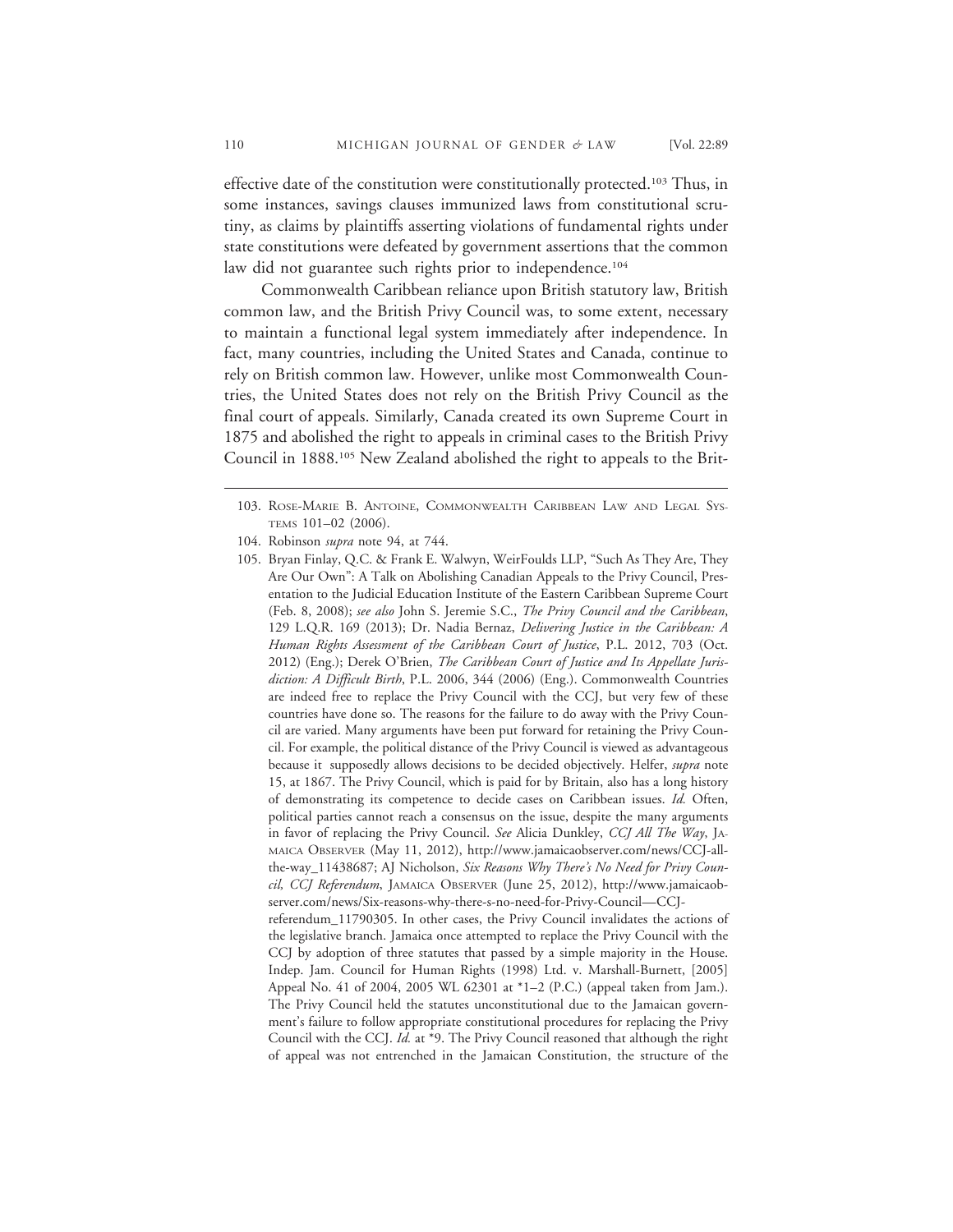ish Privy Council in 2004.106 Additionally, in contrast to the United States, most Commonwealth Countries have adopted the British Westminster system of government.<sup>107</sup> Although other former British colonial territories, such as Australia, have adopted the Westminster system, Australia abolished the right of appeal to the British Privy Council in 1986.108 Commonwealth Countries are bound to follow British Privy Council decisions from their own jurisdictions; however, in many instances, the courts of Commonwealth Countries are also willing to follow British Privy Council precedent that originates from other jurisdictions.109 For instance, *Pratt v. Morgan*, discussed in Part IV below, originated in Jamaica and interpreted Jamaican constitutional provisions, but many other Commonwealth Countries, including Trinidad and Tobago, have considered themselves to be bound by this decision.110 Caribbean scholars have contended that Commonwealth Caribbean law is British law, as the statutes adopted by many Caribbean countries are often simply codifications of colonial British rules, particularly in the area of criminal law. These countries rarely update their laws to re-

108. *Australia Act 1986* (Cth) s 11(1).

appeals courts in Jamaica, including the independence of their judiciary, was entrenched in the Constitution. *Id.* at \*8. Amendments to an entrenched provision require a period of at least six months between introduction of the bill in a House and its passing, and the bill must pass in each House by no less than two-thirds of all members of that House. *Id.* at \*5. Public opinion in Britain appears to favor eliminating the Privy Council for independent countries such as Commonwealth Countries. *See* Roy Hattersley, *Let's Abolish this Absurdity*, THE GUARDIAN (Dec. 13, 2000, 10:12 PM), http://www.theguardian.com/uk/2000/dec/14/monarchy.comment; *see also Privy Council's Complaint*, BBC CARIBBEAN (Sept. 24, 2009, 7:20 AM), http:// www.bbc.co.uk/caribbean/news/story/2009/09/090922\_privyccjphillips.shtml (discussing Lord Nicholas Phillip's opinion that the Privy Council was spending a disproportionate amount of time on appeals from former colonies in the Caribbean and that these countries should establish their own final appeals courts instead).

<sup>106.</sup> Supreme Court Act 2003 (N.Z.). Other former British Colonies such as India, Malaysia, Singapore, and Zimbabwe have also eliminated the right to appeal to the British Privy Council. Andrew Le Sueur, Unit Report, *What is the Future for the Judicial Committee of the Privy Council?*, UNIV. COLL. LONDON, SCH. PUB. POLICY, CONST. UNIT, at 6 (May 2001), http://www.ucl.ac.uk/spp/publications/unit-publications/72.pdf.

<sup>107.</sup> *See* Winton Anderson, *The Role of the Caribbean Court of Justice in Human Rights Adjudication: International Treaty Law Dimensions*, 21 J. TRANSNAT'L L. & POL'Y 1, 5–6 (2011-2012).

<sup>109.</sup> ANTOINE, *supra* note 103, at 141–42, 149–51. Some Caribbean scholars contend that Privy Council decisions from other jurisdictions should not be treated as binding, but rather be viewed as persuasive legal authority even where the laws and circumstances are similar. *Id.*

<sup>110.</sup> *Id.* at 149–51.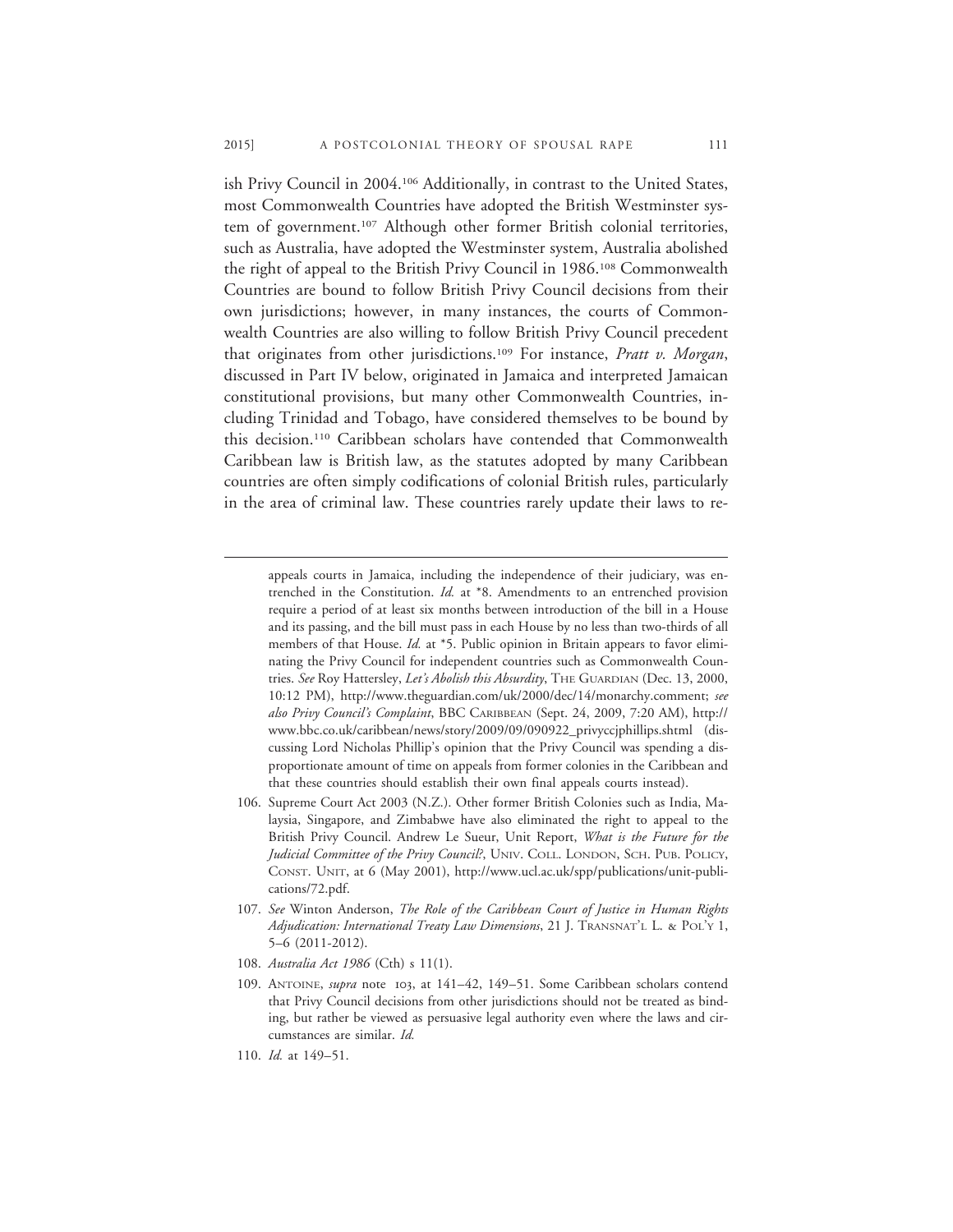flect modern-day changes to British law.111 Even the titles of the spousal rape statutes of Commonwealth Countries has colonial origins; these statutes are titled after the Sexual Offences Act adopted in Britain in 1956.112

The explicit wholesale preservation of the common law by Caribbean constitutions, the retention of the British Privy Council as the final court of appeals, and the failure to develop a distinct Commonwealth Caribbean jurisprudence tailored to the needs of the Caribbean, separate and apart from British Privy Council case law,<sup>113</sup> evidence the extent to which a British colonial identity continues to exist in Commonwealth Countries.

In the famous 1991 case of *R v. R,* the United Kingdom House of Lords abolished the spousal rape exemption.<sup>114</sup> The court reasoned that the status and role of married women in modern-day England had changed since the publication of Sir William Hale's treatise in 1736.115 The House of Lords specifically rejected Hale's proposition that a married woman provided her husband with irrevocable consent to sexual intercourse.116 The court held that "in modern times the supposed marital exception in rape forms no part of the law of England."117 The court also acknowledged that the implied consent theory was a reflection of restrictive cultural views toward women in the eighteenth century.<sup>118</sup>

The laws of Commonwealth Countries continue to reflect the gendered justifications and binary oppositions embedded within the common law, which facilitate female subjectivity and objectivity. The attempt by the Bahamian legislature in 2009 to eliminate the spousal rape exemption provides an illustration of the maintenance of the historical gendered justifications used to perpetuate the common law spousal rape exemption. At a panel discussion on the proposed Bahamian bill, a "woman, who did not provide her identity while speaking, said that it is not possible for a man to rape his wife. She said that she makes herself available to her husband

<sup>111.</sup> P.K. Menon, *The Law of Rape and Criminal Law Administration with Special Reference to the Commonwealth Caribbean*, 32 INT'L & COMP. L. Q. 832, 839 (1983).

<sup>112.</sup> *Id.* at 836.

<sup>113.</sup> David S. Berry & Tracy Robinson, *Introduction* to TRANSITIONS IN CARIBBEAN LAW: LAW-MAKING, CONSTITUTIONALISM AND THE CONVERGENCE OF NATIONAL AND INTERNATIONAL LAW, xiii (David S. Berry & Tracy Robinson eds., 2013) (arguing that much of the Commonwealth Caribbean courts continue to rely heavily on British cases and statutes to the detriment of the creation of a distinct Commonwealth Caribbean jurisprudence).

<sup>114.</sup> R v. R, [1991] UKHL 12, [1992] 1 A.C. 599 (H.L.) (appeal taken from Eng.).

<sup>115.</sup> *R v. R* [1991] UKHL at 12.

<sup>116.</sup> *R v. R* [1991] UKHL at 12.

<sup>117.</sup> *R v. R* [1991] UKHL at 12.

<sup>118.</sup> *R v. R* [1991] UKHL at 12.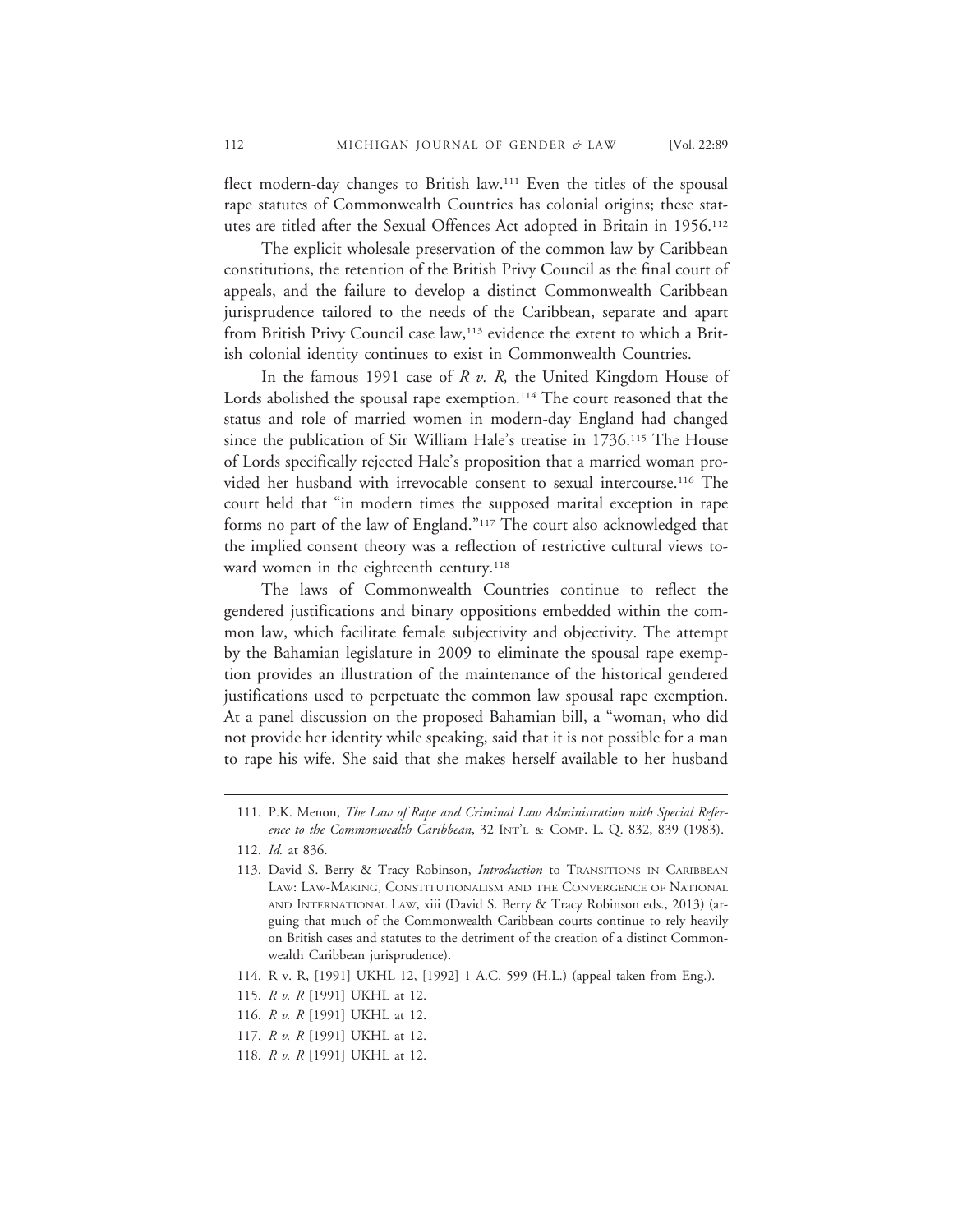whenever he desires sex, claiming that her body is 'his body.'"<sup>119</sup> The bill, which was supported by the Archdiocese of Nassau and the Anglican Church in the Bahamas, but which was opposed by the Bahamas Christian Council,<sup>120</sup> was eventually tabled.<sup>121</sup>

The CEDAW Committee has expressed concern regarding the persistence of strong patriarchal attitudes and deep-rooted stereotypes regarding the roles, responsibilities, and identities of women and men in Jamaica.122 The CEDAW Committee has recommended that Jamaica adopt a comprehensive strategy to eliminate cultural practices that discriminate against women.123

Women in Caribbean countries continue to be subject to high levels of sexual abuse.124 A survey of young adults in Barbados, Jamaica, and Trinidad and Tobago found that between 52% and 73% of women reported experiences of sexual violence at the hands of a partner.<sup>125</sup> Reports from various United Nations programs, including UNICEF and the annual U.S. State Department Country Reports on Commonwealth Countries, indicate

- 120. Lisa Benjamin & Cathleen LeGrand, *Sound and Fury: Newspaper Coverage of the Marital Rape Debate in New Providence,* 18 INT'L J. BAHAMIAN STUD. 16, 29–30 (2012). Archbishop Patrick Pinder supported the 2009 proposed bill to fully criminalize spousal rape and stated that "woman and man exist in a partnership where one partner completes the other, making the relationship one of complementarity and not ownership [therefore] no person can be the possession of another. Human dignity does not allow this. When an individual is forced to engage in sexual activity against his or her will then the perpetrator does violence to the dignity and value of the human person created in the image and likeness of God." *Bahamas Church Backs Marital Rape Bill*, CATHOLIC NEWS (Trin. & Tobago), (Sept. 10, 2009, 3:27 PM), http://www.catholicnews-tt.net/joomla/index.php?option=com\_ content&view=article&id=858:car130909-1&catid=35:caribbean-news&Itemid=93.
- 121. *See* Taneka Thompson, *McCartney Clarifies Position on Marital Rape Issue*, NASSAU GUARDIAN (Mar.23, 2012), http://www.thenassauguardian.com/index.php?option= com\_content&view=article&id=27326:mccartney-clarifies-position-on-marital-rapeissue&catid=3:news&Itemid=27.
- 122. Rep. of the Comm. on the Elimination of Discrimination Against Women, 36th Sess., Aug. 7, 2006-Aug. 25, 2006, pt. 3 at 230, U.N. Doc. A/61/38; GAOR, 61st Sess., Supp. No. 38 (Aug. 25, 2006).
- 123. *Id.*
- 124. *See, e.g.*, Elsie Le Franc et al., *Interpersonal Violence in Three Caribbean Countries: Barbados, Jamaica, and Trinidad & Tobago*, 24 PAN. AM. J. PUB. HEALTH 409, 409 (2008) (out of the 3,401 women between the ages of 15–30 at varying levels of socioeconomic development surveyed, 70.9% reported victimization by some form of violence, with 62.8% of those reporting violence saying it was perpetrated by a relationship partner).
- 125. *Id.* at 414.

<sup>119.</sup> Anthony L. Hall, *Banning Marital Rape in The Bahamas*, THE IPINIONS JOURNAL, (Aug. 14, 2009), http://www.theipinionsjournal.com/2009/08/banning-maritalrape-in-the-bahamas/.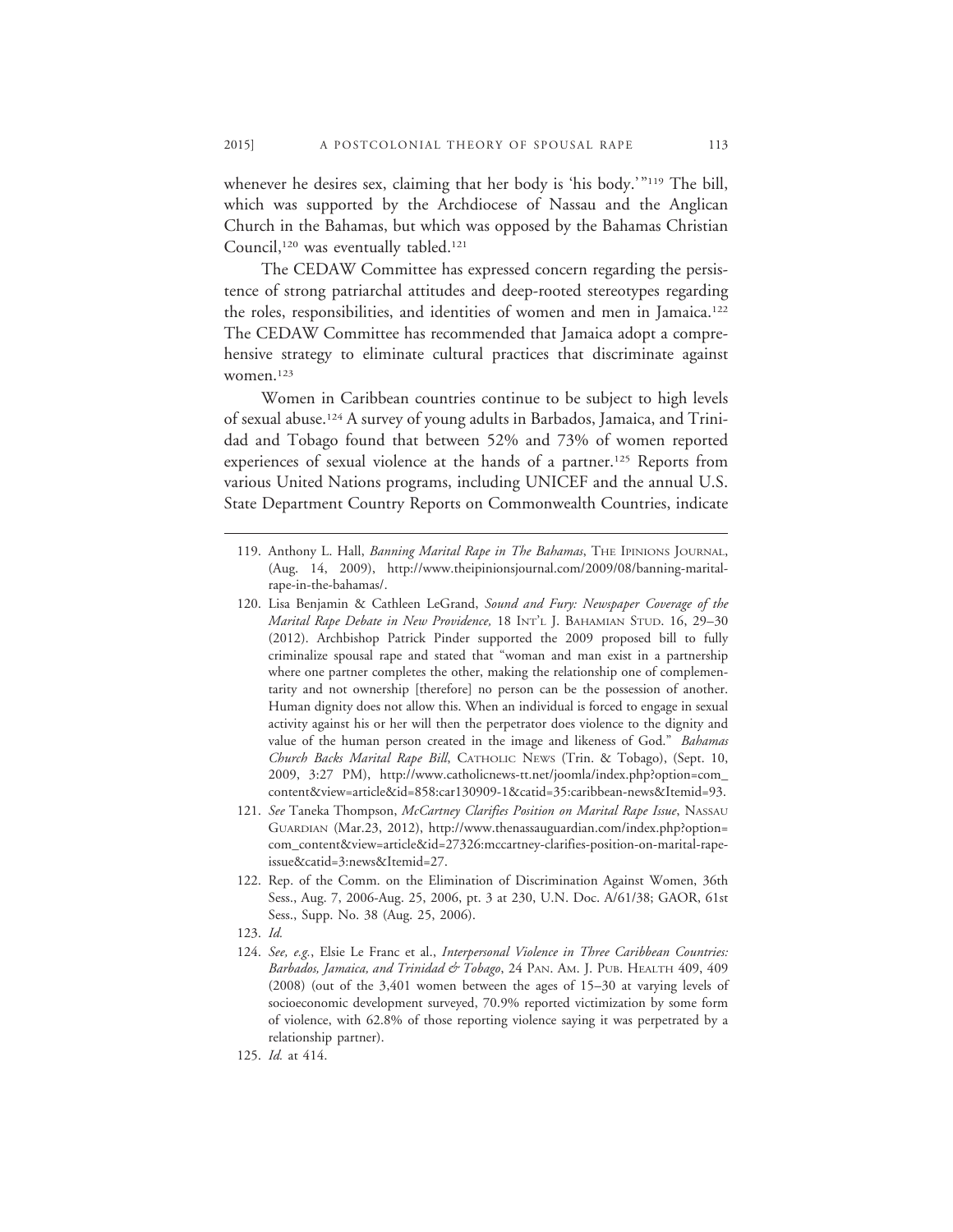that sexual violence against women, including spousal abuse, is a significant problem in the Caribbean.<sup>126</sup>

A study of sexual violence in Jamaica concluded that 58.3% of surveyed women reported that they had experienced physical violence by males, and 76% of women indicated that they had been subjected to sexual coercion.127 In 62.8% of all sexual violence cases against women in Barbados, Jamaica, and Trinidad and Tobago, a relationship partner was the perpetrator.128 The study concluded that Jamaica had the highest rate of sexual violence when compared to Barbados and Trinidad and Tobago: 57.2% of Jamaican women have reported that they experienced sexual coercion while in a relationship.129 Moreover, "the very high levels of reported [intimate partner violence] indicate very high levels of tolerance among victims, and suggest that a culture of violence and adversarial intimate relationships may be well entrenched."130 In the study, male respondents in Barbados viewed domestic quarrels as a challenge from their partner to be overcome and a "war to be won." Not surprisingly, negotiation and compromise were not the preferred methods of conflict resolution.<sup>131</sup> This data indicates that sexual violence against women is a prevalent problem in Commonwealth Countries. The sustained prevalence of patriarchal attitudes, which promote discrimination against women and infringe on the sexual autonomy of women, continues to enable the double colonization of Caribbean women. These persistent inequalities are not due solely to the imposition of British norms during the colonial period; Commonwealth Countries have since

<sup>126.</sup> Lorraine Blank, *Situation Analysis of Children and Women in Ten Countries in the Caribbean Region*, UNICEF EASTERN CARIBBEAN 22 (Feb. 7, 2007), http://www .unicef.org/lac/spbarbados/Implementation/SP%20Poverty/Regional/sitan\_2007.pdf (indicating that high levels of sexual violence in the Caribbean negatively impact the realization of the goals of CEDAW); Joint Report, U.N. Office on Drugs and Crime & World Bank, Latin America and Carribean Region, Crime, Violence, and Development: Trends, Costs, and Policy Options in the Caribbean, 12 (Mar. 2007), http:/ /www.unodc.org/pdf/research/Cr\_and\_Vio\_Car\_E.pdf (finding women in Caribbean countries experience a higher rate of rape than the unweighted average of 102 countries; Immigration & Refugee Bd. of Can., *Saint Lucia: Sexual Violence Against Women, Including Legislation, State Protection and Support Services Available to Victims (2009-October 2012)*, REFWORLD (Nov. 15 2012), http://www.refworld.org/ docid/50bf2f292.html (reporting Saint Lucia's rate of rape at approximately 38 per 100,000 people in 2009 and 41 per 100,000 people in 2010); *see, e.g.*, U.S. Dep't of State, Bureau of Democracy, Human Rights & Labor, *Country Reports on Human Rights Practices for 2013: Antigua and Barbuda* (Feb. 27, 2014), http://www.state .gov/j/drl/rls/hrrpt/humanrightsreport/index.htm?year=2013&dlid=220413.

<sup>127.</sup> Le Franc et al., *supra* note 124, at 414.

<sup>128.</sup> *Id.* at 409.

<sup>129.</sup> *Id.* at 414

<sup>130.</sup> *Id.* at 409.

<sup>131.</sup> *Id.* at 417.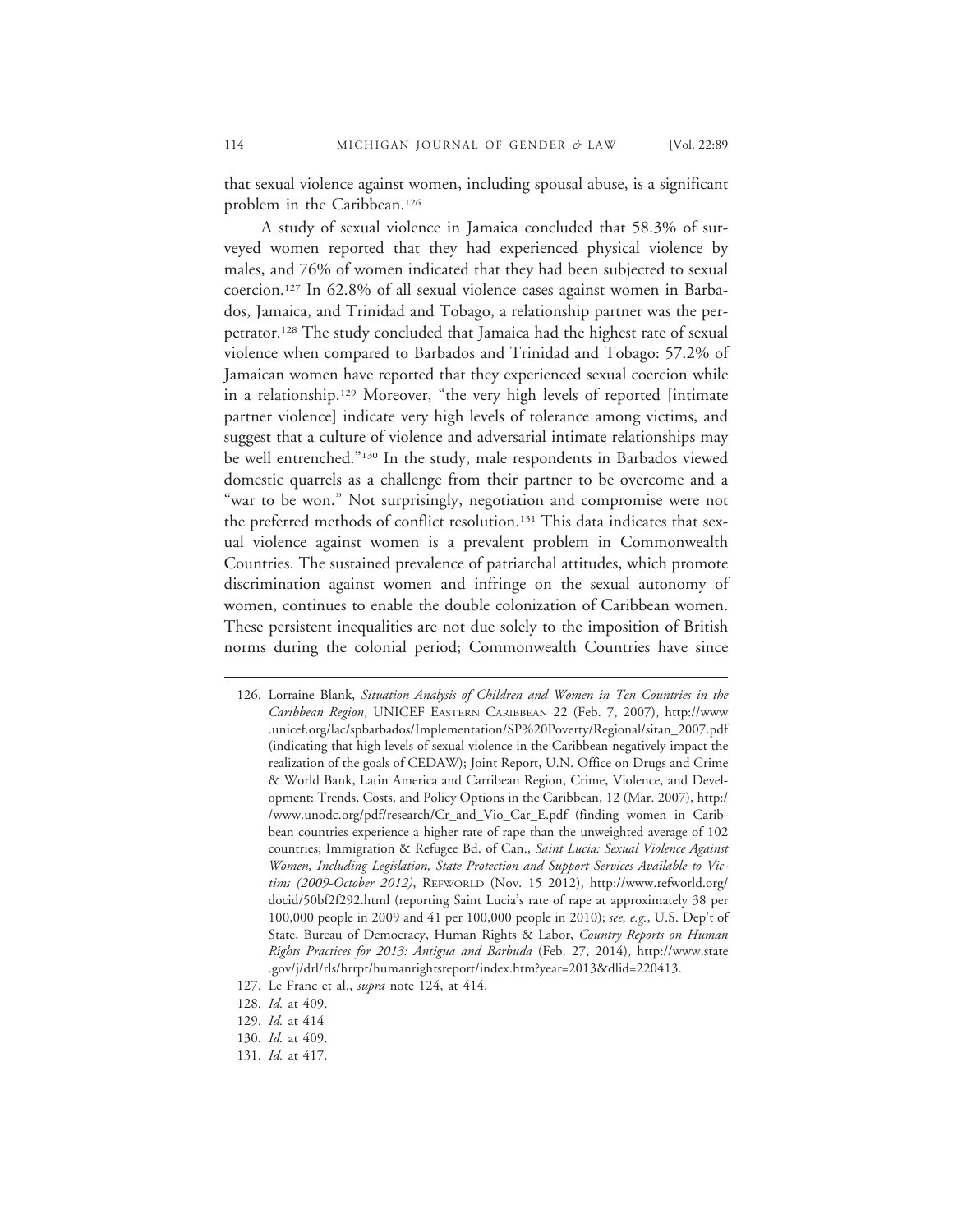adopted statutes to explicitly retain their colonial inheritance. As the following section will note, contemporary legislation continues to reflect many of the common law justifications for spousal rape.

#### III. SEXUAL OFFENCES STATUES<sup>132</sup>

#### *A. Standard Spousal Rape Conditions*

Although the famous *R v. R* case eliminated the common law spousal rape exemption in Britain in 1991,<sup>133</sup> it failed to affect Commonwealth Caribbean law because many Commonwealth Countries had already passed legislation that superseded the common law spousal rape rule.134 Rather than eliminating the spousal rape exemption, Commonwealth Countries have retained a modified form of the spousal rape exemption. The spousal rape statutes of Commonwealth Countries generally provide that a husband who has sexual intercourse with his wife without her consent cannot be prosecuted for rape unless a decree nisi of divorce, a separation order, a separation agreement, or a protective order has been issued prior to, and is still in place at the time of, the rape ("Standard Spousal Rape Conditions").<sup>135</sup>

Between 1989 and 1991, CARICOM drafted a series of model legislation, including the model legislation on sexual offences, aimed at protecting the rights of women in the Caribbean.136 Like the sexual offences laws of Commonwealth Countries, CARICOM's model legislation on sexual offences ("CARICOM Model Law") also requires that the Standard Spousal Rape Conditions be satisfied to criminalize spousal rape.<sup>137</sup>

<sup>132.</sup> Oftentimes, statutes of Commonwealth Countries use the British spelling of the word "offenses." *See, e.g.*, Sexual Offences Act (Act 9/1995) (Ant. & Barb.).

<sup>133.</sup> *R v. R*, [1991] UKHL 12.

<sup>134.</sup> GEMMA TANG NAIN & BARBARA EVELYN BAILEY, CARICOM SECRETARIAT, GEN-DER EQUALITY IN THE CARIBBEAN: REALITY OR ILLUSION 57 (2003).

<sup>135.</sup> *See, e.g.*, Sexual Offences Act 1998, art. 3(3) (1998) (Dominica); Sexual Offences Act 2009 (Act 12/2009), art. 5 (Jam.); Sexual Offences and Domestic Violence Act, art. 3(4) (2002) (Barb.); Sexual Offences Act 1995 (Act 9/1995), art. 4 (Ant. & Barb.); Sexual Offences & Domestic Violence Act, § 15 (2010) (Bah.); Criminal Code of St. Lucia, art. 123(3) (2008). The Jamaican statute also includes an injunction for non-cohabitation or an order of ouster from the marital home. Sexual Offences Act (Act 12/2009), art. 5 (Jam.).

<sup>136.</sup> *See generally* Caribbean Community Secretariat, *Model Legislation on Issues Affecting Women*, CARICOM (Mar.1997), http://www.caricom.org/jsp/secretariat/legal\_instru ments/model\_legislation\_women\_issues.jsp?menu=secretariat (last visited Apr. 18, 2014).

<sup>137.</sup> Caribbean Community Secretariat, *CARICOM Model Legislation on Sexual Offences*, cl. 2, http://www.caricom.org/jsp/secretariat/legal\_instruments/model\_legislation\_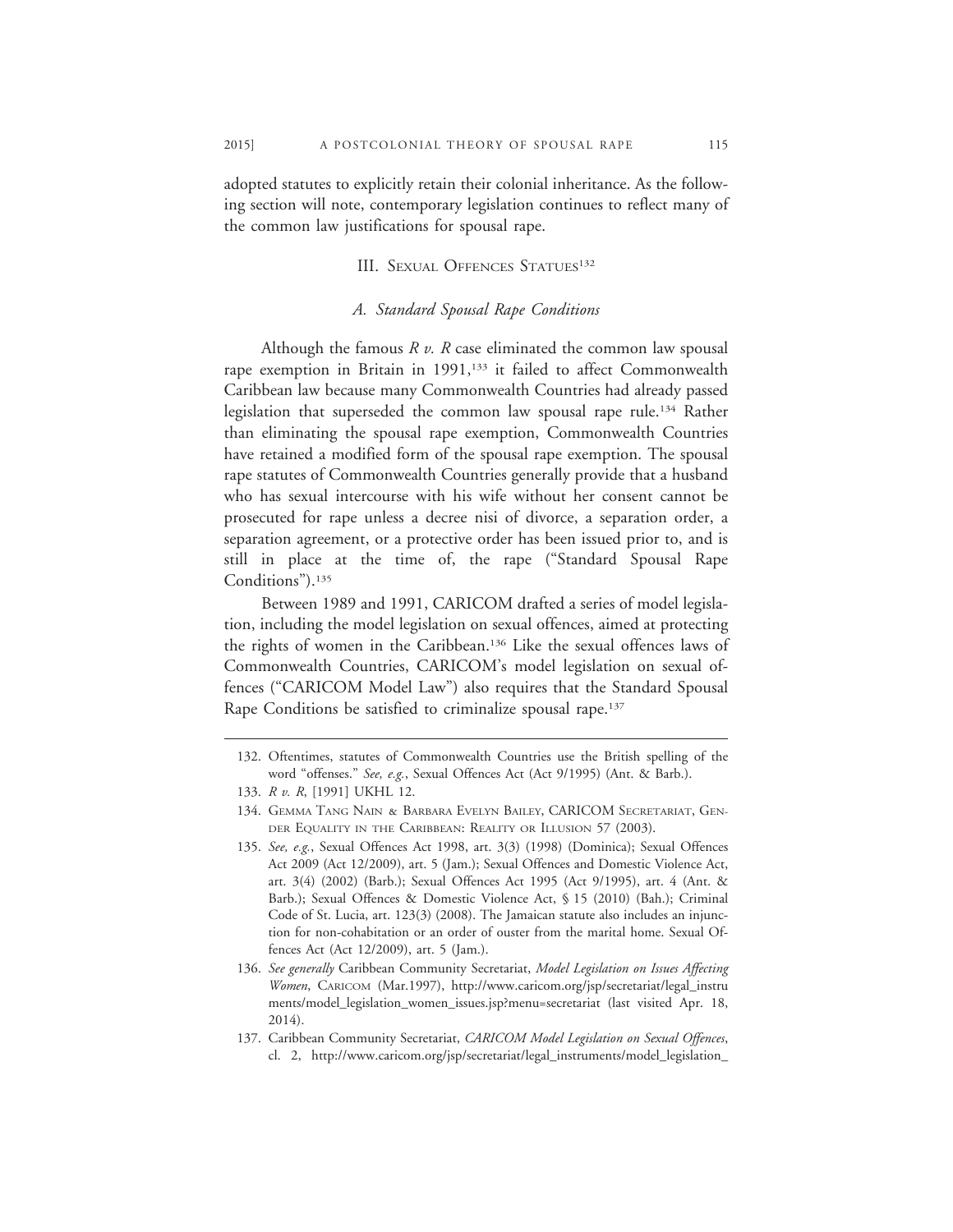Although the Standard Spousal Rape Conditions can be found in the statutes of every Commonwealth Country, some Commonwealth Countries supplement these conditions by providing for additional circumstances that may constitute spousal rape. For instance, the Bahamian statute ("Bahamian Act") provides that sexual assault by a husband can also occur if the husband had intercourse with his wife without her consent and the husband had notice that his wife filed a petition for judicial separation or divorce prior to the assault.<sup>138</sup> The Bahamian Act does not define the term "notice," nor does the Bahamian Penal Code provide guidance on the issue of notice in the spousal rape context. Perhaps if a wife has served her husband with a petition for divorce or separation, or if she can provide evidence that she informed her husband that she filed for divorce or separation before the sexual assault, she may be able to obtain judicial relief.

The Bahamian Act provides a complete consolidation of the sexual offences subject to punishment.139 By adopting the Bahamian Act, law commissioners in the Bahamas explicitly hoped to reassert the central role of the matrimonial home in the postcolonial state.<sup>140</sup> As with other sexual offences statutes adopted in other Commonwealth Countries, conjugal heterosexuality in the Bahamian Sexual Offences Act was "frozen within a very specific narrow set of class relations between husband and wife in marriage."<sup>141</sup> In fact, even after the inclusion of the Standard Spousal Rape Conditions in the Bahamian Act, many people in the Bahamas feared that women who sought to exercise their rights under the new law would render men homeless and nationless.142

Rather than conditioning prosecution on the violent acts committed by a husband who has raped his wife, the Bahamian Act and the laws of other Commonwealth Countries condition prosecution on the status of the marriage prior to the rape. Spouses generally seek separation orders or protection orders or enter into separation agreements when marital discord is high. The Standard Spousal Rape Conditions presupposes the existence of

sexual\_offences.jsp (last visited Apr. 18, 2014) [hereinafter *CARICOM Model Legislation*].

139. Alexander, *supra* note 86, at 8.

<sup>138.</sup> Sexual Offences & Domestic Violence Act, § 15(b) (2010) (Bah.). The Jamaican statute also includes the initiation of dissolution proceedings in addition to the Standard Spousal Rape Conditions. Sexual Offences Act 2009 (Act 12/2009), art. 5 (Jam.).

<sup>140.</sup> *Id.*

<sup>141.</sup> *Id.* at 10.

<sup>142.</sup> M. Jacqui Alexander, *Erotic Autonomy as a Politics of Decolonization: An Anatomy of Feminist and State Practice in the Bahamas Tourist Economy*, *in* FEMINIST GENEALO-GIES, COLONIAL LEGACIES, DEMOCRATIC FUTURES 87 (M. Jacqui Alexander & Chandra Talpade Mohanty eds., 1997).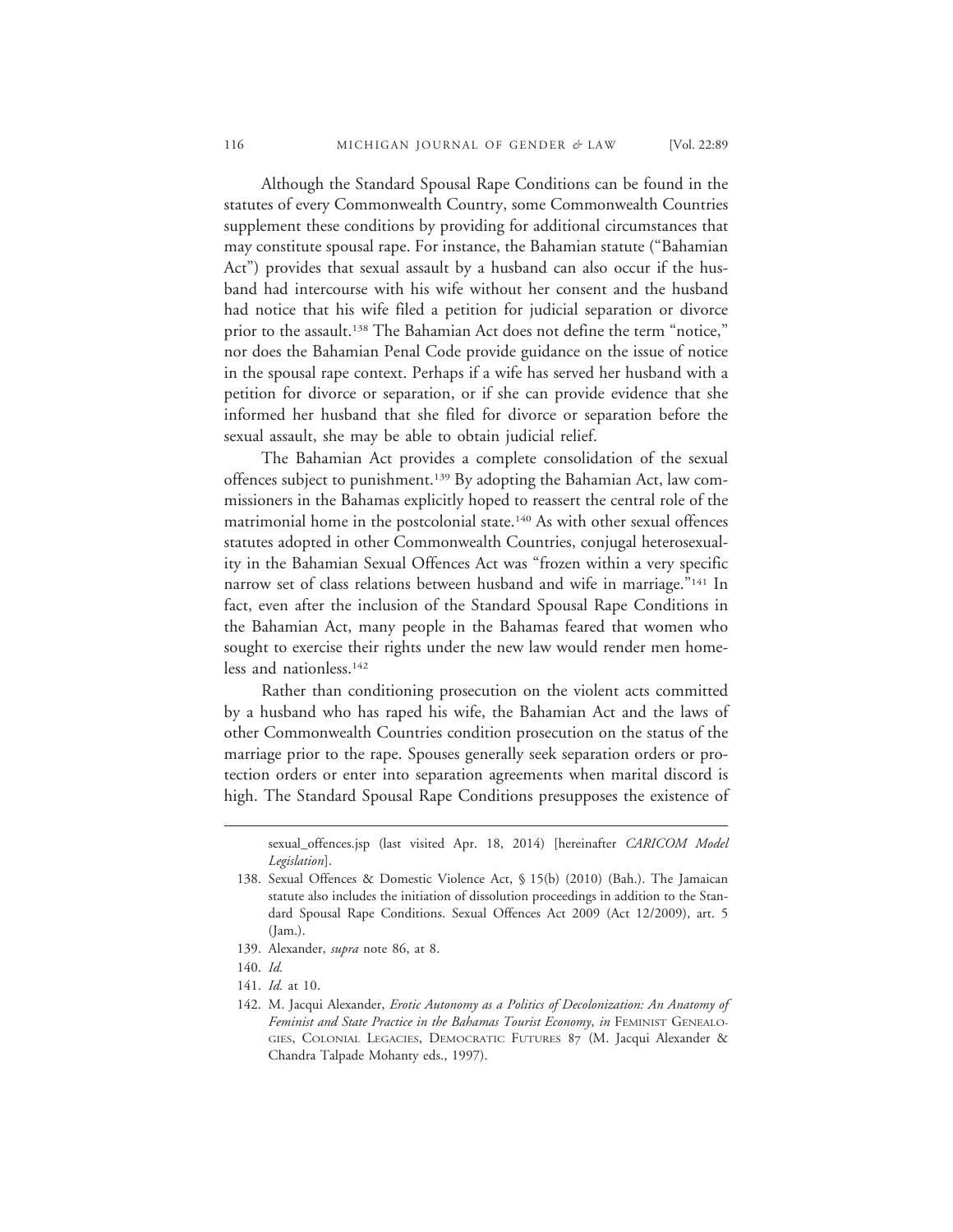marital discord. A victim is unlikely to seek a decree nisi of divorce, separation order, or a separation agreement before being raped where there is no prior history of marital disagreements or mental or physical abuse.

In addition to the Standard Spousal Rape Conditions, the Sexual Offences Act of Jamaica ("Jamaican Act") is notable in that it attempts to address the prevalence of sexually transmitted diseases. The Jamaican Act provides that a husband may also commit the act of spousal rape where "the husband knows himself to be suffering from a sexually transmitted infection."143 If a husband forces sexual intercourse upon his wife while knowing he is infected with a sexually transmitted disease, the intercourse will constitute spousal rape if the wife has not consented and the husband knows of or recklessly disregards her lack of consent. HIV/AIDS has become the leading cause of death among young adults in the Caribbean.144 A report issued by the Jamaican Ministry of Health stated that "the greater the gender discrimination in societies and the lower the position of women, the more negatively they are affected by HIV [and] [t]herefore, more equal gender relations and the empowerment of women are vital to successfully prevent the spread of HIV infection and enable women to cope with HIV/ AIDS."145 The sexual offences laws of other Commonwealth Countries, including Antigua and Barbuda, Bahamas, Barbados, and Dominica, fail to address the relationship between spousal rape and sexually transmitted diseases.

The following chart summarizes the spousal rape statutes in Commonwealth Countries:<sup>146</sup>

<sup>143.</sup> Sexual Offences Act 2009 (Act 12/2009), art. 5(3)(e) (Jam.).

<sup>144.</sup> The Ministry of Health & The Global Fund Jamaica, *National HIV Aids Policy: Jamaica*, (May 2005), http://www.hsph.harvard.edu/population/aids/jamaica.aids.05 .pdf.

<sup>145.</sup> *Id.* at 14.

<sup>146.</sup> In addition to imposing the standard spousal rape conditions, these statutes also require that the rape occur without the spouse's consent. Sexual Offences Act 1998, art. 3(3) (1998) (Dominica); Sexual Offences Act 2009 (Act 12/2009), art. 5(1) (Jam.); Sexual Offences and Domestic Violence Act, art. 3(4) (2002) (Barb.); Sexual Offences & Domestic Violence Act, art. 15(1) (2010) (Bah.); Criminal Code of St. Lucia, art. 123(3) (2008). Some statutes also require that force or fear be used, while others require that the perpetrator have knowledge of the lack of consent or act recklessly as to whether the victim consented. Sexual Offences Act 1995 (Act 9/ 1995), art. 4 (Ant. & Barb.);. Sexual Offences Act 1998, art. 3(3) (1998) (Dominica). The CEDAW Committee has expressed concern regarding rape statutes that require force in addition to consent. Comm. on the Elimination of Discrimination against Women, Concluding Observations of the Committee on the Elimination of Discrimination against Women: Kyrgyzstan, 20th Sess., Jan. 19, 1999-Feb. 5, 1999, ¶ 122, U.N. Doc. A/54/38/Rev.1; GAOR, 54th Sess., Supp. No. 38 (Aug. 20, 1999); *see also* Comm. on the Elimination of Discrimination against Women, 46th Sess., July 12, 2010-July 30, 2010, Comm'n No. 18/2008, **55** 8.7-8.8(b)(1) & (ii),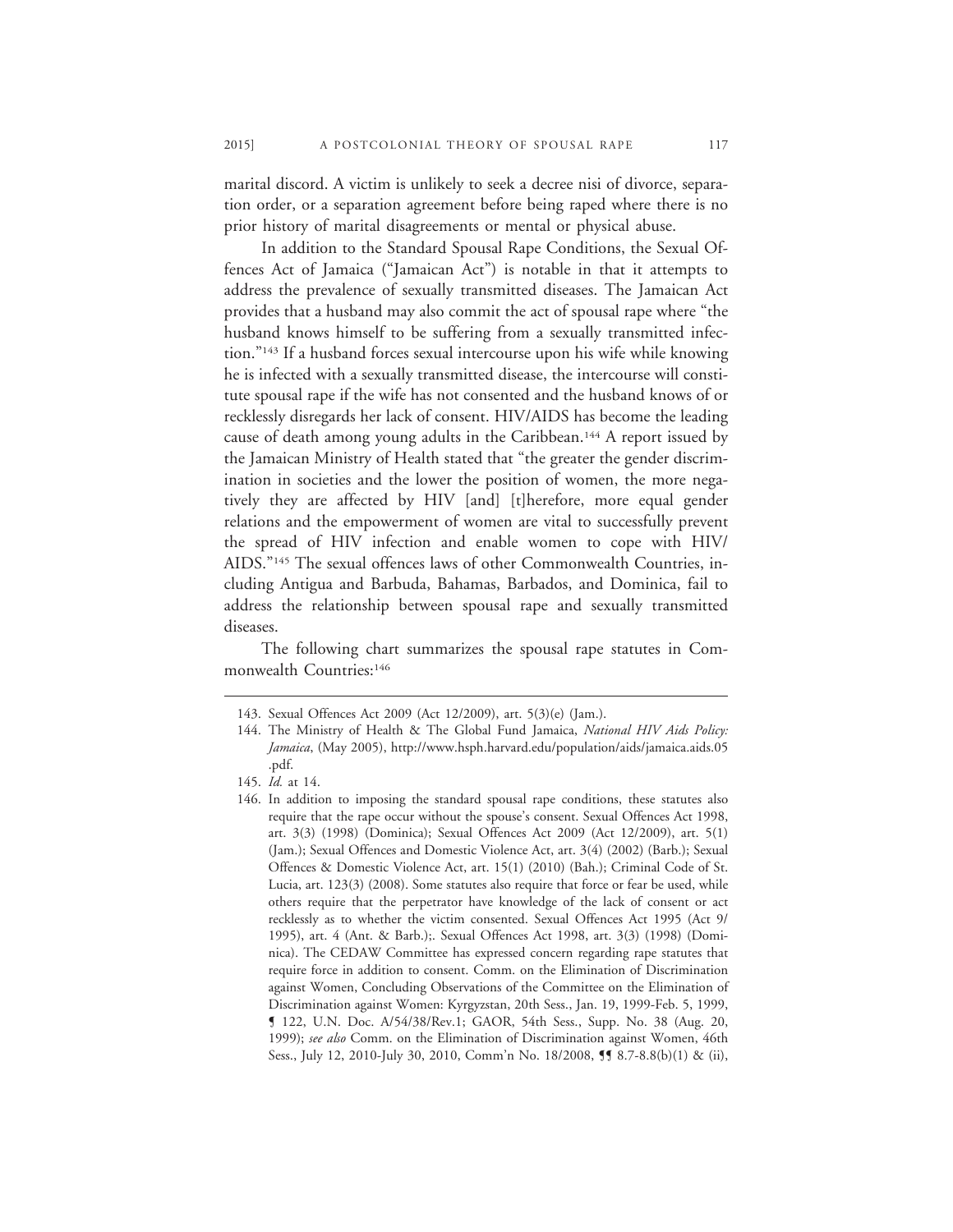118 MICHIGAN JOURNAL OF GENDER *&* LAW [Vol. 22:89

| Spousal rape                   | SPOUSAL RAPE ALSO    | SPOUSAL RAPE ALSO          |
|--------------------------------|----------------------|----------------------------|
| CRIMINALIZED IF                | CRIMINALIZED IF      | CRIMINALIZED IF            |
| DECREE NISI OF                 | HUSBAND HAD NOTICE   | HUSBAND KNOWS HE           |
| DIVORCE, SEPARATION            | OF JUDICIAL PETITION | SUFFERS FROM A             |
| AGREEMENT,                     | FOR SEPARATION,      | SEXUALLY TRANSMITTED       |
| PROTECTIVE ORDER, OR           | DIVORCE, OR          | DISEASE OR IF              |
| SEPARATION ORDER IS            | NULLIFICATION OF     | PROCEEDINGS TO             |
| IN PLACE AT THE TIME           | <b>MARRIAGE</b>      | DISSOLVE MARRIAGE OR       |
| OF THE RAPE                    |                      | PROCEEDINGS FOR            |
| (STANDARD SPOUSAL              |                      | DECREE OF NULLITY          |
| RAPE CONDITIONS                |                      | <b>HAVE BEEN INITIATED</b> |
| ("SSRC")                       |                      |                            |
| Bahamas                        | Bahamas              |                            |
| Barbados                       |                      |                            |
|                                |                      |                            |
| Dominica                       |                      |                            |
|                                |                      |                            |
| St. Lucia                      |                      |                            |
| Jamaica<br>Antigua and Barbuda |                      | Jamaica                    |

#### *B. Retention of Gendered Common Law Justifications*

The common law justifications discussed in Part II of this Article arguably aided in the perpetuation of the following restrictive norms regarding the role of married women: women are objects to be controlled by their husbands; women do not have control or autonomy over their own bodies, as their bodies are first owned by their fathers and then subsumed within their husbands' legal identity upon marriage; marital privacy is more important than a wife's sexual autonomy; and a wife's role is to be subservient to her husband and, thus, irrevocable consent to sexual intercourse is given at

U.N. Doc. CEDAW/C/46/18/2008 (July 16, 2010) [hereinafter *Vertido*]. Some statutes also provide that where the parties are in fact separated or are living apart at the time of the rape or where a nullity of marriage or a peace order has been granted and is in place at the time of the rape the husband may also be prosecuted for rape. Criminal Code of St. Lucia, § 123(3)(c) (2008); Sexual Offences Act 2009, (Act 12/ 2009), art. 5(3) (Jam.). In contrast to Commonwealth Countries, a number of states in the U.S. have modified their rape laws to remove language that exempted spouses from prosecution for spousal rape while other states have revised their laws to explicitly note that marriage is not a defense to rape prosecution. *See, e.g.*, D.C. CODE § 22-3019 (Westlaw through Jan. 5, 2015); MICH. COMP. LAWS § 750.520*1* (Westlaw through P.A. 2014, No. 556, 558–72, of the 2014 Reg. Sess.); MINN. STAT. § 609.349 (Westlaw through 2015 Reg. Sess.); N.H. REV. STAT. § 632-a:5 (Westlaw through end of 2014 Reg. Sess.); N.J. STAT. § 2c:14-5 (Westlaw through laws effective through L. 2014, c. 90 & J.R. No. 6); UTAH CODE § 76-5-402 (Westlaw through 2014 Gen. Sess.); VA. CODE § 18.2-61 (Westlaw through 2014 Reg. Sess.); WIS. STAT. § 940.225 (Westlaw through 2013 Act 20); *see also* Michelle J. Anderson, *Marital Immunity, Intimate Relationships, and Improper Influences: A New Law on Sexual Offences by Intimates*, 54 HASTINGS L.J. 1464, 1473 (2003) (discussing U.S. spousal rape statutes).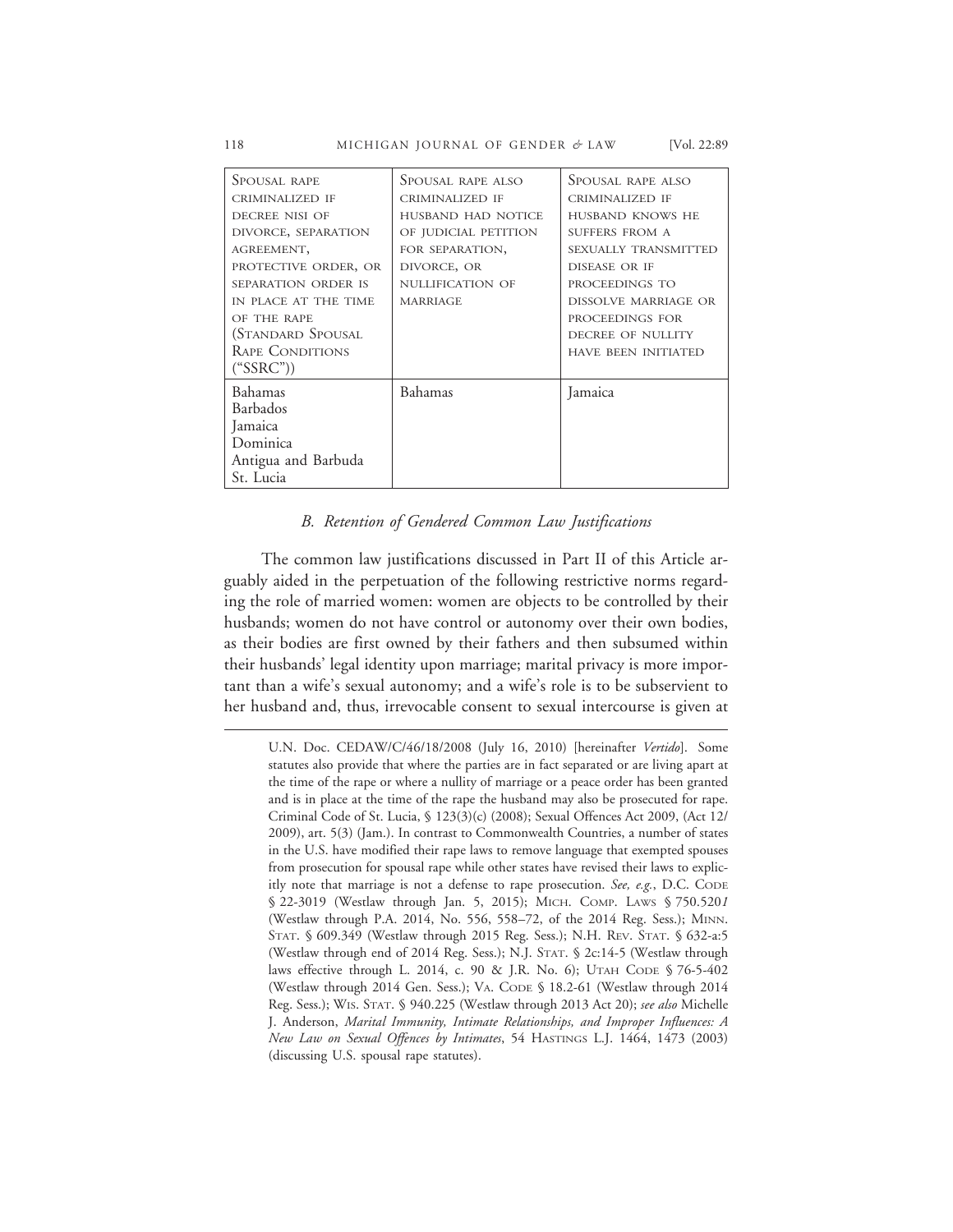the time of marriage. The common law justifications for the spousal rape exemption demonstrate how the common law has traditionally favored a "socially embedded notion of masculinity" that facilitates the continued oppression of women.<sup>147</sup> The common law historically distinguished between subjects and objects:<sup>148</sup> British men were subjects of the law, while women and colonized individuals were objects of the law, "to be governed, controlled [and] mastered."149 Postcolonial theory seeks to identify and eliminate this dualistic opposition between subject and object.150 Many of the common law justifications established during the colonial period that were used to justify the spousal rape exemption continue to underlie the modernday spousal rape statutes of Commonwealth Countries.

#### *C. Retention of Implied Consent and Unities Justifications*

Postcolonial theorists posit that physical differences, such as male and female, and the ways in which individuals are viewed determine how they will be treated under the law.<sup>151</sup> Historically, the bodies of women have been viewed as objects ripe for control. In the same way that British colonizers viewed their identities as superior to that of colonized people, British common law viewed the masculine identity as superior to the feminine identity. Women were viewed as feeble-minded individuals who lacked the moral agency and competence to control their own bodies. In a 1953 decision, a British court held that a husband could not be found guilty of rape, as a wife could only revoke her implied consent to marriage if a separation order, separation agreement, or judicial order existed prior to the rape.152 Similarly in 1949, in *R v. Clarke,* the court held that a wife who had obtained a separation order prior to being raped by her husband had revoked her implied consent to sexual intercourse and so the husband could be prosecuted for rape.153 The Standard Spousal Rape Conditions continue to reflect the implied consent justification for the spousal rape exemption. A

<sup>147.</sup> DAVIES, *supra* note 24, at 258.

<sup>148.</sup> *Id.* at 272.

<sup>149.</sup> *Id.* at 273.

<sup>150.</sup> *Id.* at 271.

<sup>151.</sup> BILL ASHCROFT ET AL., POST COLONIAL STUDIES: THE KEY CONCEPTS 10 (2d ed. 2008).

<sup>152.</sup> R v. Miller, [1953] 2 Q.B. 282 (Eng.). The wife had petitioned for a divorce based on her husband's alleged infidelities. *Id.* The court noted that, while the husband could not be prosecuted for rape because the wife's implied consent was not revoked, he may be prosecuted for causing bodily harm because the wife's implied consent to sexual intercourse did not extend to violence. *Id.* at 291–92. *See* J.L. Barton, *The Story of Marital Rape*, 108 L. Q. REV. 260 (1992), for a discussion of the history of the spousal rape exemption in British case law.

<sup>153.</sup> R v. Clarke, (1949) 2 All E.R. 448 (Leeds Assizes).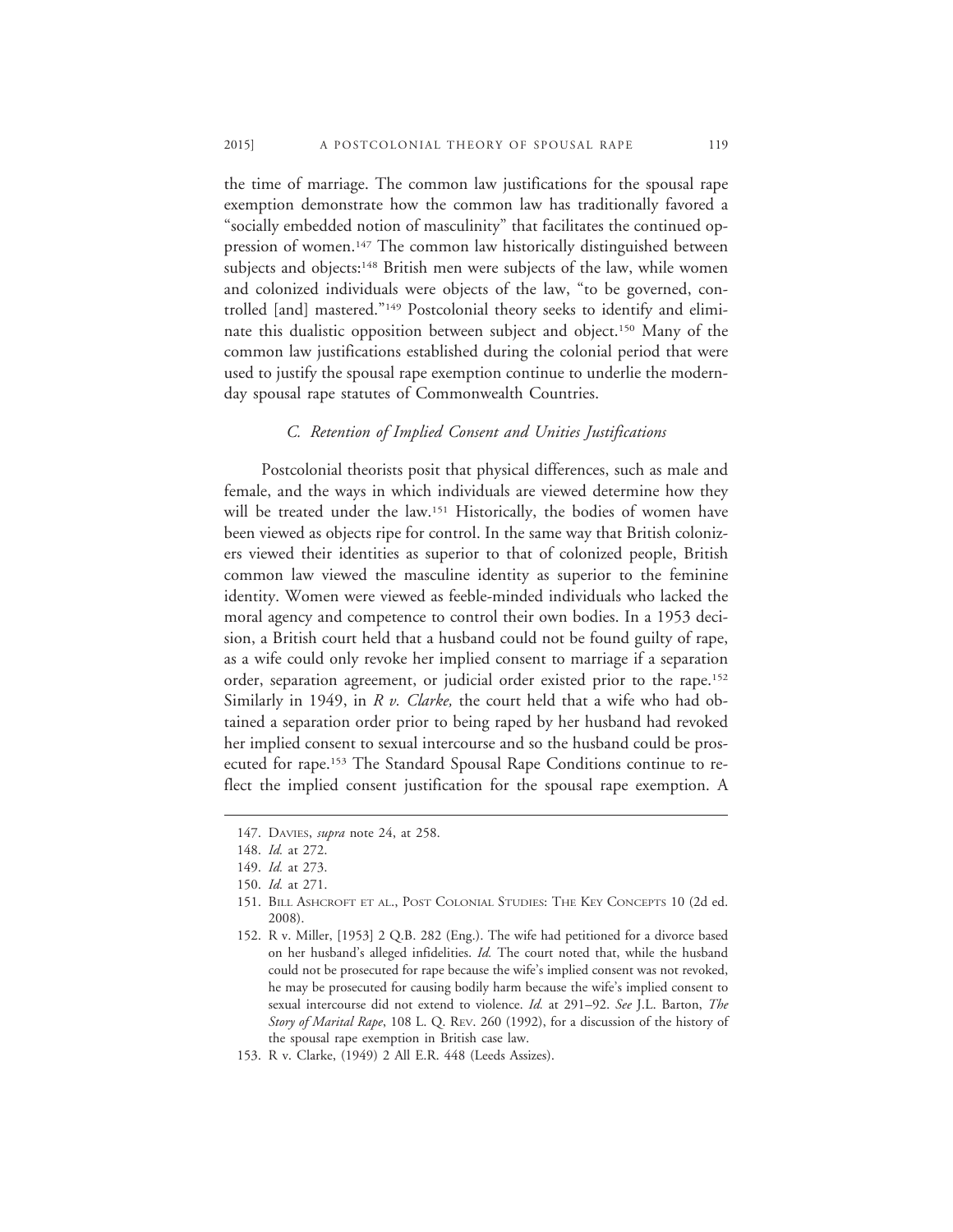husband will only be prosecuted for raping his wife if steps are taken to sever the marriage via a decree nisi of divorce, a separation order, a protective order, or a separation agreement, thereby, allowing a wife to revoke her consent to sexual intercourse and retrieve her independent legal identity.

The implied consent theory continues to underlie discussions of spousal rape in the Caribbean. For instance, in response to the proposed amendment to fully criminalize spousal rape in Bahamas in 2009, the Bahamas Christian Council contended that it would

be tragically wrong [to criminalize spousal rape] because it would. . . disregard. . . the marriage covenant and contract between a man and woman, when on the day of their marriage in the sight of God and in the company of witnesses, they pledged to give themselves to each other in holy matrimony and thereby gave each other upfront implicit open-ended sexual consent.154

Similarly, one citizen claimed, "even if a woman says no to her husband it still can't be considered rape because she is his wife. He already paid his dues at the church and she already said 'I do,' so from then on, even if [a man] forces sex on his wife, it isn't rape."155 In Jamaica, Senator Lambert Brown expressed his concern about proposals to remove the Standard Spousal Rape Conditions from Jamaican law by stating

[T]he institution of marriage could lead to the filling out of a form every night for consent [and] to now subject every sexual activity to a potential future claim of rape is not something that you will get me endorsing, and I don't care how many conventions we have signed importing from foreign things.156

The statutes of Commonwealth Countries create an irrational distinction between spousal rape and other acts of violence that occur within the context of marriage. Under these statutes, a wife is presumed to have consented to sexual intercourse with her husband unless one of the Standard Spousal Rape Conditions has been satisfied. In contrast, a wife is not presumed to have given irrevocable consent to her husband for other acts of

<sup>154.</sup> Jasmin Bonimy, *Marital Rape Ban Tragically Wrong*, BAHAMAS CRISIS CENTRE (Sept. 7, 2009), http://crisiscentrebahamas.wordpress.com/2009/09/07/marital-rape-bantragically-wrong-says-the-christian-council/.

<sup>155.</sup> *See* Cara Kulwicki, *Bill in the Bahamas Attempts to Outlaw Spousal Rape*, THE CUR-VATURE (Aug. 22, 2009), http://thecurvature.com/2009/08/22/bill-in-the-bahamasattemps-to-outlaw-spousal-rape/ (citation omitted).

<sup>156.</sup> *Senator Resists Proposal on Marital Rape*, JAMAICA GLEANER (Oct. 16, 2014), http:// jamaica-gleaner.com/gleaner/20141016/lead/lead33.html.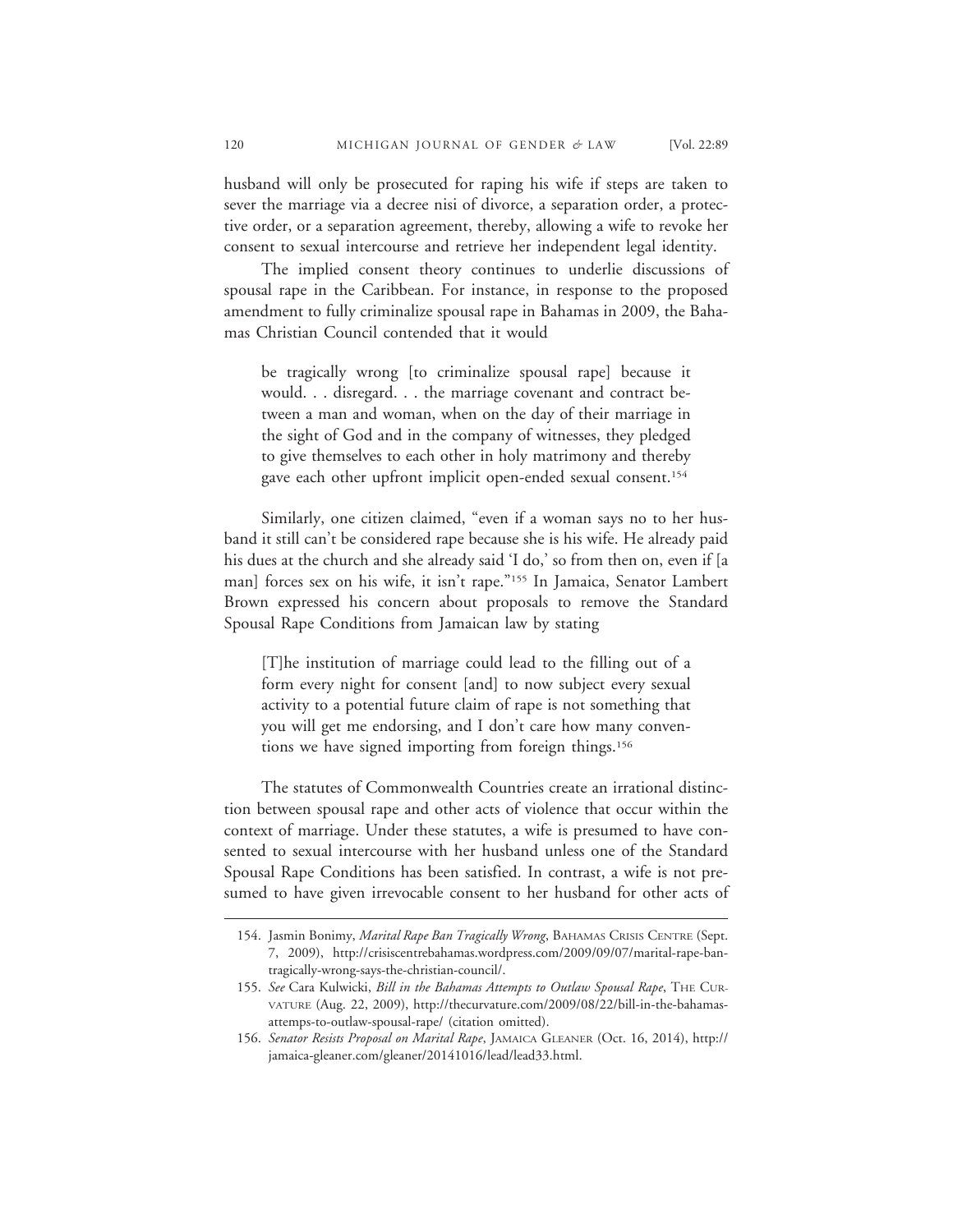violence, such as beatings, that may occur during marriage.157 Some Caribbean scholars have contended that Barbados' sexual offences statute reflects many of the common law exceptions to the spousal rape exemption that developed overtime in Britain via case law.158 Thus, rather than being progressive on women's issues by criminalizing spousal rape where the Standard Spousal Rape Conditions have been satisfied, Caribbean countries such as Barbados have simply codified the common law spousal rape exemption.

The sexual offences statutes of some Commonwealth Countries also permit marriage to be used as a defense to statutory rape prosecution. For instance, the Sexual Offences Act of Barbados provides that when a defendant has sexual intercourse with a victim under the age of fourteen who is not the defendant's spouse, the defendant will be guilty of rape irrespective of knowledge of age or consent.159 Under the common law, marriage converted rape into consensual sex.<sup>160</sup> From a postcolonial perspective, by allowing marriage to serve as a defense to statutory rape, Commonwealth Countries such as Barbados continue the common law tradition of retroactively transforming rape into consensual sex. Such statutes perpetuate the implied consent theory by implying that an underage girl's irrevocable consent to sex will be valid within the context of marriage. In contrast, the consent given by an underage girl to sex outside of marriage is invalid.

The historical justifications for the spousal rape exemption limit the sexual autonomy of Caribbean women and facilitate a husband's power to control and govern his wife. Under the unities theory, a husband could not be found guilty of raping his wife; to do so would be to find the husband guilty of raping himself.161 Spousal rape was a petty conflict between spouses that the husband was entitled to win under the law.162 A number of Commonwealth Countries use the term "sexual assault" rather than "rape" to categorize spousal rape. For instance, both the Sexual Offences Act of Antigua and Barbuda ("Antiguan Act") and the Bahamian Act refer to spousal rape as "sexual assault by a spouse."<sup>163</sup> In fact, both statutes specifi-

162. *See supra* Part II(c).

<sup>157.</sup> Sandra L. Ryder & Sheryl A. Kuzmenka, *Legal Rape: The Marital Rape Exemption*, 24 J. MARSHALL L. REV. 393, 404 (1991).

<sup>158.</sup> Tracy S. Robinson, *Changing Conceptions of Violence: The Impact of Domestic Violence Legislation In the Caribbean*, 9 CARIBBEAN L. REV. 113, 126 (1999).

<sup>159.</sup> Sexual Offences and Domestic Violence Act, art. 4 (2002) (Barb.).

<sup>160.</sup> CATHARINE A. MACKINNON, SEX EQUALITY 804 (Robert C. Clark et al. eds., 2d ed. 2007).

<sup>161.</sup> *See supra* Part II(c).

<sup>163.</sup> Sexual Offences & Domestic Violence Act, art. 3(1); 15 (2010) (Bah.); Sexual Offences Act 1995 (Act 9/1995), art. 3; 4 (Ant. & Bar.). In contrast, the Jamaican statute uses the term "rape" to refer to spousal rape rather than the term sexual assault. Sexual Offences Act 2009 (Act 12/2009), art. 5 (Jam.). More specifically, the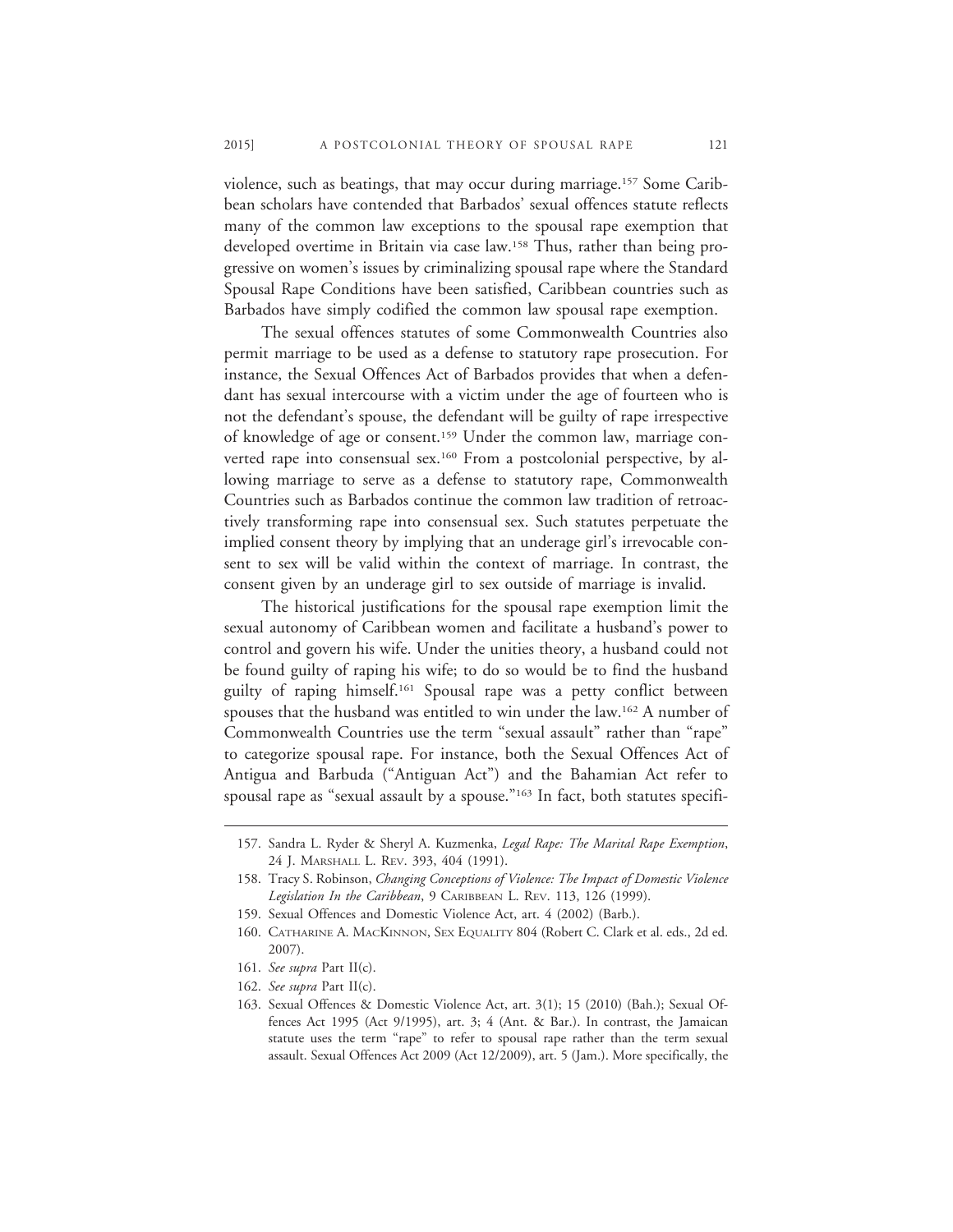cally provide that a spouse cannot commit the act of rape, reserving the term "rape" for attacks by perpetrators who are not married to their victims.164 Similarly, rather than characterizing spousal rape as "rape," the CARICOM Model Law defines spousal rape as an "unlawful sexual connection."165 The nomenclature of these statutes preserves the artificial distinction between spousal rape and stranger rape historically established by British common law and rationalized by the unities and implied consent theories. The express exclusion of spousal rape from the term "rape" indicates that spousal rape is not viewed as "legitimate" rape, or is simply a less serious crime than stranger rape, a concept deeply embedded in the common law tradition.

The retention of the unities theory is also reflected in statements by Caribbean citizens. For instance, in response to efforts to criminalize spousal rape, one citizen stated "it is ridiculous for them to try to make that a law, because I don't think a man can rape his own wife. After two people get married. . . they become one – one flesh. How is it possible to rape what is yours?"166

Under the common law, spousal rape has historically been viewed as a mere "disagreement over sex;"<sup>167</sup> accordingly, perpetrators of spousal rape were exempted from prosecution, in contrast to the perpetrators of stranger rape. The laws of certain Commonwealth Countries continue to perpetuate these colonial views by providing lesser sentences for the perpetrators of spousal rape. The Antiguan Act provides that the most severe punishment a husband can receive if he is convicted of sexually assaulting his wife is fifteen years' imprisonment,<sup>168</sup> which is in stark contrast to the severe life imprisonment punishment that a man may receive if he is found guilty of raping a woman who is not his wife.<sup>169</sup> Similarly, a person that is convicted of stranger rape under the CARICOM Model Law may face life imprison-

act provides "A husband commits the offence of rape against his wife if he has sexual intercourse with his wife in any of the circumstances specified in subsection  $(3)(a)$ without her consent; and (b) knowing that she does not consent to sexual intercourse or recklessly not caring whether she consents or not." *Id.*

169. *Id.* at § 3(2).

<sup>164.</sup> The Bahamian statute provides "rape is the act of any person not under fourteen years of age having sexual intercourse with another person who is not his spouse . . ." Sexual Offences & Domestic Violence Act, art. 3 (2010) (Bah.). The Antiguan statute provides that a "male person commits the offence of rape when he has sexual intercourse with a female person who is not his wife . . ." Sexual Offences Act 1995 (Act 9/1995), art. 3(1) (Ant. & Bar.).

<sup>165.</sup> *CARICOM Model Legislation*, *supra* note 137.

<sup>166.</sup> *See* Cara Kulwicki, *supra* note 155, at 1.

<sup>167.</sup> DAVID FINKELHOR & KERSTI YLLÖ, LICENSE TO RAPE: SEXUAL ABUSE OF WIVES 14 (1985).

<sup>168.</sup> Sexual Offences Act 1995 (Act 9/1995), § 4(2) (Ant. & Bar.).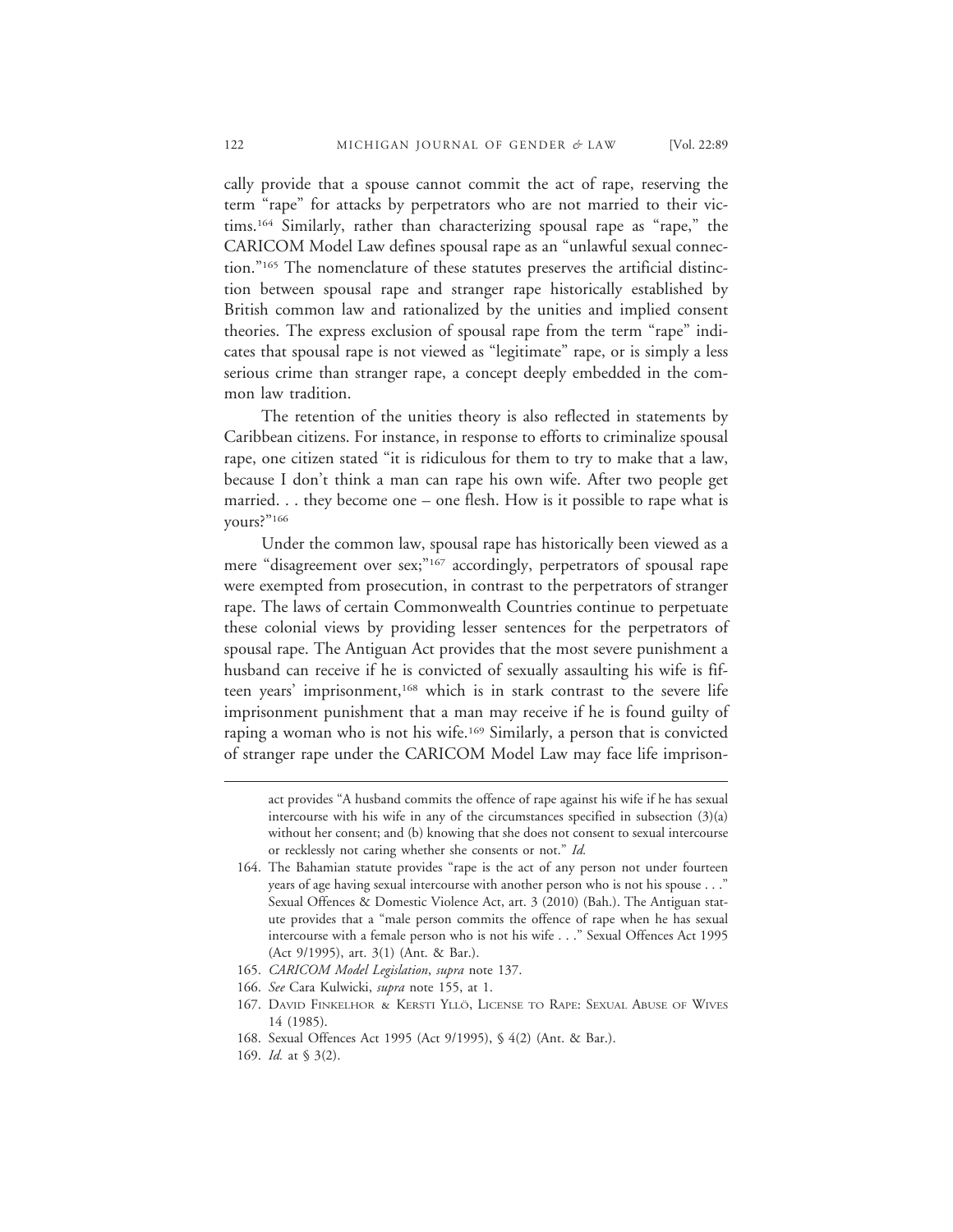ment, while a person convicted of spousal rape will face a maximum of fourteen years in prison.170 The Sexual Offences Act of Dominica provides for a sentence of fourteen years for spousal rape and twenty-five years for stranger rape.<sup>171</sup>

The different classifications and treatment accorded to stranger rape and spousal rape under these laws create an irrational distinction between victims of spousal rape and victims of stranger rape. The lesser sentencing available for spousal rape in Commonwealth Countries illustrates the extent to which common law justifications for the spousal rape exemption continue to be ingrained in the legal system of Commonwealth Countries.

### *D. Retention of Property Justification*

Under the common law, women were viewed as the property of their husbands. Men could not rape their wives as a man could not rape his own property. Women were to be submissive; a woman's body and her sexual autonomy belonged to her husband. During the colonial period, slave women's bodies were viewed as the property of slave owners.<sup>172</sup> Slave owners had unrestricted sexual access to these bodies; the rape of slave women was not considered a legal offence.<sup>173</sup> In the Caribbean, patriarchy, slavery, and, in particular, slave ship rape "bred violent conditions that established rape [of the female body] as a culture within a culture."<sup>174</sup> After independence, Caribbean men "[quested] for monopolistic control, ownership and possession of all properties" including the bodies of women, in order to solidify their ability to rule.175 Hence, even after the colonial period, the treatment of women as property and the expectation that wives must submit to their

<sup>170.</sup> *CARICOM Model Legislation*, *supra* note 137, at arts. 3(2), 4(3).

<sup>171.</sup> Sexual Offences Act 1998, art. 3 (Dom.). A few Commonwealth Countries, such as Jamaica and Barbados, provide for equal sentencing for both spousal rape and stranger rape. *E.g.*, Sexual Offences and Domestic Violence Act, art. 3 (2002) (Barb.) (providing for a sentence of life imprisonment for both stranger rape and spousal rape); Sexual Offences Act 2009 (Act 12/2009), art. 6(1) (Jam.) (providing that defendants convicted of spousal rape or stranger rape may receive a sentence of life imprisonment, but must be given a sentence of not less than fifteen years in prison).

<sup>172.</sup> HILARY MCD BECKLES, CENTERING WOMAN: GENDER DISCOURSES IN CARIBBEAN SLAVE SOCIETY 22 (1999).

<sup>173.</sup> *Id.* at 23. The lack of criminalization of the rape of black women by both masters and non-masters during the era of slavery has been well documented in non-Carribean countries, such as the United States. *See* Angela P. Harris, *Race and Essentialism in Feminist Legal Theory*, 42 STAN. L. REV. 581, 599 (1990).

<sup>174.</sup> Joseph C. Lewis, *"It Hurt Very Much at the Time": Patriarchy, Rape Culture, and the Slave Body-Semiotic*, *in* THE CULTURE OF GENDER AND SEXUALITY IN THE CARIB-BEAN 294, 296 (Linden Lewis ed., 2003).

<sup>175.</sup> Hilary McD Beckles, *Black Masculinity in Caribbean Slavery*, *in* INTERROGATING CARIBBEAN MASCULINITIES 228 (Rhoda Reddock ed., 2004).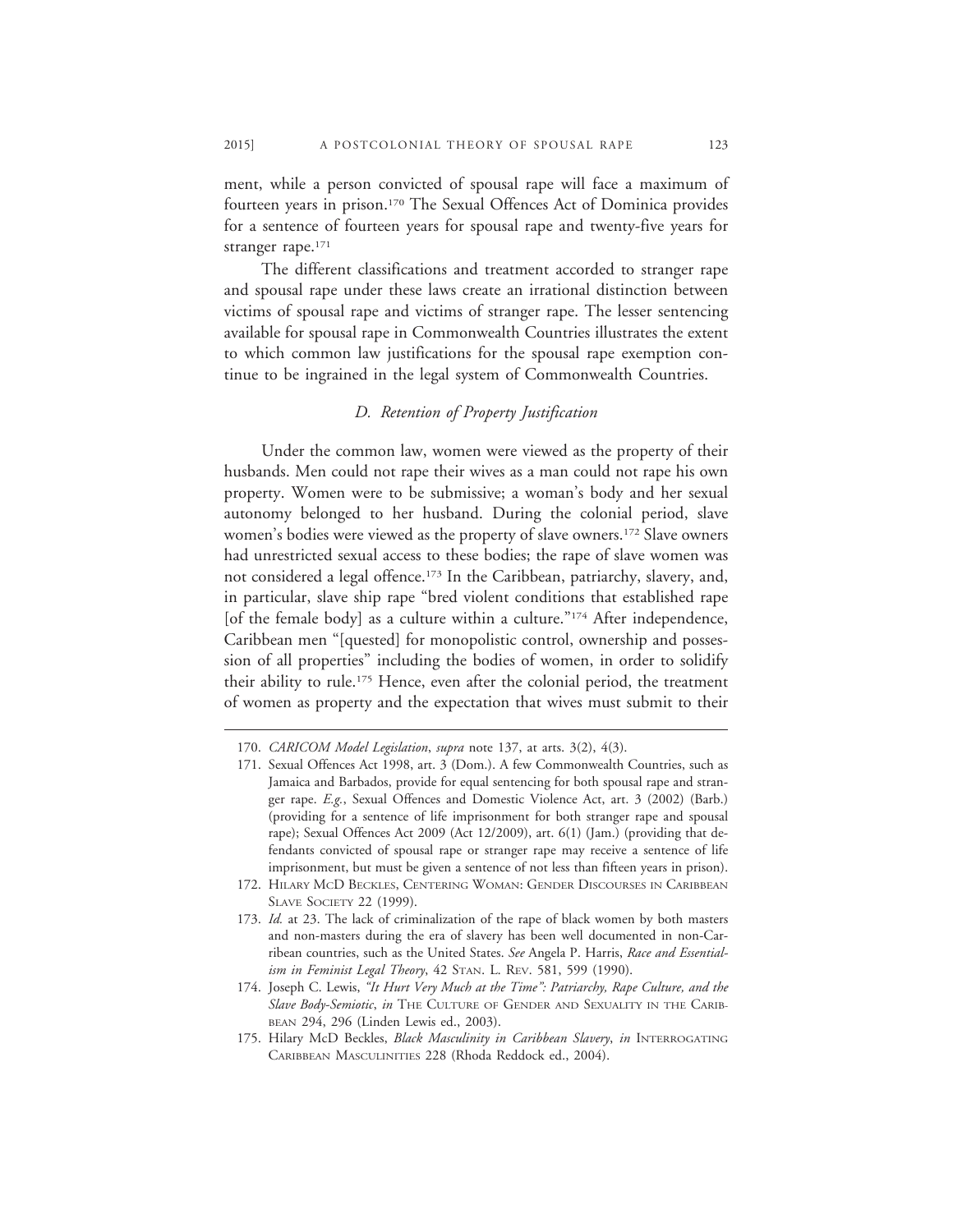husbands sexually continues to exist. Modern Caribbean views on spousal rape indicate that the property theory may be inextricably linked with the unities theory. For example, in response to debates on spousal rape one citizen stated, "I disagree with the bill [criminalizing spousal rape] because I disagree that a man can rape his wife. . . [because a]. . . wife's. . . body [becomes] his [body]. How could he rape her?"<sup>176</sup>

From a postcolonial perspective, the sexual offences statutes of Commonwealth Countries continue to perpetuate these views. Husbands may rape their property as long as a judicial order or separation agreement is not in place at the time of the rape. This reinforces the common law view that wives and their sexual autonomy become the property of men upon marriage and that a husband is free to continue to do with his property as he so pleases until steps are taken to dissolve the marriage. Only upon the initiation of the marriage dissolution process does a woman regain control over her body and sexual autonomy.<sup>177</sup>

Since women were viewed as the property of either their husbands or fathers under the common law, women were deemed to be under the protection of their fathers and then their husbands upon marriage. Married women were not considered to be in need of additional protections under the law.178 The sexual offences statutes of Commonwealth Countries retain this irrational distinction between women who are worthy or in need of protection under the law and women who are not. Under these statutes, married women only become worthy of additional protections under the law when steps are taken to remove a woman from her husband's protection by dissolving the marriage. Additionally, these statutes adopt a "blame the victim" approach often seen in stranger rape cases. In the stranger rape scenario, women who wear provocative clothing are frequently blamed for be-

<sup>176.</sup> Josh Witten, *Silence: Marital Rape - East Meets West*, SCIENCE 2.0 (Aug. 19, 20109, 12:05 PM), http://www.science20.com/rugbyologist/silence\_marital\_rape\_east\_ meets\_west (citing Nikia Deveaux, *Men, Women Divided Over Sex Bill*, BAH. J., Aug. 6, 2009).

<sup>177.</sup> Similar views of women's bodies as the property of their husbands and a husband's ability to exert control over their wives' bodies are found in other postcolonial British states. For example, although the interest of a potential father in a future embryo is different than the interest of a husband in asserting a right to commit rape, some states in the U.S. have attempted to require spousal notice prior to an abortion. *See* Planned Parenthood of Southeastern Pa. v. Casey, 505 U.S. 833, 897 (1992) (striking down spousal notice laws as unconstitutional and noting that statutes of this type reflect archaic views of a woman's role in a marriage and would not only restrict a woman's bodily integrity, but also "enable[ ] a husband to wield an effective veto over his wife's decision concerning an abortion[ ]").

<sup>178.</sup> Joan Brathwaite, *Women and the Law: A Bibliographical Survey of Legal and Quasi-Legal Materials with Special Reference to Commonwealth Caribbean Jurisdictions*, 8 CARIBBEAN L. REV. 176 (June 1998).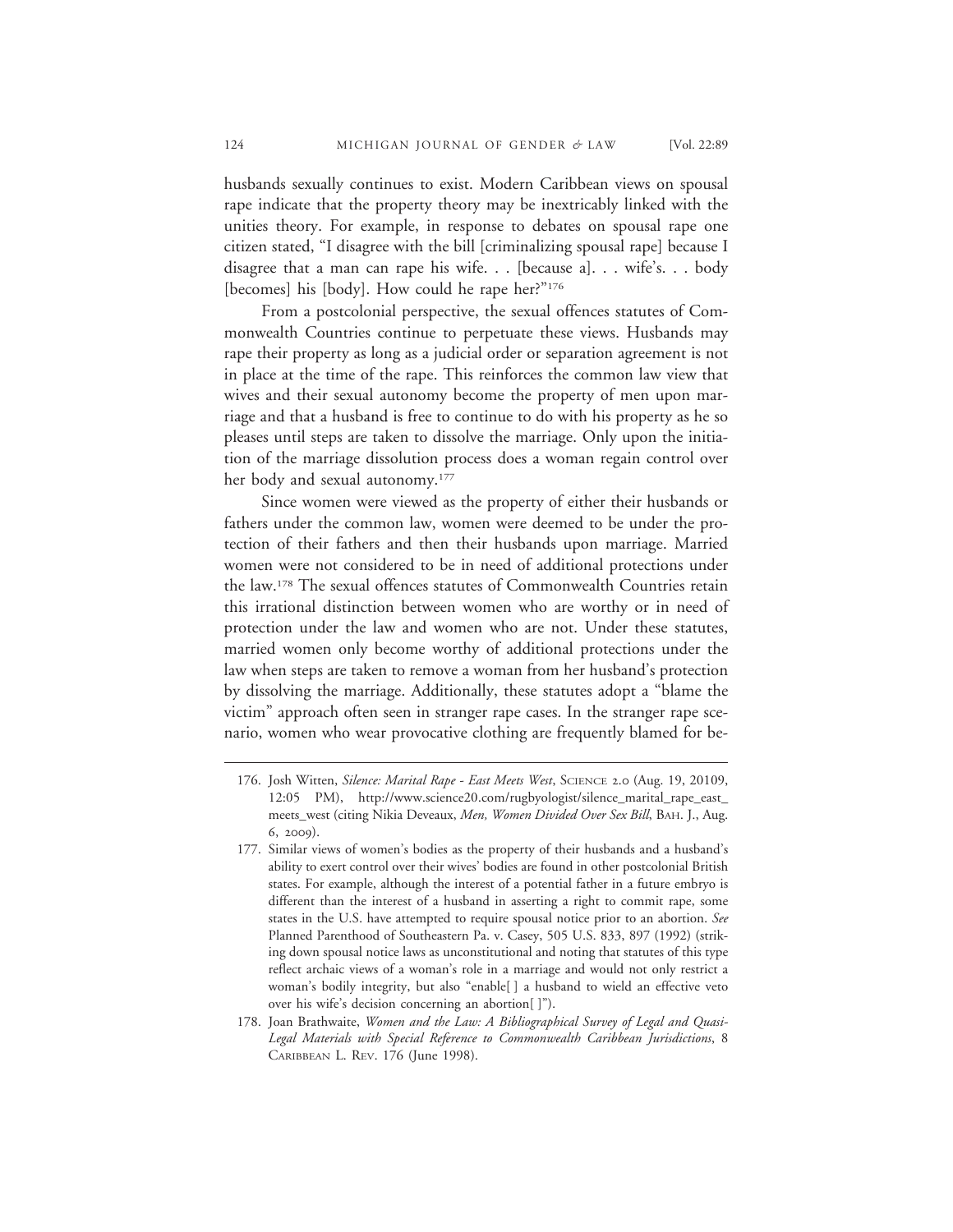ing raped. In the spousal rape scenario, the wife was most likely at fault because she failed to submissively perform her wifely duties. In addition, by protecting only women who have initiated the marriage dissolution process, Caribbean governments may be inadvertently signaling that married women continue to have a duty to perform their wifely duties during marriage. By requiring a woman to first obtain a judicial order, the sexual offences statutes of Commonwealth Countries fail to adequately protect women who have not sought judicial intervention prior to a sexual assault. A married woman may not have the financial resources to obtain a court order, or her husband may have intimidated her from doing so. Wives who are the victims of spousal rape may suffer from feelings of shame or may feel responsible for their husband's actions and, as a result, may fail to report the crime.179 Women might also tolerate harmful relationships because they "internalize social values that see female subordination as 'natural' . . . [and] are under social pressure to accept dominant cultural mandates."<sup>180</sup>

## *E. Evolution of Marital Privacy and Reconciliation Justifications*

As discussed in Part II(E) of this Article, marital privacy was protected in certain instances under the common law, and modern-day conceptions of marital privacy and reconciliation have been used in common law jurisdictions to justify the spousal rape exemption. One of the many stereotypes regarding spousal rape is the idea that wives secretly wish to be overpowered and dominated by their husbands, a scenario that theoretically might promote marital reconciliation.181 In Barbados, during the House of Assembly debates on the adoption of the domestic violence statute, debate participants frequently expressed the view that the Barbadian government should not be "going into people's bedrooms."182

Modern-day Commonwealth Caribbean family law emphasizes marital reconciliation prior to divorce.<sup>183</sup> This emphasis on reconciliation and the protection of marital privacy has, in some instances, taken precedence over the right of women to be free from violence. For instance, a trial judge in Jamaica declined a petition for divorce, despite evidence that the wife had

<sup>179.</sup> *See* ROBERTA CLARKE, VIOLENCE AGAINST WOMEN IN THE CARIBBEAN: STATE AND NON-STATE RESPONSES (1998).

<sup>180.</sup> Maria Nieves Rico, U.N. Economic Comm'n for Latin America & the Caribbean, Gender-Based Violence: A Human Rights Issue (June 1997), http://www.cepal.org/ mujer/noticias/paginas/9/27409/genderbasedvioilence.pdf.

<sup>181.</sup> JULIE A. ALLISON & LAWRENCE S. WRIGHTSMAN, RAPE: THE MISUNDERSTOOD CRIME 90 (1993).

<sup>182.</sup> *See* Robinson, *supra* note 158, at 120 (citation omitted).

<sup>183.</sup> Tracy S. Robinson, *New Directions in Family Law Reform in the Caribbean*, 10 CAR-IBBEAN L. REV. 101, 104 (June 2000).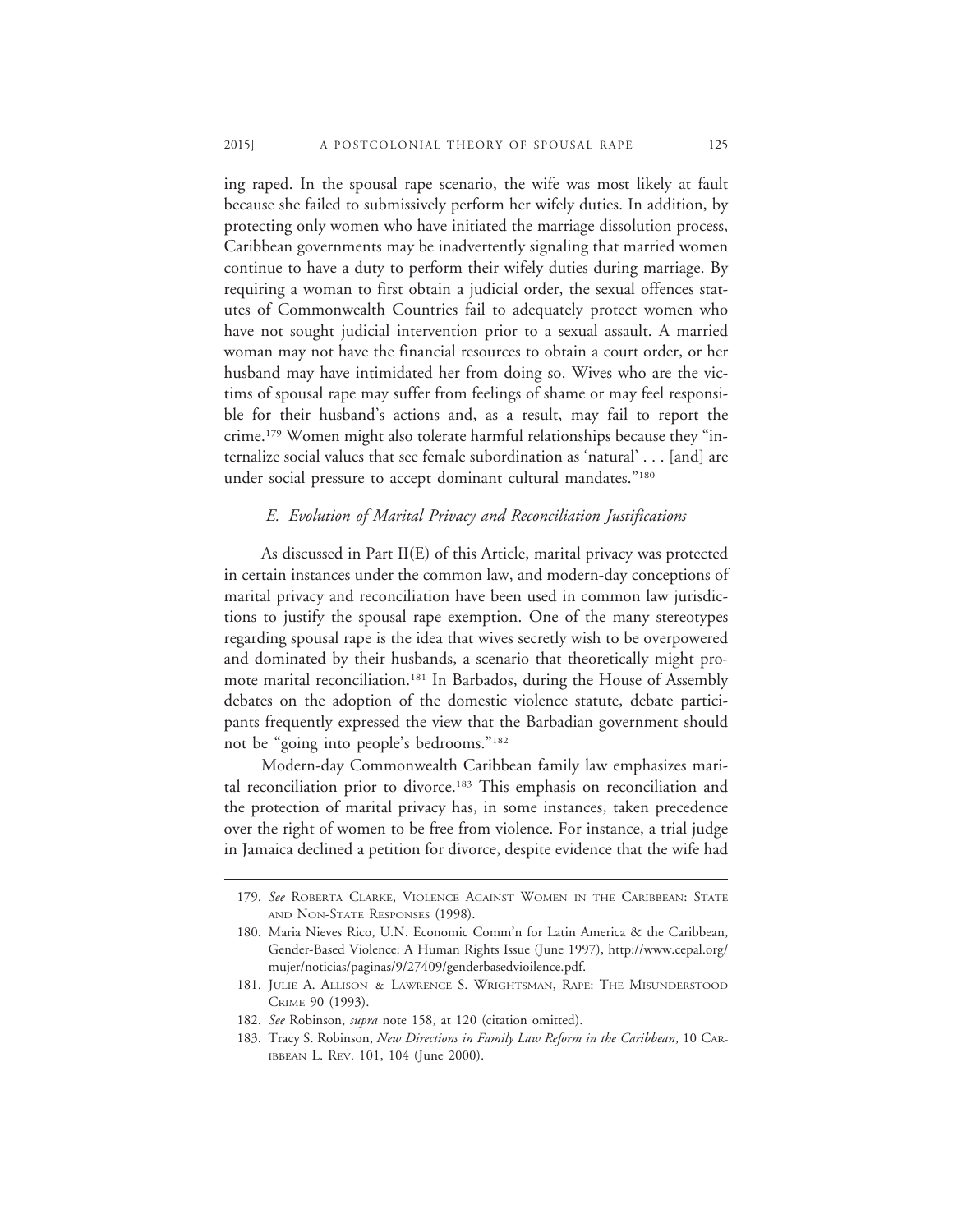suffered physical abuse at the hands of her husband, based on the rationale that incidents of punching and kicking do not go beyond the normal wear and tear expected during a marriage.<sup>184</sup> Under the common law, husbands had the legally protected right to impose corporal punishment on their wives since public authorities would intrude on the sanctity of marriage only where a wife alleged permanent injury. The statutes of Commonwealth Countries uphold similar common law notions regarding the sanctity of marriage, as Caribbean governments continue to protect a husband's right to sexual intercourse with his wife. These statutes will not intrude on marital privacy unless certain conditions have been satisfied. It is only when spouses reach outside of the confines of their marriage to access the judicial system by obtaining, for instance, a separation order or separation agreement prior to the rape that Commonwealth Countries will attempt to infringe on marital privacy.

The implied consent, property, unities, and marital privacy theories reflect a patriarchal ideology in which a husband is entitled to engage in sexual intercourse with his wife. Husbands who raped their wives were not subject to prosecution under rape statutes, while husbands who raped women who were not their wives could be subject to lengthy prison sentences. Under the current laws of most Commonwealth Countries, perpetrators of spousal rape often continue to escape prosecution because of the imposition of the Standard Spousal Rape Conditions. The laws of Commonwealth Countries do not distinguish between a husband who murders his wife and a husband who murders a woman who is not his spouse.<sup>185</sup> Likewise, there should be no such distinction between husbands who rape their wives and husbands who rape women who are not their wives.

## IV. CARIBBEAN OPPOSITION TO HUMAN RIGHTS NORMS

The international community recognizes violence against women, including spousal rape, as a fundamental violation of human rights.186

<sup>184.</sup> Robinson, *supra* note 158, at 113 (citing Llewelyn v. Llewelyn, (1978) 27 W.I.R. 188 (CA Jam.)). The Court of Appeal ultimately reversed the trial judge's decision. *Id.*

<sup>185.</sup> In Antigua and Barbuda, the law distinguishes amongst various forms of homicide; there is murder, manslaughter, infanticide, and excusable homicide. Offences Against the Person Act, ch. 300, pt. 1 (1873) (Ant. and Barb.). Similarly, the Bahamian penal code distinguishes homicide; there is manslaughter, murder, abortion, and infanticide. Penal Code, ch. 84, Title xx (2008) (Bah.). St. Lucia distinguishes between murder, capital murder, manslaughter, gross negligent homicide, aiding in suicide, and negligent endangering of life. St. Lucia Criminal Code, ch. 2, §§ 85–114 (2008).

<sup>186.</sup> CLARKE, *supra* note 179.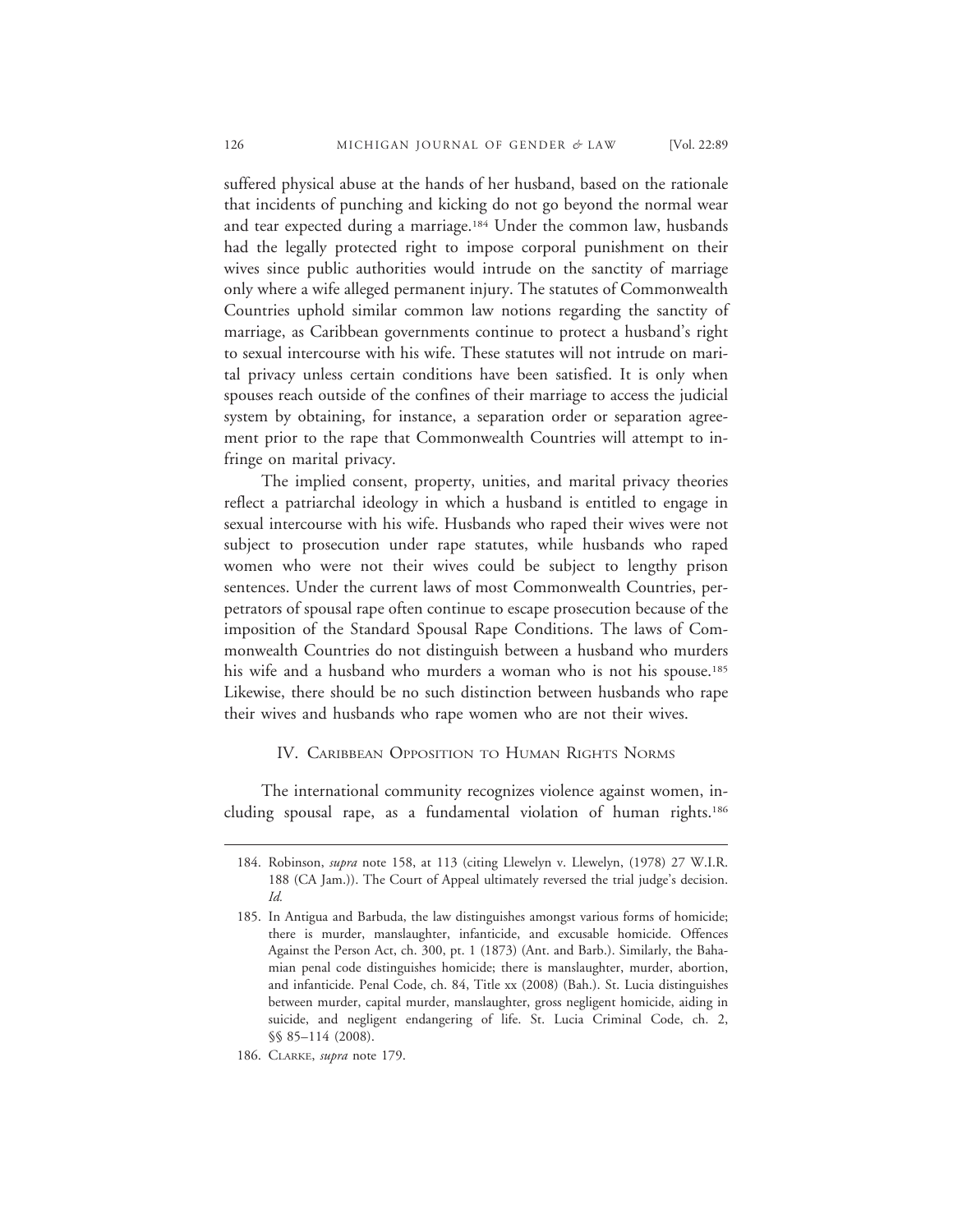CEDAW "is often described as an international bill of rights for women."187 All of the Commonwealth Countries have ratified CEDAW, as has Trinidad and Tobago.188 CEDAW imposes a general obligation on ratifying member states "to accord women equality with men before the law,"189 and requires ratifying states to eliminate discrimination and ensure equality between men and women in marriage and the family in a timely fashion and in good faith.190 General Recommendation 19 requires states to exercise due diligence in combating gender-based violence under CEDAW, and asserts that "states may be responsible for private acts if they fail to act with due diligence to prevent violations of rights or to investigate and punish acts of violence and for providing compensation."191 The CEDAW Committee has repeatedly voiced its concern about the inadequate criminalization of spousal rape in various countries and has stated that the spousal rape exemption is discriminatory.192 In its concluding observations, the CEDAW Com-

- 188. Ratification Status: Convention on the Elimination of All Forms of Discrimination against Women, U.N. TREATY COLLECTION, https://treaties.un.org/doc/Publication/MTDSG/Volume%20I/Chapter%20IV/IV-8.en.pdf (last visited Apr. 20, 2014) (showing Barbados ratified Oct. 16, 1980; Jamaica ratified Oct. 19, 1984; Dominica ratified Sept. 15, 1980; Trinidad & Tobago ratified Jan. 12, 1990, Antigua and Barbuda acceded Aug. 1, 1989; Bahamas acceded Oct. 1, 1993; and Saint Lucia acceded Oct. 8, 1982).
- 189. CEDAW, *supra* note 11, at art. 15 ¶ 1.
- 190. *Id.* at art. 16.
- 191. Comm. on the Elimination of Discrimination Against Women, General Recommendation No. 19, 11th Sess., 1992, ¶ 9, http://www.un.org/womenwatch/daw/cedaw/ recommendations/recomm.htm [hereinafter Gen. Rec. No. 19]; *see also*, MARSHA A. FREEMAN, CHRISTINE CHINKIN, & BEATE RUDOLF, THE UN CONVENTION ON THE ELIMINATION OF ALL FORMS OF DISCRIMINATION AGAINST WOMEN: A COM-MENTARY 466–67 (2012). The standard of due diligence appears to be very high as the Committee has noted that even in countries such as Austria where there is a comprehensive model designed to remedy domestic violence issues including legislation, criminal and civil law remedies, education, training, shelters, and counseling, there was still a failure on the part of the state to exercise due diligence where the authorities knew or should have known of the danger of violence. *Id*.; *see also*, Comm. on the Elimination of Discrimination against Women, 39th Sess., July 23, 2007-Aug. 10, 2007, Comm'n No. 6/2005, ¶ 12.1.5, U.N. Doc. CEDAW/C/39/D/ 5/2005 (Aug. 6, 2007); Comm. on the Elimination of Discrimination against Women, 39th Sess., July 23, 2007-Aug 10., 2007, Comm'n No. 6/2005, ¶ 12.1.4, U.N. Doc. CEDAW/C/39/D/6/2005 (Oct. 1, 2007).
- 192. *See* Declaration on the Elimination of Violence against Women, G.A. Res. 48/104, U.N. GAOR, 48th Sess., 85th Plen. Mtg., U.N. Doc. A/RES/48/104, art. 2(a) (Dec. 20, 1993); *see e.g.*, Rep. of the Comm. on the Elimination of Discrimination Against Women, 37th Sess., Jan. 15 2007-Feb. 2, 2007, 38th Sess., May 14, 2007- June 1, 2007, 39th Sess., July 23, 2007-Aug. 10, 2007, 162 ¶ 129, 250 ¶ 121, U.N.

<sup>187.</sup> Convention on the Elimination of All Forms of Discrimination against Women: Overview of the Convention, U.N. WOMEN, http://www.un.org/womenwatch/daw/ cedaw/ (last visited Apr. 20, 2014).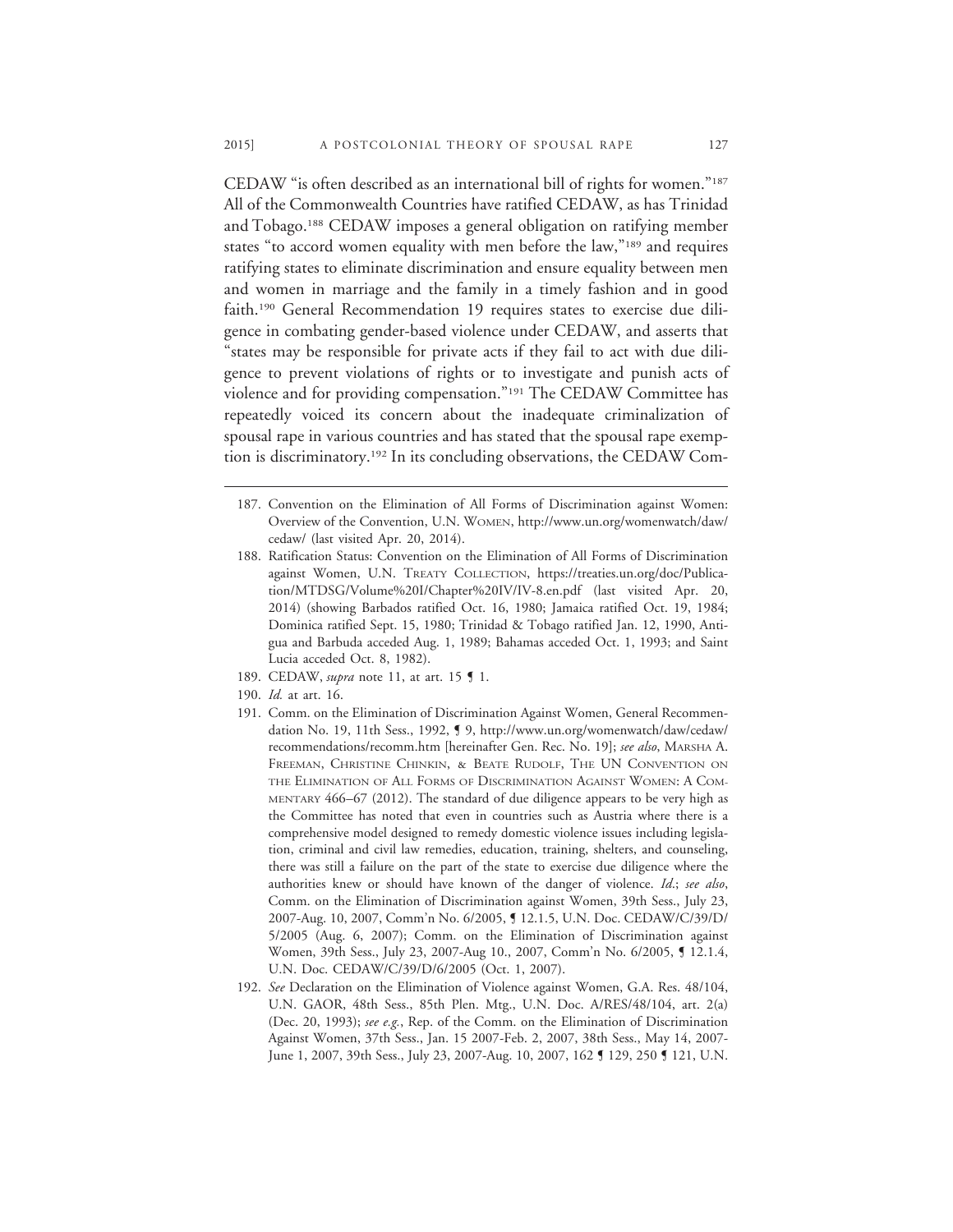mittee recommended that Jamaica amend its legislation to eliminate the Standard Spousal Rape Conditions.<sup>193</sup>

The IAS Convention defines violence against women "as any act or conduct, based on gender, which causes death or physical, sexual or psychological harm or suffering to women, whether in the public or the private sphere."194 The preamble affirms that "violence against women constitutes a violation of their human rights and fundamental freedoms. . . ."195 All of the Commonwealth Countries in the Caribbean are member states of the Organization of American States.196 The IAS Convention is binding on the countries that have ratified it.197 Every Commonwealth Country has ratified the IAS Convention.198 With respect to state obligations under the IAS Convention, the Inter-American Commission of Women has recommended that states strengthen their legal response to spousal rape, and the Inter-American Human Rights Commission has criticized Jamaica's spousal rape laws, as well as the government's inadequate response to cultural practices that facilitate discrimination and violence against women.<sup>199</sup>

Doc. A/62/38; GAOR, 62d Sess., Supp. No. 38 (Jan. 1, 2007) (voicing concern over the inadequate criminalization of spousal rape in Syrian Arab Republic and Singapore); Rep. of the Comm. on the Elimination of Discrimination Against Women, 40th Sess., Jan. 14 2008-Feb. 1, 2008, 34 ¶ 185, U.N. Doc. A/63/38; GAOR, 63d Sess., Supp. No. 38 (Aug. 12, 2008) (voicing concern over the inadequate criminalization of spousal rape in Lebanon).

- 193. Comm. for the Elimination of Discrimination Against Women, Concluding Comments of the Committee on the Elimination of Discrimination against Women: Jamaica, 36th Sess., Aug. 7, 2006-Aug. 25, 2006, ¶ 21, U.N. Doc. CEDAW/C/JAM/ CO/6-7/R.1 (Aug. 25, 2006).
- 194. Convention of Belém do Pará, *supra* note 11, at art. 1.
- 195. *Id.*
- 196. Charter of the Organization of American States, Dec. 13, 1951, 2 U.S.T. 2394, 119 U.N.T.S. 3. Some Commonwealth Countries have also accepted the American Convention on Human Rights; however, recognition of the jurisdiction of the American Court on Human Rights requires states to make a special declaration under Article 62 of the Convention. American Convention on Human Rights art. 62, Nov. 22, 1969, 1144 U.N.T.S. 123.
- 197. Organization of American States AG/RES.2803 (XLIII-O/13), Implementation of the Inter-American Convention on the Prevention, Punishment, and Eradication of Violence Against Women, "Convention of Belém do Pará", 43d Sess., June 4-6 2013, U.N. Doc. OEA/Ser.P/XLIII-O.2, at 187–90 (Oct. 3, 2013); *see also* General Information on the Inter-American Convention on the Prevention, Punishment and Eradication of Violence against Women, DEPT. OF INT'L LAW, ORG. OF AMERICAN STATES, http://www.oas.org/juridico/english/sigs/a-61.html (last visited Oct. 6, 2011) [hereinafter Ratification Status of Convention of Belém do Pará].
- 198. Ratification Status of Convention of Belém do Pará, *supra* note 197.
- 199. Org. of American States, Inter-American Comm'n on Human Rights, *Report on the Situation in Jamaica*, ¶¶ 221, 225, U.N. Doc. OEA/Ser.L/V/II.144 (Aug. 10, 2012); *see also* Paz Castillo & Luciana Prado, Organization of American States, Inter-American Comm'n of Women, Technical Note, *Violence Against Women in Latin America*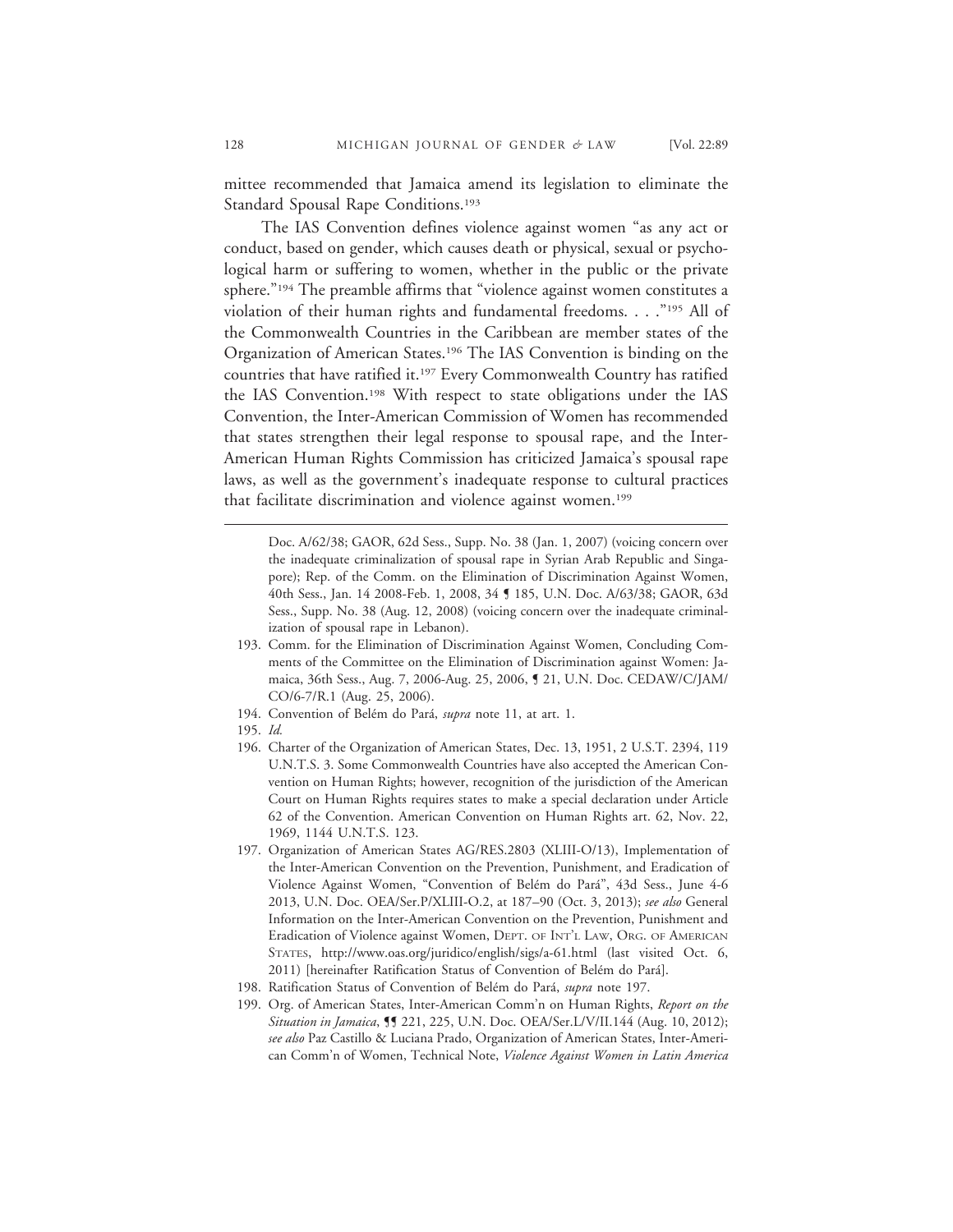Despite ratifying treaties aimed at protecting women from sexual violence and the presence of constitutional provisions on human rights, Commonwealth Countries have chosen to codify the common law spousal rape exemption. Therefore, they are not in compliance with their obligations under the IAS Convention and CEDAW. The colonial justifications for the spousal rape exemption continue to be embedded in the modern-day sexual offences statutes of Commonwealth Countries, as discussed in Part III above, and so the effects of British colonialism continue to have ongoing relevance. The failure of Commonwealth Countries to effectively criminalize spousal rape indicates that Commonwealth Countries are not seriously attempting to comply with their obligations under CEDAW or protect the fundamental human rights guaranteed by the IAS Convention and their constitutions. One potential explanation for the gap between treaty ratification and state compliance in postcolonial Caribbean states is opposition to the top-down imposition of modern-day human rights norms by former colonial powers. As discussed below, the 1990s Caribbean human rights backlash supports this assertion.

The continued use of the British Privy Council post-independence evidences the extent to which colonialism continues to influence the legal systems of Commonwealth Countries. Historically, the British Privy Council has been funded by Britain, and during the emancipation period, British judges were viewed as being free from local Caribbean pressure as well as competent and impartial in administering the law.200

In the 1990s, Commonwealth Countries were outraged by the British Privy Council's decision in *Pratt v. Attorney General*, which held that the potential execution of two prisoners held on death row for more than five years violated the cruel and inhumane punishment provisions of the Jamaican Constitution.201 The *Pratt* decision made it more difficult for all Commonwealth Countries to impose the death penalty, as the judicial systems of

<sup>(</sup>Nov. 2010), http://www.oas.org/en/mesecvi/docs/TechnicalNote-VAWinLAC-EN .pdf. (2012); *see also* Organization of American States, Technical Note, *Violence Against Women in Latin America*, *http://www.oas.org/en/mesecvi/docs/TechnicalNote-VAWinLAC-EN.pdf* (last visited Oct. 19, 2014).

<sup>200.</sup> Helfer, *supra* note 15, at 1867.

<sup>201.</sup> Pratt v. Att'y Gen. for Jam., [1993] UKPC 37, [1994] 2 A.C. 1 (P.C.) (appeal taken from Jam.). After *Pratt*, the Privy Council went further by judicially internalizing human rights principles under the American Convention on Human Rights (an unincorporated treaty) by holding that, where a death row inmate exercises his right to petition an international human rights body to which Jamaica is a party, due process requires Jamaica suspend action until it considers the decision of the international human rights body. Lewis v. Att'y Gen. of Jam., [2000] UKPC 35, [2001] 2 A.C. 50 (P.C.) (appeal taken from Jam.); *see also* Berry & Robinson, *supra* note 113, at 112. The Privy Council has subsequently held the death penalty violates constitutional rights in Belize and St. Lucia. Reyes v. R, [2002] UKPC 11, [2002] 2 A.C.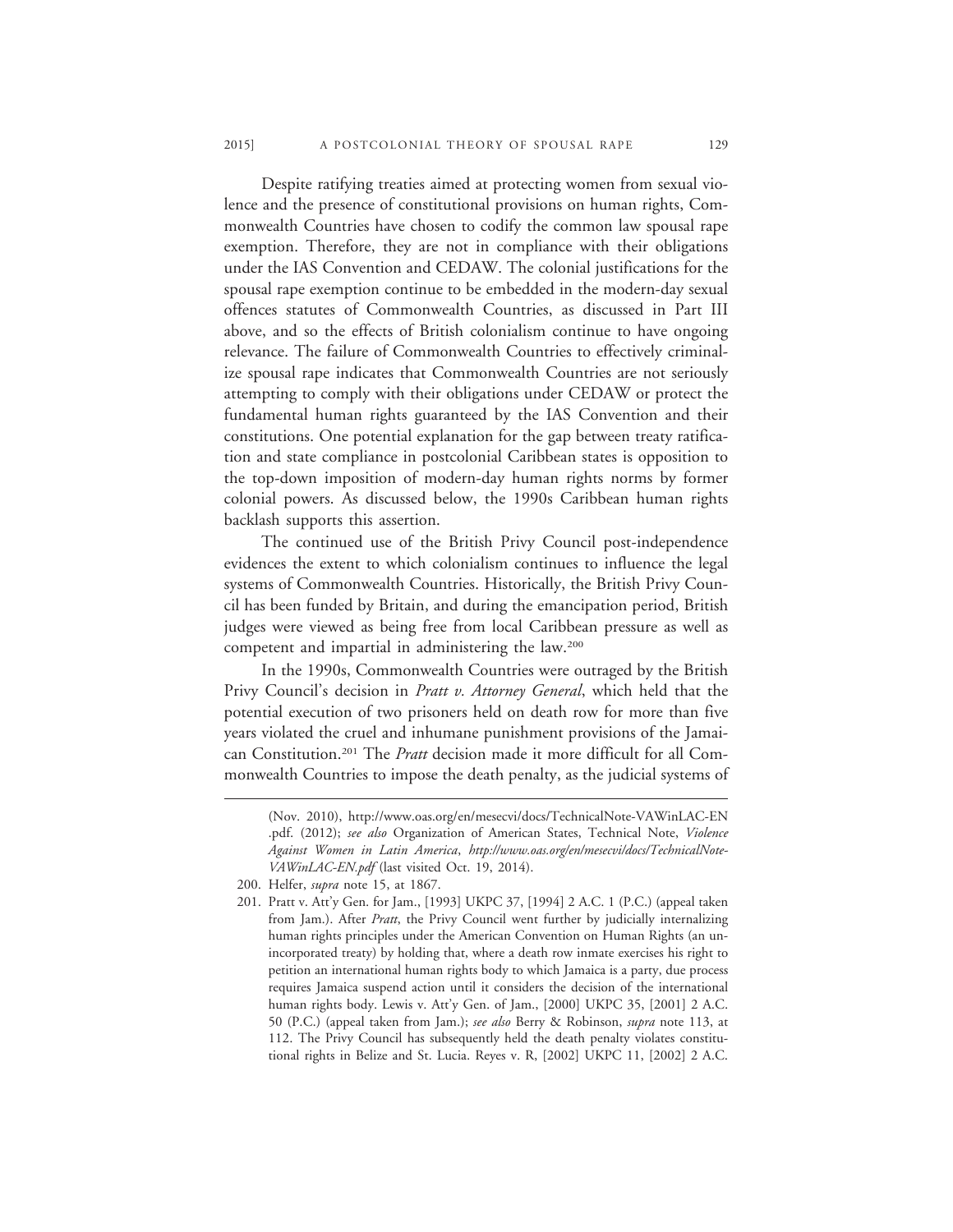Commonwealth Countries were suffering from severe judicial backlog and lack of appropriate funding.202 *Pratt* provides an example of the British Privy Council's attempt to promote judicial internalization of human rights norms; however, Commonwealth Countries ultimately rejected this internalization. In *Pratt*, the British Privy Council noted that since Jamaica had executed both the International Covenant on Civil and Political Rights and the Optional Protocol, the views of the United Nations Human Rights Council on the imposition of the death penalty "should be afforded weight and respect but were not of legally binding effect."<sup>203</sup> In addition to mentioning the death penalty decisions of other international tribunals, the court also stated that the European Court of Human Rights would have found the imposition of the death penalty after a five-year waiting period to violate Article 3 of the European Convention on Human Rights.204 Commonwealth Countries were not only incensed by the British Privy Council's decision, which essentially required Commonwealth Countries to execute prisoners within five years of placing a prisoner on death row, but were also opposed to what they viewed as Britain's continuation of legal imperialism in the Caribbean.<sup>205</sup>

Before these decisions, Commonwealth Countries had maintained the common law rule of death by hanging, and due to high crime rates, many Caribbean citizens supported capital punishment.<sup>206</sup> The Commonwealth Countries' staunch support of the common law death penalty rule also illustrates the extent to which traditional British common law rules imposed during the colonial period are deeply embedded within the legal and social structures of Commonwealth Countries. Many of these countries believed that Britain, as a former colonial power, sought to impose modern British human rights norms on Commonwealth Countries via the *Pratt* decision, by usurping the power of Commonwealth Caribbean legislators and the self-sovereignty of Commonwealth Countries.207 Ultimately, the *Pratt* case impacted the Caribbean countries in that capital defendants could commute

<sup>235 (</sup>P.C.) (appeal taken from Belize); R v. Hughes, [2002] UKPC 12, [2002] 2 A.C. 259 (P.C.) (appeal taken from St. Lucia).

<sup>202.</sup> *See* Helfer, *supra* note 15, at 1873–74.

<sup>203.</sup> *Pratt*, [1994] A.C. at 13.

<sup>204.</sup> *Pratt*, [1994] A.C. at 20.

<sup>205.</sup> Helfer, *supra* note 15, at 1867–72, 1888.

<sup>206.</sup> Leonard Birdsong, *The Formation of the Caribbean Court of Justice: The Sunset of British Colonial Rule in the Caribbean*, 36 U. MIAMI INTER-AM. L. REV. 197, 203 (2004-2005).

<sup>207.</sup> *See* Helfer, *supra* note 15, at 1872.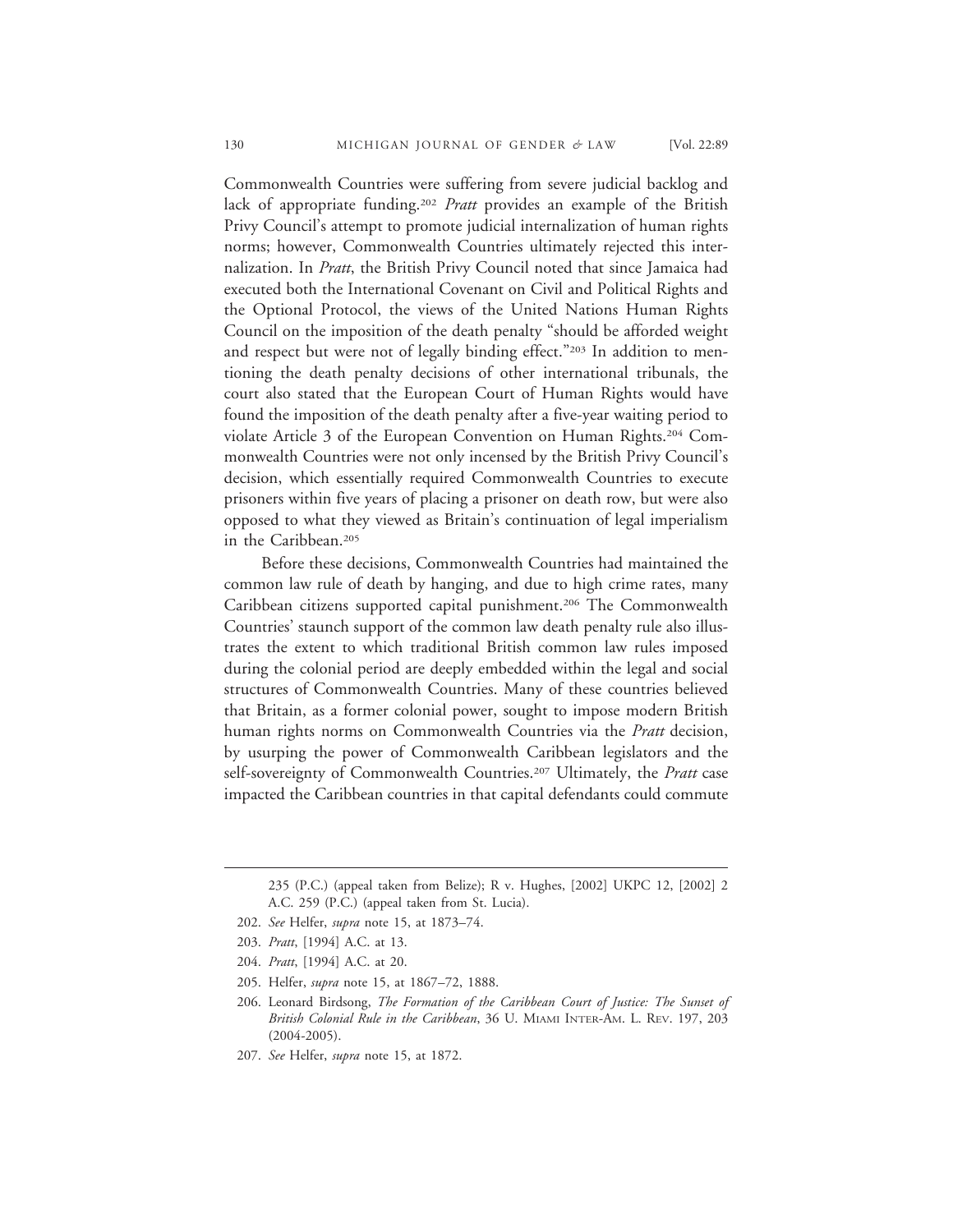their death penalty sentences by using domestic and supranational appellate review mechanisms.208

Immediately after the rendering of the British Privy Council decision, reports indicated that Jamaica intended to modify its constitution to explicitly preserve the common law death penalty.209 Jamaica and Trinidad and Tobago both denounced the International Covenant on Civil and Political Rights First Optional Protocol, and Trinidad and Tobago also denounced the American Convention on Human Rights.<sup>210</sup> Barbados amended its constitution to preserve the death penalty, and Bahamas reinstated flogging as a punishment, which had not been in place since 1984.211 The Commonwealth Caribbean opposition to human rights norms in the 1990s indicates that, to some extent, Commonwealth Countries reject a top-down imposition and internalization of human rights norms by the British Privy Council. These countries may see the imposition of these rights as attempts by the international community, and Britain in particular, to infringe on the self-sovereignty of Commonwealth Countries and to culturally recolonize these countries.

Commonwealth Countries' opposition to modern human rights norms is not limited to the death penalty or spousal rape. These countries have also been opposed to human rights regarding sexual orientation. Antisodomy statutes inherited from Britain during the colonial period are still in place, and homophobia is rampant. However, there are some areas in which Commonwealth Countries have begun to socially internalize human rights norms. For example, corporal punishment in schools was a common practice in British and Caribbean schools during the colonial period. Commonwealth Countries have made steady efforts to decrease corporal punishment in schools and at home. Issues regarding children may be less politically divisive, so it may be easier to adopt and implement programs regarding the rights of children in contrast to the rights of women.

The Commonwealth Countries' response to *Pratt* is, perhaps, a common response by postcolonial countries to a top-down imposition of human rights norms by former colonial powers. Postcolonial states may seek con-

<sup>208.</sup> *Id.* at 1879; *see also* Ezekiel Rediker, Note, *Courts of Appeal and Colonialism in The British Caribbean: A Case For The Caribbean Court of Justice*, 35 MICH. J. INT'L L. 213 (2013) (contending that the British Privy Council imposed obstacles to the imposition of the death penalty by striking down the death penalty as a mandatory punishment for murder in Jamaica).

<sup>209.</sup> Birdsong, *supra* note 206, at 225.

<sup>210.</sup> Helfer, *supra* note 15, at 1833, 1881.

<sup>211.</sup> BARB. CONST., art. 15(3); Margaret A, Burnham, *Indigenous Constitutionalism and The Death Penalty: The Case of the Commonwealth Caribbean*, 3 INT'L J. CONST. L. 582, 587 (2005) (citing Prince Pinder v. The Queen, [2003] 1 A.C. 620 (P.C.)(appeal taken from Bah.)).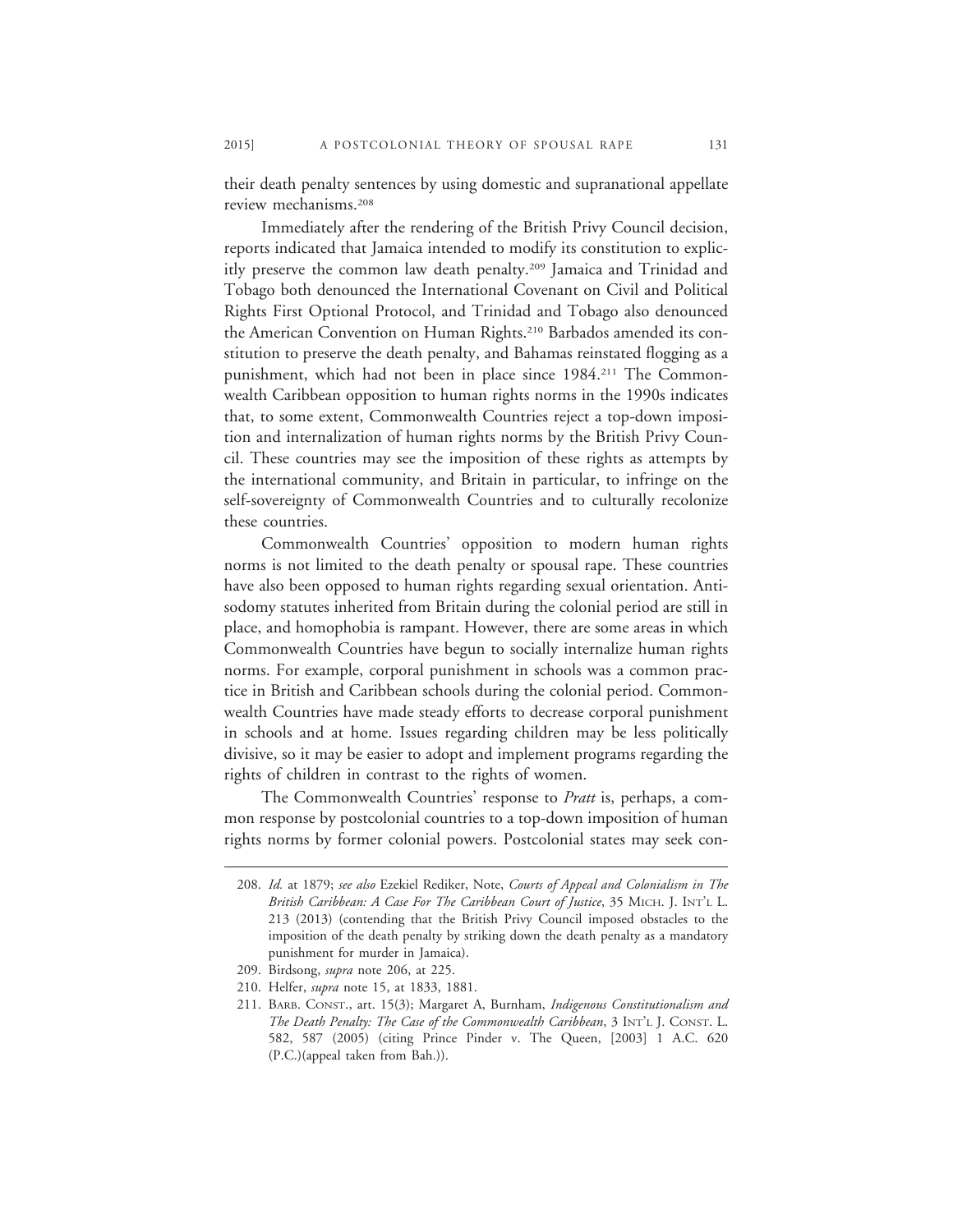frontation with former colonial powers to "demonstrate independence of colonial or neo-colonial powers and a determination to be recognized as a participant in the international political arena."<sup>212</sup> For instance, representatives of Uganda, a former British colony, believed that NATO's involvement in the 2011 Libyan crisis was a pretense for undermining the sovereignty of African states.213 Thabo Mbeki, former head of the African Union, has expressed similar views regarding what many Africans view as Britain's and the United Nations' attempts to culturally recolonize Africa by attacking the self-sovereignty of African countries.<sup>214</sup> The African Union has also opposed the prosecution of African heads of state by the International Criminal Court (ICC) for human rights violations, because the African Union believes that African leaders are being singled out for prosecution in a subversive attack on African self-sovereignty.<sup>215</sup> The African Union has recently threatened to withdraw from the Rome Statute establishing the ICC.216 A number of Muslim majority countries have abstained from the Convention Against Torture and Other Cruel, Inhuman or Degrading Treatment or Punishment, because many of these countries view treaties of western origin as instruments of colonial enterprise.<sup>217</sup>

From a postcolonial perspective, colonial principles like the common law death penalty rule and spousal rape exemption may be so ingrained in the political, legal, and social structures of postcolonial states, that postcolonial states view these principles as traditional national rules or values rather than colonial rules. Postcolonial states may then resist attempts by

- 215. *See* Assembly of the African Union, Decision on the Report of the Commission on the Abuse of the Principle of Universal Jurisdiction, 11th Sess., June 30, 2008-July 1, 2008, Doc. Assembly/AU/14(XI), 5, Doc. Assembly/AU/Dec.199(X), (2008) (noting abuse of the principle of Universal Jurisdiction by non-African states against African leaders); Press Statement, African Union, Peace & Sec. Council, 141st Meeting, Doc. PSC/PR/BR(CXLI) (July 11, 2008) (expressing concern over the alleged abuse of ICC indictments against African Leaders).
- 216. *See* Assembly of the African Union, Decision on Africa's Relationship with the International Criminal Court, Doc. Ext/Assembly/AU/Dec.1, (Oct. 12, 2013); *see also* Draft Letter from the Africa Union to Mr. Sang Hyung Song, President, ICC (Jan. 29 2014).
- 217. *See* Sadiq Reza, *Torture and Islamic Law*, 8 CHI. J. INT'L L. 21, 37 (2007).

<sup>212.</sup> TIYANJANA MALUWA, INTERNATIONAL LAW IN POST-COLONIAL AFRICA 100 (1999).

<sup>213.</sup> Ruhakana Rugunda, *African Union Statement on the NATO Invasion of Libya: It's Time to End the Bombing and Find a Political Solution in Libya*, COUNTERPUNCH (June 22, 2011), http://www.counterpunch.org/rugunda06222011.html.

<sup>214.</sup> Thabo Mbeki, Chairman, Thabo Mbeki Foundation, Address at the AGM of the Law Society of the Northern Provinces: International Law and the Future of Africa (Nov. 5, 2011), http://www.thabombekifoundation.org.za/Pages/address-by-the-patron-of-the-tmf,-thabo-mbeki,-at-the-agm-of-the-law-society-of-the-northern-provinces-sun-city,-november-5.aspx.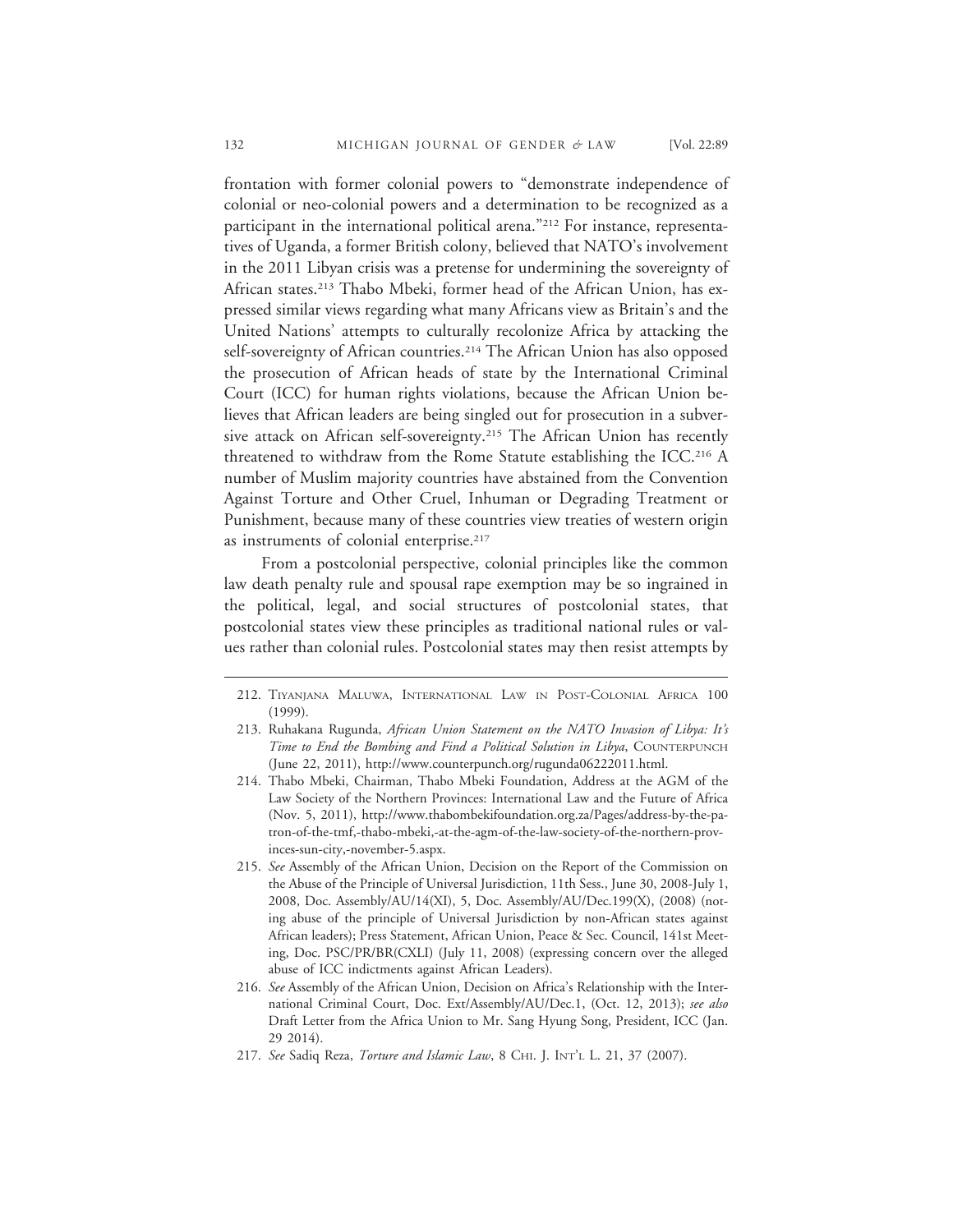former colonial powers to impose modern human rights norms that contradict these "traditional national rules." Postcolonial states may ratify treaties or express support for emerging human rights norms in order to signal to the international community that they are committed to enhancing human rights, and they may intend to comply with their treaty obligations, but they only do so to the extent that their international obligations do not conflict with "traditional national values." Alternatively, postcolonial leaders may indicate support for emerging human rights with intent to protect these norms as they incorrectly assume that that the populace has abandoned "traditional national rules" in favor of accepting modern-day views regarding the human rights of women. Further, labeling such values as "traditional" may simply be a political move used to defend values and identities that Caribbean men insist on preserving in order to impede changes to colonial laws and structures that favor a masculine identity which were retained after independence, rather than a true widespread belief that such values are authentically "traditional." Trinidad and Tobago's attempts in 1986 and 2000 to revise its sexual offences laws to eliminate the spousal rape exemption illustrate these issues.

# V. POSTCOLONIAL LEGAL REFORM IN TRINIDAD AND TOBAGO

# *A. Trinidadian Sexual Offences Act*

Trinidad's first Sexual Offences Act, which was adopted in 1986 ("1986 Act"), represented the country's initial attempt to address and reconsolidate colonial rules that were established to regulate the sexuality of the colonized.218 Many provisions of the 1986 Act were borrowed from British statutes and common law.219 The initial draft of the 1986 Act criminalized spousal rape and stranger rape equally. However, the version of the 1986 Act ultimately adopted by the legislature criminalized spousal rape only where the Standard Spousal Rape Conditions were satisfied. In 2000, the 1986 Act was amended ("2000 Act") to remove the Standard Spousal Rape Conditions and to equally criminalize spousal rape and stranger rape.<sup>220</sup> Trinidad's initial failure in 1986 to eliminate the spousal rape exemption and its successful legal reform fourteen years later, may provide lessons for other Commonwealth Countries seeking to bring their laws into compliance with their international obligations and constitutional provisions.

<sup>218.</sup> Alexander, *supra* note 86, at 8.

<sup>219.</sup> *Id.*

<sup>220.</sup> An Act to Amend the Sexual Offenses Act, 1986 § 4(1), No. 31-2010 (2000) (Trin. & Tobago).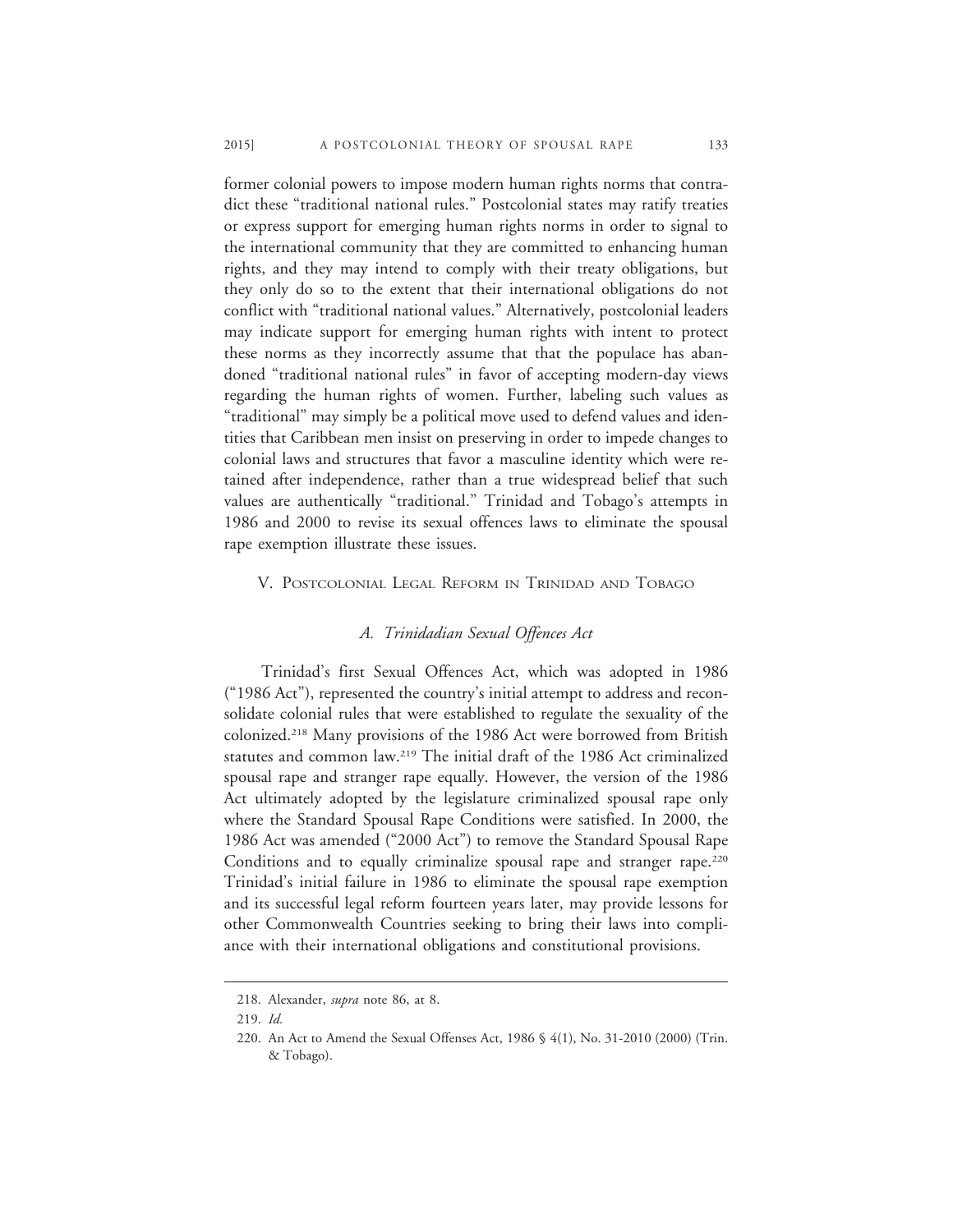Trinidad has often been lauded for its legislative efforts in the area of women's rights.221 Rhoda Reddock contends that the women's movement in Trinidad and Tobago has been instrumental in advocating for the adoption of legislation beneficial to the human rights of women.222 The pan-Africanist movement of the early twentieth century and the attainment of universal suffrage in 1946 provided women with access to various opportunities, including education and employment.<sup>223</sup> This led to the creation of organizations such as the National Commission on the Skills of Women, Trinidad's Women for Progress, and the Center for Gender Studies and Development at the University of the West Indies.<sup>224</sup>

The experiences of the women's movement in different Caribbean countries is inextricably linked to issues related to economic development.225 For example, the oil crisis of the 1970s severely affected Jamaica's economic prosperity.226 In contrast, the oil-producing country of Trinidad and Tobago experienced an economic boom from 1973 to 1980.227 Moreover, the unique diversity of Trinidad and Tobago is also reflected in its women's movement.<sup>228</sup> By the 1950s, Indo-Trinidad women were beginning to challenge traditional gender roles, to the chagrin of Hindu and Muslim religious authorities.<sup>229</sup> The Hindu Women's Organization has actively participated in integrating Hindu women into Trinidadian society.230

- 224. REDDOCK, *supra* note 222.
- 225. *Id.* at 65.
- 226. *Id.*
- 227. *Id.*
- 228. *See* Michele Alexandre, *Dance Halls, Masquerades, Body Protest and the Law: The Female Body as a Redemptive Tool Against Trinidad's Gender-Biased Laws*, 13 DUKE J. GENDER L. & POL'Y 177, 191 (2006). Indians accounted for 35.4% of the total population, while Africans accounted for 34.2%. GOV'T OF TRIN. & TOBAGO, MINISTRY OF PLANNING & SUSTAINABLE DEV., CENTRAL STATISTICAL OFFICe, TRIN. & TOBAGO 2011 POPULATION AND HOUSING CENSUS DEMOGRAPHIC RE-PORT (2012).
- 229. Eudine Barriteau, *Theorizing Gender Systems and the Project of Modernity in the Twentieth-Century Caribbean*, 59 FEMINIST REV. 186, 202 (1998).
- 230. Rhonda Reddock, *Women's Organizations and Movements in the Commonwealth Caribbean: The Response to Global Economic Crisis in the 1980s*, 59 FEMINIST REV. 57, 63 (Summer 1998).

<sup>221.</sup> MINDIE LAZARUS-BLACK, EVERYDAY HARM: DOMESTIC VIOLENCE, COURT RITES, AND CULTURES OF RECONCILIATION 12 (2007).

<sup>222.</sup> RHONDA E. REDDOCK, WOMEN LABOUR & POLITICS IN TRINIDAD & TOBAGO: A HISTORY 162 (1994).

<sup>223.</sup> *See* Rhoda E. Reddock, *Diversity, Difference & Caribbean Feminism: The Challenge of Anti-Racism*, 1 CARIBBEAN REV. OF GENDER STUD. 1, 5–8 (Apr. 2007) (discussing pan-Africanism and garveyism); REDDOCK, *supra* note 222 (discussing of universal suffrage and educational opportunities).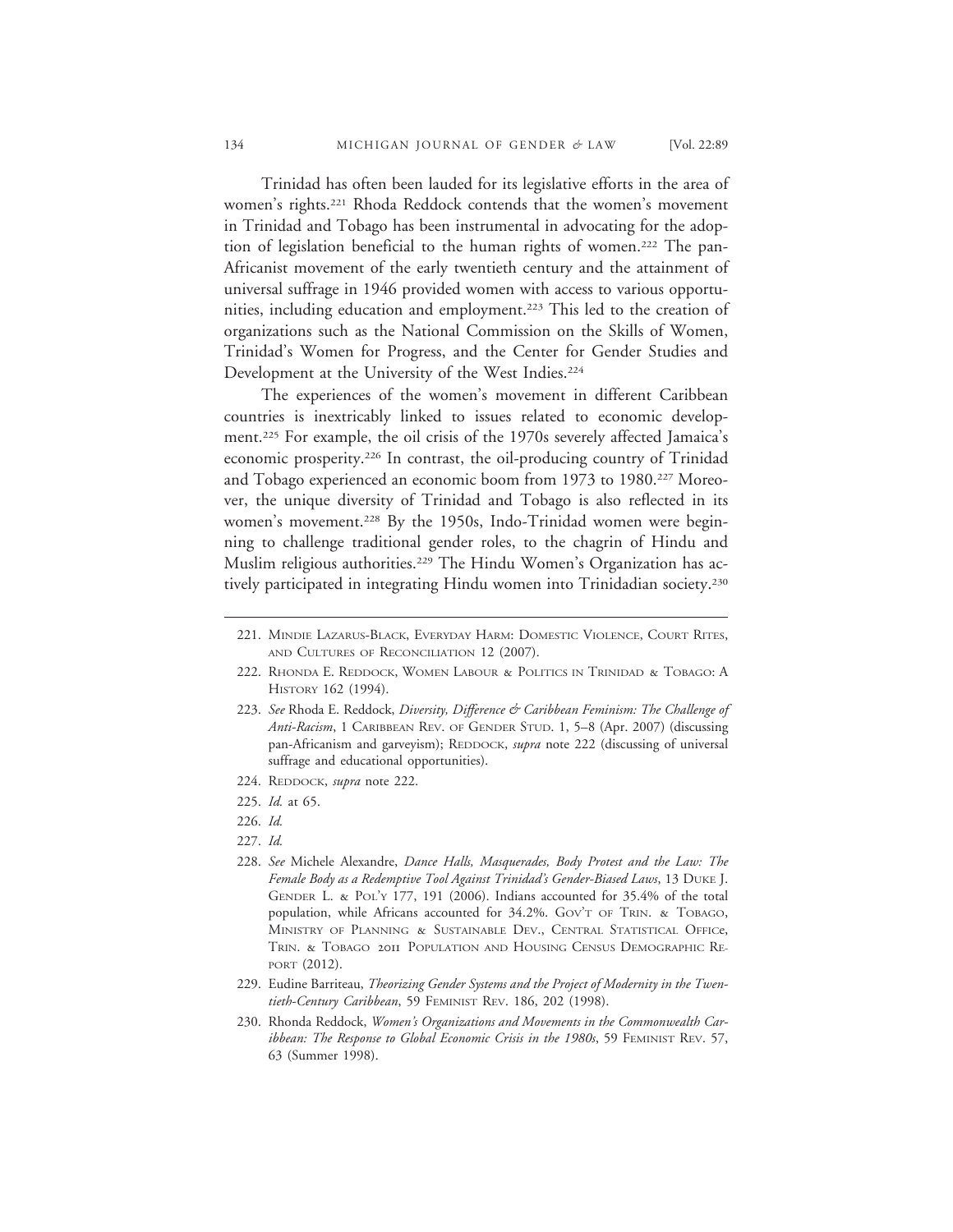In the 1980s, high levels of sexual violence against Trinidadian women coupled with a growing feminist movement led to calls for legal reform.231 Greater access to jobs and educational opportunities increased women's independence, meaning that "women were gaining more control over their lives [while] men were losing some control over their own lives and over the lives of women."232 Prior to the adoption of the 1986 Act, women's organizations and nongovernmental organizations (NGOs) actively campaigned to eliminate the spousal rape exemption, and a widely broadcast television series on women's rights brought the issue of rape in Trinidad and Tobago to the public's attention.233 The women's movement created alliances with conservative women's service provider organizations to advocate for legal reform.

Although Trinidad and Tobago did not ratify CEDAW and the IAS Convention until 1990 and 1996, respectively, the Law Reform Commission of Trinidad and Tobago, which was responsible for drafting the 1986 Act, was heavily influenced by legal reforms in the United Kingdom, Australia, and Canada; these countries were viewed as being progressive on issues related to gender equality and women's sexual autonomy.234 The legal reforms in these other jurisdictions reflected an international movement toward the protection of emerging human rights norms on the role of women in society.235 When attempting to revise their laws in 1986, Trinidad intended to express to the international community its support and recognition of modern human rights norms. Trinidad's attempts to eliminate the spousal rape exemption in 1986 failed because of significant opposition from male members of parliament, clergymen, and male lawyers.<sup>236</sup> The legislative history indicates that many members of parliament and the legal minister at the time were opposed to what they viewed as the imposition of contemporary gender norms that would displace Trinidadian values.<sup>237</sup> From a postcolonial perspective, it appears that common law rules that reflected colonial values and justifications for women's subordinated role in marriage were so deeply rooted in Trinidadian society that they were viewed as authentic traditional Trinidadian values. As a result, efforts to change

<sup>231.</sup> Yazmin Tambiah, *Creating Immoral Citizens: Gender, Sexuality and Lawmaking in Trinidad and Tobago, 1986*, 3 CARIBBEAN REV. OF GENDER STUD. 1, 4 (2009).

<sup>232.</sup> Tina Johnson, *The Impact of Women's Consciousness on the History of the Present,* 17 SOC. JUST. 126, 127 (Summer 1990).

<sup>233.</sup> PATRICIA ELLIS, WOMEN, GENDER AND DEVELOPMENT IN THE CARIBBEAN: RE-FLECTIONS AND PROJECTIONS 135 (2003); *see* Johnson, *supra* note 232, at 127 (discussing television series on rape).

<sup>234.</sup> Tambiah, *supra* note 231, at 4–5; *see supra* note 188 and accompanying text.

<sup>235.</sup> Tambiah, *supra* note 231, at 5.

<sup>236.</sup> ELLIS, *supra* note 233.

<sup>237.</sup> Tambiah, *supra* note 231, at 5–8.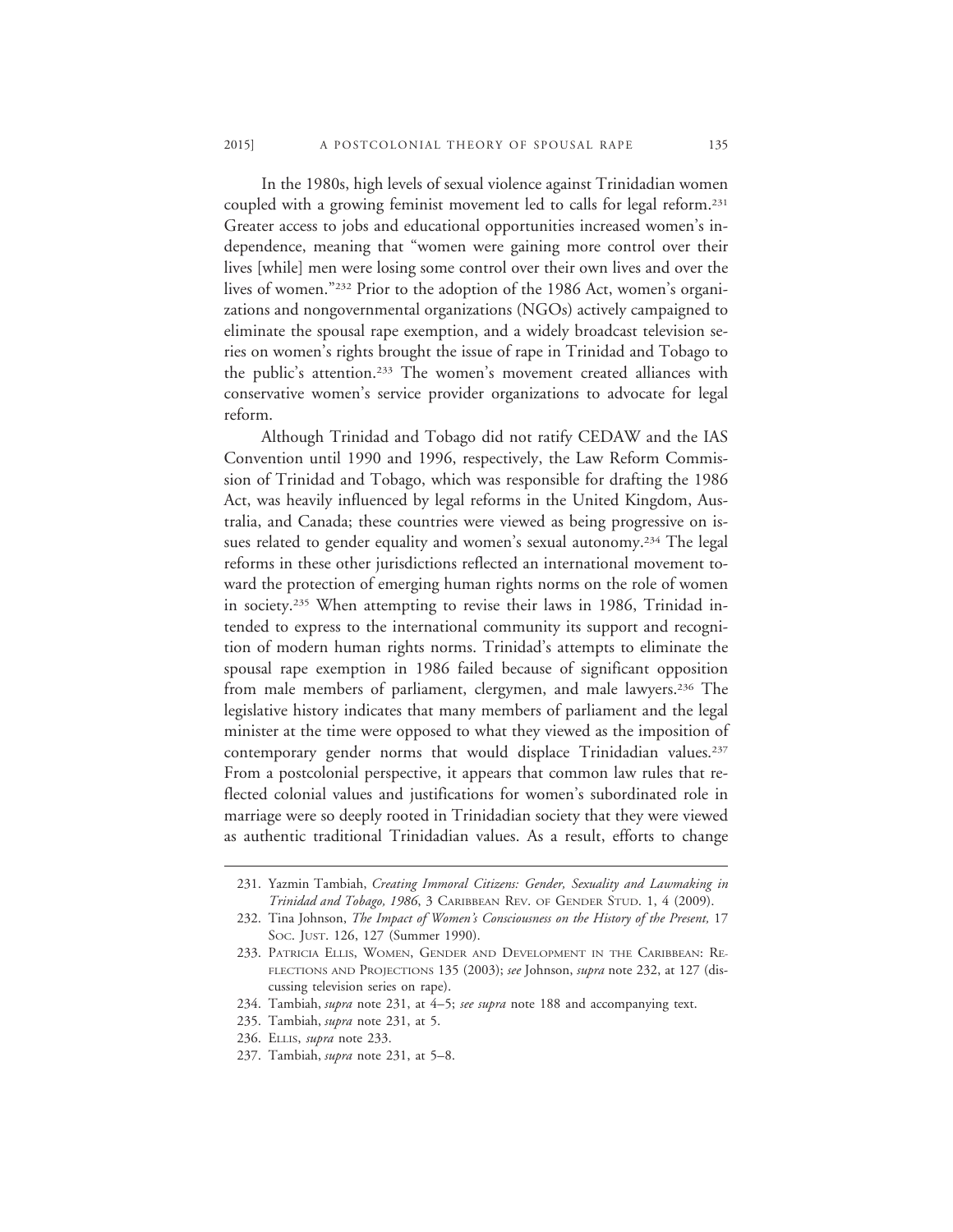these rules to bring them in conformity with emerging human rights norms regarding the role of women in marriage were rejected.

The initial draft of the 1986 Act, which did not contain the Standard Spousal Rape Conditions, reflected modern views on women's autonomy that were not necessarily shared by Trinidadian men at that time.<sup>238</sup> The following statement by the then Legal Ministers of Affairs supports this assertion:

[W]hat has been paramount in our minds is the consideration of our moral standards as obtained in our beloved Republic of Trinidad and Tobago. We hold firm to the view that what is good for England . . . is not necessarily good for Trinidad and Tobago . . . We feel we have to bring our laws relating to sexual offences into the twentieth and twenty-first century. On the one hand then, what works elsewhere, specifically in the advanced capitalist, white-dominated states, is not necessarily acceptable at home.<sup>239</sup>

A view of this statement through a postcolonial lens illuminates Trinidad and Tobago's attempts to distance itself from modern human rights recognized by former colonial powers that do not conform to traditional Trinidadian values. Further, the explanatory note on the proposed 1986 Act specifically stated that the act was not intended to interfere in the sexual relationship between husbands and wives.<sup>240</sup> Central to the public debate on the 1986 Act was the historic justification of marital privacy discussed in Part II(e) above. Many members of the Trinidadian parliament believed that criminalizing spousal rape would intrude on marital privacy and interfere with the sanctity of marriage.<sup>241</sup> Thus, the Standard Spousal Rape Conditions were ultimately included in the 1986 Act, and spousal rape was labeled as "sexual assault" rather than rape since a consensus could not be reached in parliament.<sup>242</sup>

Even after the 1986 campaign's failure to eliminate the spousal rape exemption, the women's movement continued to organize around issues related to women's rights. While it did not result in the elimination of the

<sup>238.</sup> Johnson, *supra* note 232, at 130.

<sup>239.</sup> Tambiah, *supra* note 231, at 8 (citation omitted).

<sup>240.</sup> *See* Johnson, *supra* note 232, at 128.

<sup>241.</sup> Johnson, *supra* note 232, at 131.

<sup>242.</sup> S. 5th Parliament, 5th Sess., at 123, Dec. 7, 1999 (Trin. & Tobago) [hereinafter Sen. Debate] (statement of Sen. Mohammed); H.R. 5th Parliament, 5th Sess., at 318, 335, May 4, 2000, 318, 335 (Trin. & Tobago) [hereinafter H.R. Meeting] (statements of Hon. R. L. Maharaj & Hon. K. Persad-Bissessar).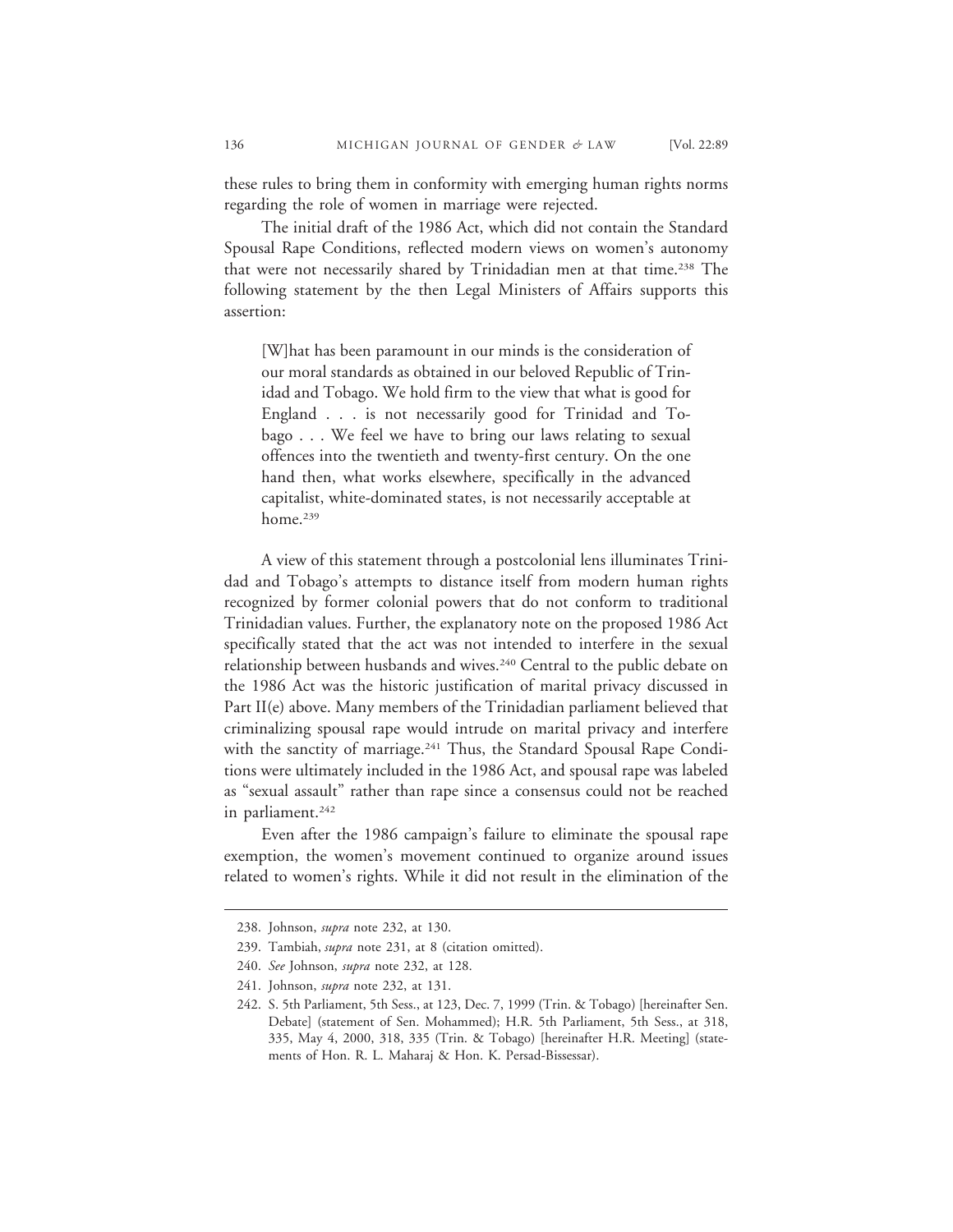spousal rape exemption, the 1980s women's movement led to the adoption of the Domestic Violence Act. This act allowed women who suffered sexual violence at the hands of their partners, including their husbands, to obtain protective orders. By continuing to focus their campaigns on specific issues and by partnering with women from traditional organizations, such as women's church groups, women in Trinidad conducted a successful campaign for the adoption of various laws beneficial to women.<sup>243</sup> With the passage of the 2000 Act, Trinidad and Tobago became the first Commonwealth Caribbean country to criminalize spousal rape and stranger rape equally by removing the Standard Spousal Rape Conditions. The 2000 Act explicitly provides that the provisions that apply to stranger rape also apply in relation to a husband who commits the offence of rape on his wife.<sup>244</sup> Spousal rape is no longer referred to as "sexual assault" but instead as rape under the 2000 Act. Additionally, subject to a few exceptions, the 2000 Act provides that a person who commits the offence of rape may be imprisoned for life.245 Since spousal rape and stranger rape are treated similarly under the 2000 Act, the maximum sentence of life imprisonment also applies to defendants convicted of spousal rape. Although Trinidad and Tobago equally criminalizes spousal rape and stranger rape, the 2000 Act contains a defense of marriage for statutory rape similar to those found in the laws of other Caribbean countries.246

The legislative history indicates that the 2000 Act was intended to protect the sexual autonomy and sexual integrity of women, and it also reflects partial political internalization of human rights norms.<sup>247</sup> During legislative debates on the 2000 Act, the Attorney General noted that the 1986 Act, which retained the Standard Spousal Rape Conditions, was "archaic and outdated" as these conditions simply replicated the common law spousal rape exemption. The Attorney General also noted that the spousal rape exemption was completely eradicated in other common law

<sup>243.</sup> REDDOCK, *supra* note 222, at 62.

<sup>244.</sup> Sexual Offences Act, (Act 27/1986), § 4(5) (Trin. & Tobago).

<sup>245.</sup> *Id.* at § 4(2). The Trinidadian Sexual Offences Act provides that: a person who commits the offence of rape is liable on conviction to imprisonment for life and any other punishment which may be imposed by law, except that if—(a) the complainant is under the age of twelve years; (b) the offence is committed by two or more persons acting in concert or with the assistance or in the presence, of a third person; (c) the offence is committed in particularly heinous circumstances; (d) the complainant was pregnant at the time of the offence and the accused knew that the complainant was pregnant; or (e) the accused has previously been convicted of the offence of rape, he shall be liable to imprisonment for the remainder of his natural life. *Id.*

<sup>246.</sup> *Id.* at § 6.

<sup>247.</sup> Parliamentary Debates, 18 Off. Rep. 45 (Dec. 1, 1999) (Trin. & Tobago).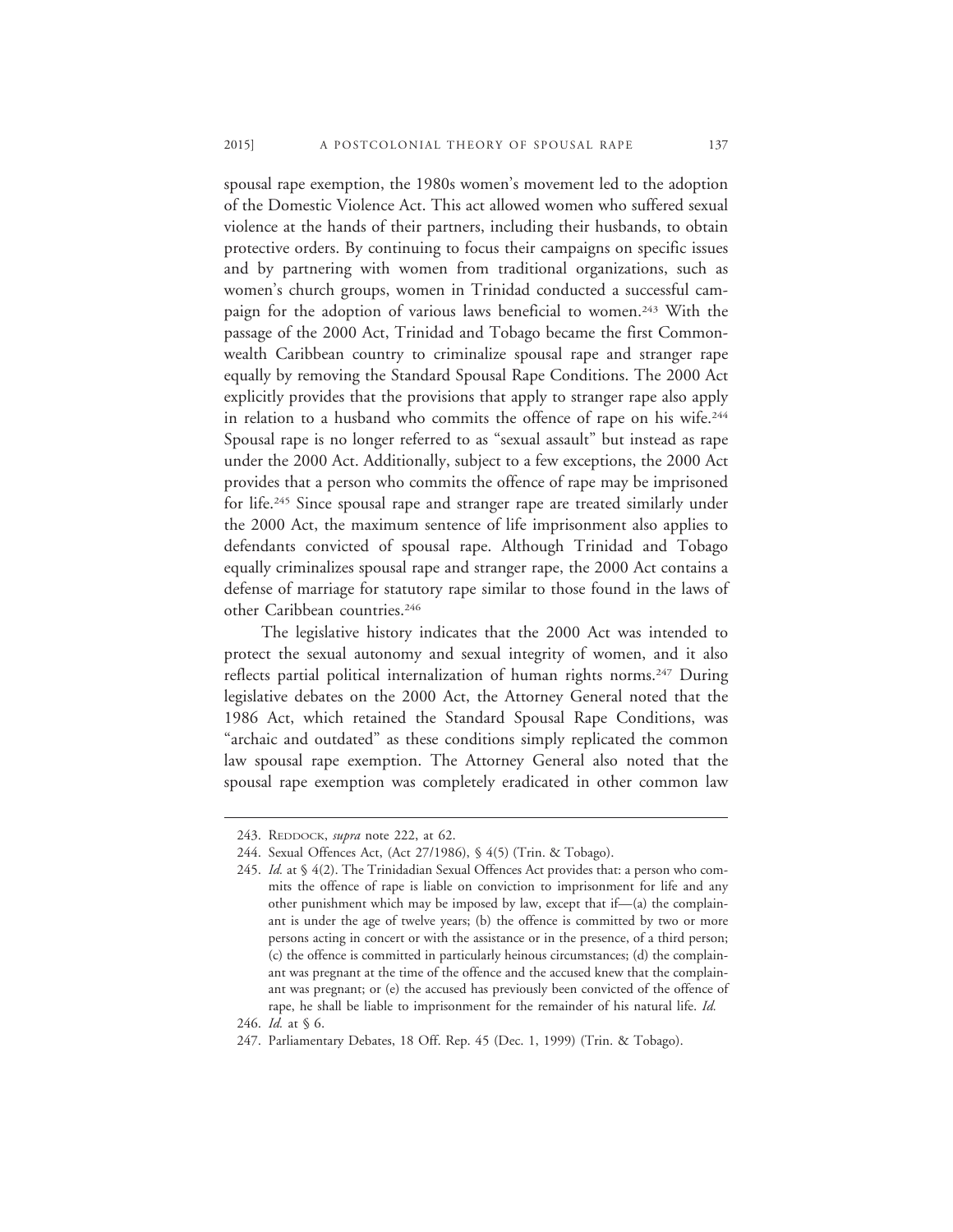jurisdictions, such as the United Kingdom and Canada.<sup>248</sup> Further, the Attorney General explicitly acknowledged the colonial roots of the spousal rape exemption by stating that the spousal rape exemption under the common law "is based on the fact that the husband has a proprietary right over the wife and that she is a sexual object."249

# *B. Lessons from Trinidad and Tobago*

## 1. Failure to Change Cultural Values and Improper Implementation

Despite the relative legislative success in Trinidad and Tobago, the laws that have been adopted to protect women's rights are often ineffectively implemented. During the senate debates regarding the adoption of the 2000 Act, Senator Nafeesa Mohammed acknowledged that although removing spousal immunity was a step in the right direction, adopting new laws without more would not lead to meaningful change, as demonstrated in the case of the Domestic Violence Act, which has been inadequately implemented.250 The effective implementation of "rights and protections requires attention to everyday ideologies and practices of the culture at the courthouse."251

Rawwida Baksh and Linnette Vassell contend that colonial gender policy "defined a subordinate position for women vis-à-vis men in all aspects of political, economic and socio–cultural life, and essentialized their identities as wives and mothers under the authority of men within the private sphere." This policy continues to negatively affect the lives of Caribbean women.<sup>252</sup> The parliamentary debates on the 2000 Act also illustrate the extent to which the ideology of patriarchy and colonial identities regarding women's roles continue to be embedded within Trinidadian culture. On the issue of

<sup>248.</sup> *Id.* at 46–47.

<sup>249.</sup> H.R. Meeting, *supra* note 242, at 318 (statement of Hon. R. L. Maharaj).

<sup>250.</sup> Sen. Debate, *supra* note 242, at 115–16 (statement Sen. Mohammed). Sen. Mohammed continued to note the tensions between societal goal of protecting sanctity of marriage versus protecting the rights of individual family members. *Id.* at 118. Cultural values and practices rooted in the ideology of patriarchy resulted in women often failing to file for protective orders or women abandoning their initial attempts to obtain protection orders and judges, police offers, probation officers, and court staff serving as significant barriers to women obtaining protective orders. *Id.*; *see also* Alexandre, *supra* note 228, at 192.

<sup>251.</sup> Mindie Lazarus-Black, *The (Heterosexual) Regendering of a Modern State: Criminalizing and Implementing Domestic Violence Law in Trinidad*, 28 L. & SOC. INQUIRY 979, 986 (2003).

<sup>252.</sup> Rawwida Baksh & Linnette Vassell, *Women's Citizenship in the Democracies of the Americas: The English-Speaking Caribbean*, INTER-AMERICAN COMM'N OF WOMEN 20 (Aug. 2013), http://www.oas.org/en/CIM/docs/CiudadaniaMujeresDemocracia-Caribbean-EN.pdf.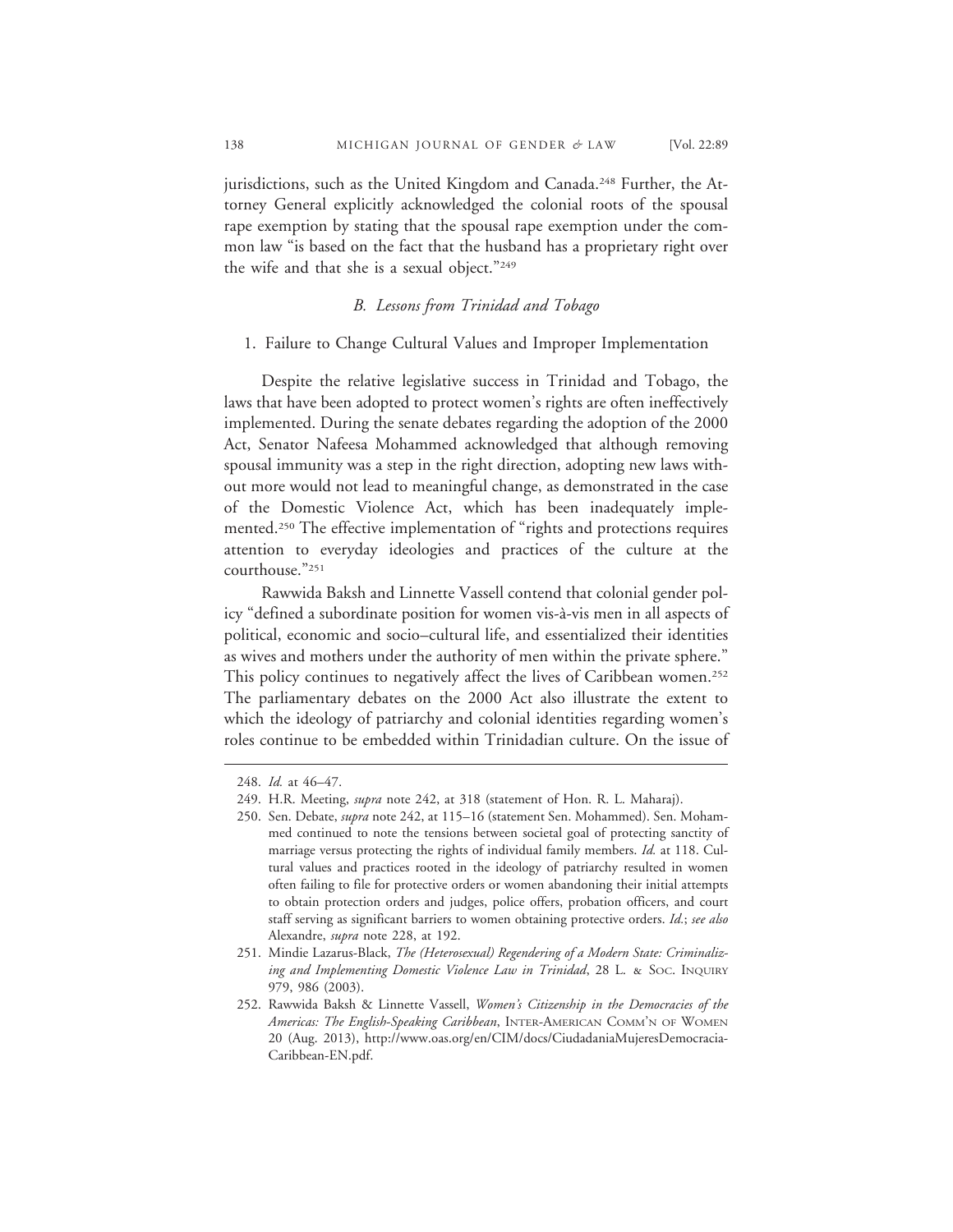removing the spousal rape exemption, Senator Cynthia Alfred stated, "the man is the one who hunts or who pursues; the woman is the one, perhaps, who lures. But, we also have women who tease. They tease the men and, sometimes, after they make their mischief and the man reacts in a certain way, the woman screams rape."253 Senator Alfred continued by arguing that if the Standard Spousal Rape Conditions were removed, vindictive wives would use the new law to punish innocent husbands.<sup>254</sup> Other members of Trinidad's legislative branch countered this point by arguing that the issue of false crime reports is not limited solely to the context of spousal rape. They added that husbands should not be allowed to use their wives as property or to force their wives to turn over their bodies to them.255 The dissonant views of members of the legislature are reflective of broader societal views on gender roles, and they indicate partial social and political internalization of the norms under CEDAW and the IAS Convention. Despite the 2000 Act and the Domestic Violence Act, Trinidad and Tobago's failure to effectively address the gendered norms that are rooted in the ideology of patriarchy has had negative consequences for the human rights of women. These gendered norms may persist in Trinidad, not only because of the retention of colonial norms and laws that contribute to the perpetuation of these norms, but also because of the traditional cultural values of different ethnic groups in Trinidad such as the Indo-Muslim and Indo-Hindu population.

Mindie Lazarus Black argues that Trinidad's culture of reconciliation, which is based on traditional gender roles, places family stability before the rights of individual family members.<sup>256</sup> Further, she contends that the very individuals charged with implementing statutes aimed at protecting women from sexual violence may attempt to dissuade women from using these laws.257 Black also notes that in Trinidad, family violence was historically viewed as "husband and wife business," and a husband's ability to control his wife was unquestioned.<sup>258</sup> From a postcolonial perspective, these traditional views reflect the unities, privacy, and reconciliation theories that justify the spousal rape exemption under the common law.

Notwithstanding the adoption of progressive legislation on women's rights, such as the 2000 Act, Trinidadian women are still subject to high levels of sexual violence. The U.N. Economic Commission for Latin America and the Caribbean reported that Trinidadian gender polices should

<sup>253.</sup> Sen. Debate, *supra* note 242, at 145 (statement of Sen. Cynthia Alfred).

<sup>254.</sup> *Id.* at 146.

<sup>255.</sup> H.R. Meeting, *supra* note 242, at 318, 354 (statement of Hon. R.L. Maharaj).

<sup>256.</sup> LAZARUS-BLACK, *supra* note 221, at 998–99.

<sup>257.</sup> *Id.*

<sup>258.</sup> *Id.*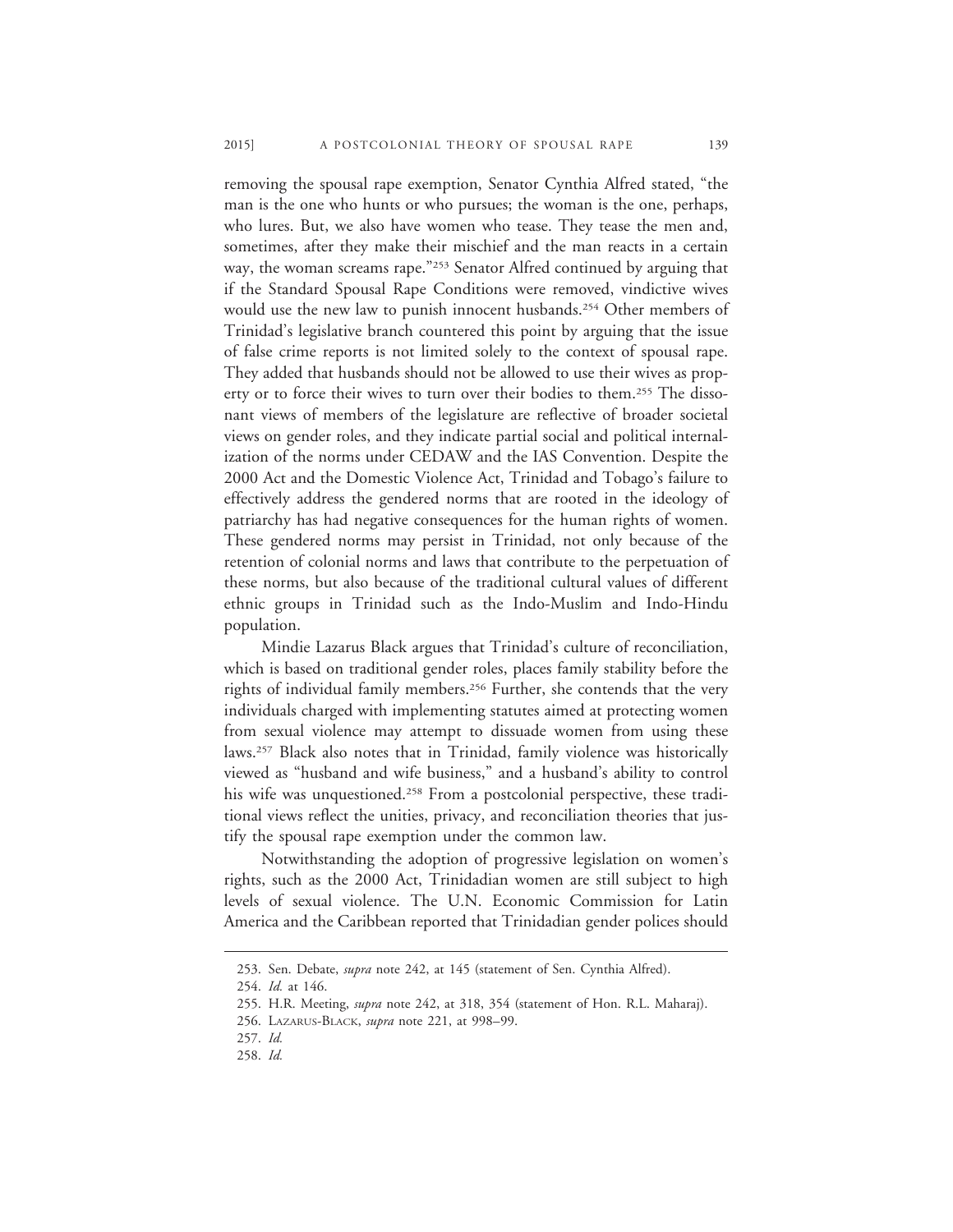be revised.259 Country reports on human rights practices indicate that, despite statutory provisions criminalizing spousal rape, courts often impose much shorter sentences on convicted defendants than the punishment prescribed by statute.<sup>260</sup> Partly because of the insensitivity of the police, incidents of rape and sexual violence are generally underreported.<sup>261</sup> Further, the police are often permissive in enforcing the law.262

As discussed in Part IV of this Article, CEDAW and the IAS Convention require ratifying states to adopt legislation and take concrete steps to change cultural norms that perpetuate sexual violence and discrimination against women. The 2000 Act successfully eliminated the ability of husbands to freely sexually assault wives who have not satisfied the Standard Spousal Rape Conditions. However, women continue to suffer from sexual violence both in and outside the context of marriage. Trinidad's experience indicates that while an active women's movement and NGOs are crucial to the adoption of legislation protecting women's rights, the legislation must be effectively implemented in accordance with CEDAW and the IAS Convention. Effective implementation requires, among other things, changes to social and cultural norms and identities as well as the elimination of the patriarchal ideologies that remain embedded within the political, legal, and social structures of postcolonial states.

## 2. Failure to Incorporate International Treaties

Although CEDAW and the IAS Convention do not require direct incorporation, Trinidad and Tobago provides an example of incomplete legal internalization of international norms, as these conventions have not been fully incorporated on the domestic plane. Moreover, even though Trinidad and Tobago and other Commonwealth Countries have ratified these treaties, they continue to struggle to protect women from sexual violence. Thus, it is unlikely that mere treaty ratification will sufficiently protect the human rights of Caribbean women. These facts also indicate that the enforcement mechanisms established under CEDAW and the IAS Convention may be

<sup>259.</sup> United Nations, Economic Comm'n for Latin America and the Caribbean, Caribbean Synthesis Review and Appraisal Report in the Context of the 15th Anniversary of the Adoption of the Beijing Declaration and Platform for Action 30 (May 10, 2010), http://www.eclac.org/mujer/noticias/paginas/0/39590/LCARL.259.pdf.

<sup>260.</sup> U.S. Dept. of State, Bureau of Democracy, Human Rights and Labor, *Country Reports on Human Rights Practices for 2013: Trinidad and Tobago* (Feb. 27, 2014), http:/ /www.state.gov/j/drl/rls/hrrpt/humanrightsreport/index .htm?year=2013&dlid=220475.

<sup>261.</sup> *Id.*

<sup>262.</sup> *Id.*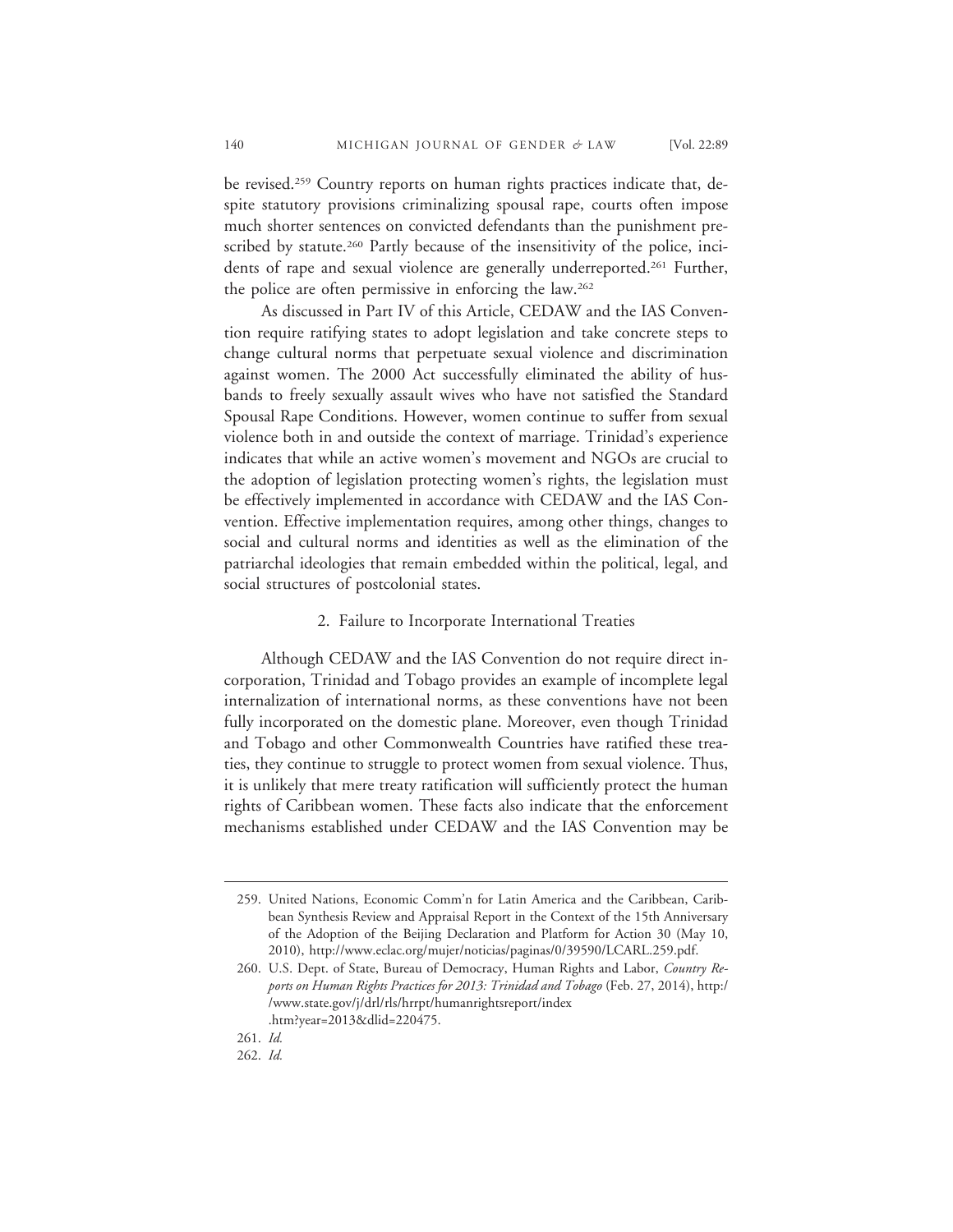inadequate.263 To fill the void between treaty ratification and vertical international enforcement of human rights norms, human rights scholars suggest domestic enforcement of human rights.264

International law is enforced not only by states against other states but also through domestic courts, political institutions, individuals, and other interest groups that exert pressure on states to comply with their international obligations.265 Individuals and interest groups, such as NGOs, may also enforce international law by accessing domestic courts.266 Thus, the incorporation of international law on the municipal level is central to domestic enforcement of international law.

Trinidad and Tobago, like many other Commonwealth Countries, adheres to the dualist doctrine under which international law is only enforcea-

- 264. *See, e.g.*, Oona Hathaway, *The New Empiricism in Human Rights: Insights and Implications*, 98 AM. SOC'Y. INT'L. L. PROC. 208 (2004); Emilie M. Hafner-Burton & Kiyoteru Tsutsui, *Human Rights in a Globalizing World: The Paradox of Empty Promises*, 110 A.J.S 1373 (2005). It should be noted that some scholars believe focusing exclusively on the concept of state compliance with international rules and norms does not take into consideration the normative effectives of international law. *See* Ruti Teitel & Robert Howse, *Beyond Compliance: Rethinking Why International Law Really Matters*, 1 GLOBAL POL'Y 127, 130 (2010) (arguing the rules and norms of international law may, among other things, "shift in whole or in part decisionmaking, interpretative and/or legitimating power from one set of elite actors to another" such as "from diplomats, foreign policy analysts and military planners to legal professionals such as judges, lawyers and law professors.").
- 265. Oona Hathaway, Hamdan v. Rumsfeld*: Domestic Enforcement of International Law*, *in* INTERNATIONAL LAW STORIES 229 (John E. Noya et al. eds., 2007).
- 266. *Id.* Hathaway acknowledges domestic enforcement of international law is unlikely to occur in autocratic states or states with corrupt judicial systems, but where there are robust rule-of-law institutions, domestic enforcement of international law "can succeed even where there is stringent resistance by even the most powerful of political actors." *Id.*

<sup>263.</sup> The United Nations has acknowledged several challenges faced by its treaty bodies, including the CEDAW Committee, such as the need for additional meeting time and lack of human and financial resources. *See* G.A. Res. 68/268, ¶¶ 24–26, U.N. Doc. A/RES/68/268 (Apr. 9, 2014). Following the conclusion of a two-year intergovernmental process, the United Nations General Assembly adopted a resolution aimed at strengthening the enforcement mechanisms of the ten United Nations treaty bodies. *Id.* The resolution has been criticized for its failure to adequately increase the total amount of financial resources allocated to treaty bodies and its recommendation that treaty bodies bear in mind state views when working within their mandates. Christine Broecker, *The Reform of the United Nations' Human Rights Treaty Bodies*, 18 AM. SOC. INT'L L. (Aug. 13, 2014), http://www.asil.org/insights/ volume/18/issue/16/reform-united-nations-human-rights-treaty-bodies. The resolution also did not adequately address the lack of mechanisms in place to allow treaty bodies to compel states to comply with their treaty obligations to submit reports and implement treaty body recommendations.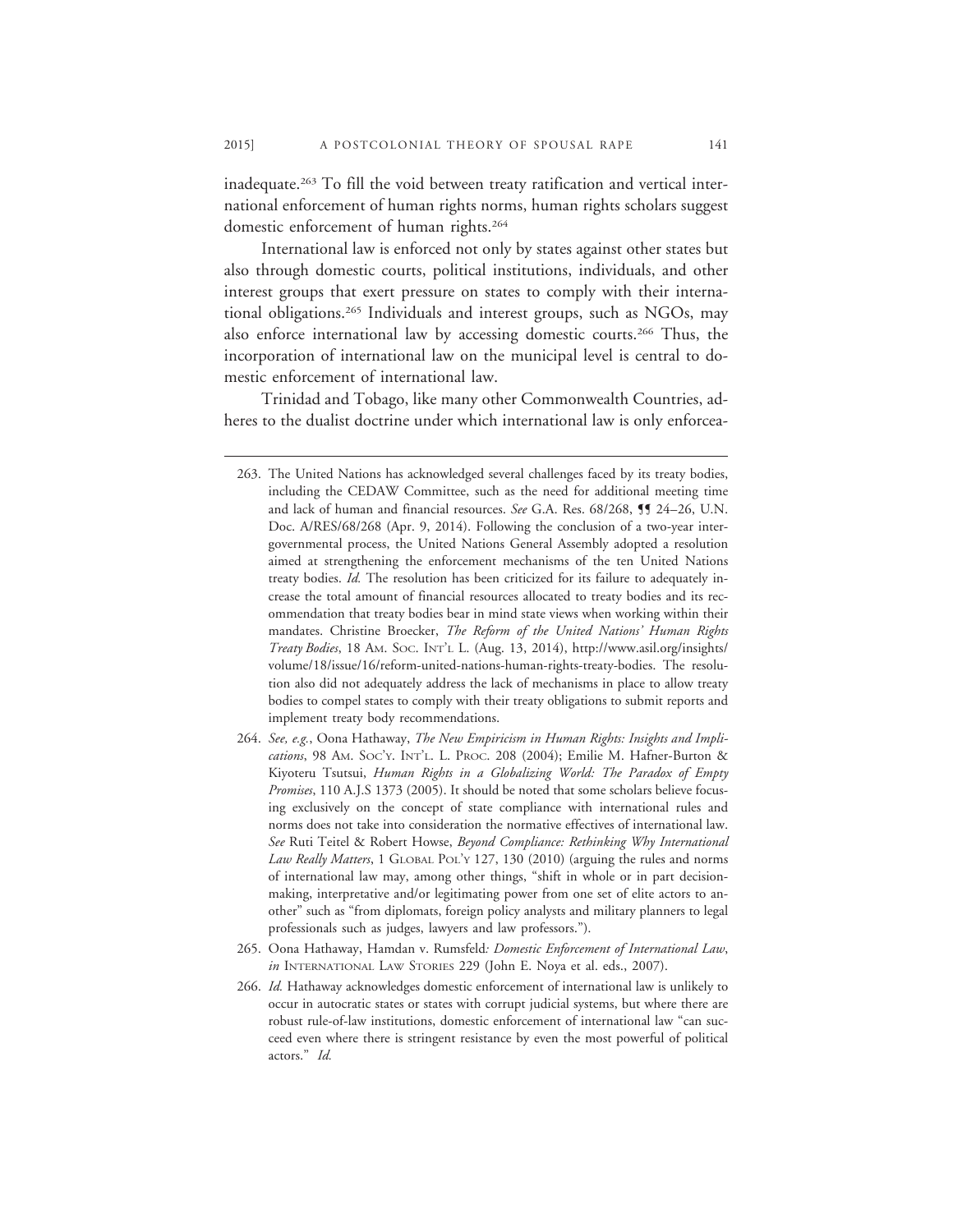ble in the domestic sphere via incorporation of a treaty by statute.<sup>267</sup> Under a strict dualist approach, individuals cannot claim that a treaty is not being performed or that individual rights granted under the treaty are being violated until the treaty has been incorporated into domestic law.268 Thus, domestic courts will not apply or enforce the terms of an unincorporated treaty, and to the extent that a treaty conflicts with domestic law, the terms of the treaty will not be applied.269 Despite the state violations that may accrue upon treaty ratification, treaty incorporation is necessary for the principles and rights set forth in CEDAW and the IAS Convention to be actionable in the domestic courts of Commonwealth Countries.<sup>270</sup> Additionally, although a state becomes legally obligated to comply with the terms of a treaty upon ratification, many treaties let states decide how that compliance is to occur on the domestic plane.271 For instance, some treaties simply obligate the state to adopt legislation to give effect to the terms of the treaty.272

With respect to human rights treaties aimed at the protection of women, such as CEDAW and the IAS Convention, Trinidad has failed to directly incorporate these treaties into domestic legislation. Instead, Trinidad has incorporated some of the principles of CEDAW and the IAS Convention in a piecemeal manner. For instance, arguably by eliminating the spousal rape exemption in the 2000 Act and passing legislation on domestic violence, Trinidad has adopted legislation to protect women from violence and discrimination in certain areas as required by these conventions. While acknowledging the passage of innovative legislation aimed at protecting the rights of women, such as the 2000 Act, the CEDAW Committee has ex-

<sup>267.</sup> ANTOINE, *supra* note 103, at 217.

<sup>268.</sup> *See* Dinah L. Shelton, *Introduction* to INTERNATIONAL LAW AND DOMESTIC LEGAL: INCORPORATION, TRANSFORMATION, AND PERSUASION 4 (Dinah L. Shelton ed., 2011).

<sup>269.</sup> *See* Att'y Gen. v. Joseph, [2006] C.C.J. 3, ¶ 55 (A.J.), (2006) 69 WIR 104 (Barb.).

<sup>270.</sup> Shelton, *supra* note 268, at 4, 13, 308. Commonwealth Countries, like other common law countries, appear to adopt a monist approach with respect to customary international law. *Id.* On the domestic plane customary international law becomes part of domestic Caribbean law only to the extent that the customary international law is not inconsistent with Acts of Parliament or a prior judicial decision of final authority. Berry & Robinson, *supra* note 113, at 106. The constitutions of commonwealth Caribbean countries are silent on the issue of treaty making and thus common law principles, which do not require legislative consultation before treaty ratification, are controlling. Winston Anderson, *Treaty Making in Caribbean Law and Practice: The Question of Parliamentary Participation*, 8 CARIBBEAN L. REV. 75, 75–77 (June 1998).

<sup>271.</sup> *Id.* at 3.

<sup>272.</sup> International Covenant on Civil and Political Rights art. 2, ¶ 2, Mar. 23, 1976, 999 U.N.T.S. 171.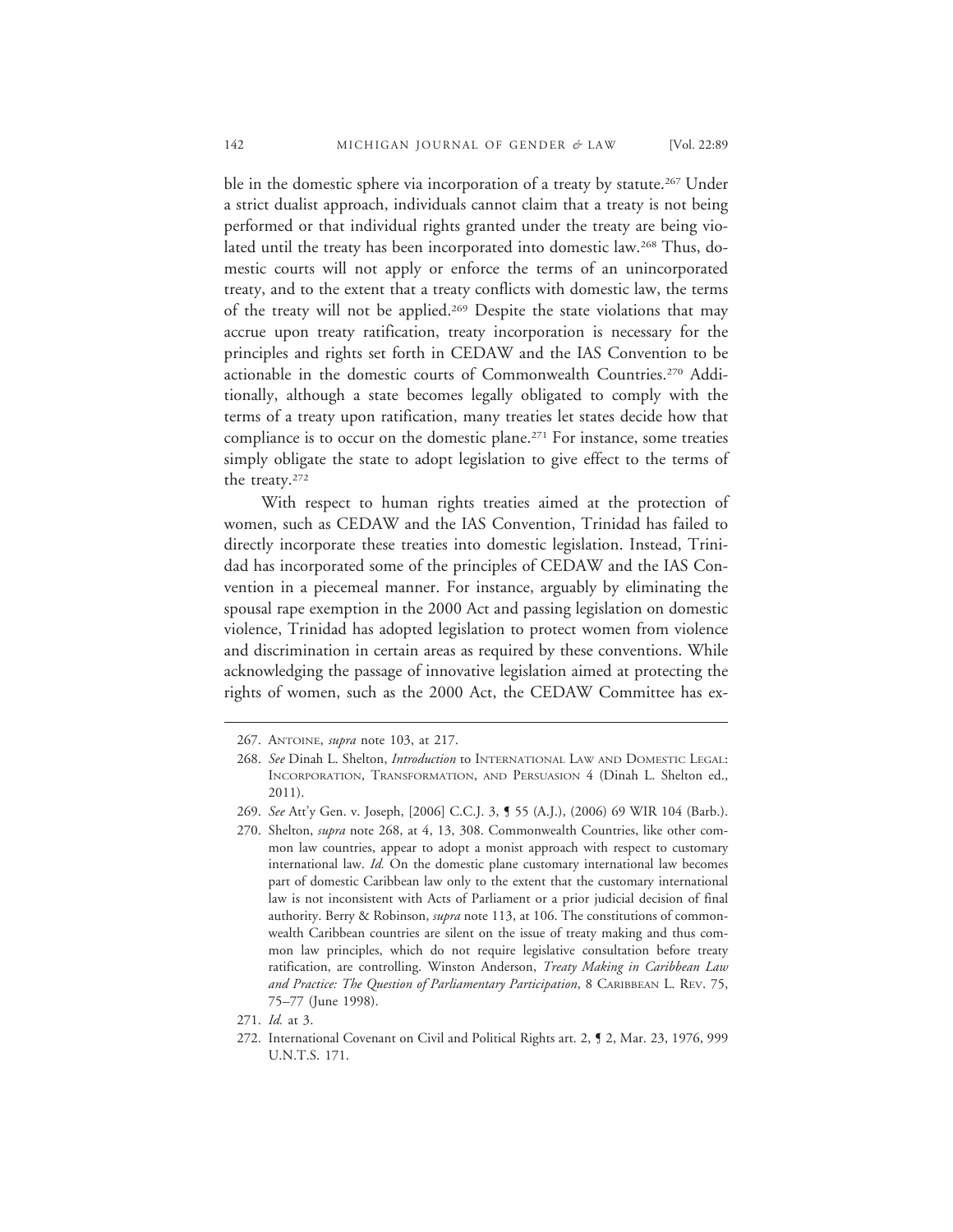pressed concern that certain provisions of CEDAW have not yet been directly incorporated into domestic legislation.<sup>273</sup> The committee further acknowledged that sexual violence against women in Trinidad is rooted in traditional patriarchal attitudes that Trinidadian society has accepted.274 The structures and norms inherited from colonialism have influenced the creation of gender systems in postcolonial Caribbean states that perpetuate inequalities for modern-day Caribbean women.275 The marital privacy and property theories used to justify the spousal rape exemption exemplify many of these social norms inherited by postcolonial Caribbean states: for instance, the belief that

[A]n individual and citizen is a male household head, the separation of society into private and public sphere, the world of the dependence, the family and the world of freedom, the state and work and the gendering of that differentiation so that women are posed in opposition to civil society, to civilization.276

In contrast to its approach taken with respect to CEDAW, Trinidad has taken steps to directly incorporate the provisions of various international conventions aimed at protecting the human rights of children. For instance, the 2008 Trinidad's International Child Abduction Act specifically incorporates the Convention on the Civil Aspects of International Child Abduction by stating that the Convention "is to have the force of law in Trinidad and Tobago."277 Similarly, the Convention on the Rights of the Child has been incorporated on the municipal plane through the adoption of the 2012 Children's Act.278

Trinidad's decision to directly incorporate the treaty provisions on children's rights, in light of its failure to do the same for treaty provisions regarding women's rights, perhaps signals to the Trinidadian populace that the government does not place high importance on protecting women's rights or on complying with international rules aimed at protecting women. This signal may contribute to the perpetuation of traditional patriarchal views of women within society. Police officers, lawyers, judges, and courts then, have little incentive to effectively implement domestic legislation, such

<sup>273.</sup> Rep. of the Comm. on the Elimination of Discrimination Against Women, 26th Sess., Jan. 14 2002-Feb. 1, 2002, ¶ 139, U.N. Doc. A/57/38 (pt. 1); GAOR, 57th Sess., Supp. No. 38 (May 7, 2002).

<sup>274.</sup> *Id.* at ¶ 145.

<sup>275.</sup> Barriteau, *supra* note 229, at 187.

<sup>276.</sup> *Id.* at 194.

<sup>277.</sup> International Child Abduction Act 2008 (Act No. 8/2008), ¶ 4 (Trin. & Tobago).

<sup>278.</sup> Children Act 2012 (Act 12/2012) (Trin. & Tobago).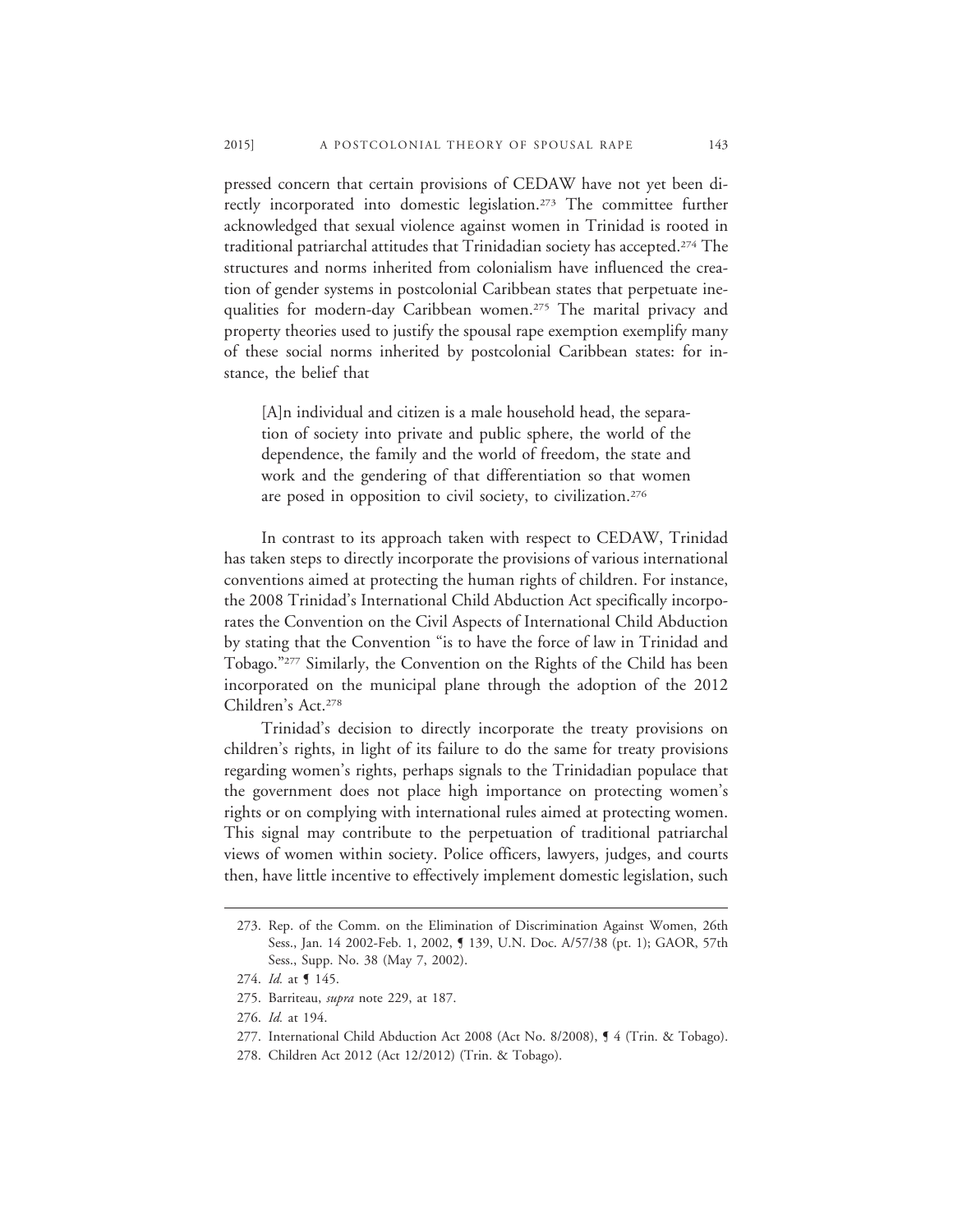as the Domestic Violence Act and the 2000 Act, which were adopted to protect women from sexual violence. Trinidad and Tobago is not alone in its failure to incorporate treaty provisions related to women's rights. In fact, many Commonwealth Countries have failed to directly incorporate CEDAW and the IAS Convention by domestic legislation.279

Even where domestic legislation is changed without the domestic incorporation of treaty provisions, as was the case with Trinidad's Domestic Violence Act and the 2000 Act, new legislation may not effectively protect the rights of women when a country nonetheless fails to address cultural norms that negate the impact of such legislation. Further, women's rights are unlikely to be effectively protected when a country inadvertently signals that it accords lesser weight to the human rights of women, by failing to give direct domestic effect to international treaties aimed at protecting women, while simultaneously giving direct effect to treaties that protect the rights of others.

## VI. RECOMMENDATIONS

This section posits that legal, legislative, social, and judicial internalization of the human rights norms reflected in CEDAW and the IAS Convention may contribute to changing power dynamics that perpetuate inequality and negative identities for women. While these solutions are not new, this Article uses postcolonial theory to assess which solution may be more viable, as well as to determine the best way to implement internalization of human rights norms given the colonial heritage and politics of postcolonial Commonwealth Countries. This Article suggests that postcolonial theory can be used to, not only trace the colonial foundations of postcolonial law and provide insights regarding the modern day implications of colonialism, but also to assess what should be done with this knowledge.

While postcolonial states may not be able to escape their colonial heritage (as these states automatically became 'postcolonial' when colonialism ended), the *raison d'etre* of postcolonial states is not to cease to be 'postcolonial' but to effectively exercise postcolonial agency by accepting those aspects of their colonial heritage that are beneficial to their social, political, and legal structures while rejecting those aspects that perpetuate inequalities and negative identities, such as the common law spousal rape exemption. Thus, some of the recommendations proposed below incorporate aspects of the colonial heritage of Commonwealth Countries, such as

<sup>279.</sup> *See* Winston Anderson, *The Role of the Caribbean Court of Justice in Human Rights Adjudication: International Treaty Law Dimensions*, 21 J. TRANSNAT'L L. & POL'Y 1, 12–13 (2011-2012).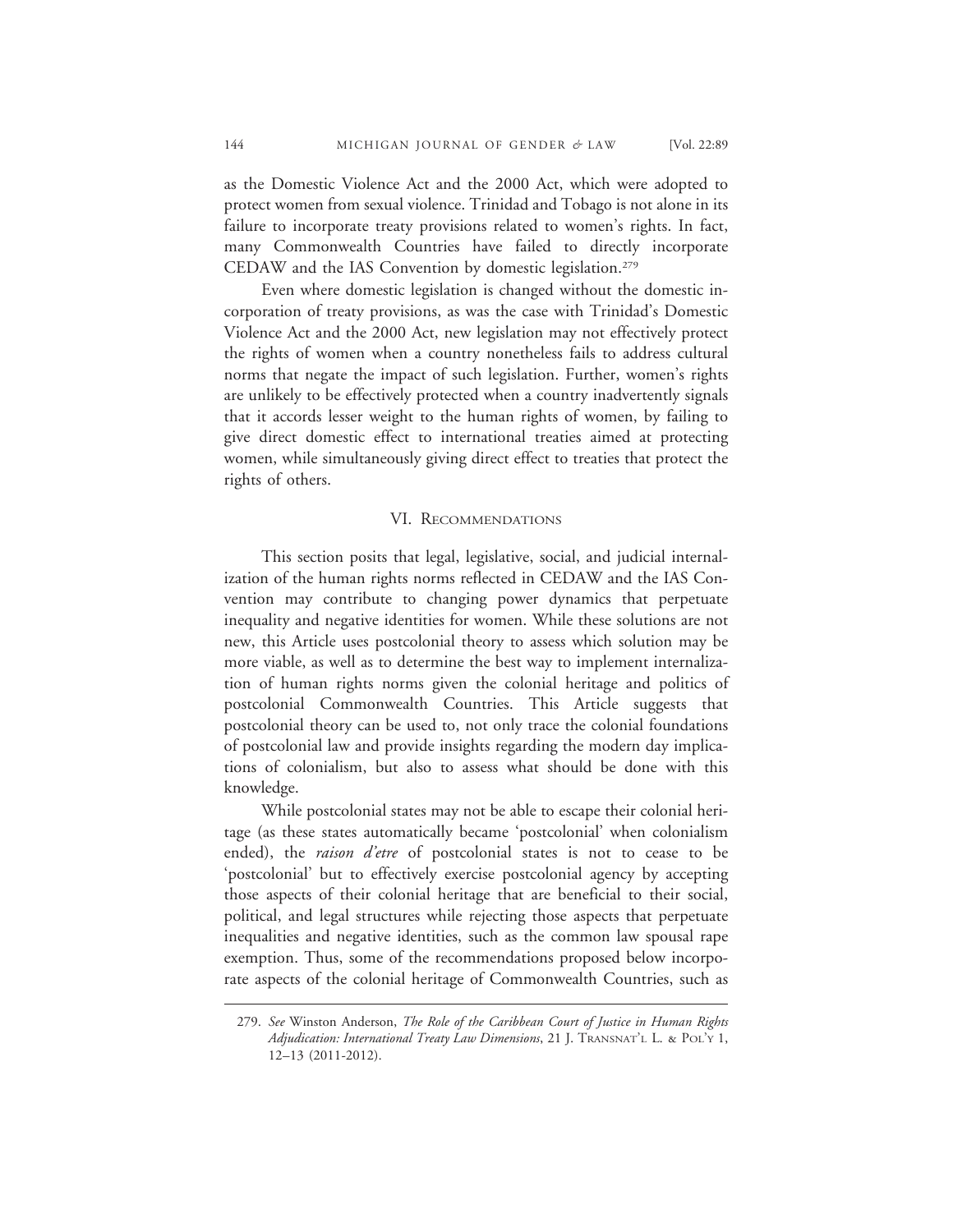the use of British Privy Council case law to promote judicial internalization of human rights norms by Caribbean judges. In contrast, other solutions such as recommending that CARICOM modify its model law and encourage countries to address power dynamics and identities that negate the human rights of women, rely less on the colonial heritage of Commonwealth Countries, since CARICOM was established by Caribbean countries after independence. Moreover legal, social, legislative, and judicial internalization are undeniably intertwined.280 Judicial internalization of international norms cannot occur without domestic litigation, and domestic litigation often occurs where there is some preexisting level of social internalization of human rights norms, most likely by NGOs and a local women's rights movement. Similarly, social internalization of human rights may foster legal and political internalization by pressuring the legislative branch to amend existing legislation to protect human rights.

## *A. Legal, Social, and Legislative Internalization of Human Rights Norms*

Judges, civil society groups, and international bodies, where appropriate, should play a critical role in fostering internalization of human rights norms. As part of the transnational legal process, effective legal internalization of human rights norms by the legislative branch requires that the sexual offences statutes be revised to completely eradicate the common law spousal rape exemption, in addition to domestic incorporation of applicable human rights instruments, such as the IAS Convention and CEDAW.281 Once treaties such as the IAS Convention, which grant individual rights to women, are incorporated on the domestic plane, Caribbean women will have the ability to claim, in domestic courts, that their rights granted under such treaties have been violated.282 Commonwealth Countries should also ratify the CEDAW Optional Protocol, which would allow the CEDAW Committee to receive claims from Caribbean citizens for violations of rights under

<sup>280.</sup> Koh, *supra* note 13, at 2657.

<sup>281.</sup> A majority of states in the U.S. have enacted legislation expressly criminalizing marital rape. *E.g.*, D.C. CODE § 22-3019 (Westlaw through Jan. 5, 2015); MICH. COMP. LAWS § 750.520l (Westlaw through P.A. 2014, No. 556, 558–72, of the 2014 Reg. Sess.); N.H. REV. STAT. § 632-A:5 (Westlaw through end of 2014 Reg. Sess.); N.J. STAT. § 2C:14-5(b) (Westlaw through laws effective through L. 2014, c. 90 & J.R. No. 6); COLO. REV. STAT. § 18-3-409 (Westlaw through Second Reg. Sess. of the 69th Gen. Ass. (2014) and amendments adopted through Nov. 4, 2014 Gen. Elect.).

<sup>282.</sup> Convention of Belém do Pará, *supra* note 11, at ch. II.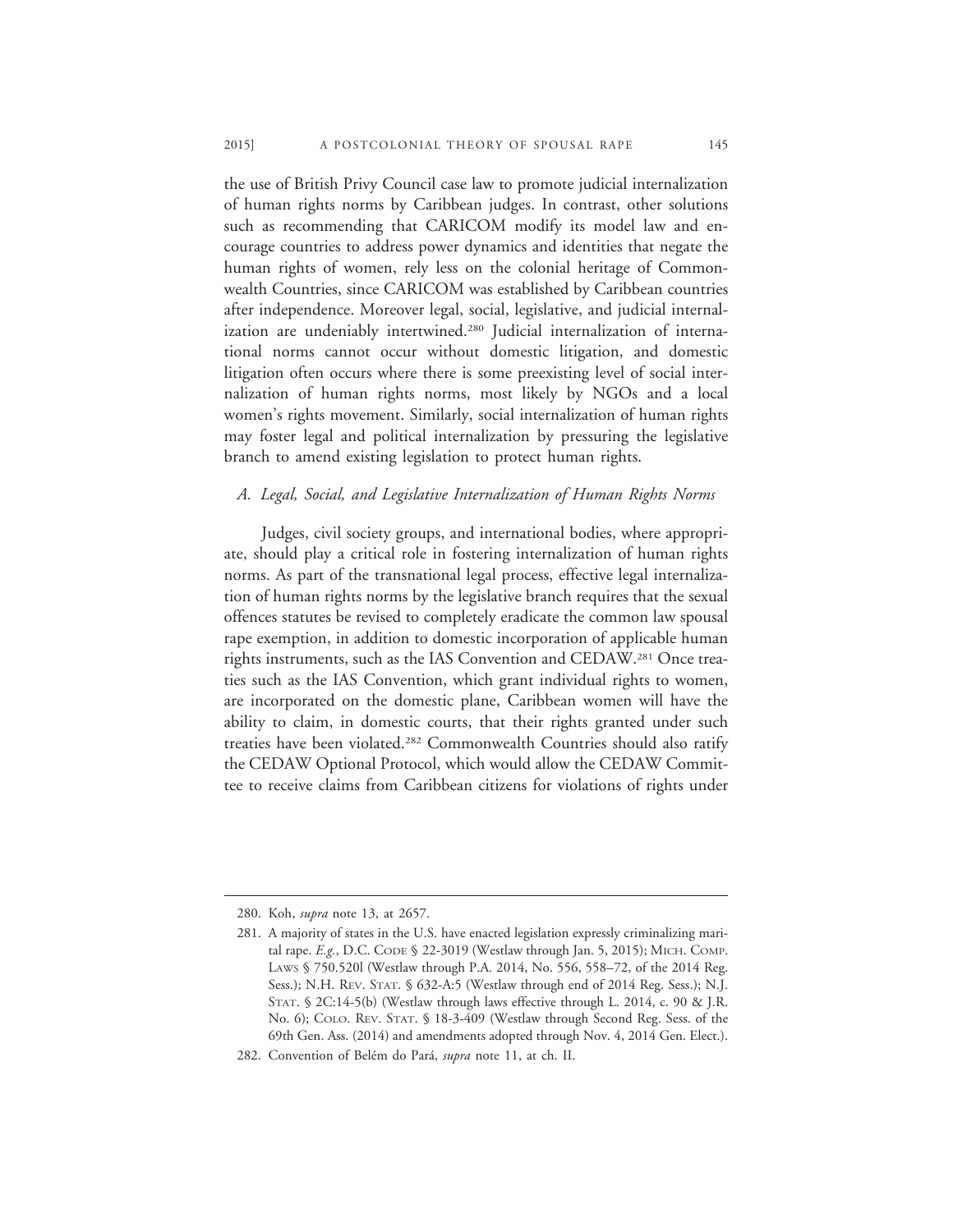CEDAW, request interim measures from states, conduct inquiries into grave violations of women's rights, and issue non-binding recommendations.283

Where the legislative branch fails to engage in legal internalization, local civil society groups should actively invoke the provisions of CEDAW and the IAS Convention in domestic litigation, as well as play an instrumental role in promoting internalization through domestic lobbying.

Postcolonial theory can be used to actively encourage and "engage in the formation of *positive* new political identities."284 Notwithstanding the need for legislative and legal internalization, Trinidad and Tobago's experience indicates that even when statutes are revised to equally criminalize spousal rape and stranger rape, cultural attitudes and lack of effective implementation may foster environments in which the human rights of women are inadequately protected. Thus, complete rather than partial social internalization of the norms reflected in CEDAW and the IAS Convention is necessary. Social internalization is particularly important given the fact that in some instances the legislative branch may fail to timely amend statutes to reflect judicial decisions. After the New York Court of Appeals struck down the spousal rape exemption in *People v. Liberta* in 1984, it took New York legislators several years to amend the applicable statute to remove the spousal rape exemption.<sup>285</sup> Civil society groups also play an important role in facilitating this process.

CEDAW and the IAS Convention require Commonwealth Countries not only to adopt appropriate legislation to give legal effect to the conventions on the domestic plane but also to change cultural norms that diminish the human rights of women.286 Commonwealth governments should endeavor to create a broader metanarrative of the role of women in society by establishing opposing norms to counteract the restrictive norms and identities established by the common law. From a postcolonial perspective, the sexual autonomy of women must be protected, and the gendered norms that are vestiges of colonial rule and that underlie rape laws must be addressed. The leaders of Commonwealth Countries as well as the Caribbean populace must 'buy in' to the elimination of gendered norms and identities

<sup>283.</sup> CEDAW Optional Protocol, *supra* note 17. See also, CEDAW Background Information, *available at http://owjn.org/owjn\_2009/legal-information/international-law/281 cedaw-background-information* (last visited Mar. 15, 2015).

<sup>284.</sup> Roy, *supra* note 19, at 320.

<sup>285.</sup> Cassandra M. DeLaMothe, Liberta *Revisited: A Call to Repeal the Marital Exemption for All Sex Offenses in New York's Penal Law* 23 FORDHAM URB. L. J. 857, 858 (1996).

<sup>286.</sup> CEDAW, *supra* note 11, at art. 5; Convention of Belém do Pará, *supra* note 11, at art. 8.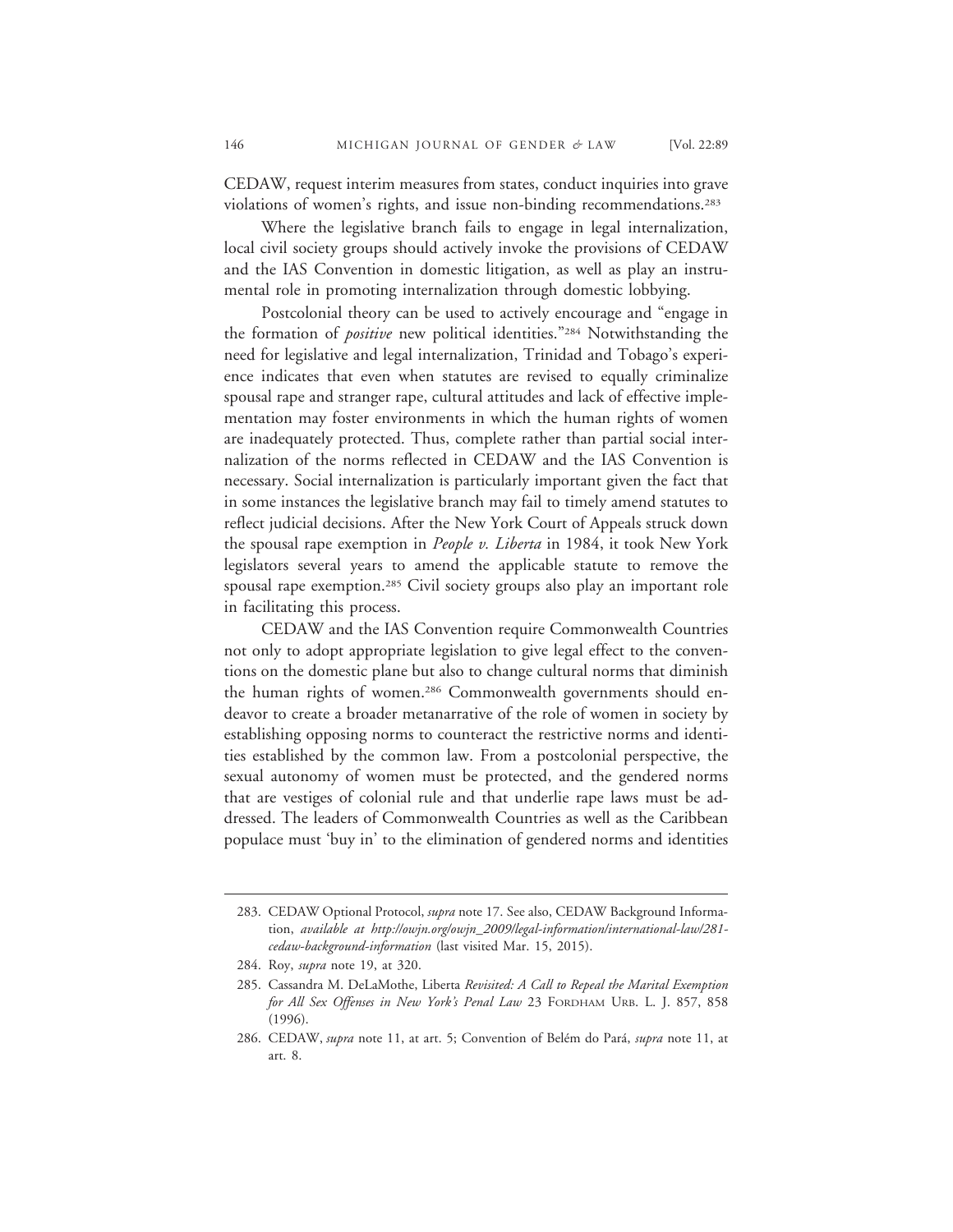that foster the subjugation of women and continue to be used as a justification for the spousal rape exemption.

Elimination of the spousal rape exemption must be done in such a manner that Commonwealth Countries do not view it as another attempt by former colonial powers to impose modern-day British views on the human rights of women. The provisions of CEDAW require Commonwealth Countries to eliminate stereotypes and social and cultural practices based on the inferiority of women.<sup>287</sup> The leaders of Commonwealth Countries and the Caribbean populace must begin to view international human rights norms as domestic norms and domestic law. Direct domestic incorporation of human rights treaties by Commonwealth Countries may facilitate this process. Common law judges in the United States, New Zealand, Canada, and Australia have successfully used various interpretative techniques to incorporate treaties into domestic law.288 Further, legal internalization by the legislative branch as well as social internalization of human rights norms can foster judicial internalization. Domestic incorporation of CEDAW and the IAS Convention, along with efforts by local interests groups and changes in cultural practices and norms regarding the role of women, may require Caribbean judges to view these treaties not only as a persuasive source of constitutional interpretation, but ultimately as a binding normative framework for striking down incompatible domestic legislation.

## *B. Judicial Internalization of Human Rights Norms*

Ruti Teitel posits that international law continues to play an increasing role in domestic courts.289 Even in states such as Belgium, where there has been direct incorporation of CEDAW on the domestic plane, CEDAW has rarely been invoked in domestic courts.<sup>290</sup> As a result, the CEDAW Committee has encouraged states to promote greater awareness of the provisions of CEDAW and to ensure that judges interpret CEDAW in a manner that is consistent with state obligations under CEDAW.291 Despite the lack of use of CEDAW in the courts of some countries, the provisions of CEDAW have been successfully used in domestic litigation in Asia Pacific

<sup>287.</sup> CEDAW, *supra* note 11, at art. 5(a).

<sup>288.</sup> *See* Melissa A. Waters, *Creeping Monism: The Judicial Trend Toward Interpretive Incorporation of Human Rights Treaties*, 107 COLUM. L. REV. 628, 657–58 (2007).

<sup>289.</sup> RUTI TEITEL, HUMANITY'S LAW 186–92 (2011).

<sup>290.</sup> *See* Comm. on the Elimination of Discrimination against Women, Concluding Observations of the Committee on the Elimination of Discrimination against Women: Belgium, 42d Sess., Oct. 20, 2008-Nov. 7, 2008, ¶¶ 17–18 U.N. Doc. CEDAW/C/ BEL/CO/6 (2008); FREEMAN, *supra* note 191, at 81.

<sup>291.</sup> FREEMAN, *supra* note 191, at 81.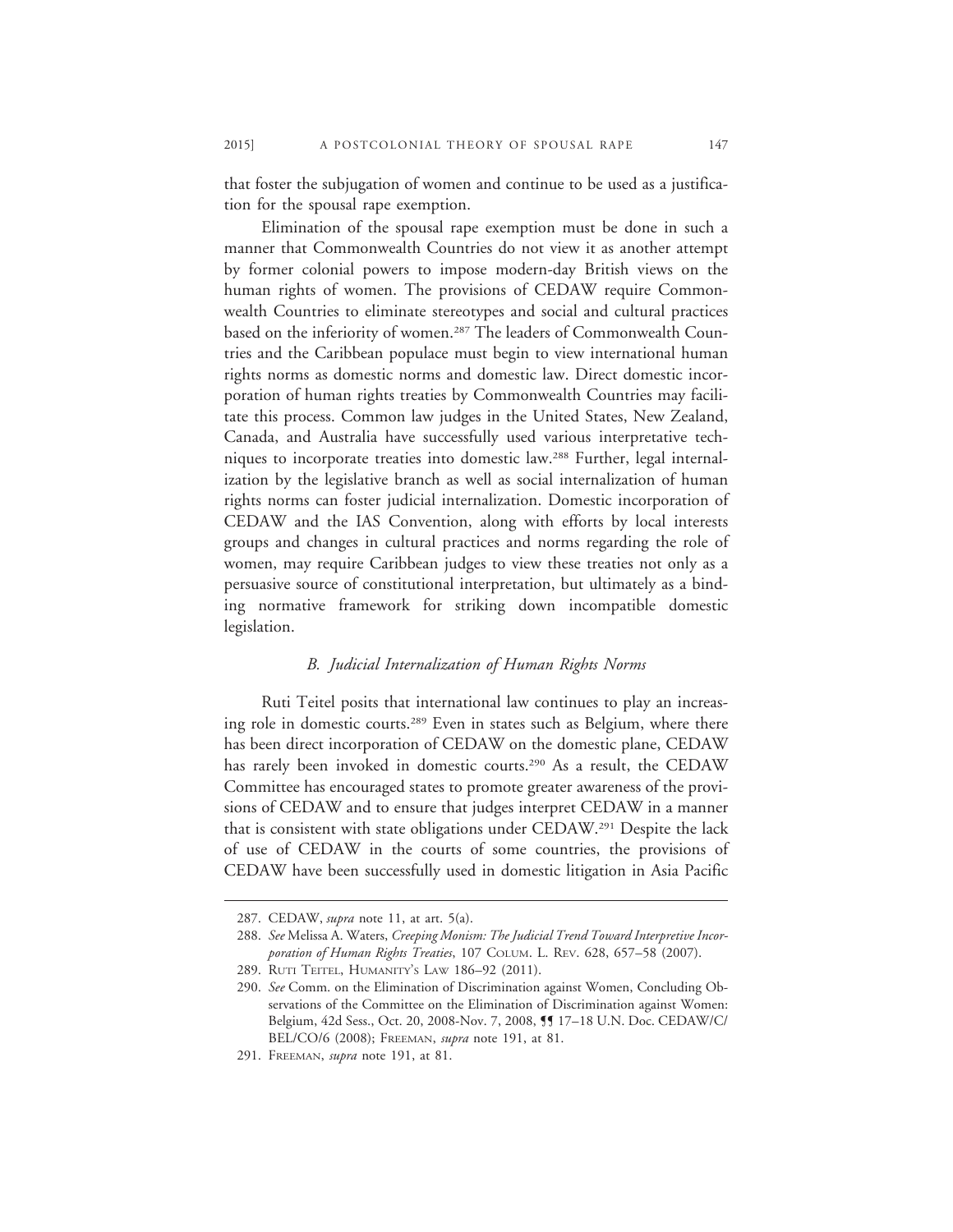countries to challenge discriminatory laws and cultural practices. Judges in this area have taken an active role in ensuring the protection of human rights reflected in CEDAW.292

This Article seeks not only to trace the colonial foundations of the spousal rape exemption, but also to assess the role that colonialism continues to play in the willingness of postcolonial states to adhere to international norms, as well as judicial decisions respecting these norms. As discussed in Part IV of this Article, judicial decisions by the British Privy Council that rely on international human rights norms to invalidate Caribbean procedures have not been well received by the Caribbean populace. Further, the legislative history of the 1986 Act in Trinidad and Tobago indicates that in some postcolonial states, modern-day human rights norms recognized by Britain may not be viewed as appropriate for postcolonial society.

Sociologists have frequently commented on the role of law in creating and reflecting social norms. Under Émile Durkheim's theory of solidarity, laws emanate from a shared system of values that exist in society and laws can change in response to societal needs.293 The Caribbean opposition to British Privy Council decisions and "British norms" may be due in part to the fact that the British Privy Council is viewed as a relic of colonial times, and the Caribbean populace does not view the British Privy Council or Britain as having or reflecting a shared system of values with the Caribbean. Internalization of international norms, if done correctly, may be able to bridge the gap between Caribbean values and international values. The successful Trinidadian reform in 2000 indicates that a bottom-up approach to the internalization of human rights norms may eventually lead to successful statutory reform. However, statutory reform is only the first step towards achieving equality for women as negative cultural practices and stereotypes, among other things, must also be changed.

Judicial decisions that invalidate domestic laws on human rights grounds and give domestic effect to unincorporated treaties may be better received if Caribbean judges, rather than the British Privy Council, render these decisions. For instance, after the *Pratt* decision, Barbados attempted to

<sup>292.</sup> *See* Vedna Jivan & Christine Foster, *What Would Gandhi Say? Reconciling Universalism, Cultural Relativism and Feminism Through Women's Use of CEDAW*, 9 SING. YEARBOOK OF INTERNAT'L L. 103, 104 (2005) (describing judicial activism in applying CEDAW in cases in India and the Philippines).

<sup>293.</sup> See EMILE DURKHEIM, THE DIVISION OF LABOUR IN SOCIETY 24–28 (W.D. Halls trans., 1984). In interpreting Durkheim's work, sociologist Roger Cotterrell posits that the value of mutual respect for the freedom and dignity of others is central to modern day conceptions of legal rights and this value of mutual respect along with moral imperatives promotes individual commitment to and respect for the rule of law in modern societies. ROGER COTTERRELL, ÉMILE DURKHEIM: LAW IN A MORAL DOMAIN (1999).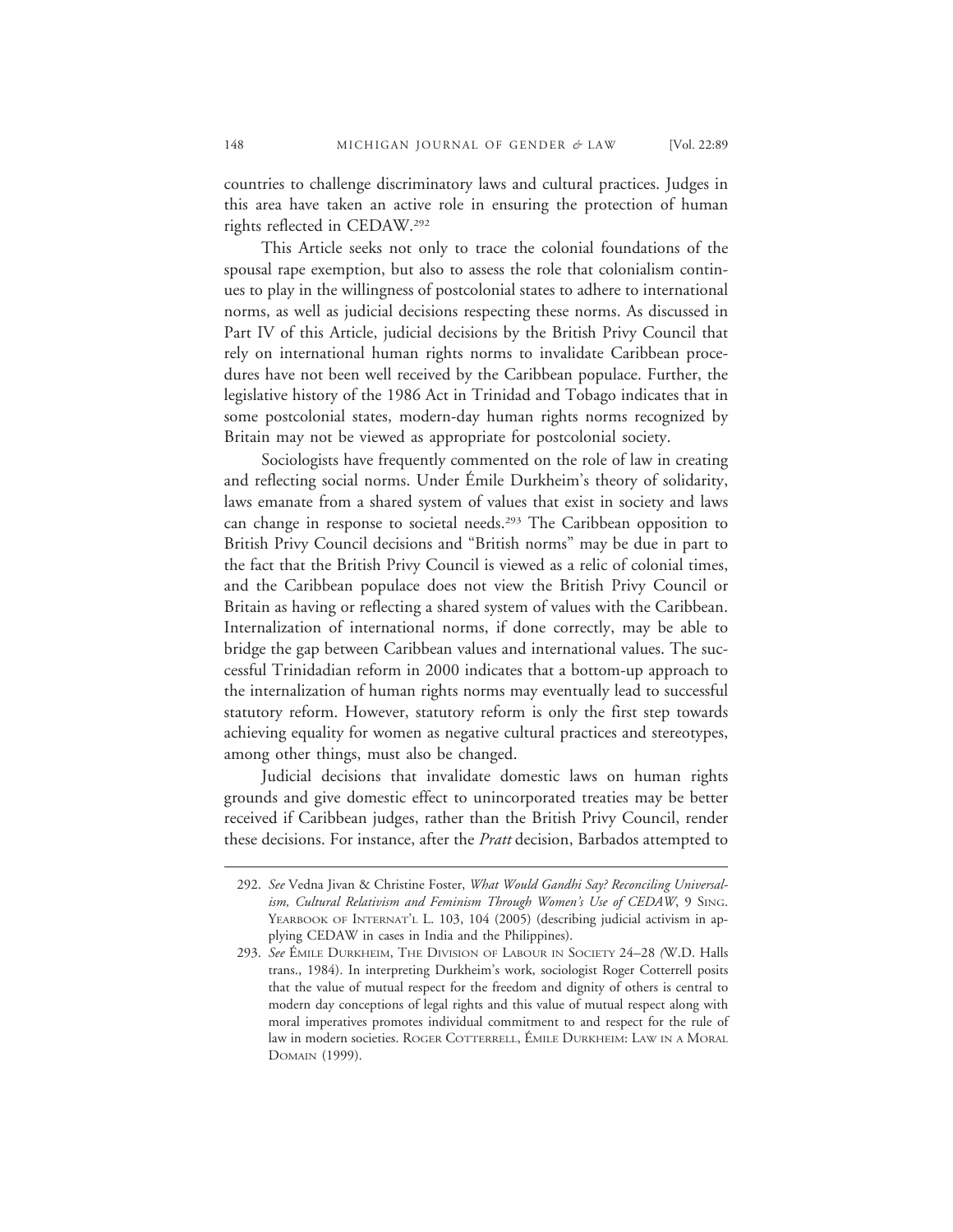preserve its ability to impose the death penalty by appealing *Attorney General v. Boyce* to the Caribbean Court of Justice ("CCJ").<sup>294</sup> This attempt ultimately failed.

The CCJ was established in 2001 and became fully operational in 2005.295 All of the Commonwealth Countries executed the agreement establishing the CCJ, but to date, Barbados, Belize, and Guyana are the only countries that have replaced the British Privy Council with the CCJ.296 The CCJ was intended to create a regional Caribbean Supreme Court that addressed the unique needs of the Caribbean populace and fostered a distinct Caribbean jurisprudence.<sup>297</sup> In addition, the CCJ was created as a result of the Caribbean opposition to the British Privy Council decisions that invalidated the mandatory death penalty rule on both human rights and constitutional grounds.298 In *Attorney General v. Boyce*, the CCJ reasoned that "the death penalty . . . should not be carried out without scrupulous care being taken to ensure that there is procedural propriety and that in the process fundamental human rights are not violated."299 The court acknowledged that Barbados had ratified, but had not incorporated, the American Convention on Human Rights and the International Covenant on Civil and Political Rights. The court used the legitimate expectations doctrine to "to

<sup>294.</sup> *Barbados to Challenge Pratt and Morgan Ruling at CCJ*, JAM. OBSERVER, June, 19, 2006, http://www.jamaicaobserver.com/news/107306\_Barbados-to-challenge-Pratttand-Morgan-ruling-at-CCJ. The *Boyce* case was initially decided by the British Privy Council, which upheld the mandatory death penalty in Barbados, reasoning that the savings clause of the Barbados constitution provided that no existing law could be held to be inconsistent with a person's right to be free from inhuman or degrading punishment. Boyce v. The Queen, [2004] UKPC 32 (appeal taken from Barb.). The mandatory death penalty as existing law was therefore valid according to the court. *Id.* Barbados had also adopted a constitutional amendment in 2002 to preserve the death penalty. The defendants filed an application before the Inter-American Commission on Human Rights requesting a declaration that their rights under the American Convention on Human Rights were violated. Att'y Gen. v. Joseph, [2006] C.C.J. 3, ¶ 7 (A.J.), (2006) 69 WIR 104 (Barb.).

<sup>295.</sup> *Frequently Asked Questions*, THE CARIBBEAN COURT OF JUSTICE, http://www.caribbeancourtofjustice.org/about-the-ccj/faqs (last visited Jan. 22, 2015).

<sup>296.</sup> *Id.*

<sup>297.</sup> *See* Birdsong, *supra* note 206, at 199–200. The CCJ stated that the decisions of the Privy Council would serve only as persuasive authority; however, the CCJ also noted that Privy Council decisions issued while the Privy Council was still the final court of appeals for Barbados and that decided comparable statutory law in other Caribbean countries are still binding on Barbadian courts until such time as the CCJ overrules those cases. Berry & Robinson, *supra* note 113, at 28.

<sup>298.</sup> Birdsong, *supra* note 206, at 203–04 (arguing that, although the CCJ was formed after *Pratt*, discussions over creation of the CCJ occurred at least one year before *Pratt*).

<sup>299.</sup> *See Joseph*, [2006] C.C.J. at ¶ 20; *see also* Anderson, *supra* note 270. (general discussion of the human rights decisions of the CCJ).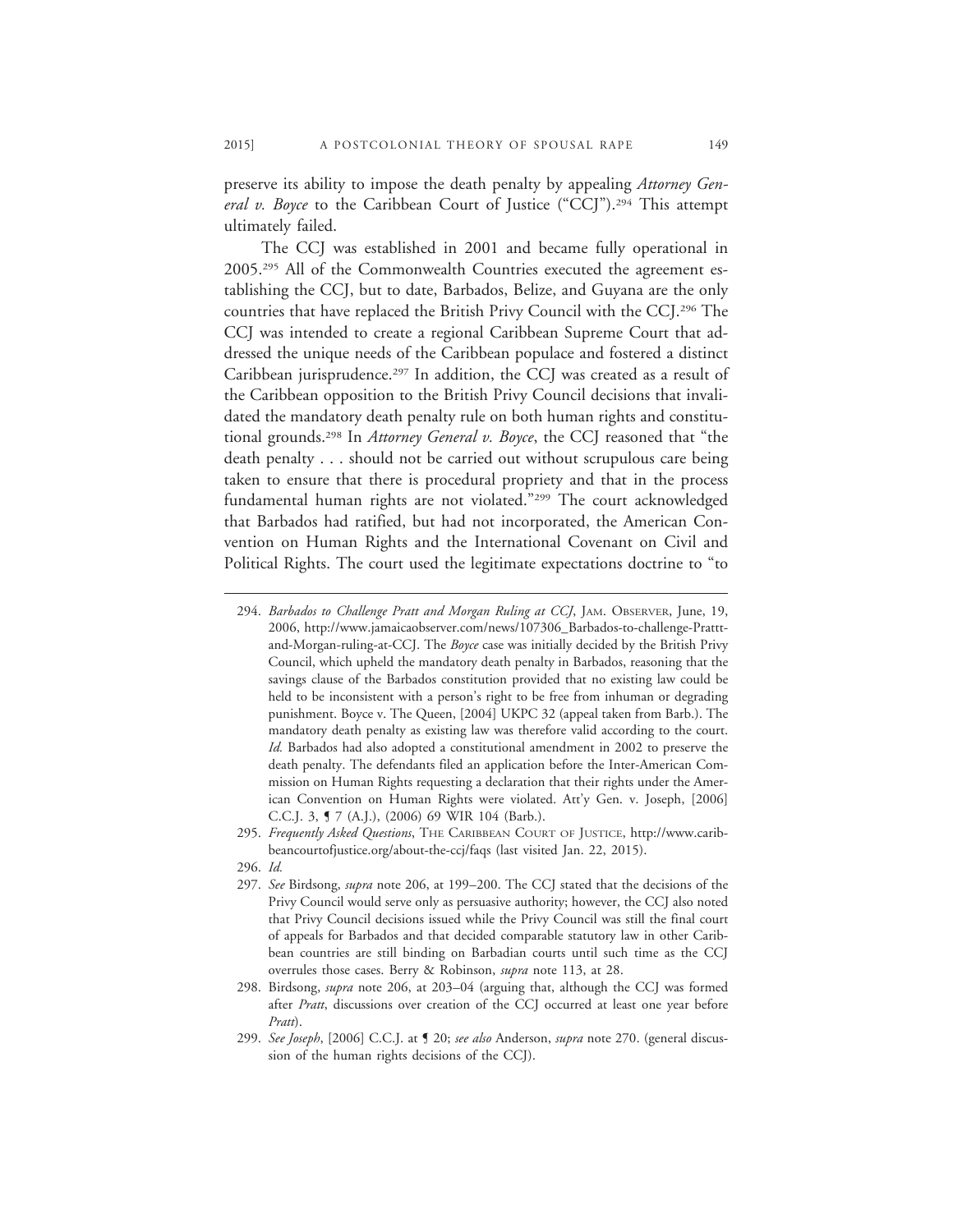finesse the rule that unincorporated treaties have no effect in domestic law."300 The CCJ found that although unincorporated treaties may not be enforceable on the municipal plane, citizens have a legitimate expectation to the rights established by treaties that have been ratified by a country yet remain unincorporated.<sup>301</sup> The court ultimately dismissed Barbados' appeal of the commutation of the death penalty sentences and acknowledged that in principle, its holding upheld the decision of the British Privy Council in *Pratt*. 302

In response to the CCJ's decision in *Boyce*, the government announced plans to eliminate the mandatory death penalty in Barbados.303 Trinidad and Tobago also tabled its efforts to pass a constitutional amendment to preserve the death penalty.304 A 2011 study of the death penalty in Trinidad and Tobago indicated that "three-quarters of those interviewed did not support the mandatory death penalty."305 The CCJ justices' use of the legitimate expectations doctrine reflects judicial internalization of human rights

- 301. *Joseph*, [2006] C.C.J. at ¶¶ 5–6; *see also* ANTOINE, *supra* note 103, at 225. It should be noted that although the CCJ critiqued the Privy Council's departure from the dualist approach in prior death penalty cases, the CCJ also declined to adopt a strict dualist approach. *Joseph*, [2006] C.C.J. at ¶ 51. In Commonwealth Countries international law is not included in the definition of "law." Berry & Robinson, *supra* note 113, at 119. Thus, it is unlikely that an individual may have a legitimate expectation about a process that forms no part of the municipal legal system. *Id*. Legitimate expectations must at least arise out of processes that are recognized by municipal law. *Id.* at 120. In *Joseph*, Justice Wit critiqued the use of radical dualism in Commonwealth Countries and argued that "maintaining an old and unsound doctrine that stimulates an approach whereby treaties are ratified but almost never enacted, causes States to be perceived as having a split personality." *Joseph*, [2006] C.C.J. at ¶ 46. Justice Wit contends that in Commonwealth Caribbean countries unincorporated treaties may establish rights under domestic law. Berry & Robinson, *supra* note 113, at 119.
- 302. *Joseph*, [2006] C.C.J. at ¶ 138. The court also acknowledged that despite upholding the principles of *Pratt* it did not support strict implementation of the five-year deadline imposed by *Pratt*. *Id.*
- 303. *See Talks about the Death Penalty Plan*, BARB. TODAY, Mar. 15, 2013, http://www .barbadostoday.bb/2013/03/15/talks-about-the-death-penalty-ban/.
- 304. Peter Richard, *Caribbean: Trinidad Pressured to Drop Mandatory Hanging*, INTER-PRESS SERVICE, Mar. 14, 2013, http://www.ipsnews.net/2013/03/trinidad-pressured-to-drop-mandatory-hanging/.
- 305. *Id.*

<sup>300.</sup> *Joseph*, [2006] C.C.J. at ¶¶ 51–78. One of the main issues on appeal was whether the government could execute the defendants before conclusion of the Inter-American human rights process. *Id.* The court held that treaty-compliant behavior by Barbados had created a legitimate expectation that Barbados would await a decision by the Inter-American human rights system before imposing the death penalty. *Id.* Ultimately, the Inter-American Commission on Human Rights made the requested declarations, and the American Court on Human Rights issued provisional measures requiring Barbados to not execute the two defendants. *Id.* at ¶ 5–6.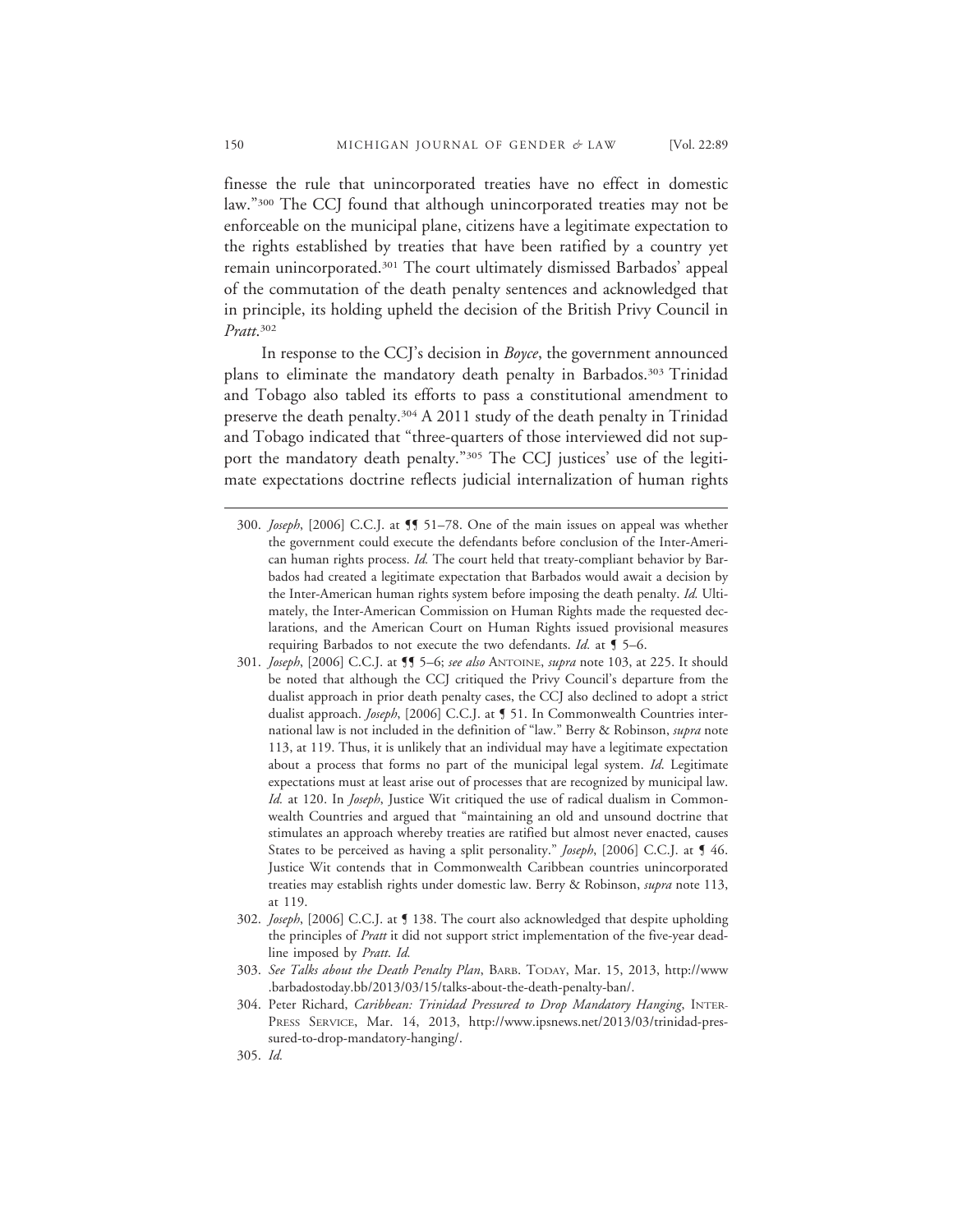norms, as the justices attempted to promote confluence between domestic law and international law. Similarly, in *Myrie v. the State of Barbados,* the CCJ noted its obligation to "take into account principles of international human rights law when seeking to shape and develop relevant [Caribbean] law."306 In contrast to the Caribbean response to the *Pratt* decision, none of the Commonwealth Countries denounced or withdrew from any treaties as a result of the CCJ's decision in *Boyce.* Although the death penalty continues to remain a highly contested issue in the Caribbean, the judgment of the CCJ in *Boyce* has certainly increased the pressure on Caribbean countries to eliminate the death penalty and comply with their human rights obligations on this issue. Thus, even where decisions by Caribbean judges internalize human rights norms in a manner that leads to results that are similar to decisions rendered by the British Privy Council, these decisions by Caribbean judges may be more likely to be viewed as reflecting a shared system of values with the Caribbean populace and therefore may be better received.

Other decisions by local Caribbean courts applying principles from unincorporated treaties are generally limited to instances where domestic legislation is absent or ambiguous on the applicable issue.<sup>307</sup> The 1988 Bangalore Principles of Judicial Conduct support this approach; judges from member states of the British Commonwealth Association, an intergovernmental organization consisting of fifty-three former British postcolonial

- 306. Myrie v. State of Barbados, [2013] CCJ 3, ¶ 7 (O.J.). In *Myrie*, the plaintiff alleged Barbados violated her rights to non-discrimination on the grounds of nationality and freedom of movement under the Revised Treaty of Chaguaramas ("RTC") and a 2007 decision of the Conference of Heads of Government of the Caribbean Community ("Conference Decision") under the RTC when she was cavity searched at the border. *Id.* at **11** 3–4, 8. The plaintiff also sought a declaration from the CCJ that Barbados had violated her rights under the Universal Declaration of Human Rights, the International Covenant on Civil and Political Rights, and the American Convention on Human Rights. *Id.* at ¶ 9. Although the CCJ acknowledged it did not have jurisdiction to make the requested declarations because the treaties contained separate dispute mechanisms, it was required to apply applicable rules of international human rights law. *Id.* at **[** 10. The court reasoned that domestic incorporation of decisions rendered under the RTC was not necessary to give domestic effect to decisions taken under the treaty, as requiring domestic incorporation would defeat the purpose of the CARICOM regime. *Id.* at **[**¶ 51–53. The CCJ held that it is required to adjudicate claims alleging a violation of the RTC even where there is a conflict between the treaty and domestic law, and that CARICOM member states are obligated to ensure their domestic laws comply with the treaty and decisions adopted by the organs of CARICOM under the treaty. *Id.* at ¶ 52. The court ultimately held that Barbados violated the plaintiff's right to travel freely without harassment in CARICOM countries under the 2007 Conference Decision and RTC art. 45. *Id.* at ¶¶ 100–01.
- 307. *See* ANTOINE, *supra* note 103, at 218, 228; *see also* Anderson, *supra* note 279, at 11.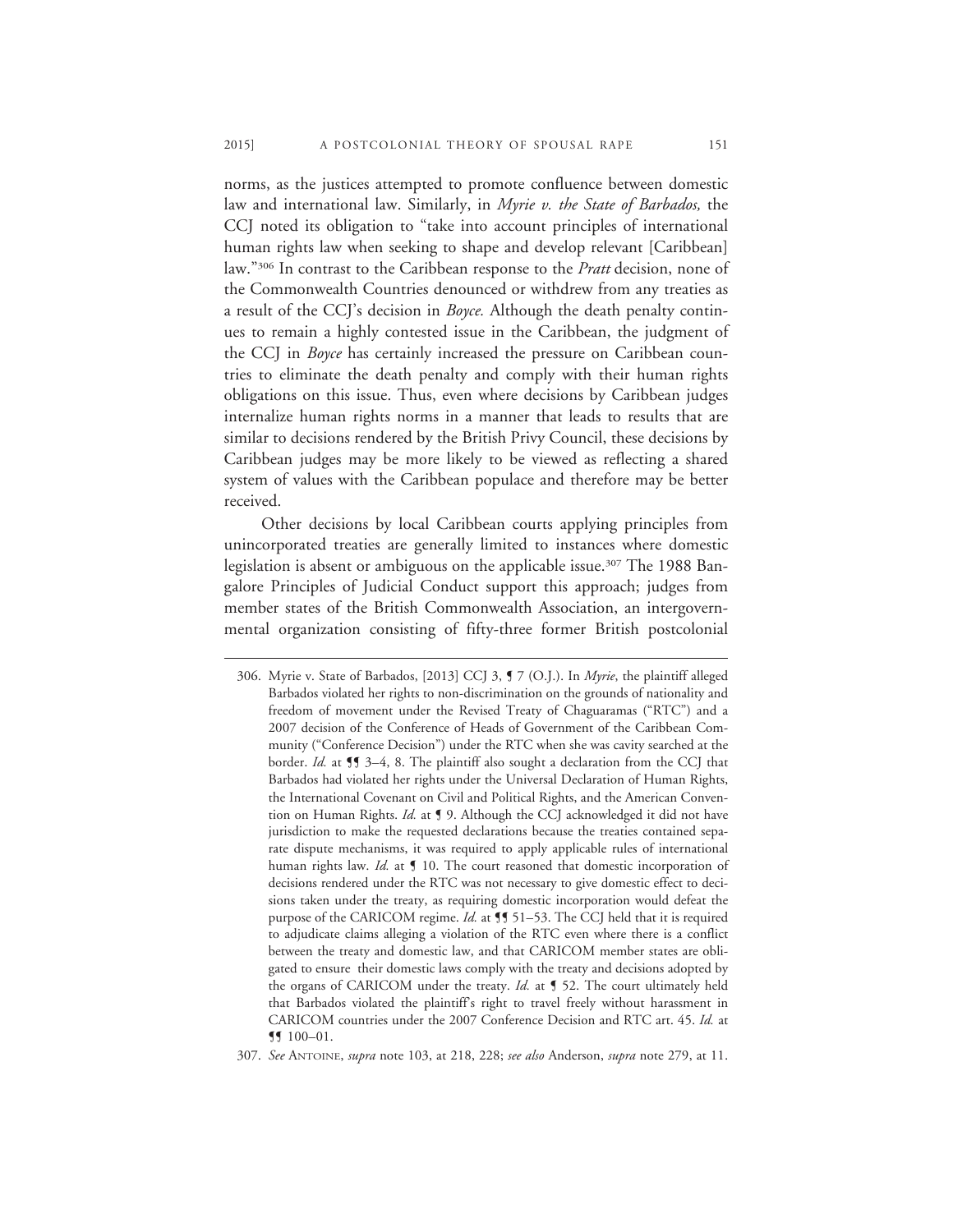states and Commonwealth Countries, adopted these principles after a series of judicial colloquia.308 The laws of Commonwealth Countries are unambiguous on the issue of spousal rape, as most specifically provide that a husband will receive immunity from spousal rape prosecution unless one of the Standard Spousal Rape Conditions have been satisfied. Under the 1988 Bangalore Principles, it is highly unlikely that the domestic courts of Commonwealth Countries will apply unincorporated treaty principles that directly conflict with their sexual offences statutes to protect married women who are raped by their husbands. However, the 1988 Bangalore Principles were revised in 1998. The concluding statements of the 1998 colloquia indicate that common law judges have a duty not only to apply international law in instances where domestic law is unclear, but also to interpret constitutions and domestic legislation in harmony with international treaties and customary international law to protect human rights.309

From a postcolonial perspective, Caribbean judges and lawyers must be instrumental in crafting a postcolonial identity for Caribbean states that is committed to protecting the human rights of citizens. In those Commonwealth Countries with weak civil society groups, or where the legislative branch may lack the political will or the cohesiveness to directly incorporate human rights treaties such as CEDAW and the IAS Convention, to ratify the CEDAW Optional Protocol, or to revise domestic statutes to eliminate gendered justifications inherited from colonial rule, Commonwealth Caribbean judges can play an important role by promoting harmony between domestic law and human rights set forth in unincorporated treaties. Commonwealth Caribbean judges must be willing to use unincorporated treaties as persuasive sources of constitutional interpretation, particularly in areas in which constitutional provisions can be used to support the call for respect for human rights. In *Boyce*, the CCJ explicitly noted that in assessing the meaning of rights established by domestic law, domestic courts in the Caribbean may consider and apply the jurisprudence of international bodies.<sup>310</sup>

<sup>308.</sup> *See Developing Human Rights Jurisprudence: Domestic Application of International Human Rights Norms*, 1 COMMONWEALTH SECRETARIAT, HUMAN RIGHTS UNIT xi (1988).

<sup>309.</sup> *See The Challenge of Bangalore: Making Human Rights a Practical Reality: Domestic Application of International Human Rights Norms*, 8 COMMONWEALTH SECRETA-RIAT, HUMAN RIGHTS UNIT 267–70 (2001); *see also* Waters, *supra* note 288, at 646–48 (contending that the concluding statements from the 1998 Bangalore Colloquium indicate a shift toward monism in common law jurisdictions with judges playing a more active role in incorporating international treaties into domestic law through judicial interpretation).

<sup>310.</sup> *Joseph*, [2004] UKPC 32 at ¶ 25. The CCJ further noted that its decision is not intended to support the wholesale domestic enforcement of unincorporated treaties. *Id.* at ¶ 26.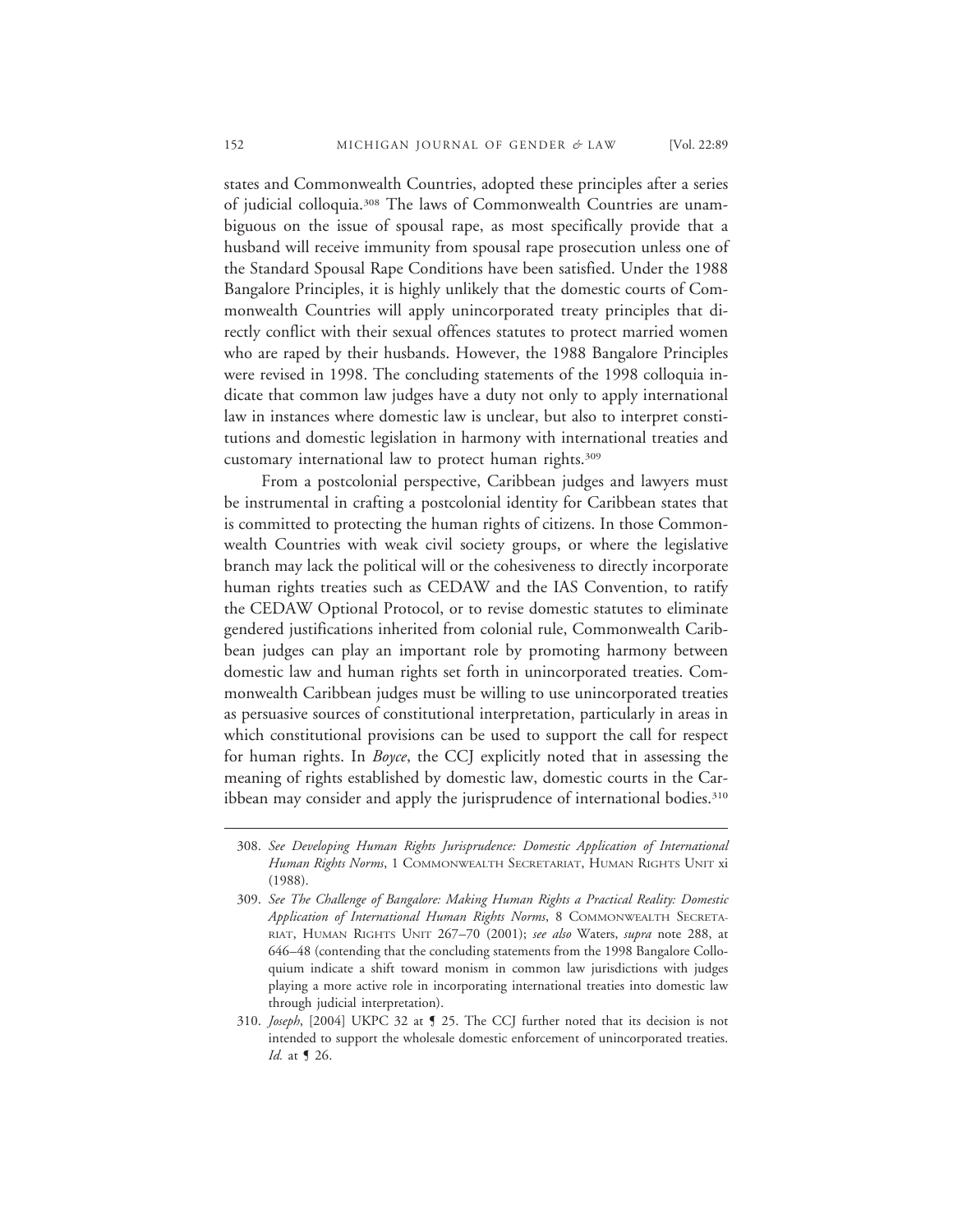The following sections provide various examples of how the provisions of CEDAW and the IAS Convention could be used by Caribbean judges to inform constitutional provisions such as equal protection and the right to security in order to invalidate the statutory spousal rape exemption.

# *C. Judicial Internalization of CEDAW*

The constitutions of Commonwealth Countries provide either that every individual has the right to equality under the law or that every individual has the right to be free from discrimination.311 The constitutions of St. Lucia, Dominica, Trinidad and Tobago, and Antigua and Barbuda provide that the right to equal protection under the law should be freely exercised, irrespective of a person's gender.312 The Commonwealth Countries' constitutional equal protection provisions and their obligations to eliminate sexual violence and discrimination against women under CEDAW and the IAS Convention should provide concrete bases for judges to invalidate the statutory spousal rape exemption. Courts in other jurisdictions have invalidated the spousal rape exemption on equal protection grounds.<sup>313</sup> Similarly, judges in other countries with a dualist tradition have used the provisions of CEDAW to interpret constitutional provisions in favor of the protection of the human rights of women.<sup>314</sup> For instance, despite a lack of direct domestic incorporation of CEDAW, the High Court of Malaysia used CEDAW's ban on pregnancy discrimination to interpret a constitutional prohibition

<sup>311.</sup> ANT. & BARB. CONST., art. 14; BAH. CONST., art. 26; BARB. CONST., art. 23; DOMINICA CONST., art. 13(1); JAM. CONST., art. 24; ST. LUCIA CONST., art. 1; TRIN. & TOBAGO CONST., art. 4(b).

<sup>312.</sup> ST. LUCIA CONST., art. 1; DOMINICA CONST., art. 13(1); TRIN. & TOBAGO CONST., art. 4(b); ANT. & BARB. CONST., art. 14; BARB. CONST., art. 23. Although the Constitutions of Jamaica, Bahamas, and Barbados prohibit discrimination, the definition of discrimination does not include differential treatment based on gender or sex.

<sup>313.</sup> *E.g.*, People v. Liberta, 64 N.Y.2d 152 (1984) (holding that the N.Y. statute codifying the spousal rape exemption failed to pass rational basis scrutiny under the equal protection clauses of both the U.S. and N.Y. constitutions). A number of other U.S. state courts have held there is no rational basis for the spousal rape exemption. *E.g.*, People v. De Stefano, 121 Misc. 2d 113 (1984) (New York); State v. Rider, 449 So. 2d 903 (Fla. Dist. Ct. App. 1984); Weishaupt v. Commonwealth, 315 S.E.2d 847 (Va. 1984); Commonwealth v. Chretien, 417 N.E.2d 1203 (Mass. 1981); State v. Smith, 426 A.2d 38 (N.J. 1981); State v. Smith, 401 So. 2d 1126 (Fla. Dist. Ct. App. 1981). *Cf.* People v. Brown, 632 P.2d 1025 (Colo. 1981) (holding that the spousal rape exemption did meet rational basis scrutiny).

<sup>314.</sup> Jaclyn Ling-Chien Neo, *Calibrating Interpretive Incorporation: Constitutional Interpretation and Pregnancy Discrimination Under CEDAW*, 35 HUM. RTS. Q. 910, 912 (2013).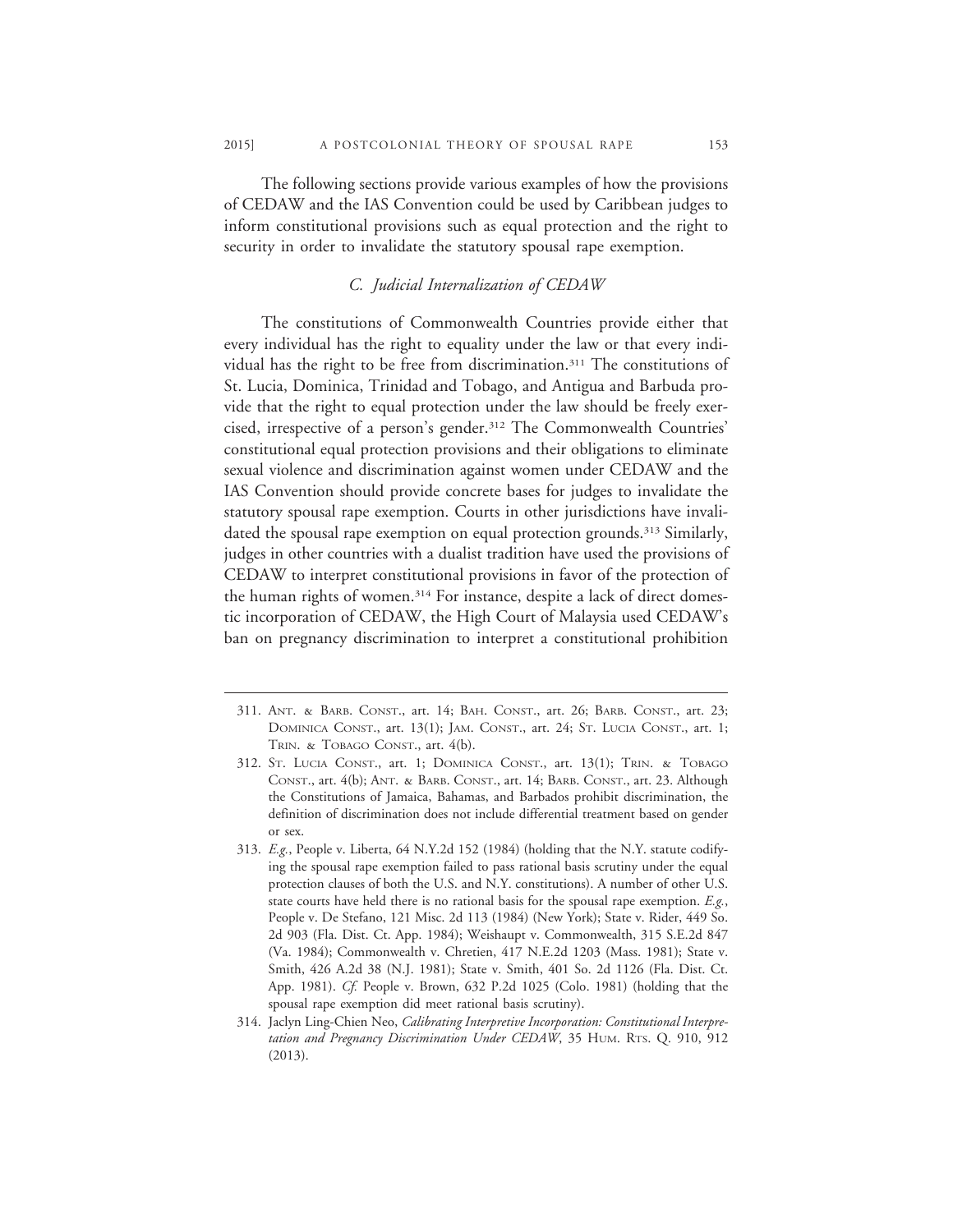on gender discrimination to strike down employment practices that discriminate against pregnant women.<sup>315</sup>

With respect to defining the concept of equal protection and antidiscrimination in Caribbean constitutions, the British Privy Council in *Mohanlal Bhagwandeen v. Attorney General of Trinidad and Tobago* held that "a claimant who alleges inequality of treatment or its synonym discrimination must ordinarily establish that he has been or would be treated differently from some other similarly circumstanced person or persons."316

The spousal rape exemption, as preserved by the statutes of Commonwealth Countries, establishes the following illogical distinctions that treat similarly situated individuals differently: cohabitating married couples and cohabitating nonmarried couples; married women who have filed for, but have not yet obtained, a divorce and those who have not filed; married couples who have obtained a separation agreement and those who have not; married couples who have obtained a judicial decree that prevents a husband from having intercourse with his wife and married couples who have not; a married woman who is raped by her husband and a single woman who is raped by that woman's husband; a married man who rapes his wife and a single man who rapes the same married woman; and married women who have provided their husbands with notice of a filed petition for separation or divorce and those who have not.<sup>317</sup>

A married man who rapes his wife is no different than an unmarried man who rapes a woman as both are rapists; however, under the laws of Commonwealth Countries, spousal rapists and stranger rapists are treated differently. For a spousal rapist to be prosecuted, not only must the victim not consent to the sexual intercourse, but the Standard Spousal Rape Conditions must also be satisfied.

Sexual autonomy has been defined as "the right to freely decide when, with whom, and under what circumstance, to engage in sexual intercourse or other intimate behaviors with another person."318 The statutes of Com-

<sup>315.</sup> *See* Saikin v. Basirun, No. 21-248-2010 (July 12, 2011) (Malay.). In *Saikin*, the plaintiff's offer of employment was revoked after her employer learned of her pregnancy. *Id.* The court used articles 1 and 11 of CEDAW to find that revocation of the employment offer constituted gender discrimination, which was prohibited by the Malaysian Constitution. *Id*; *see also* Neo, *supra* note 314, at 912–13.

<sup>316. [2003]</sup> UKPC 21, ¶ 18 (appeal taken from Trin. & Tobago).

<sup>317.</sup> Robin West, *Equality Theory, Marital Rape, and the Promise of the Fourteenth Amendment*, 42 U. FLA. L. REV. 45, 65 (1990) (making similar equal protection arguments regarding the irrational distinctions established by the spousal rape exemption contained in the laws of certain American states).

<sup>318.</sup> Chih-Chieh Lin, *Failing to Achieve the Goal: A Feminist Perspective on Why Rape Law Reform in Taiwan Has been Unsuccessful*, 18 DUKE J. GENDER L. & POL'Y 163, 178 (2010).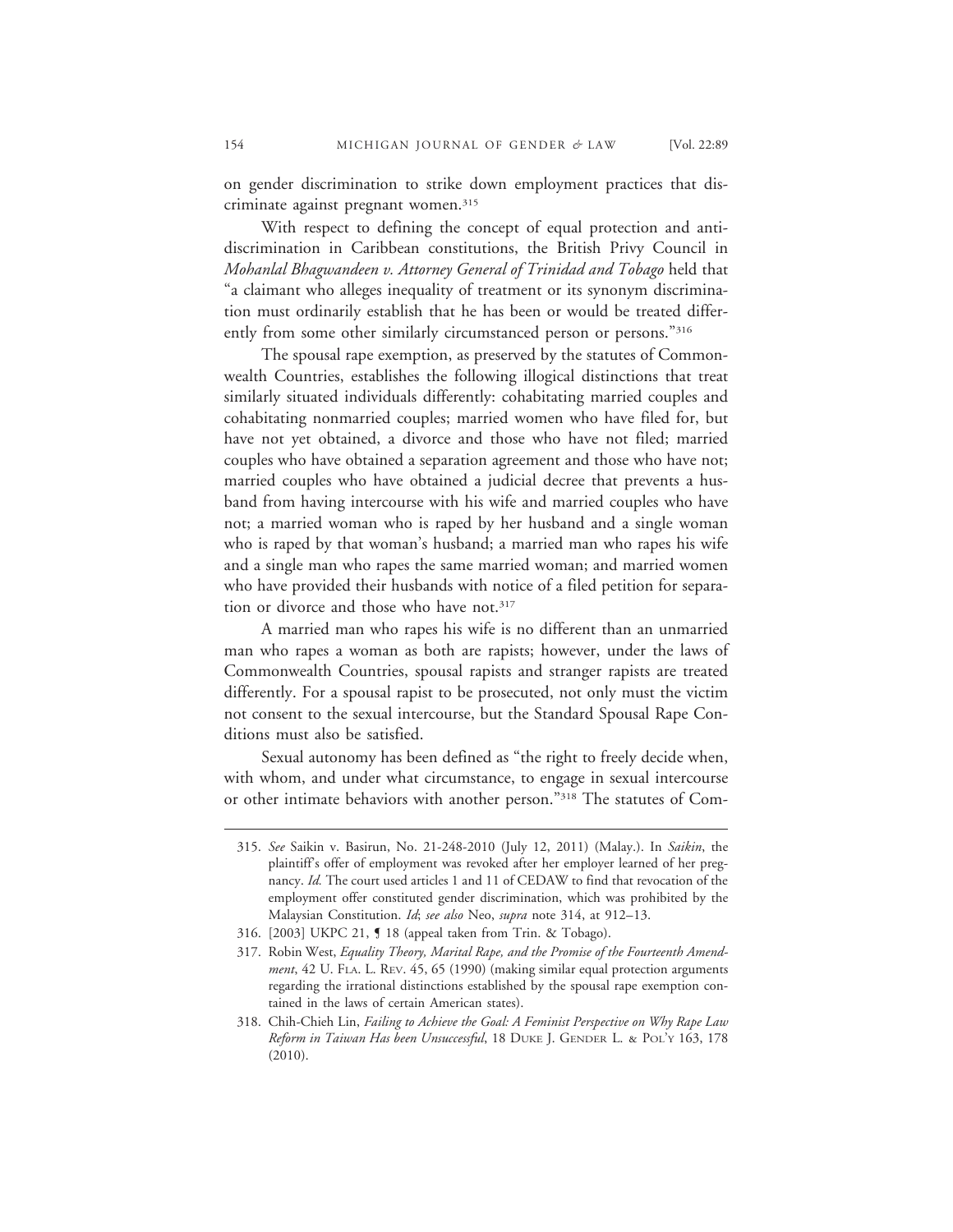monwealth Countries fail to equally protect the sexual autonomy of women. Under these statutes, a husband's right to sexual autonomy, or the right to freely decide to engage in intercourse, is adequately protected; however, a married woman's right to sexual autonomy does not receive similar protection if she fails to satisfy at least one of the Standard Spousal Rape Conditions and the lack of consent conditions prior to being assaulted by her husband.<sup>319</sup> In contrast to the lack of protection given to a married women's sexual autonomy, an unmarried woman's right to sexual autonomy under these statutes is protected to the extent that the intercourse occurred without her consent.320

The CEDAW Committee has stated that any distinction, exclusion, or restriction that has the effect or purpose of impairing or nullifying the recognition, enjoyment, or exercise by women of human rights and fundamental freedoms is discrimination, even where discrimination was not intended.321 The CEDAW Committee has acknowledged, and CEDAW provides, that women have the right to be free from discrimination, irrespective of their marital status.<sup>322</sup> The CEDAW Committee has also stated "gender-based violence is a form of discrimination that seriously inhibits women's ability to enjoy rights and freedoms on a basis of equality with men."323 Moreover, the United Nations Declaration on the Elimination of Violence Against Women includes spousal rape in its definition of violence against women.324 Spousal rape is a form of gender-based sexual violence, as women disproportionately suffer from spousal rape.325 In *Vertido v. Philippines*, the CEDAW Committee reasoned that rape violates a woman's right to "personal security and bodily integrity."326 Spousal rape is a tool of domi-

- 323. Gen. Rec. No. 19, *supra* note 191, at ¶ 1.
- 324. G.A. Res. 48/104, art. 2(a), U.N. Doc. A/RES/48/104 (Feb. 23, 1994).
- 325. *See* West, *supra* note 317, at 66–70; *see also Women in an Insecure World: Violence Against Women Facts, Figures and Analysis*, U.N. CHILDREN'S FUND 4 (Sept. 2005), http://www.unicef.org/emerg/files/women\_insecure\_world.pdf (arguing genderbased violence includes rape and domestic violence and that women disproportionately suffer from rape).
- 326. *Vertido*, *supra* note 146, at ¶ 8.7.

<sup>319.</sup> Sexual Offences Act (Act 9/1995), § 4 (Ant. & Barb.).

<sup>320.</sup> *Id.*

<sup>321.</sup> Comm. on the Elimination of Discrimination Against Women, General Recommendation No. 28 on the Core Obligations of States Parties under Article 2 of the Convention on the Elimination of All Forms of Discrimination against Women, 47th Sess., Oct. 4, 2010-Oct. 22, 2010, U.N. Doc. CEDAW/C/GC/28, ¶ 5 (Dec. 16, 2010). See CEDAW, *supra* note 11, at art. 1 for a definition of "discrimination against women."

<sup>322.</sup> Comm. on the Elimination of Discrimination Against Women, General Recommendation No. 23, 16th Sess., 1997, ¶ 3, http://www.un.org/womenwatch/daw/cedaw/ recommendations/recomm.htm; *see also* CEDAW, *supra* note 11, at arts. 1, 11, 16.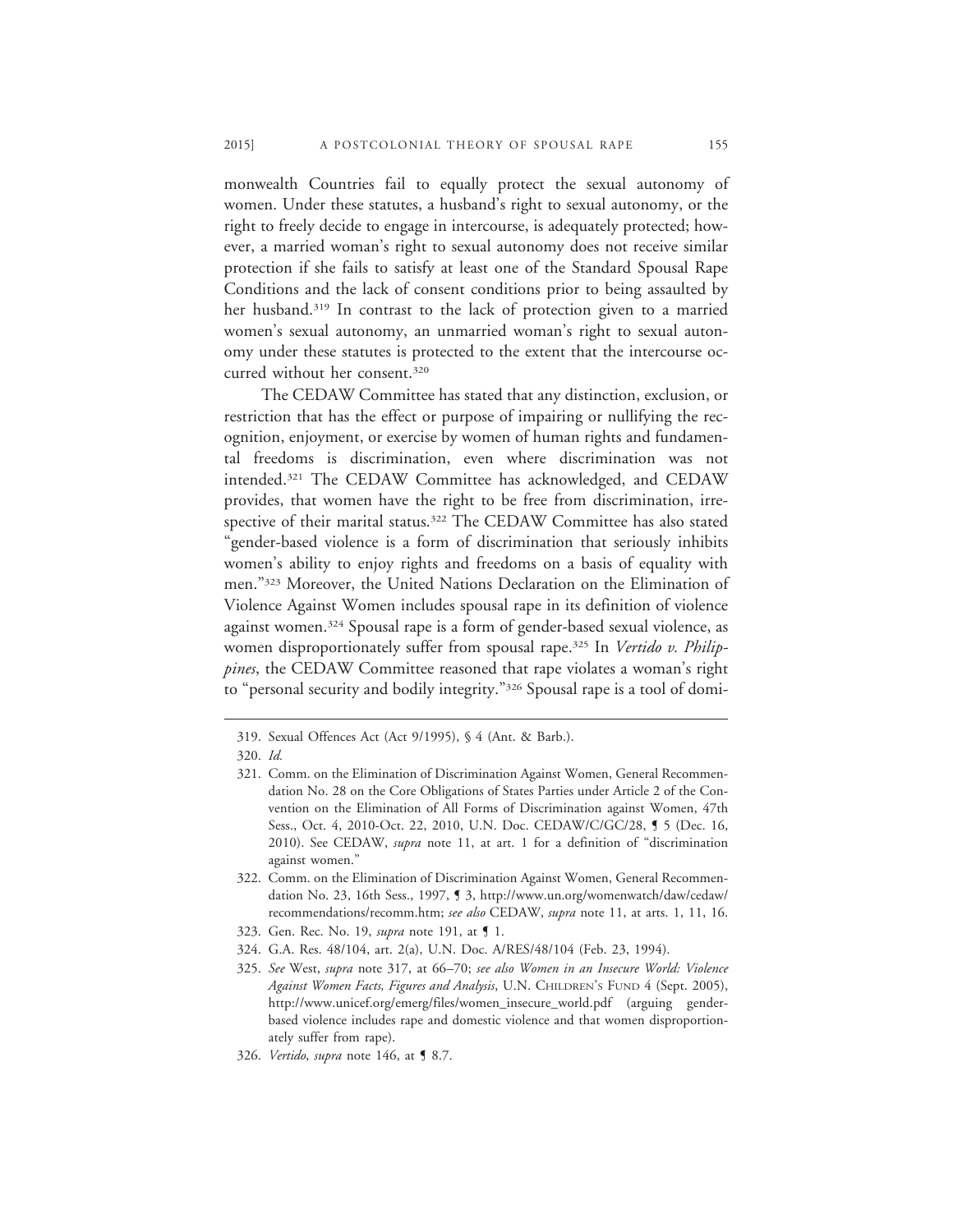nance that subjugates women by treating women like chattel, thereby making women subject to the desires of their owners/husbands; "this perpetuates the practice of treating women as second-class citizens and discriminates against [women] on the basis of their gender."327 While Commonwealth Countries should be lauded for ratifying CEDAW, in contrast to other countries such as the United States who have not ratified CEDAW, from a postcolonial perspective the spousal rape exemption forces Caribbean women into gendered subalterneity.

It should be noted that the sexual offences laws of certain Commonwealth Countries contain gender-neutral terms, so it may be possible for a wife to be prosecuted for raping her husband.<sup>328</sup> One may argue that because such statutes permit a husband and wife to both be equally prosecuted for violating the other's sexual autonomy, a wife's sexual autonomy is equally protected in comparison to her husband's sexual autonomy. A married woman's right to sexual autonomy cannot be equally protected even under a gender-neutral law, as women are more susceptible to spousal rape.<sup>329</sup> Women are more likely to be victims of spousal rape and therefore are more likely to be required to satisfy the Standard Spousal Rape Conditions to obtain protection from the law.

International tribunals and courts have developed case law that is an important source of law in Commonwealth Caribbean jurisprudence.<sup>330</sup> The Commonwealth Caribbean jurisprudence of the British Privy Council has been significantly influenced by human rights decisions by a number of international entities, including the European Court of Human Rights and the United Nations Human Rights Committee.<sup>331</sup> The European Convention on Human Rights and the Universal Declaration of Human Rights heavily influenced the constitutions of many Commonwealth Countries, such as the Bahamas.<sup>332</sup> International courts have also concluded that vio-

330. ANTOINE, *supra* note 103, at 206–09.

332. ANTOINE, *supra* note 103, at 208.

<sup>327.</sup> Nancy Kaymar Stafford, *Permission for Domestic Violence: Marital Rape in Ghanaian Marriages*, 29 WOMEN'S RTS. L. REP. 63, 73 (2008).

<sup>328.</sup> *See, e.g.*, Sexual Offences Act, ch. 99, pt. 15(1) (2014) (Bah.). The Act uses both gender neutral and gender specific terms to describe spousal rape and provides in part, "*any person* who has sexual intercourse with *his* spouse without the consent of the spouse." *Id.* (emphasis added). The term "person" is gender neutral; however, the use of the term "his" may indicate only a husband can commit spousal rape, not a wife.

<sup>329.</sup> *See generally U.S. History of Marital Rape*, CRISIS CONNECTION, http://www.crisisconnectioninc.org/pdf/US\_History\_of\_Marital\_Rape.pdf [hereinafter Crisis Connection] (last visited Apr. 21, 2014).

<sup>331.</sup> *Id.* at 207; *see also* Minister of Home Affairs v. Fisher [1980] A.C. 319 (P.C.) (appeal taken from Berm.); Fisher v. Minister of Public Safety & Immigration [1998] A.C. 673 (P.C.) (appeal taken from Bah.).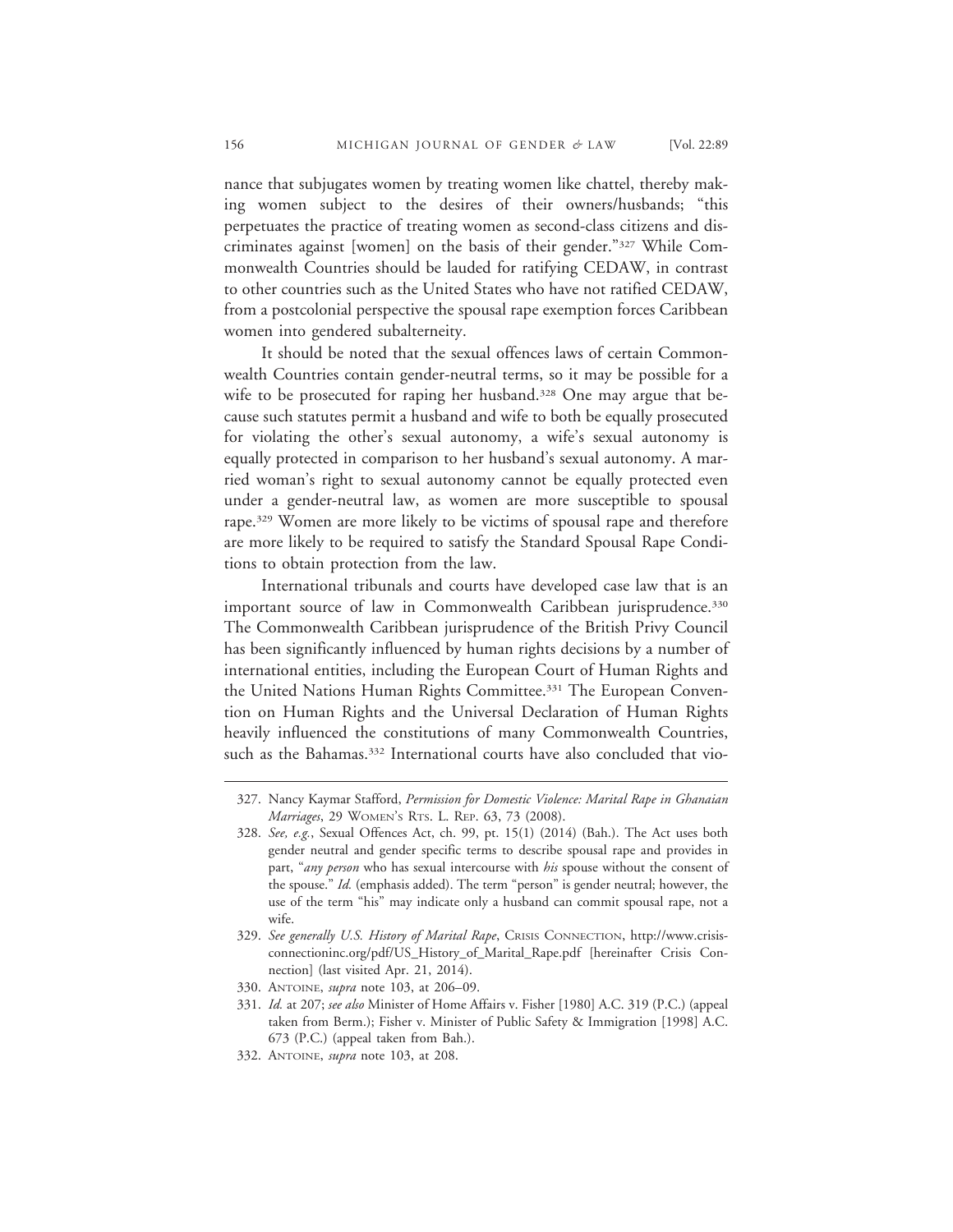lence against women is a form of gender-based discrimination, which violates the obligation of a state to provide equal protection to its citizens.333 In *Opuz v. Turkey*, the European Court on Human Rights held that Turkey had violated the equal protection and antidiscrimination clause contained in Article 14 of the European Convention for the Protection of Human Rights and Fundamental Freedoms,<sup>334</sup> by failing to protect a married woman and her mother from the repeated violent assaults inflicted by the husband of the married woman.335 The court concluded that violence against women was tolerated by Turkish authorities<sup>336</sup> and found that "[a] [s]tate's failure to protect women against domestic violence breaches their right to equal protection of the law and . . . this failure does not need to be intentional."337

In *Bishop of Roman Catholic Diocese of Port Louis v. Suttyhudeo Tengur,* the British Privy Council reasoned that once an individual alleging violation of antidiscrimination principles or the right to equal protection provides evidence that he or she has been or would be treated differently from some other similarly circumstanced person or persons, the alleged discriminator must then justify the discrimination as "having a legitimate aim and as having a reasonable relationship of proportionality between the means employed and the aim sought to be realized."338

As Part II of this Article discusses, one justification for the spousal rape exemption is the protection of marital privacy and the promotion of reconciliation between spouses, which has evolved from the unities theory. Spousal rape more frequently occurs in relationships that involve other types of violence, and, as a result, some researchers have concluded that spousal rape is an "extension of domestic violence."<sup>339</sup> As the New York Court of Appeals noted in *People v. Liberta*, a state arguably has no legitimate interest in protecting marital privacy or promoting marital reconciliation where a marriage involves domestic violence and where the marriage has decayed to a point where the sexual relations of the spouses are no longer consensual

- 335. *Opuz*, App. No. 33401/02 at **11** 7-69, 202.
- 336. *Opuz*, App. No. 33401/02 at **[** 197.
- 337. *Opuz*, App. No. 33401/02 at ¶ 191.

<sup>333.</sup> Opuz v. Turkey, App. No. 33401/02, Eur. Ct. H.R. (2009), http://www.refworld .org/docid/4a2f84392.html.

<sup>334.</sup> Convention for the Protection of Human Rights and Fundamental Freedoms, as amended by Protocols No. 11 and No. 14, June 1, 2010, CETS No. 194. Article 14 provides "the enjoyment of the rights and freedoms set forth in this Convention shall be secured without discrimination on any ground such as sex, race, colour, language, religion, political or other opinion, national or social origin, association with a national minority, property, birth or other status." *Id.*

<sup>338.</sup> Bishop of Roman Catholic Diocese of Port Louis v. Tengur, [2004] UKPC 9, ¶ 19 (P.C.) (appeal taken from Mauritius).

<sup>339.</sup> Crisis Connection, *supra* note 329, at 4; *see also* IDA M. JOHNSON & ROBERT T. SIGLER, FORCED SEXUAL INTERCOURSE IN INTIMATE RELATIONSHIPS 22 (1997).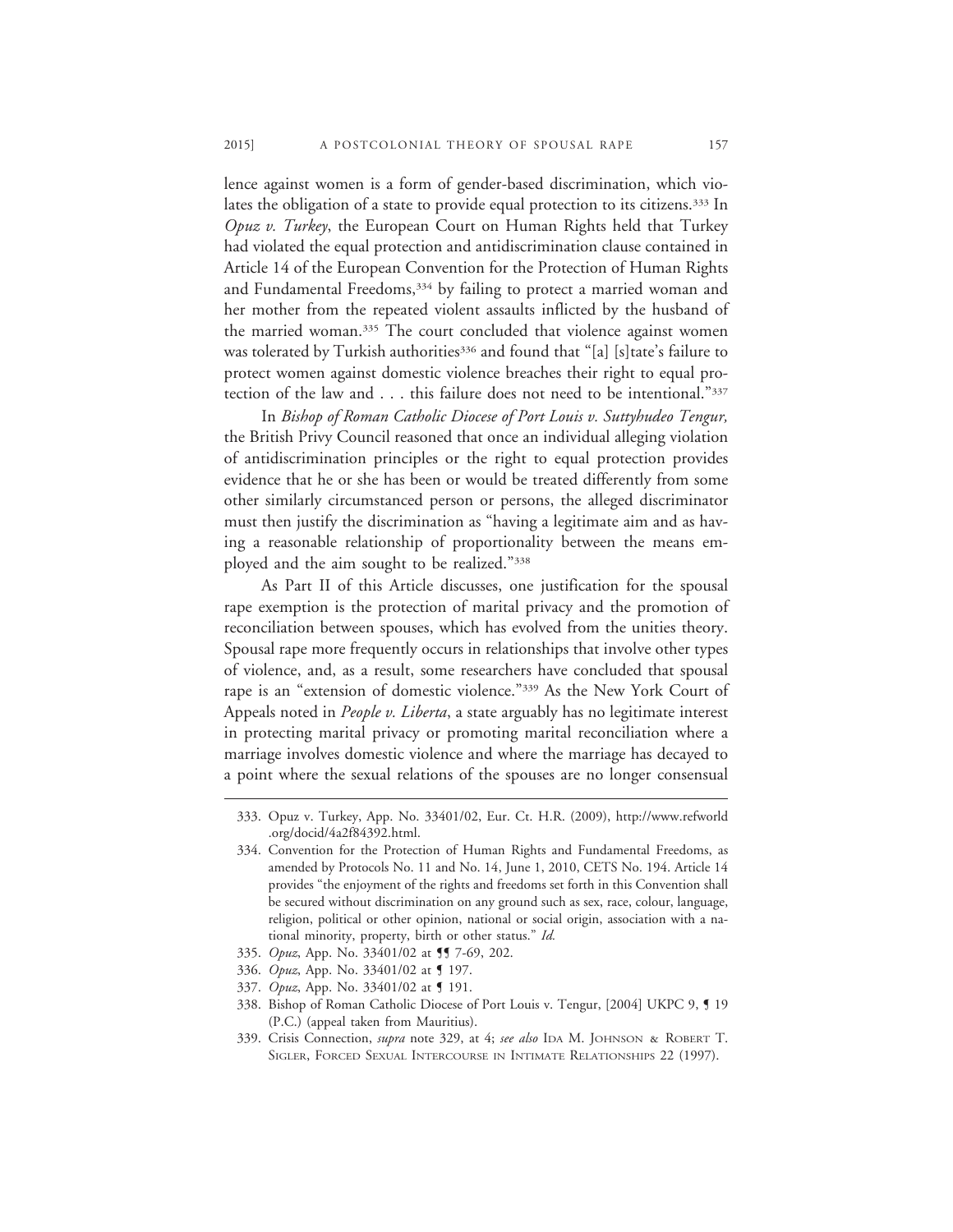and sexual abuse has occurred.340 CEDAW explicitly provides that states must "modify or abolish existing laws, regulations, customs and practices which constitute discrimination against women" and "repeal all national penal provisions which constitute discrimination against women."341 The statutes of Commonwealth Countries retain many of the gendered common law justifications, as discussed in Part III of this Article. By codifying the common law spousal rape exemption, Commonwealth Countries have failed to meet their obligations under CEDAW to eliminate gender-based violence. In addition, these statutes violate the equal protection provisions of Caribbean constitutions, as husbands are free to rape their wives as long as none of the Standard Spousal Rape Conditions are satisfied.

Requiring a woman to comply with the Standard Spousal Rape Conditions prior to being raped by her husband is contrary to the goal of marital reconciliation. Satisfaction of at least one of the Standard Spousal Rape Conditions requires the couple to take steps to dissolve their marriage before a sexual assault; this requirement does not promote marital reconciliation. What if a woman has no interest in filing for divorce or separation but believes her husband should face consequences for raping her? The sexual offences statutes of Commonwealth Countries fail to address this issue.

Moreover, even if one concedes that marital privacy is a legitimate aim, the imposition of the Standard Spousal Rape Conditions is not reasonably proportionate, as these laws contribute to the continued subordination of women. These laws fail "to ensure that all citizens are subject equally to one and only one sovereign, namely the sovereignty of the rule of law,"342 and they fail to protect women raped by their husbands who cannot satisfy one of the Standard Spousal Rape Conditions before the rape. Put differently, by requiring satisfaction of the Standard Spousal Rape Conditions, the spousal rape exemptions contained in the laws of Commonwealth Countries legitimize "a regime of private force and organized violence that creates and encourages the male subordination of women and the insulation of [a] separate and sovereign political regime through which that subordination is effectuated."343 Furthermore, a law that provides no protection to similarly situated individuals, specifically married women who are raped and have satisfied at least one of the Standard Spousal Rape Conditions and married women who are raped but have failed to satisfy any of the Standard Spousal Rape Conditions, cannot be rational, legitimate, or reasonably proportionate.

<sup>340.</sup> People v. Liberta, 474 N.E.2d 567, 574 (1984).

<sup>341.</sup> CEDAW, *supra* note 11, at art. 2.

<sup>342.</sup> West, *supra* note 317, at 71.

<sup>343.</sup> *Id.*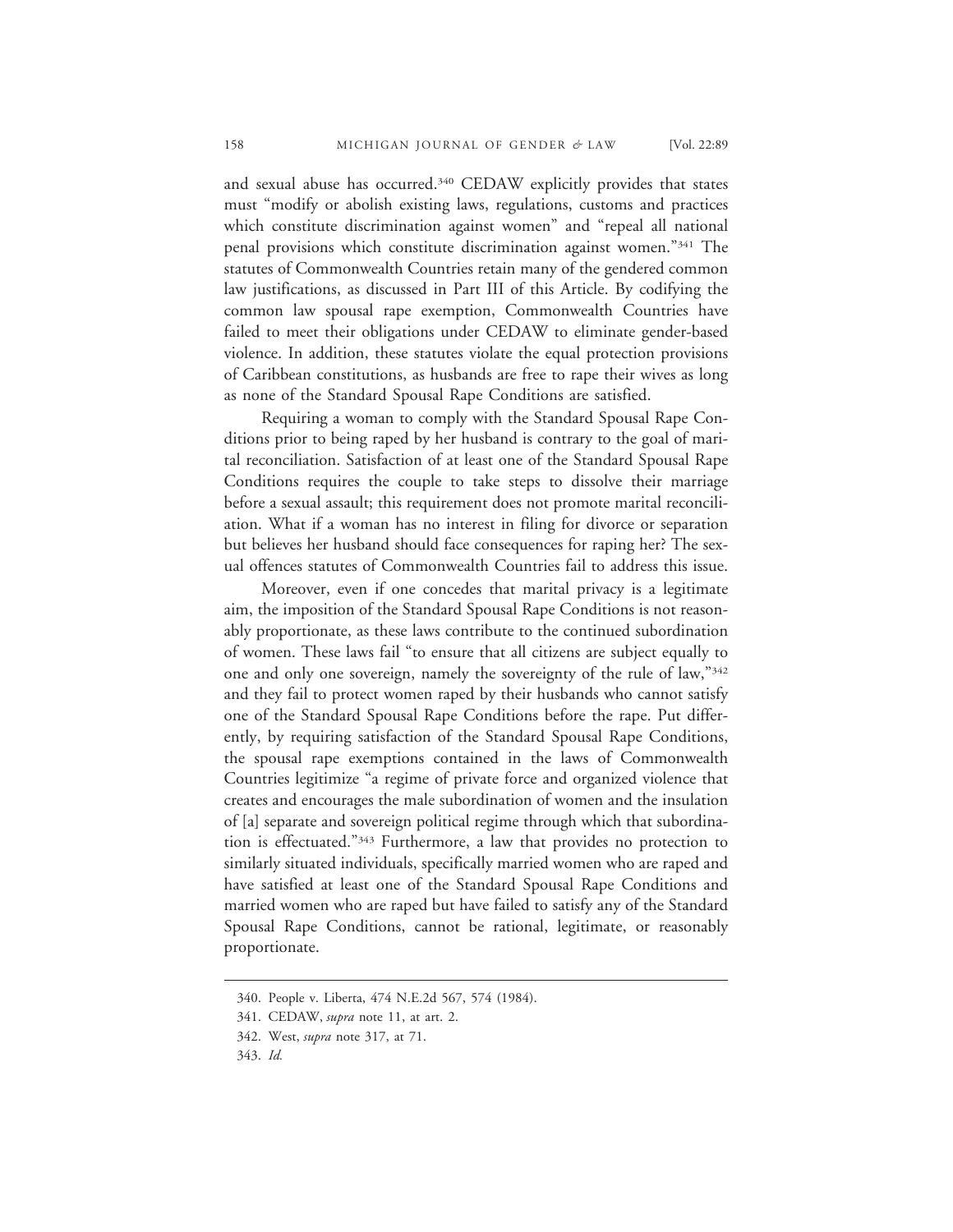Additionally, although some Commonwealth Countries such as Barbados have adopted domestic violence statutes that may provide aid via the issuance of protective orders to married women being abused by their husbands,<sup>344</sup> the law should do more than simply provide "some remedy" to married women.<sup>345</sup> The law should provide appropriate and adequate remedies to women raped by their husbands.<sup>346</sup>

#### *D. Judicial Internalization of IAS Convention*

Judges could also use many of the provisions of the IAS Convention to interpret other human rights provisions contained in the constitutions of Commonwealth Countries, thereby justifying striking down the statutory spousal rape exemption. Article 4 of the IAS Convention provides that women have the right to life, liberty, and security of person.<sup>347</sup> Similarly, the constitutions of Commonwealth Countries contain a number of provisions regarding the right to personal security that lend support to the call for the elimination of the spousal rape exemption. For instance, the Constitution of Antigua and Barbuda ("Antiguan Constitution") proscribes the violation of certain fundamental rights and freedoms, including, but not limited to, the right of life, liberty, and security of the person.<sup>348</sup> The constitutions of Dominica,<sup>349</sup> St. Lucia,<sup>350</sup> Jamaica,<sup>351</sup> Barbados,<sup>352</sup> Bahamas,<sup>353</sup> and Trinidad and Tobago<sup>354</sup> also provide for the right to security of the person and protection under the law. In addressing the right to protection under the law in *Ong Ah Chuan v. Public Prosecutor,* the British Privy Council reasoned that " $[c]$ onstitution $[s]$ ... that purport to assure to all individual citizens the continued enjoyment of fundamental liberties or rights, . . . [such as the] 'protection of the law' . . . refer to a system of law which incorporates . . . fundamental rules of natural justice."355

- 347. Convention of Belém do Pará, *supra* note 11, at art. 4.
- 348. ANT. & BARB. CONST., arts 3–15.
- 349. DOMINICA CONST., art. 1.
- 350. ST. LUCIA CONST., art. 1(a).
- 351. JAM. CONST., art. 13(a).
- 352. BARB. CONST., art 11(a).
- 353. BAH. CONST., art. 15(a).
- 354. TRIN & TOBAGO CONST., art. 4(a).

<sup>344.</sup> *See* Domestic Violence Act 1993, ch. 130A (Barb.). http://.unwomen.org//%20Violence%20Protection%20Orders%20Act%201993.pdfhttp://.unwomen.org//%20Violence%20Protection%20Orders%20Act%201993.pdf.

<sup>345.</sup> Hilf, *supra* note 74, at 42. (citation omitted).

<sup>346.</sup> *Id.*

<sup>355.</sup> Ong Ah Chuan v. Pub. Prosecutor, [1980] UKPC 32, [1981] A.C. 648 (P.C.) (appeal taken from Sing.). The Privy Council has also held that the right to protection of the law also includes a right to due process of the law. Lewis v. Att'y Gen. of Jam.,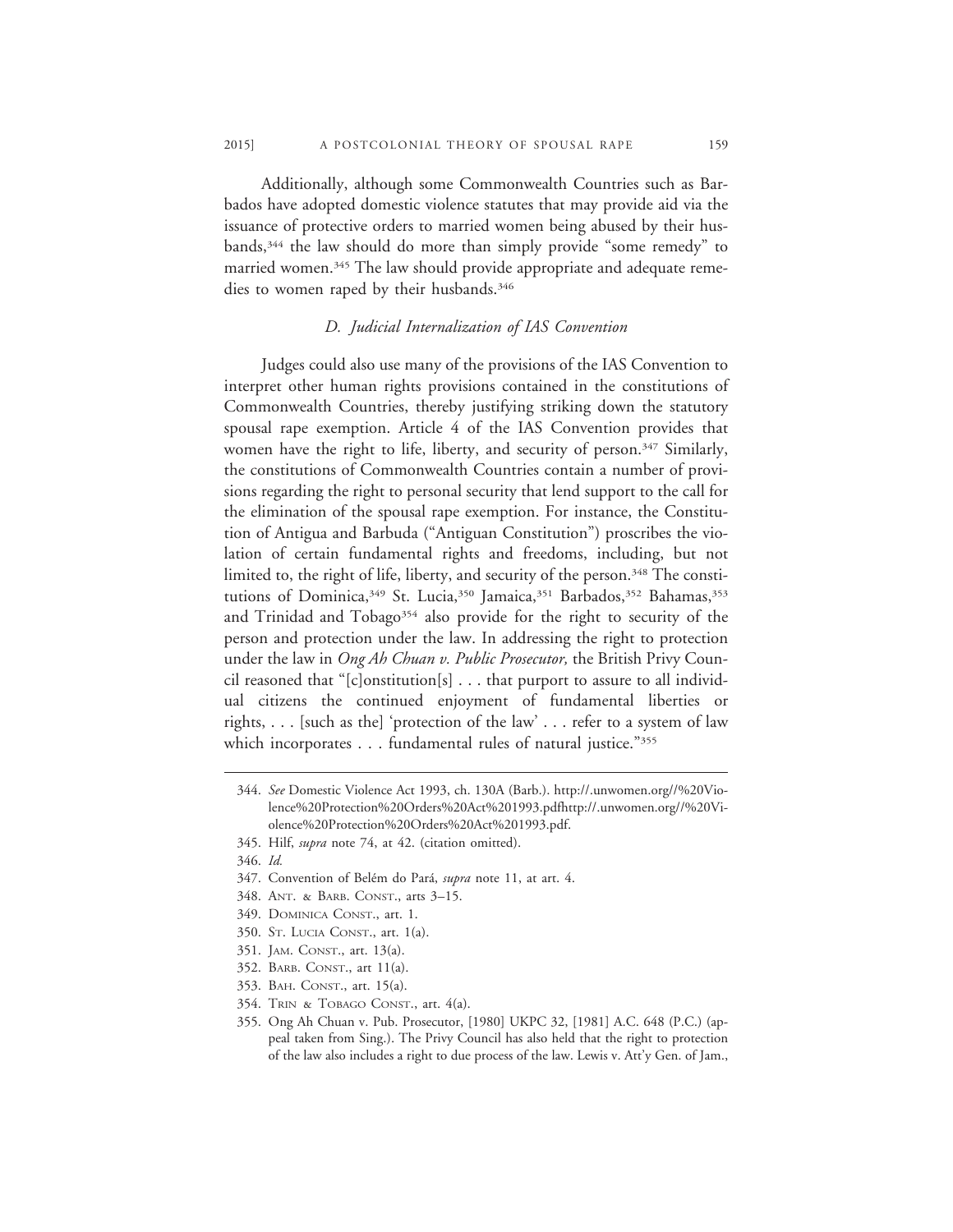The IAS Convention provides "that violence against women is an offense against human dignity and a manifestation of the historically unequal power relations between women and men." Scholars have defined human dignity as "a kind of intrinsic worth that belongs equally to all human beings as such, constituted by certain intrinsically valuable aspects of being human,"<sup>356</sup> and have further stated that "human dignity involves expressing an attitude—the attitude of respect—toward the humanity in each man's person."357 Jack Donnelly argues that human rights and the concept of human dignity are inextricably intertwined.<sup>358</sup> Donnelly posits that "human rights reflect—or at least analytically can be understood to reflect—a particular specification of certain minimum preconditions for a life of dignity in the contemporary world. But our detailed understanding of human dignity is shaped by our ideas and practices of human rights."359 Spousal rape, like stranger rape, violates the human dignity of a woman, as a woman's intrinsic worth as a human being has been attacked; in this situation, no respect is accorded to the "humanity within a woman's person." Rape is a violation of human dignity in that rape impacts the physical, mental, and emotional well-being of a woman.<sup>360</sup> Through rape, a woman becomes a mere tool of her rapist's sexual desires.<sup>361</sup> By failing to protect a married woman that has been raped by her husband, the laws of Commonwealth Countries signal to perpetrators that a married woman's right to human dignity is to be accorded less value and protection than an unmarried woman's right to human dignity.

Caribbean judges must be willing to use unincorporated treaties to elucidate the meaning of constitutional provisions, which can be used to strike down domestic statutes that infringe on human rights.<sup>362</sup> A woman's

361. *Id.*

<sup>[2000]</sup> UKPC 35, [2001], 2 A.C. 50 (P.C.) (appeal taken from Jam.) (analyzing the right to protection of the law under the Jamaican Constitution).

<sup>356.</sup> Alan Dewirth, *Human Dignity as the Basis of Rights*, *in* THE CONSTITUTION OF RIGHTS: HUMAN DIGNITY AND AMERICAN VALUES 12 (M. J. Meyer & W. A. Parent eds., 1992).

<sup>357.</sup> Jack Donnelly, *Human Dignity and Human Rights*, Swiss Initiative to Commemorate the 60th Anniversary of the UDHR Protecting Dignity: An Agenda for Human Rights Research Project on Human Dignity 82 (2009).

<sup>358.</sup> *Id.* at 83.

<sup>359.</sup> *Id.*

<sup>360.</sup> Martha Nussbaum, *Human Diginity and Bioethics*, ESSAYS COMMISSIONED BY THE PRESIDENT'S COUNCIL ON BIOETHICS (Mar. 2008), *available at* http://bioethics .georgetown.edu/pcbe/reports/human\_dignity/chapter14.html.

<sup>362.</sup> For instance, in *Reyes v. The Queen*, the Privy Council used the ICCPR's prohibition on inhuman punishment to interpret Belize's constitutional ban on inhuman treatment and invalidated Belize's mandatory death penalty statute. Reyes v. The Queen, [2002] UKPC 11, 27-28, 41, 43, [2002] 2 A.C. at 247, 255-56. The Criminal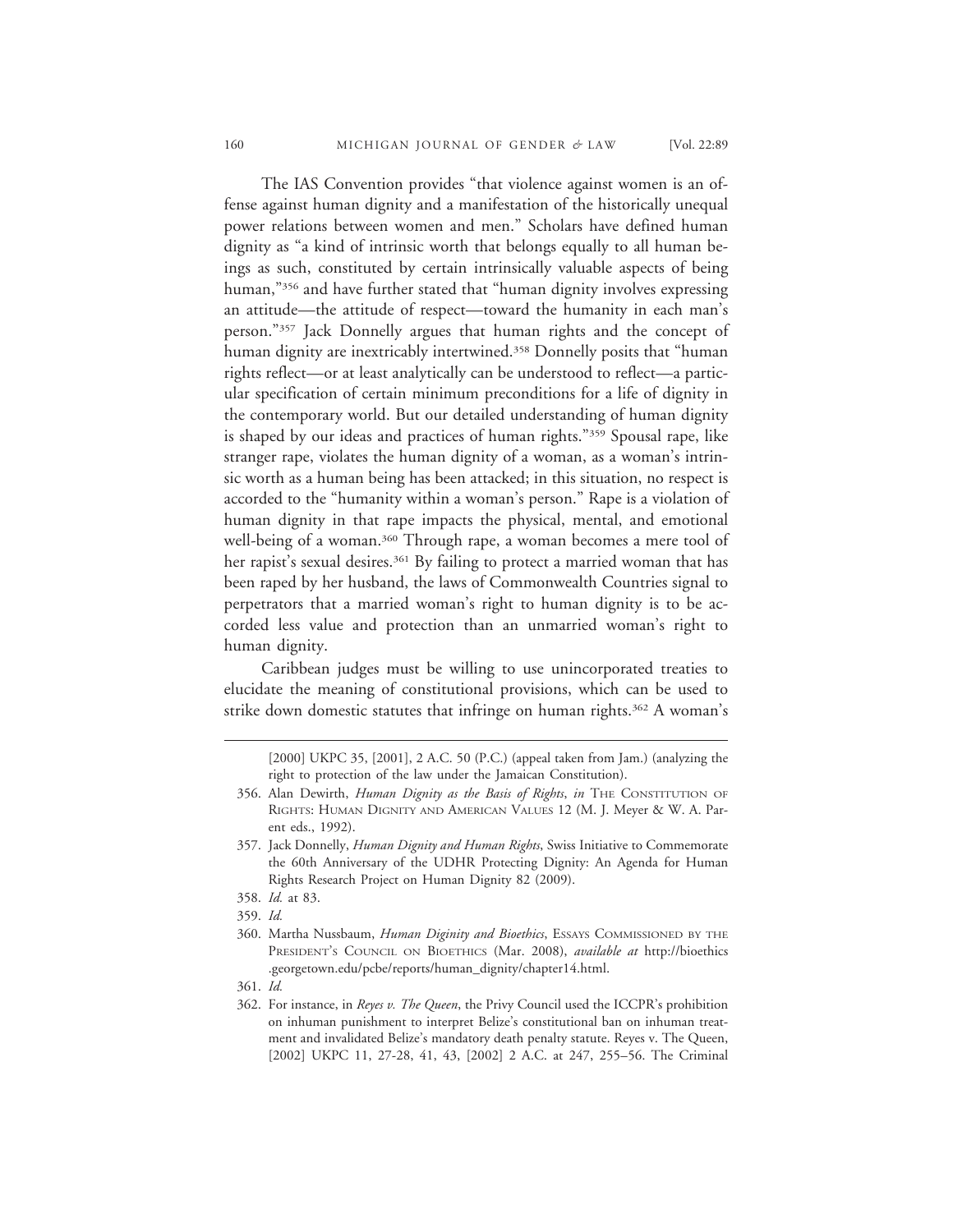security and human dignity are not guaranteed when the law fails to adequately protect her from spousal rape. By criminalizing spousal rape only when one of the Spousal Rape Conditions has been satisfied, Commonwealth Countries fail to protect women who cannot satisfy these conditions. These countries are arguably condoning sexual violence against women in the context of marriage.

Article 3 of the IAS Convention states that "Every woman has the right to be free from violence in both the public and private spheres."363 The perpetuation of the spousal rape exemption via the imposition of the Standard Spousal Rape Conditions and the lesser sentencing accorded to the crime of spousal rape compared to stranger rape reinforces inequality between men and women within the private sphere of the home. It also perpetuates sexual violence against women in the private sphere by failing to adequately protect married women from husbands who sexually abuse them.

In *Pratt,* the British Privy Council interpreted the right to be free from inhumane treatment under Article 17 of the Jamaican Constitution, holding that it "prefer[red] an interpretation of the Constitution of Jamaica that accepts civilized standards of behavior which will outlaw acts of inhumanity."364 David Mitchell posits "rape is universally included as a component of every other *jus cogens* norm, and has long been [seen as] a violation of

Code of Belize provides, "Every person who commits murder shall suffer death." Belize Crim. Code, ch. 101, 106(1) (2000); See also Waters, *supra* note 288, at 681, for a detailed discussion of the Reyes case. Waters contends that in Reyes, the "Privy Council . . . took a turn toward a more monistic conception, creating a sort of presumption that the people of Belize intended that their chosen 'rules' would comply with international human rights law." *Id.* at 681. When a domestic statute, adopted prior to ratification of an international treaty that guarantees human rights or obligates states to protect human rights, conflicts with the international treaty, Caribbean judges should be willing to implement the last-in-time rule, meaning that the later in time prevails in case of conflict. Shelton, *supra* note 268, at 5. If the legislative branch adopted the conflicting domestic law after treaty ratification, Caribbean judges should be willing to presume the legislative branch did not intend to legislate against the state's international treaty obligations. *Id.* at 625.

<sup>363.</sup> Convention of Belem do Pará, *supra* note 11, at art. 3.

<sup>364.</sup> *Pratt*, [1994] A.C. The right to be free from inhuman treatment can be found in the constitutions of many Commonwealth Countries. *See, e.g.*, ST. LUCIA CONST., art. 5; JAM. CONST., art. 17(1); BARB. CONST., 15(1); DOMINICA CONST., art. 5; BAH. CONST., art. 17(1); ANT. & BARB. CONST., art. 7. The Trinidad and Tobago Constitution does not contain a general reference to the right to be free from torture and inhuman punishment. SIR FRED PHILLIPS, FREEDOM IN THE CARIBBEAN: A STUDY IN CONSTITUTIONAL CHANGE 124 (1977).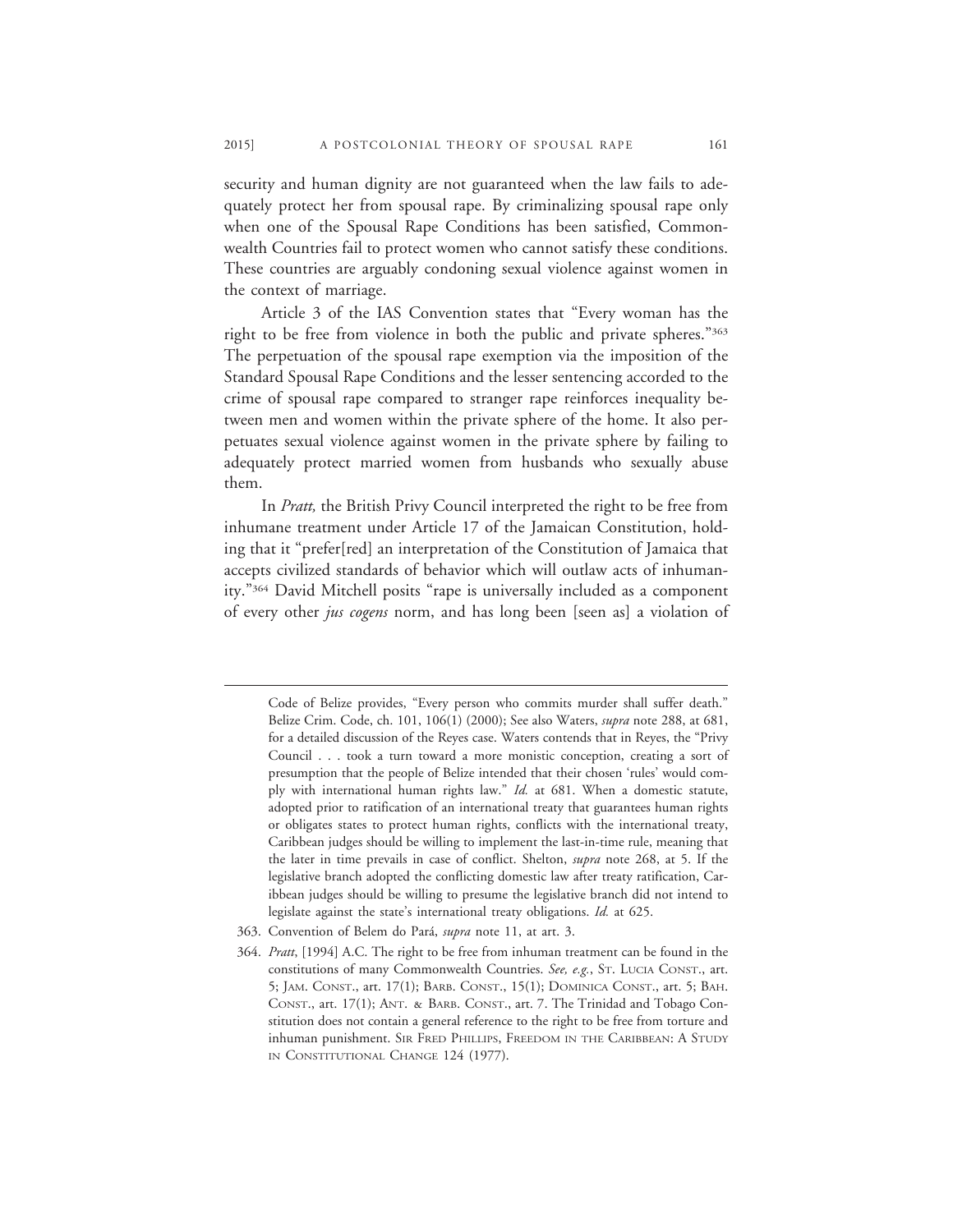customary international law."365 Moreover, arguments against establishing rape as a principle of *jus cogens* "force one to make an inhuman, almost barbaric [point] regarding why rape should not be expressly prohibited in all situations."<sup>366</sup> The Inter-American Court on Human Rights has also recognized rape as a form of torture.367 In *Meja v. Peru*, the Inter-American Court on Human Rights held that the rape of a civilian woman by a Peruvian solider violated the American Convention on Human Rights and constituted torture.<sup>368</sup> The court found that "rape is considered to be a method of psychological torture."369 From the human rights perspective, it is necessary to protect citizens from state-condoned actions and policies that may deprive them of their human rights and negatively affect the global community.370 In 2009, the Inter-American Human Rights Court held that, by failing to effectively prevent or prosecute the rape and murder of three women in Juarez, Mexico, the Mexican government had violated their rights to life, personal integrity, and personal liberty as set forth in the American Convention on Human Rights.371 The Inter-American Human Rights Court ordered Mexico to prevent future violations through public reporting, education, and training.372

Rape is a brutal act that should be punished no matter the context. International law requires Commonwealth Countries to protect married women from rape at the hands of their husbands, even where a woman is unable to satisfy the Standard Spousal Rape Conditions. When given the opportunity to do so, Caribbean judges should be willing to declare that the statutory spousal rape exemption violates not only international law, but also constitutional provisions.

## *E. Judicial Internalization Despite Savings Clause*

The savings clause contained in the constitutions of many Commonwealth Countries may require Caribbean judges to consider preserving the

<sup>365.</sup> Davis S. Mitchell, *The Prohibition of Rape in International Humanitarian Law as Norm of Jus Cogens: Clarifying the Doctrine*, 15 DUKE J. COMP. & INT'L L. 219, 226 (2005).

<sup>366.</sup> *Id.*; *see also* James R. McHenry III, *The Prosecution of Rape Under International Law: Justice That Is Long Overdue*, 35 VAND. J. TRANSNAT'L. L. 1269, 1309 (2002).

<sup>367.</sup> *See* Mitchell, *supra* note 365, at 245.

<sup>368.</sup> Mejia v. Peru, Case 10.970, Inter-Am. Comm'n H.R., Report No. 5/96, OEA/ Ser.L/V/II.91 doc. 7, at 157 (1996).

<sup>369.</sup> *Mejia*, Inter-Am. Comm'n H.R., Report No. 5/96, OEA/Ser.L/V/II.91 doc. 7, at 157.

<sup>370.</sup> LUNG-CHU CHEN, AN INTRODUCTION TO CONTEMPORARY INTERNATIONAL LAW 204–05 (1989).

<sup>371.</sup> González v. Mexico, Inter-Am. Ct. H.R. (ser. C) No. 205, **[** 602(5) (Nov. 16 2009).

<sup>372.</sup> *Gonz´alez*, Inter-Am. Ct. H.R. (ser. C) No. 205, at ¶ 602(19–22).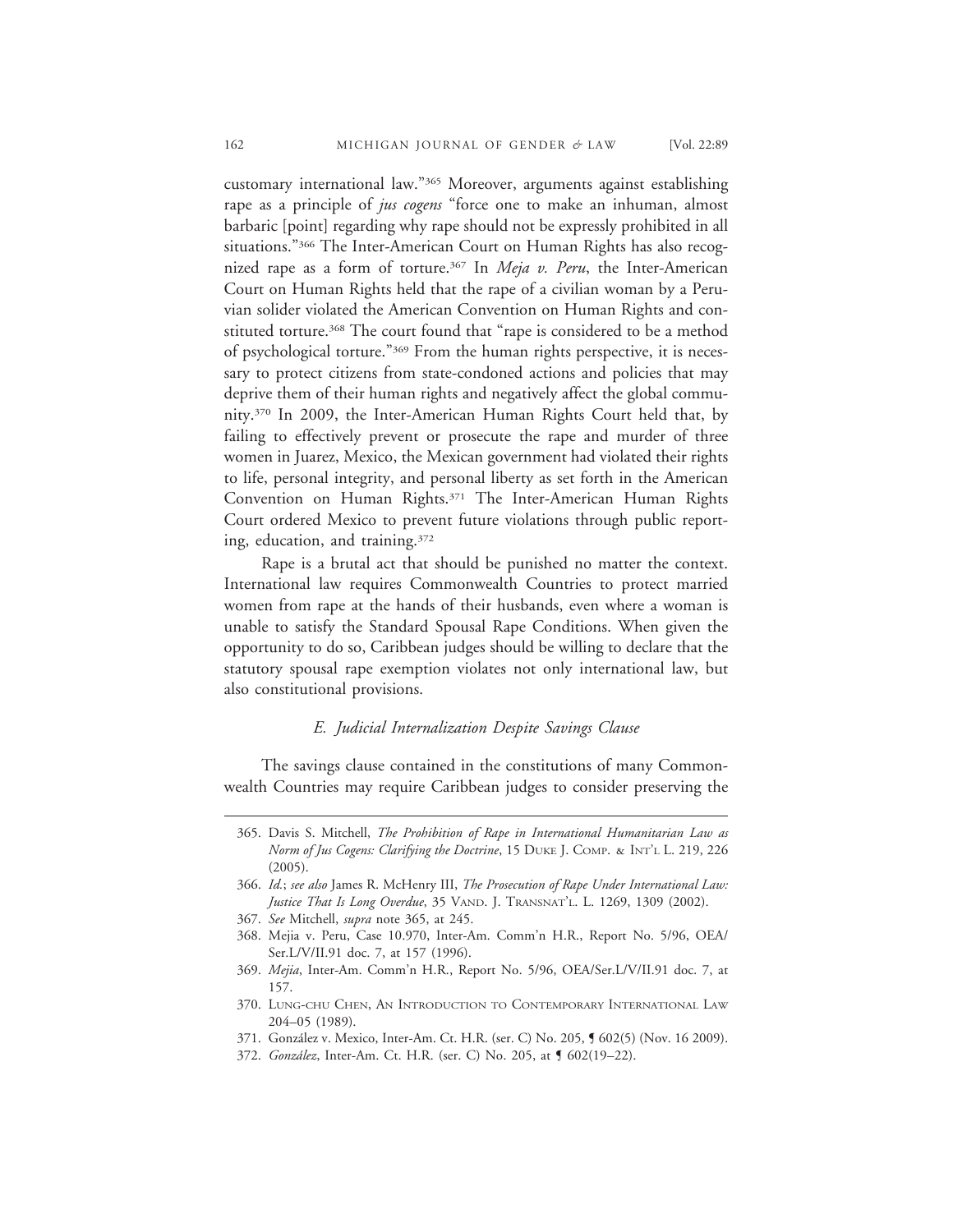spousal rape exemption in some form. Savings clauses in Caribbean constitutions have, in some instances, prevented local courts from protecting fundamental human rights.<sup>373</sup> As discussed in Part I of this Article, the British Privy Council has historically interpreted the savings clause of Commonwealth Countries to mean that the rights guaranteed by the constitutions of these countries are subject to the common law principles that existed prior to emancipation. Historically, at common law, a man could not be convicted of raping his wife based on the many justifications that have been discussed in detail in Part II of this Article. Therefore, one could argue that the fundamental rights contained in the constitutions of Commonwealth Countries, such as the right to protection from inhuman treatment, are subject to the common law spousal rape exemption. However, the British Privy Council has adopted a more liberal approach to interpreting savings clauses in its recent decisions. Although the death penalty was legal under the common law prior to Jamaica gaining independence, in the 2004 case of *Lambert v. the Queen (Attorney General for Jamaica Intervening)*, the British Privy Council held that the imposition of the death penalty violated the Jamaican Constitution.374

In *Lambert,* the British Privy Council held that the common law that existed prior to Jamaica gaining independence recognizes the fundamental rights set forth in the Jamaican constitution.375 The British Privy Council reasoned that an analysis of Jamaica's constitution must "proceed upon the presumption that the fundamental rights that it covers are already secured to the people of Jamaica by existing law."376 The court also indicated that its prior case law addressing savings clauses should not be interpreted to mean that "human rights in Jamaica were to be frozen indefinitely at the point they had reached [on emancipation] in August 1962."377 The British Privy Council went so far as to state that to the extent its prior decisions on saving laws clauses prohibited "judicial modification or adaptation of any existing

<sup>373.</sup> Forsythe v. Att'y Gen. of Jam., (1997) 34 J.L.R. 512. In *Forsythe*, the Jamaican Court of Appeals held a Rastafarian could not challenge laws criminalizing the use of marijuana on religious grounds as these laws were in place prior to the development of the Rastafarian religion. *Id.*; *see also* Burnham, *supra* note 211 (arguing that the Caribbean Court of Justice should address the role of saving clauses in Caribbean constitutions).

<sup>374.</sup> Watson v. The Queen [2004] UKPC 34, [2005] 1 A.C. 472 (appeal taken from Jam.); *see also* Stephen Vasciannie, *The Decision of the Judicial Committee of the Privy Council in the Lambert Watson Case from Jamaica on the Mandatory Death Penalty and the Question of Fragmentation*, 41 INT'L L. & POL'Y. 837 (2009).

<sup>375.</sup> *Watson*, [2004] UKPC 34, at **[1** 59-61.

<sup>376.</sup> *Watson*, [2004] UKPC 34, at ¶ 41 (citation omitted).

<sup>377.</sup> *Watson*, [2004] UKPC 34, at ¶ 54.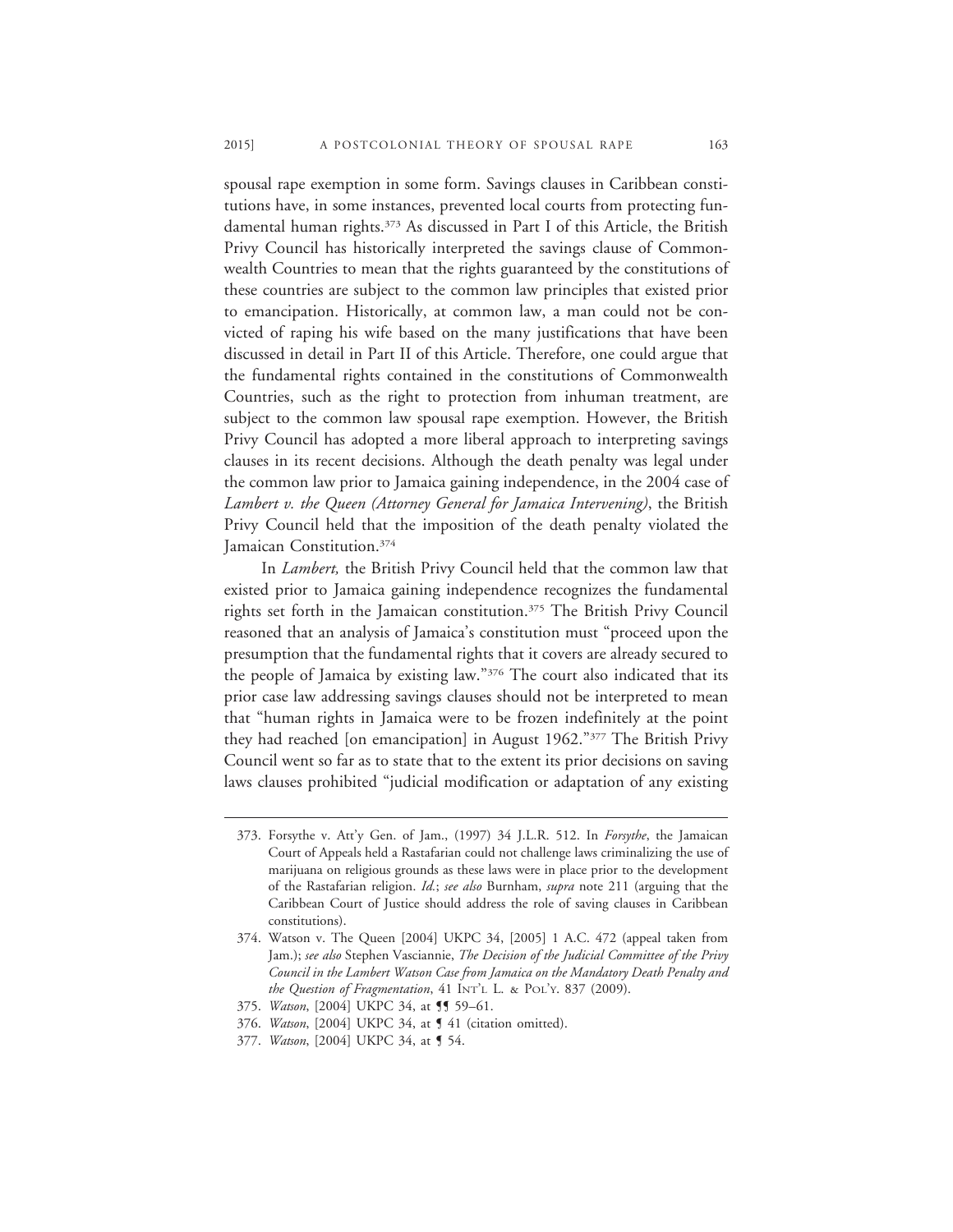law to bring it into conformity with the human rights guarantees," such decisions should no longer be followed.378

Similarly, although the common law recognized the spousal rape exemption prior to many Commonwealth Countries' gaining independence from Britain, under the more liberal interpretation of savings clauses adopted by the British Privy Council, the common law that existed prior to independence arguably acknowledges the existence of fundamental rights, including the right of women to be free from sexual violence in the home. The existence of savings clauses in the constitutions of Commonwealth Countries does not prevent Commonwealth Countries from modifying their laws to completely eliminate the spousal rape exemption and bring them into conformity with international law.

Even after a country has domestically incorporated its treaty obligations, judges should have a continuing obligation to ensure that human rights are protected. Judicial internalization is not without its limits. Judicial activism may in some instances result in decisions that infringe on human rights.379 This Article does not advocate for blanket judicial activism, but instead calls for local judges to use international instruments to protect human rights. By relying on domestic constitutional provisions to incorporate treaties, the extent to which such incorporation is effective will depend on the language of the constitutional provisions.380 However, judicial internalization may also promote social and legislative internalization of the norms established by CEDAW and the IAS Convention. Judicial decisions using provisions of CEDAW and the IAS Convention in a manner that promotes the human rights of women and highlights the importance of state compliance with these conventions may lead the legislative branch to directly incorporate these treaties into domestic legislation. Statements by judges incorporating the provisions of CEDAW and the IAS Convention may also encourage women and civil society groups to continue to use domestic litigation as a tool to protect the human rights of women. Finally, it may signal to the populace the importance of combatting gendered norms that discriminate against women.<sup>381</sup>

<sup>378.</sup> *Watson*, [2004] UKPC 34, at ¶ 61.

<sup>379.</sup> *See generally* S.A.S. v. France, App. No. 43855/11, Eur. Ct. H.R. (2014), http:// hudoc.echr.coe.int/sites/eng/pages/search.aspx?i=001-145466#{"itemid":["001- 145466"]}. In *S.A.S.*, the European Court of Human Rights upheld a French law that banned face covering veils on the rational that the goal of social cohesion and living together justifies the restriction which has a disparate impact on Muslim women.

<sup>380.</sup> Neo, *supra* note 314, at 913.

<sup>381.</sup> Jivan, *supra* note 292, at 120.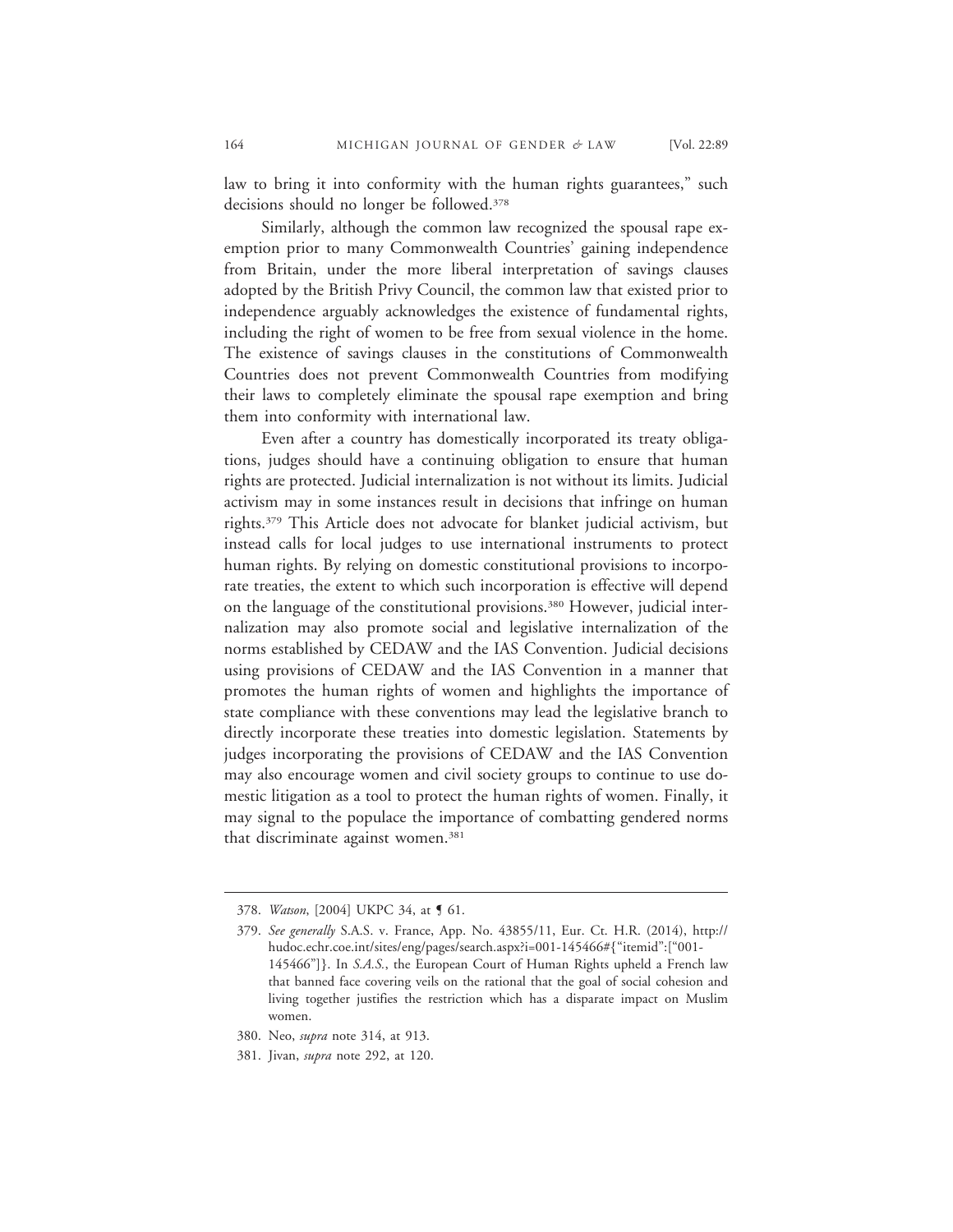## *F. CARICOM's Role in Promoting Internalization of Human Rights Norms*

All of the Commonwealth Countries are parties to the Inter-American human rights system ("IAS"). As such the IAS has a crucial role to play with respect to internalization of human rights norms; however, the IAS's ability to facilitate internalization may be limited in Commonwealth Countries. Commonwealth Countries are under-represented in key structures of the IAS system, and they do not have a sense of proprietorship in the IAS system, which is often viewed as a Latin American endeavor. For instance, decisions by the Inter-American Court of Human Rights are generally first published in Spanish, as all of the judges on the Inter-American Court of Human Rights are from Latin America, and it is only recently that a representative from a Commonwealth Caribbean country has been appointed to serve on the Inter-American Commission on Human Rights.<sup>382</sup> On the other hand, Commonwealth Countries established CARICOM, and these countries continue to actively participate in the CARICOM system.

CARICOM, as the regional organization that is responsible for improving the living conditions of both Caribbean men and women, should revise the CARICOM Model Law discussed in Part III of this Article to eliminate the Standard Spousal Rape Conditions, to provide for equal sentencing for spousal rape and stranger rape, and to define spousal rape as rape rather than "an unlawful sexual connection." To the extent that the law impacts culture, the adoption of laws that refer to spousal rape as "rape," rather than "sexual assault" or "unlawful sexual connection," can indicate the seriousness with which the law views and treats incidences of spousal rape. The sexual offences acts of Commonwealth Countries replicate the spousal rape provisions of the CARICOM Model Law; thus, modification of the CARICOM Model Law may prompt Commonwealth Countries to begin modifying their own statutes. CARICOM should encourage Commonwealth Countries to further adopt effective educational programs aimed at children to change cultural attitudes at a young age. CARICOM could provide economic incentives to Commonwealth Countries that take concrete steps to combat embedded common law gendered norms that foster the subjugation of women.

Spousal rape is a global problem that is not just limited to the Caribbean. Feminist scholars have proposed various solutions for changing cul-

<sup>382.</sup> *See generally* I/A Court Composition, INTER-AMERICAN COURT ON HUMAN RIGHTS, http://www.corteidh.or.cr/index.php/en/about-us/composicion (last visited Oct. 1, 2014); Inter-American Comm'n on Human Rights Composition, ORG. OF AMERICAN STATES, http://www.oas.org/en/iachr/mandate/composition.asp (last visited Oct. 1, 2014).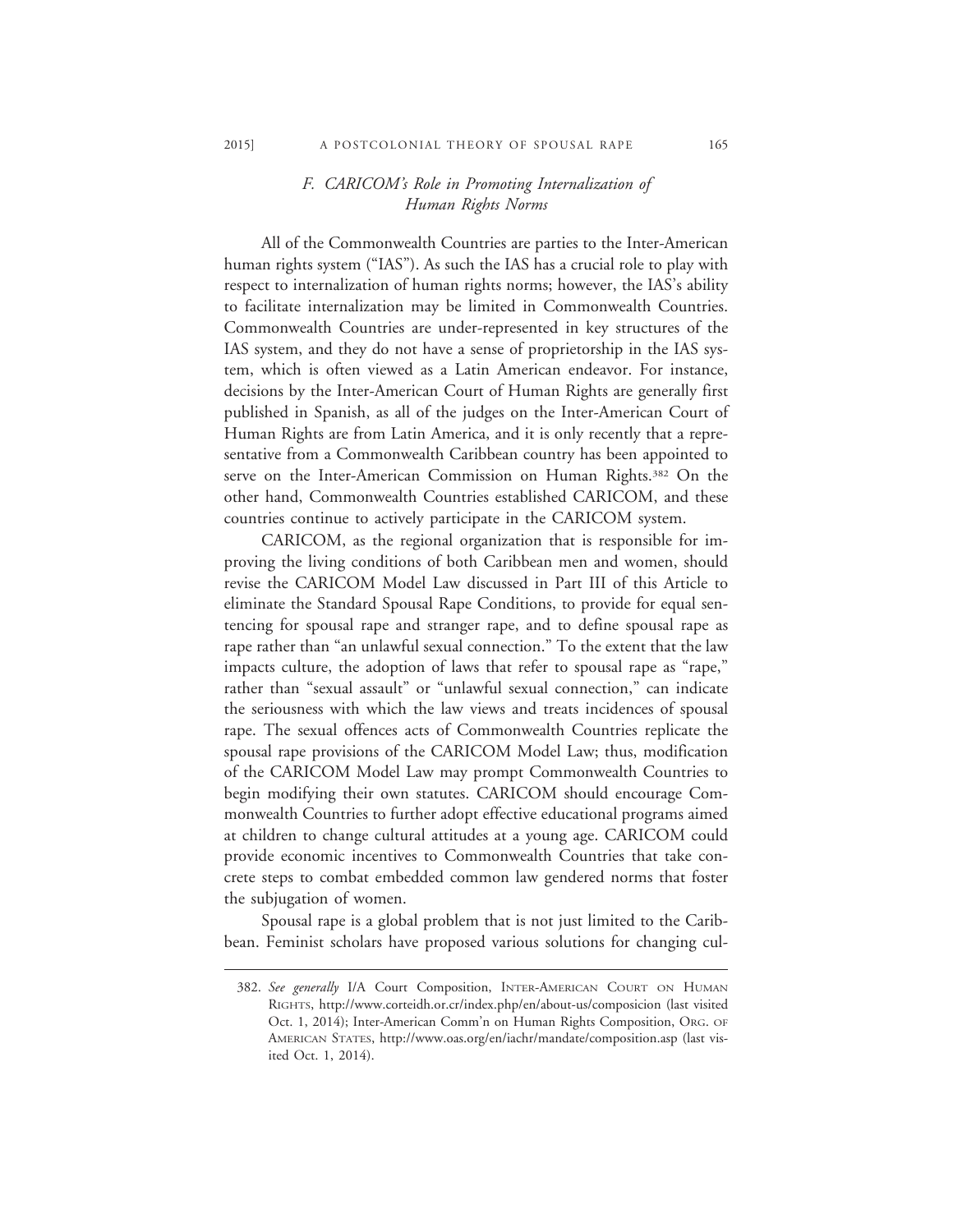tural attitudes that harm women. For instance, in the area of female genital mutilation, which is a significant problem in various countries, feminist scholars have proposed a three-pronged methodology for challenging the negative cultural practices behind genital mutilation.<sup>383</sup> This methodology has been described as a "culturally sensitive approach to culturally challenging practices."384 In promoting social internalization of international norms under CEDAW and the IAS Convention, entities such as CARICOM, the IAS, and the CEDAW Committee should consider the complexity of the social environments in the Caribbean so as to better understand not only what led to the creation of these negative norms, but also what continues to sustain them. This Article is meant as an initial effort to unveil the role played by colonialism and law in creating and perpetuating these norms, as well as the continued responsibility of postcolonial countries to exercise their agency to change these norms. Further, internalization must be done in a manner that facilitates state compliance, rather than in a manner that embarrasses states into non-compliance.

## VII. CONCLUSION

The reasons for the lack of state compliance with international obligations are varied. This Article seeks to identify the ways in which the history of colonialism influences identities, power dynamics, and legal reform in postcolonial states, as well as address the willingness and the ability of postcolonial states to protect the human rights of women. The Commonwealth Countries' continued overreliance on legal principles and statutes established during the colonial period, coupled with their failure to update laws to ensure compliance with international obligations, have had farreaching implications for the human rights of women in these countries, as well as implications on their ability to comply with human rights norms established by international law and by their respective constitutions. The spousal rape exemption is a relic of the British common law. Gendered justifications regarding women's role in society led to the creation of the common law spousal rape exemption, which was imposed on Commonwealth Countries via the doctrine of reception during the colonial period.

384. *Id.* at 244.

<sup>383.</sup> Isabelle Gunning, *Arrogant Perception, World Travelling, and Multicultural Feminism: The Case of Female Genital Surgeries*, 23 COLUM. HUM. RTS. L. REV. 189, 194 (1992). Gunning proposes the following methodology: (1) understand one's own historical context including recognizing shared negative cultural practices that are present in one's own country and in the country whose cultural practices one seeks to change; (2) understand how as an outsider one impacts on the 'other's' worlds and is perceived by the 'other'; and (3) recognize the complexities of the life circumstances of the 'other' woman. *Id.*